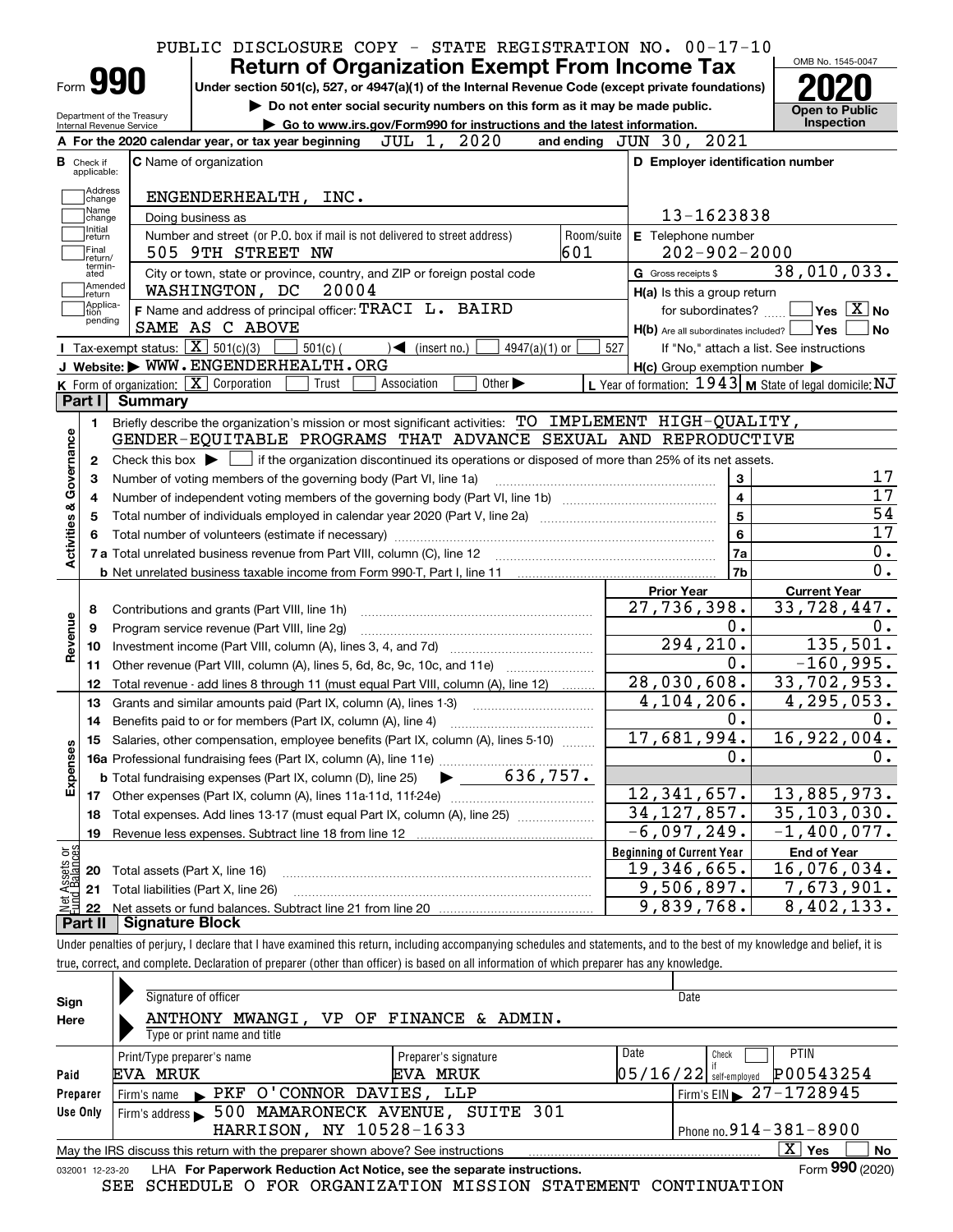|              | ENGENDERHEALTH, INC.<br>Form 990 (2020)<br>Part III   Statement of Program Service Accomplishments                                                                                                  | 13-1623838<br>$Page$ 2  |
|--------------|-----------------------------------------------------------------------------------------------------------------------------------------------------------------------------------------------------|-------------------------|
|              |                                                                                                                                                                                                     | $\overline{\mathbf{x}}$ |
| 1.           | Briefly describe the organization's mission:                                                                                                                                                        |                         |
|              | ENGENDERHEALTH ENVISIONS A GENDER-EQUAL WORLD WHERE ALL PEOPLE ACHIEVE<br>THEIR SEXUAL AND REPRODUCTIVE HEALTH AND RIGHTS. WE BELIEVE THIS IS                                                       |                         |
|              | ESSENTIAL FOR ENSURING ALL PEOPLE CAN ACHIEVE THEIR FULL POTENTIAL.<br>(CONTINUED ON SCHEDULE O).                                                                                                   |                         |
| $\mathbf{2}$ | Did the organization undertake any significant program services during the year which were not listed on the                                                                                        |                         |
|              | prior Form 990 or 990-EZ?<br>If "Yes," describe these new services on Schedule O.                                                                                                                   | $Yes \ \boxed{X}$ No    |
| 3            | If "Yes," describe these changes on Schedule O.                                                                                                                                                     | $Yes \ \boxed{X}$ No    |
| 4            | Describe the organization's program service accomplishments for each of its three largest program services, as measured by expenses.                                                                |                         |
|              | Section 501(c)(3) and 501(c)(4) organizations are required to report the amount of grants and allocations to others, the total expenses, and<br>revenue, if any, for each program service reported. |                         |
| 4a           | 28,821,487. including grants of \$4,295,053. ) (Revenue \$<br>(Expenses \$<br>(Code:<br>WE DELIVER OUR PROGRAMS BY WORKING IN COLLABORATION WITH INDIVIDUALS,                                       | $0 \cdot$               |
|              | COMMUNITIES, HEALTH SYSTEMS, AND NATIONAL GOVERNMENTS TO ADVANCE SEXUAL<br>AND REPRODUCTIVE HEALTH AND RIGHTS AND GENDER EQUALITY. WE ACHIEVE OUR                                                   |                         |
|              | PROGRAM RESULTS THROUGH TRAINING, STRENGTHENING SERVICE DELIVERY, AND<br>SUPPORTING POLICY DEVELOPMENT, AND WE APPLY A GENDER, YOUTH, AND SOCIAL                                                    |                         |
|              | INCLUSION (GYSI) LENS ACROSS ALL OUR ACTIVITIES.                                                                                                                                                    |                         |
|              | IN FY21, ENGENDERHEALTH CONTINUED ITS TRADITION OF PROVIDING                                                                                                                                        |                         |
|              | HIGH-QUALITY COMPREHENSIVE SEXUAL AND REPRODUCTIVE HEALTH (SRH)                                                                                                                                     |                         |
|              | SERVICES. WE GENERATED AN ESTIMATED 8,331,400 COUPLE YEARS OF                                                                                                                                       |                         |
|              | PROTECTION (CYPS), AND PREVENTED 5,000 MATERNAL DEATHS, 74,200 CHILD                                                                                                                                |                         |
| 4b           | DEATHS, AND 918,600 UNSAFE ABORTIONS AS A RESULT OF OUR WORK IN FY21.<br>(Expenses \$<br>including grants of $$$<br>(Code:                                                                          | (Revenue \$             |
|              |                                                                                                                                                                                                     |                         |
|              |                                                                                                                                                                                                     |                         |
|              |                                                                                                                                                                                                     |                         |
|              |                                                                                                                                                                                                     |                         |
|              |                                                                                                                                                                                                     |                         |
|              |                                                                                                                                                                                                     |                         |
| 4c           | (Expenses \$<br>including grants of \$<br>(Code:                                                                                                                                                    | ) (Revenue \$           |
|              |                                                                                                                                                                                                     |                         |
|              |                                                                                                                                                                                                     |                         |
|              |                                                                                                                                                                                                     |                         |
|              |                                                                                                                                                                                                     |                         |
|              |                                                                                                                                                                                                     |                         |
|              |                                                                                                                                                                                                     |                         |
| 4d           | Other program services (Describe on Schedule O.)                                                                                                                                                    |                         |
|              | Expenses \$<br>including grants of \$<br>(Revenue \$                                                                                                                                                |                         |
|              | 28,821,487.<br>Total program service expenses ▶                                                                                                                                                     |                         |
|              | SEE SCHEDULE O FOR CONTINUATION(S)                                                                                                                                                                  | Form 990 (2020)         |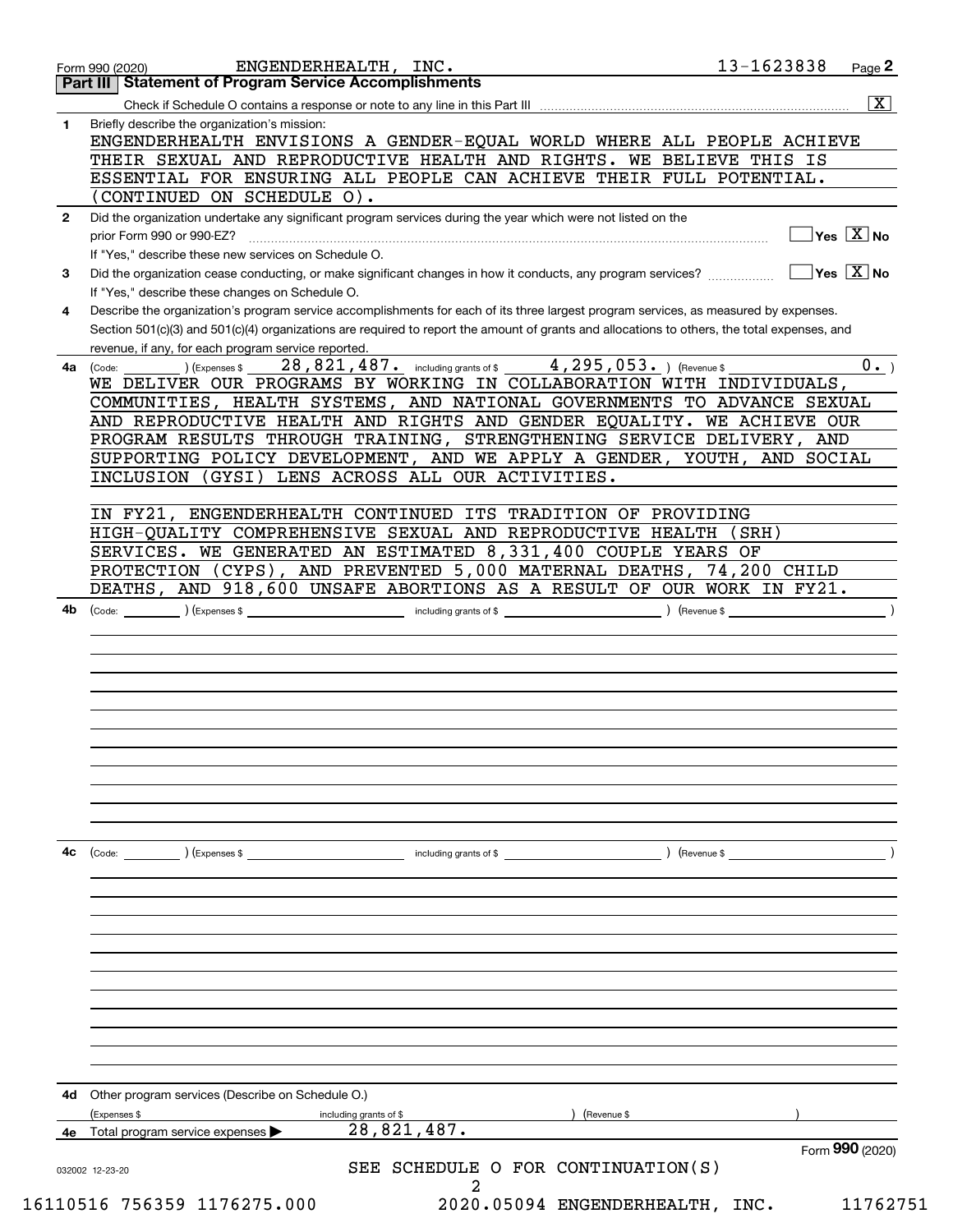|  | Form 990 (2020) |
|--|-----------------|

Form 990 (2020) Page **3Part IV Checklist of Required Schedules** ENGENDERHEALTH, INC. 13-1623838

|     |                                                                                                                                                                                                                                |                          | Yes         | No              |
|-----|--------------------------------------------------------------------------------------------------------------------------------------------------------------------------------------------------------------------------------|--------------------------|-------------|-----------------|
| 1   | Is the organization described in section $501(c)(3)$ or $4947(a)(1)$ (other than a private foundation)?                                                                                                                        |                          |             |                 |
|     | If "Yes," complete Schedule A measure and a construction of the state of the state of the state of the state of the state of the state of the state of the state of the state of the state of the state of the state of the st | 1                        | x           |                 |
| 2   |                                                                                                                                                                                                                                | $\overline{2}$           | $\mathbf X$ |                 |
| З   | Did the organization engage in direct or indirect political campaign activities on behalf of or in opposition to candidates for                                                                                                |                          |             |                 |
|     |                                                                                                                                                                                                                                | 3                        |             | х               |
| 4   | Section 501(c)(3) organizations. Did the organization engage in lobbying activities, or have a section 501(h) election in effect                                                                                               |                          |             |                 |
|     |                                                                                                                                                                                                                                | 4                        |             | x               |
| 5   | Is the organization a section 501(c)(4), 501(c)(5), or 501(c)(6) organization that receives membership dues, assessments, or                                                                                                   |                          |             |                 |
|     |                                                                                                                                                                                                                                | 5                        |             | x               |
| 6   | Did the organization maintain any donor advised funds or any similar funds or accounts for which donors have the right to                                                                                                      |                          |             |                 |
|     | provide advice on the distribution or investment of amounts in such funds or accounts? If "Yes," complete Schedule D, Part I                                                                                                   | 6                        |             | x               |
| 7   | Did the organization receive or hold a conservation easement, including easements to preserve open space,                                                                                                                      |                          |             |                 |
|     |                                                                                                                                                                                                                                | $\overline{\phantom{a}}$ |             | х               |
| 8   | Did the organization maintain collections of works of art, historical treasures, or other similar assets? If "Yes," complete                                                                                                   |                          |             |                 |
|     |                                                                                                                                                                                                                                | 8                        |             | x               |
|     |                                                                                                                                                                                                                                |                          |             |                 |
| 9   | Did the organization report an amount in Part X, line 21, for escrow or custodial account liability, serve as a custodian for                                                                                                  |                          |             |                 |
|     | amounts not listed in Part X; or provide credit counseling, debt management, credit repair, or debt negotiation services?                                                                                                      |                          |             |                 |
|     |                                                                                                                                                                                                                                | 9                        |             | x               |
| 10  | Did the organization, directly or through a related organization, hold assets in donor-restricted endowments                                                                                                                   |                          |             |                 |
|     |                                                                                                                                                                                                                                | 10                       | х           |                 |
| 11  | If the organization's answer to any of the following questions is "Yes," then complete Schedule D, Parts VI, VII, VIII, IX, or X                                                                                               |                          |             |                 |
|     | as applicable.                                                                                                                                                                                                                 |                          |             |                 |
|     | a Did the organization report an amount for land, buildings, and equipment in Part X, line 10? If "Yes," complete Schedule D,                                                                                                  |                          |             |                 |
|     |                                                                                                                                                                                                                                | 11a                      | X           |                 |
|     | <b>b</b> Did the organization report an amount for investments - other securities in Part X, line 12, that is 5% or more of its total                                                                                          |                          |             |                 |
|     |                                                                                                                                                                                                                                | 11b                      |             | х               |
|     | c Did the organization report an amount for investments - program related in Part X, line 13, that is 5% or more of its total                                                                                                  |                          |             |                 |
|     |                                                                                                                                                                                                                                | 11c                      |             | X.              |
|     | d Did the organization report an amount for other assets in Part X, line 15, that is 5% or more of its total assets reported in                                                                                                |                          |             |                 |
|     |                                                                                                                                                                                                                                | 11d                      |             | х               |
|     | e Did the organization report an amount for other liabilities in Part X, line 25? If "Yes," complete Schedule D, Part X                                                                                                        | 11e                      | X           |                 |
| f.  | Did the organization's separate or consolidated financial statements for the tax year include a footnote that addresses                                                                                                        |                          |             |                 |
|     | the organization's liability for uncertain tax positions under FIN 48 (ASC 740)? If "Yes," complete Schedule D, Part X                                                                                                         | 11f                      | X           |                 |
|     | 12a Did the organization obtain separate, independent audited financial statements for the tax year? If "Yes," complete                                                                                                        |                          |             |                 |
|     |                                                                                                                                                                                                                                | 12a                      | X           |                 |
|     | <b>b</b> Was the organization included in consolidated, independent audited financial statements for the tax year?                                                                                                             |                          |             |                 |
|     | If "Yes," and if the organization answered "No" to line 12a, then completing Schedule D, Parts XI and XII is optional                                                                                                          | 12 <sub>b</sub>          |             | x               |
| 13  | Is the organization a school described in section 170(b)(1)(A)(ii)? If "Yes," complete Schedule E                                                                                                                              | 13                       |             | $\mathbf X$     |
| 14a | Did the organization maintain an office, employees, or agents outside of the United States?                                                                                                                                    | 14a                      | х           |                 |
| b   | Did the organization have aggregate revenues or expenses of more than \$10,000 from grantmaking, fundraising, business,                                                                                                        |                          |             |                 |
|     | investment, and program service activities outside the United States, or aggregate foreign investments valued at \$100,000                                                                                                     |                          |             |                 |
|     |                                                                                                                                                                                                                                | 14b                      | x           |                 |
| 15  | Did the organization report on Part IX, column (A), line 3, more than \$5,000 of grants or other assistance to or for any                                                                                                      |                          |             |                 |
|     |                                                                                                                                                                                                                                | 15                       | х           |                 |
|     |                                                                                                                                                                                                                                |                          |             |                 |
| 16  | Did the organization report on Part IX, column (A), line 3, more than \$5,000 of aggregate grants or other assistance to                                                                                                       |                          |             | X.              |
|     |                                                                                                                                                                                                                                | 16                       |             |                 |
| 17  | Did the organization report a total of more than \$15,000 of expenses for professional fundraising services on Part IX,                                                                                                        |                          |             |                 |
|     |                                                                                                                                                                                                                                | 17                       |             | x               |
| 18  | Did the organization report more than \$15,000 total of fundraising event gross income and contributions on Part VIII, lines                                                                                                   |                          |             |                 |
|     |                                                                                                                                                                                                                                | 18                       |             | x               |
| 19  | Did the organization report more than \$15,000 of gross income from gaming activities on Part VIII, line 9a? If "Yes."                                                                                                         |                          |             |                 |
|     |                                                                                                                                                                                                                                | 19                       |             | X               |
|     |                                                                                                                                                                                                                                | 20a                      |             | X               |
| b   | If "Yes" to line 20a, did the organization attach a copy of its audited financial statements to this return?                                                                                                                   | 20 <sub>b</sub>          |             |                 |
| 21  | Did the organization report more than \$5,000 of grants or other assistance to any domestic organization or                                                                                                                    |                          |             |                 |
|     |                                                                                                                                                                                                                                | 21                       | X           |                 |
|     | 032003 12-23-20                                                                                                                                                                                                                |                          |             | Form 990 (2020) |

3

16110516 756359 1176275.000 2020.05094 ENGENDERHEALTH, INC. 11762751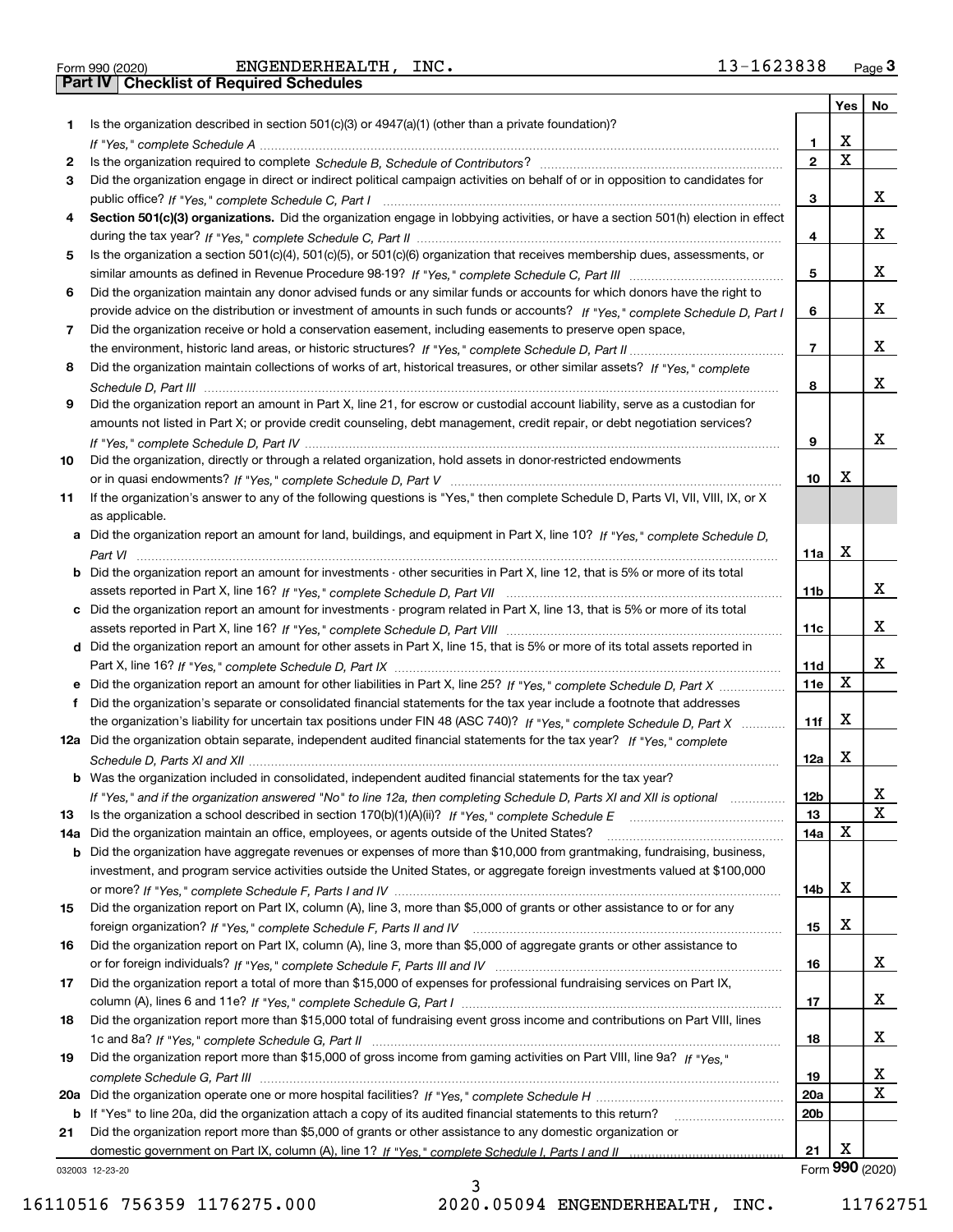|  | Form 990 (2020) |
|--|-----------------|
|  |                 |

Form 990 (2020) ENGENDERHEALTH, INC. 1 3-1 6 2 3 8 3 8 <sub>Page</sub> 4<br>**Part IV | Checklist of Required Schedules** <sub>(continued)</sub> 1 3-1 6 2 3 8 3 8 <sub>Page</sub> 4

*(continued)*

|               |                                                                                                                                                                             |     | Yes | No                      |
|---------------|-----------------------------------------------------------------------------------------------------------------------------------------------------------------------------|-----|-----|-------------------------|
| 22            | Did the organization report more than \$5,000 of grants or other assistance to or for domestic individuals on                                                               |     |     |                         |
|               | Part IX, column (A), line 2? If "Yes," complete Schedule I, Parts I and III [11] [11] [12] [12] Part IX, column (A), line 2? If "Yes," complete Schedule I, Parts I and III | 22  |     | x                       |
| 23            | Did the organization answer "Yes" to Part VII, Section A, line 3, 4, or 5 about compensation of the organization's current                                                  |     |     |                         |
|               | and former officers, directors, trustees, key employees, and highest compensated employees? If "Yes," complete                                                              |     |     |                         |
|               |                                                                                                                                                                             | 23  | X   |                         |
|               | 24a Did the organization have a tax-exempt bond issue with an outstanding principal amount of more than \$100,000 as of the                                                 |     |     |                         |
|               | last day of the year, that was issued after December 31, 2002? If "Yes," answer lines 24b through 24d and complete                                                          |     |     |                         |
|               |                                                                                                                                                                             | 24a |     | X.                      |
|               |                                                                                                                                                                             |     |     |                         |
|               | b Did the organization invest any proceeds of tax-exempt bonds beyond a temporary period exception?                                                                         | 24b |     |                         |
|               | c Did the organization maintain an escrow account other than a refunding escrow at any time during the year to defease                                                      |     |     |                         |
|               | any tax-exempt bonds?                                                                                                                                                       | 24c |     |                         |
|               |                                                                                                                                                                             | 24d |     |                         |
|               | 25a Section 501(c)(3), 501(c)(4), and 501(c)(29) organizations. Did the organization engage in an excess benefit                                                            |     |     |                         |
|               |                                                                                                                                                                             | 25a |     | X.                      |
|               | b Is the organization aware that it engaged in an excess benefit transaction with a disqualified person in a prior year, and                                                |     |     |                         |
|               | that the transaction has not been reported on any of the organization's prior Forms 990 or 990-EZ? If "Yes." complete                                                       |     |     |                         |
|               | Schedule L, Part I                                                                                                                                                          | 25b |     | X.                      |
| 26            | Did the organization report any amount on Part X, line 5 or 22, for receivables from or payables to any current                                                             |     |     |                         |
|               | or former officer, director, trustee, key employee, creator or founder, substantial contributor, or 35%                                                                     |     |     |                         |
|               |                                                                                                                                                                             | 26  |     | x                       |
| 27            | Did the organization provide a grant or other assistance to any current or former officer, director, trustee, key employee,                                                 |     |     |                         |
|               |                                                                                                                                                                             |     |     |                         |
|               | creator or founder, substantial contributor or employee thereof, a grant selection committee member, or to a 35% controlled                                                 |     |     | x                       |
|               | entity (including an employee thereof) or family member of any of these persons? If "Yes," complete Schedule L, Part III                                                    | 27  |     |                         |
| 28            | Was the organization a party to a business transaction with one of the following parties (see Schedule L, Part IV                                                           |     |     |                         |
|               | instructions, for applicable filing thresholds, conditions, and exceptions):                                                                                                |     |     |                         |
|               | a A current or former officer, director, trustee, key employee, creator or founder, or substantial contributor? If                                                          |     |     |                         |
|               |                                                                                                                                                                             | 28a |     | x                       |
|               |                                                                                                                                                                             | 28b |     | X                       |
|               | c A 35% controlled entity of one or more individuals and/or organizations described in lines 28a or 28b? If                                                                 |     |     |                         |
|               |                                                                                                                                                                             | 28c |     | x                       |
| 29            |                                                                                                                                                                             | 29  | X   |                         |
| 30            | Did the organization receive contributions of art, historical treasures, or other similar assets, or qualified conservation                                                 |     |     |                         |
|               |                                                                                                                                                                             | 30  |     | X.                      |
| 31            | Did the organization liquidate, terminate, or dissolve and cease operations? If "Yes," complete Schedule N, Part I                                                          | 31  |     | $\overline{\mathbf{x}}$ |
|               | Did the organization sell, exchange, dispose of, or transfer more than 25% of its net assets? If "Yes." complete                                                            |     |     |                         |
| 32            |                                                                                                                                                                             |     |     | x                       |
|               | Schedule N, Part II                                                                                                                                                         | 32  |     |                         |
| 33            | Did the organization own 100% of an entity disregarded as separate from the organization under Regulations                                                                  |     |     |                         |
|               |                                                                                                                                                                             | 33  |     | X                       |
| 34            | Was the organization related to any tax-exempt or taxable entity? If "Yes," complete Schedule R, Part II, III, or IV, and                                                   |     |     |                         |
|               |                                                                                                                                                                             | 34  |     | X                       |
|               | 35a Did the organization have a controlled entity within the meaning of section 512(b)(13)?                                                                                 | 35a |     | X                       |
|               | b If "Yes" to line 35a, did the organization receive any payment from or engage in any transaction with a controlled entity                                                 |     |     |                         |
|               |                                                                                                                                                                             | 35b |     |                         |
| 36            | Section 501(c)(3) organizations. Did the organization make any transfers to an exempt non-charitable related organization?                                                  |     |     |                         |
|               |                                                                                                                                                                             | 36  |     | x                       |
| 37            | Did the organization conduct more than 5% of its activities through an entity that is not a related organization                                                            |     |     |                         |
|               | and that is treated as a partnership for federal income tax purposes? If "Yes," complete Schedule R, Part VI                                                                | 37  |     | x                       |
| 38            |                                                                                                                                                                             |     |     |                         |
|               | Did the organization complete Schedule O and provide explanations in Schedule O for Part VI, lines 11b and 19?                                                              | 38  | X   |                         |
| <b>Part V</b> | Note: All Form 990 filers are required to complete Schedule O<br><b>Statements Regarding Other IRS Filings and Tax Compliance</b>                                           |     |     |                         |
|               |                                                                                                                                                                             |     |     |                         |
|               | Check if Schedule O contains a response or note to any line in this Part V                                                                                                  |     |     | $\mathbf{X}$            |
|               |                                                                                                                                                                             |     | Yes | No                      |
|               | 29<br>1a Enter the number reported in Box 3 of Form 1096. Enter -0- if not applicable<br>1a                                                                                 |     |     |                         |
|               | 0<br><b>b</b> Enter the number of Forms W-2G included in line 1a. Enter -0- if not applicable <i>manumumumum</i><br>1b                                                      |     |     |                         |
|               | c Did the organization comply with backup withholding rules for reportable payments to vendors and reportable gaming                                                        |     |     |                         |
|               | (gambling) winnings to prize winners?                                                                                                                                       | 1c  |     |                         |
|               | 032004 12-23-20                                                                                                                                                             |     |     | Form 990 (2020)         |
|               |                                                                                                                                                                             |     |     |                         |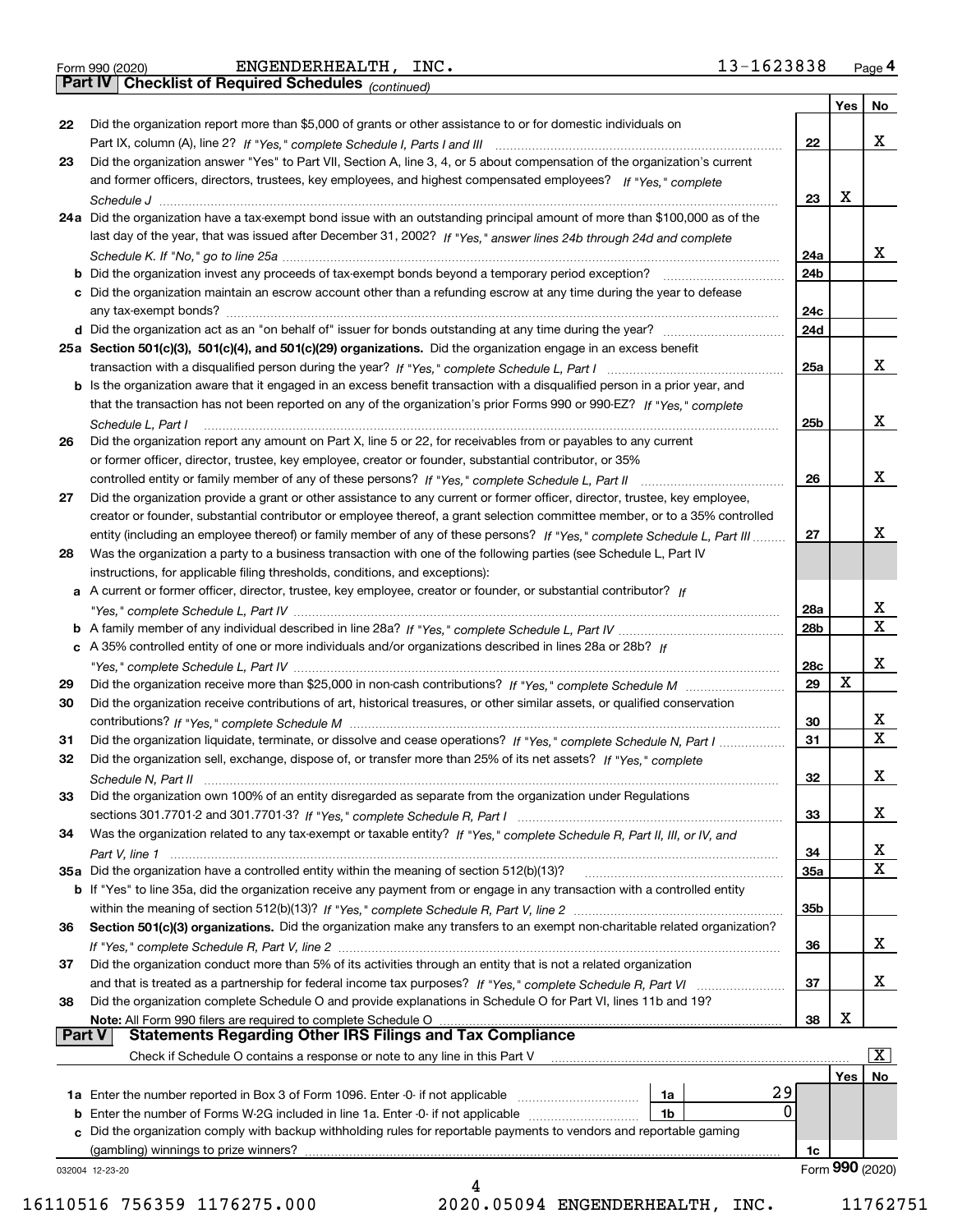|               | Form 990 (2020)                          | ENGENDERHEALTH, INC.                                                                             |  |                                                                                                                                                                                                                                                  | 13-1623838                                                                                                                                      |                |                   | Page $5$ |
|---------------|------------------------------------------|--------------------------------------------------------------------------------------------------|--|--------------------------------------------------------------------------------------------------------------------------------------------------------------------------------------------------------------------------------------------------|-------------------------------------------------------------------------------------------------------------------------------------------------|----------------|-------------------|----------|
| <b>Part V</b> |                                          |                                                                                                  |  | Statements Regarding Other IRS Filings and Tax Compliance (continued)                                                                                                                                                                            |                                                                                                                                                 |                |                   |          |
|               |                                          |                                                                                                  |  |                                                                                                                                                                                                                                                  |                                                                                                                                                 |                | Yes               | No       |
|               |                                          |                                                                                                  |  | 2a Enter the number of employees reported on Form W-3, Transmittal of Wage and Tax Statements,                                                                                                                                                   |                                                                                                                                                 |                |                   |          |
|               |                                          |                                                                                                  |  | filed for the calendar year ending with or within the year covered by this return                                                                                                                                                                | 54<br>2a                                                                                                                                        |                |                   |          |
|               |                                          |                                                                                                  |  |                                                                                                                                                                                                                                                  |                                                                                                                                                 | 2 <sub>b</sub> | X                 |          |
|               |                                          |                                                                                                  |  |                                                                                                                                                                                                                                                  |                                                                                                                                                 |                |                   |          |
|               |                                          | 3a Did the organization have unrelated business gross income of \$1,000 or more during the year? |  |                                                                                                                                                                                                                                                  |                                                                                                                                                 | 3a             |                   | х        |
|               |                                          |                                                                                                  |  |                                                                                                                                                                                                                                                  |                                                                                                                                                 | 3 <sub>b</sub> |                   |          |
|               |                                          |                                                                                                  |  | 4a At any time during the calendar year, did the organization have an interest in, or a signature or other authority over, a                                                                                                                     |                                                                                                                                                 |                |                   |          |
|               |                                          |                                                                                                  |  |                                                                                                                                                                                                                                                  | financial account in a foreign country (such as a bank account, securities account, or other financial account)?                                | 4a             | х                 |          |
|               |                                          | <b>b</b> If "Yes," enter the name of the foreign country $\triangleright$ SEE SCHEDULE O         |  |                                                                                                                                                                                                                                                  |                                                                                                                                                 |                |                   |          |
|               |                                          |                                                                                                  |  | See instructions for filing requirements for FinCEN Form 114, Report of Foreign Bank and Financial Accounts (FBAR).                                                                                                                              |                                                                                                                                                 |                |                   |          |
|               |                                          |                                                                                                  |  | 5a Was the organization a party to a prohibited tax shelter transaction at any time during the tax year?                                                                                                                                         |                                                                                                                                                 | 5a             |                   | х        |
| b             |                                          |                                                                                                  |  |                                                                                                                                                                                                                                                  |                                                                                                                                                 | 5 <sub>b</sub> |                   | x        |
| c             |                                          |                                                                                                  |  |                                                                                                                                                                                                                                                  |                                                                                                                                                 | 5с             |                   |          |
|               |                                          |                                                                                                  |  | 6a Does the organization have annual gross receipts that are normally greater than \$100,000, and did the organization solicit                                                                                                                   |                                                                                                                                                 |                |                   |          |
|               |                                          |                                                                                                  |  |                                                                                                                                                                                                                                                  |                                                                                                                                                 | 6a             |                   | x        |
|               |                                          |                                                                                                  |  | <b>b</b> If "Yes," did the organization include with every solicitation an express statement that such contributions or gifts                                                                                                                    |                                                                                                                                                 |                |                   |          |
|               | were not tax deductible?                 |                                                                                                  |  |                                                                                                                                                                                                                                                  |                                                                                                                                                 | 6b             |                   |          |
| 7             |                                          | Organizations that may receive deductible contributions under section 170(c).                    |  |                                                                                                                                                                                                                                                  |                                                                                                                                                 |                |                   |          |
| а             |                                          |                                                                                                  |  |                                                                                                                                                                                                                                                  | Did the organization receive a payment in excess of \$75 made partly as a contribution and partly for goods and services provided to the payor? | 7a             |                   | х        |
| b             |                                          | If "Yes," did the organization notify the donor of the value of the goods or services provided?  |  |                                                                                                                                                                                                                                                  |                                                                                                                                                 | 7b             |                   |          |
| c             |                                          |                                                                                                  |  | Did the organization sell, exchange, or otherwise dispose of tangible personal property for which it was required                                                                                                                                |                                                                                                                                                 |                |                   |          |
|               |                                          |                                                                                                  |  |                                                                                                                                                                                                                                                  |                                                                                                                                                 | 7c             |                   | х        |
|               |                                          |                                                                                                  |  | d If "Yes," indicate the number of Forms 8282 filed during the year [11,111] The set response to the number of Forms 8282 filed during the year                                                                                                  | 7d                                                                                                                                              |                |                   |          |
|               |                                          |                                                                                                  |  |                                                                                                                                                                                                                                                  |                                                                                                                                                 | 7e             |                   | х        |
| е             |                                          |                                                                                                  |  |                                                                                                                                                                                                                                                  |                                                                                                                                                 | 7f             |                   | х        |
| f             |                                          |                                                                                                  |  | Did the organization, during the year, pay premiums, directly or indirectly, on a personal benefit contract?<br>If the organization received a contribution of qualified intellectual property, did the organization file Form 8899 as required? |                                                                                                                                                 |                |                   |          |
| g             |                                          |                                                                                                  |  |                                                                                                                                                                                                                                                  |                                                                                                                                                 | 7g<br>7h       |                   |          |
| h.            |                                          |                                                                                                  |  | If the organization received a contribution of cars, boats, airplanes, or other vehicles, did the organization file a Form 1098-C?                                                                                                               |                                                                                                                                                 |                |                   |          |
| 8             |                                          |                                                                                                  |  | Sponsoring organizations maintaining donor advised funds. Did a donor advised fund maintained by the                                                                                                                                             |                                                                                                                                                 |                |                   |          |
|               |                                          | sponsoring organization have excess business holdings at any time during the year?               |  |                                                                                                                                                                                                                                                  |                                                                                                                                                 | 8              |                   |          |
| 9             |                                          | Sponsoring organizations maintaining donor advised funds.                                        |  |                                                                                                                                                                                                                                                  |                                                                                                                                                 |                |                   |          |
| а             |                                          | Did the sponsoring organization make any taxable distributions under section 4966?               |  |                                                                                                                                                                                                                                                  |                                                                                                                                                 | 9a<br>9b       |                   |          |
| b             |                                          |                                                                                                  |  | Did the sponsoring organization make a distribution to a donor, donor advisor, or related person?                                                                                                                                                |                                                                                                                                                 |                |                   |          |
| 10            | Section 501(c)(7) organizations. Enter:  |                                                                                                  |  |                                                                                                                                                                                                                                                  |                                                                                                                                                 |                |                   |          |
|               |                                          |                                                                                                  |  |                                                                                                                                                                                                                                                  | 10a<br> 10b                                                                                                                                     |                |                   |          |
|               |                                          |                                                                                                  |  | Gross receipts, included on Form 990, Part VIII, line 12, for public use of club facilities                                                                                                                                                      |                                                                                                                                                 |                |                   |          |
| 11            | Section 501(c)(12) organizations. Enter: |                                                                                                  |  |                                                                                                                                                                                                                                                  |                                                                                                                                                 |                |                   |          |
| a             |                                          | Gross income from members or shareholders                                                        |  |                                                                                                                                                                                                                                                  | 11a                                                                                                                                             |                |                   |          |
| b             |                                          | Gross income from other sources (Do not net amounts due or paid to other sources against         |  |                                                                                                                                                                                                                                                  |                                                                                                                                                 |                |                   |          |
|               |                                          |                                                                                                  |  | 12a Section 4947(a)(1) non-exempt charitable trusts. Is the organization filing Form 990 in lieu of Form 1041?                                                                                                                                   | 11b                                                                                                                                             |                |                   |          |
|               |                                          |                                                                                                  |  |                                                                                                                                                                                                                                                  |                                                                                                                                                 | 12a            |                   |          |
|               |                                          |                                                                                                  |  | <b>b</b> If "Yes," enter the amount of tax-exempt interest received or accrued during the year <i>manument</i> of                                                                                                                                | 12b                                                                                                                                             |                |                   |          |
| 13            |                                          | Section 501(c)(29) qualified nonprofit health insurance issuers.                                 |  |                                                                                                                                                                                                                                                  |                                                                                                                                                 |                |                   |          |
|               |                                          |                                                                                                  |  | a Is the organization licensed to issue qualified health plans in more than one state?                                                                                                                                                           |                                                                                                                                                 | 13а            |                   |          |
|               |                                          |                                                                                                  |  | Note: See the instructions for additional information the organization must report on Schedule O.                                                                                                                                                |                                                                                                                                                 |                |                   |          |
| b             |                                          | Enter the amount of reserves the organization is required to maintain by the states in which the |  |                                                                                                                                                                                                                                                  |                                                                                                                                                 |                |                   |          |
|               |                                          |                                                                                                  |  |                                                                                                                                                                                                                                                  | 13b                                                                                                                                             |                |                   |          |
|               |                                          |                                                                                                  |  |                                                                                                                                                                                                                                                  | 13с                                                                                                                                             |                |                   |          |
| 14a           |                                          | Did the organization receive any payments for indoor tanning services during the tax year?       |  |                                                                                                                                                                                                                                                  |                                                                                                                                                 | 14a            |                   | x        |
|               |                                          |                                                                                                  |  | <b>b</b> If "Yes," has it filed a Form 720 to report these payments? If "No," provide an explanation on Schedule O                                                                                                                               |                                                                                                                                                 | 14b            |                   |          |
| 15            |                                          |                                                                                                  |  | Is the organization subject to the section 4960 tax on payment(s) of more than \$1,000,000 in remuneration or                                                                                                                                    |                                                                                                                                                 |                |                   |          |
|               |                                          |                                                                                                  |  |                                                                                                                                                                                                                                                  |                                                                                                                                                 | 15             |                   | x        |
|               |                                          | If "Yes," see instructions and file Form 4720, Schedule N.                                       |  |                                                                                                                                                                                                                                                  |                                                                                                                                                 |                |                   |          |
| 16            |                                          |                                                                                                  |  | Is the organization an educational institution subject to the section 4968 excise tax on net investment income?                                                                                                                                  |                                                                                                                                                 | 16             |                   | х        |
|               |                                          | If "Yes," complete Form 4720, Schedule O.                                                        |  |                                                                                                                                                                                                                                                  |                                                                                                                                                 |                | $Earm$ 990 (2020) |          |
|               |                                          |                                                                                                  |  |                                                                                                                                                                                                                                                  |                                                                                                                                                 |                |                   |          |

Form (2020) **990**

032005 12-23-20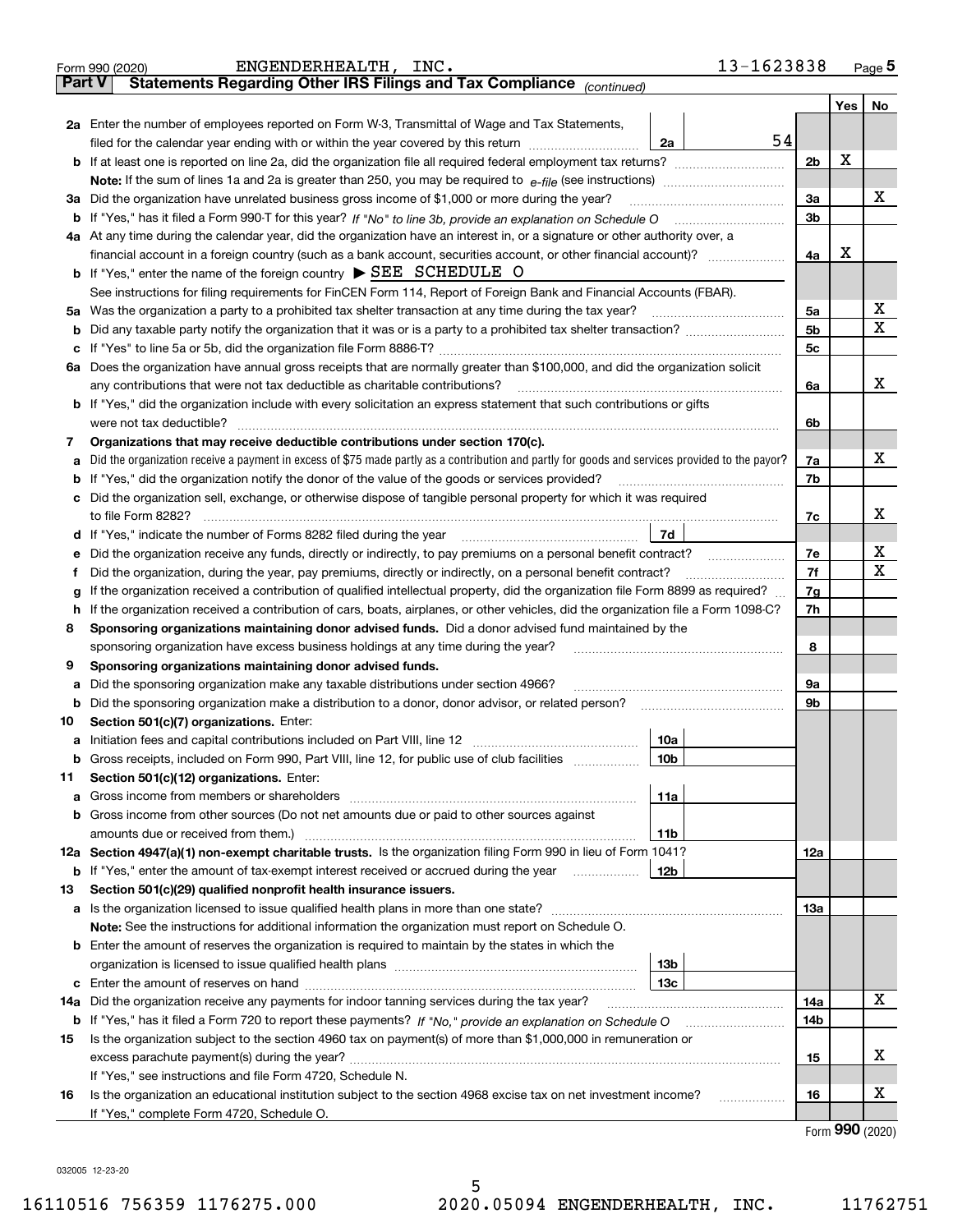|  | Form 990 (2020 |
|--|----------------|
|  |                |

*For each "Yes" response to lines 2 through 7b below, and for a "No" response to line 8a, 8b, or 10b below, describe the circumstances, processes, or changes on Schedule O. See instructions.* Form 990 (2020) **ENGENDERHEALTH, INC . 13-1623838** Page 6<br>**Part VI** | Governance, Management, and Disclosure *For each "Yes" response to lines 2 through 7b below, and for a "No" response* 

|    |                                                                                                                                                                                                                                |    |    |                 | Yes             | No                      |
|----|--------------------------------------------------------------------------------------------------------------------------------------------------------------------------------------------------------------------------------|----|----|-----------------|-----------------|-------------------------|
|    | <b>1a</b> Enter the number of voting members of the governing body at the end of the tax year                                                                                                                                  | 1a | 17 |                 |                 |                         |
|    | If there are material differences in voting rights among members of the governing body, or if the governing                                                                                                                    |    |    |                 |                 |                         |
|    | body delegated broad authority to an executive committee or similar committee, explain on Schedule O.                                                                                                                          |    |    |                 |                 |                         |
|    |                                                                                                                                                                                                                                | 1b | 17 |                 |                 |                         |
| 2  | Did any officer, director, trustee, or key employee have a family relationship or a business relationship with any other                                                                                                       |    |    |                 |                 |                         |
|    | officer, director, trustee, or key employee?                                                                                                                                                                                   |    |    | $\mathbf{2}$    |                 | X                       |
| 3  | Did the organization delegate control over management duties customarily performed by or under the direct supervision                                                                                                          |    |    |                 |                 |                         |
|    |                                                                                                                                                                                                                                |    |    | 3               |                 | X                       |
| 4  | Did the organization make any significant changes to its governing documents since the prior Form 990 was filed?                                                                                                               |    |    | 4               |                 | $\overline{\textbf{X}}$ |
| 5  |                                                                                                                                                                                                                                |    |    | 5               |                 | $\mathbf X$             |
| 6  | Did the organization have members or stockholders?                                                                                                                                                                             |    |    | 6               |                 | $\mathbf x$             |
|    | 7a Did the organization have members, stockholders, or other persons who had the power to elect or appoint one or                                                                                                              |    |    |                 |                 |                         |
|    |                                                                                                                                                                                                                                |    |    | 7a              |                 | x                       |
|    | <b>b</b> Are any governance decisions of the organization reserved to (or subject to approval by) members, stockholders, or                                                                                                    |    |    |                 |                 |                         |
|    | persons other than the governing body?                                                                                                                                                                                         |    |    | 7b              |                 | х                       |
| 8  | Did the organization contemporaneously document the meetings held or written actions undertaken during the year by the following:                                                                                              |    |    |                 |                 |                         |
| a  |                                                                                                                                                                                                                                |    |    | 8a              | X               |                         |
|    |                                                                                                                                                                                                                                |    |    | 8b              | X               |                         |
| 9  | Is there any officer, director, trustee, or key employee listed in Part VII, Section A, who cannot be reached at the                                                                                                           |    |    |                 |                 |                         |
|    |                                                                                                                                                                                                                                |    |    | 9               |                 | х                       |
|    | Section B. Policies (This Section B requests information about policies not required by the Internal Revenue Code.)                                                                                                            |    |    |                 |                 |                         |
|    |                                                                                                                                                                                                                                |    |    |                 | Yes             | No                      |
|    |                                                                                                                                                                                                                                |    |    | 10a             | Χ               |                         |
|    | <b>b</b> If "Yes," did the organization have written policies and procedures governing the activities of such chapters, affiliates,                                                                                            |    |    |                 |                 |                         |
|    |                                                                                                                                                                                                                                |    |    | 10 <sub>b</sub> | Х               |                         |
|    | 11a Has the organization provided a complete copy of this Form 990 to all members of its governing body before filing the form?                                                                                                |    |    | 11a             | X               |                         |
|    | <b>b</b> Describe in Schedule O the process, if any, used by the organization to review this Form 990.                                                                                                                         |    |    |                 |                 |                         |
|    |                                                                                                                                                                                                                                |    |    | 12a             | X               |                         |
| b  |                                                                                                                                                                                                                                |    |    | 12b             | X               |                         |
|    | c Did the organization regularly and consistently monitor and enforce compliance with the policy? If "Yes," describe                                                                                                           |    |    |                 |                 |                         |
|    | in Schedule O how this was done manufactured and continuum control of the Schedule O how this was done manufactured and continuum control of the Schedule O how this was done                                                  |    |    | 12c             | х               |                         |
| 13 |                                                                                                                                                                                                                                |    |    | 13              | X               |                         |
| 14 | Did the organization have a written document retention and destruction policy? manufactured and the organization have a written document retention and destruction policy?                                                     |    |    | 14              | X               |                         |
| 15 | Did the process for determining compensation of the following persons include a review and approval by independent                                                                                                             |    |    |                 |                 |                         |
|    | persons, comparability data, and contemporaneous substantiation of the deliberation and decision?                                                                                                                              |    |    |                 |                 |                         |
|    | a The organization's CEO, Executive Director, or top management official manufactured content content of the organization's CEO, Executive Director, or top management official manufactured content of the state of the state |    |    | 15a             | X               |                         |
|    |                                                                                                                                                                                                                                |    |    | 15b             | X               |                         |
|    | If "Yes" to line 15a or 15b, describe the process in Schedule O (see instructions).                                                                                                                                            |    |    |                 |                 |                         |
|    | 16a Did the organization invest in, contribute assets to, or participate in a joint venture or similar arrangement with a                                                                                                      |    |    |                 |                 |                         |
|    | taxable entity during the year?                                                                                                                                                                                                |    |    | 16a             |                 | X                       |
|    | <b>b</b> If "Yes," did the organization follow a written policy or procedure requiring the organization to evaluate its participation                                                                                          |    |    |                 |                 |                         |
|    | in joint venture arrangements under applicable federal tax law, and take steps to safequard the organization's                                                                                                                 |    |    |                 |                 |                         |
|    | exempt status with respect to such arrangements?                                                                                                                                                                               |    |    | 16b             |                 |                         |
|    | <b>Section C. Disclosure</b>                                                                                                                                                                                                   |    |    |                 |                 |                         |
| 17 | List the states with which a copy of this Form 990 is required to be filed SEE SCHEDULE O                                                                                                                                      |    |    |                 |                 |                         |
| 18 | Section 6104 requires an organization to make its Forms 1023 (1024 or 1024-A, if applicable), 990, and 990-T (Section 501(c)(3)s only) available                                                                               |    |    |                 |                 |                         |
|    | for public inspection. Indicate how you made these available. Check all that apply.                                                                                                                                            |    |    |                 |                 |                         |
|    | X   Own website<br>$X$ Another's website<br>$X$ Upon request<br>Other (explain on Schedule O)                                                                                                                                  |    |    |                 |                 |                         |
| 19 | Describe on Schedule O whether (and if so, how) the organization made its governing documents, conflict of interest policy, and financial                                                                                      |    |    |                 |                 |                         |
|    | statements available to the public during the tax year.                                                                                                                                                                        |    |    |                 |                 |                         |
| 20 | State the name, address, and telephone number of the person who possesses the organization's books and records                                                                                                                 |    |    |                 |                 |                         |
|    | ANTHONY MWANGI, VP OF FINANCE AND ADMINISTRATION - 202-902-2000                                                                                                                                                                |    |    |                 |                 |                         |
|    | 505 9TH STREET NW, NO. 601, WASHINGTON, DC<br>20004                                                                                                                                                                            |    |    |                 |                 |                         |
|    | 032006 12-23-20                                                                                                                                                                                                                |    |    |                 | Form 990 (2020) |                         |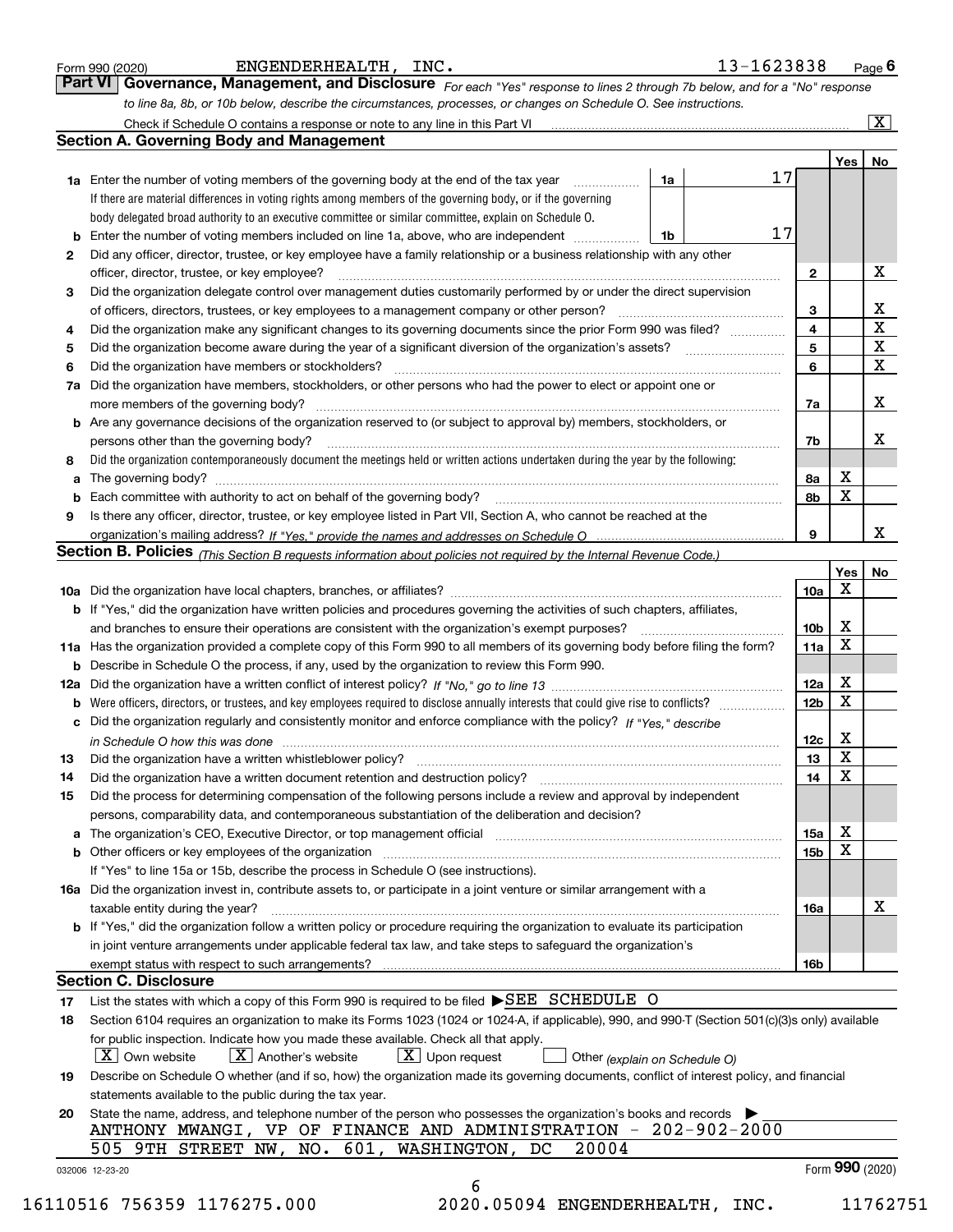| Form 990 (2020)                                                                            | ENGENDERHEALTH,<br>INC.                                                                                                                                   | 13-1623838 | Page 1 |  |  |  |  |  |  |  |
|--------------------------------------------------------------------------------------------|-----------------------------------------------------------------------------------------------------------------------------------------------------------|------------|--------|--|--|--|--|--|--|--|
| Part VII Compensation of Officers, Directors, Trustees, Key Employees, Highest Compensated |                                                                                                                                                           |            |        |  |  |  |  |  |  |  |
|                                                                                            | <b>Employees, and Independent Contractors</b>                                                                                                             |            |        |  |  |  |  |  |  |  |
|                                                                                            | Check if Schedule O contains a response or note to any line in this Part VII                                                                              |            |        |  |  |  |  |  |  |  |
| <b>Section A.</b>                                                                          | Officers, Directors, Trustees, Key Employees, and Highest Compensated Employees                                                                           |            |        |  |  |  |  |  |  |  |
|                                                                                            | to Complete this tople for all persons required to be listed. Benef compensation for the colondary vear ending with ar within the examination's toy year. |            |        |  |  |  |  |  |  |  |

**1a •** List all of the organization's current officers, directors, trustees (whether individuals or organizations), regardless of amount of compensation. Complete this table for all persons required to be listed. Report compensation for the calendar year ending with or within the organization's tax year. Enter -0- in columns (D), (E), and (F) if no compensation was paid.

 $\bullet$  List all of the organization's  $\,$ current key employees, if any. See instructions for definition of "key employee."

**•** List the organization's five current highest compensated employees (other than an officer, director, trustee, or key employee) who received reportable compensation (Box 5 of Form W-2 and/or Box 7 of Form 1099-MISC) of more than \$100,000 from the organization and any related organizations.

**•** List all of the organization's former officers, key employees, and highest compensated employees who received more than \$100,000 of reportable compensation from the organization and any related organizations.

**former directors or trustees**  ¥ List all of the organization's that received, in the capacity as a former director or trustee of the organization, more than \$10,000 of reportable compensation from the organization and any related organizations.

See instructions for the order in which to list the persons above.

Check this box if neither the organization nor any related organization compensated any current officer, director, or trustee.  $\mathcal{L}^{\text{max}}$ 

| (A)                               | (B)                  | (C)                                     |                               |                         |                                 |                                  |        | (D)                             | (E)             | (F)                      |
|-----------------------------------|----------------------|-----------------------------------------|-------------------------------|-------------------------|---------------------------------|----------------------------------|--------|---------------------------------|-----------------|--------------------------|
| Name and title                    | Average              | Position<br>(do not check more than one |                               |                         |                                 |                                  |        | Reportable                      | Reportable      | Estimated                |
|                                   | hours per            |                                         | box, unless person is both an |                         |                                 |                                  |        | compensation                    | compensation    | amount of                |
|                                   | week                 |                                         |                               |                         | officer and a director/trustee) |                                  |        | from                            | from related    | other                    |
|                                   | (list any            |                                         |                               |                         |                                 |                                  |        | the                             | organizations   | compensation             |
|                                   | hours for<br>related |                                         |                               |                         |                                 |                                  |        | organization<br>(W-2/1099-MISC) | (W-2/1099-MISC) | from the<br>organization |
|                                   | organizations        |                                         |                               |                         |                                 |                                  |        |                                 |                 | and related              |
|                                   | below                | ndividual trustee or director           | nstitutional trustee          |                         |                                 |                                  |        |                                 |                 | organizations            |
|                                   | line)                |                                         |                               | Officer                 | Key employee                    | Highest compensated<br> employee | Former |                                 |                 |                          |
| TRACI L. BAIRD<br>(1)             | 40.00                |                                         |                               |                         |                                 |                                  |        |                                 |                 |                          |
| PRESIDENT & CEO                   |                      |                                         |                               | X                       |                                 |                                  |        | 448,781.                        | 0.              | 34,744.                  |
| MUSTAFA KUDRATI<br>(2)            | 40.00                |                                         |                               |                         |                                 |                                  |        |                                 |                 |                          |
| VP PROGRAMS                       |                      |                                         |                               | X                       |                                 |                                  |        | 244,625.                        | 0.              | 35,300.                  |
| ROBERTO FLORES<br>(3)             | 40.00                |                                         |                               |                         |                                 |                                  |        |                                 |                 |                          |
| CFAO (THRU 5/21)                  |                      |                                         |                               | X                       |                                 |                                  |        | 240,630.                        | 0.              | 16,424.                  |
| MAXINE SOMERVILLE<br>(4)          | 40.00                |                                         |                               |                         |                                 |                                  |        |                                 |                 |                          |
| VP HUMAN RESOURCES                |                      |                                         |                               | $\overline{\textbf{X}}$ |                                 |                                  |        | 216,975.                        | $0$ .           | 30, 110.                 |
| CALEB TILLER<br>(5)               | 40.00                |                                         |                               |                         |                                 |                                  |        |                                 |                 |                          |
| VP GLOBAL COMM. & MARKETING       |                      |                                         |                               | $\overline{\textbf{X}}$ |                                 |                                  |        | 215,008.                        | 0.              | 30, 134.                 |
| VANDANA TRIPATHI<br>(6)           | 40.00                |                                         |                               |                         |                                 |                                  |        |                                 |                 |                          |
| PROGRAM DIRECTOR                  |                      |                                         |                               |                         | $\mathbf X$                     |                                  |        | 202,169.                        | $0$ .           | 33,402.                  |
| IYEME EFEM<br>(7)                 | 40.00                |                                         |                               |                         |                                 |                                  |        |                                 |                 |                          |
| SM. GLOBAL FISTULA PROGRAMS       |                      |                                         |                               |                         |                                 | $\mathbf X$                      |        | 180,598.                        | 0.              | 25,827.                  |
| (8) KATHRYN O'CONNELL             | 40.00                |                                         |                               |                         |                                 |                                  |        |                                 |                 |                          |
| SD. IMPACT. RESEARCH & EVALUATION |                      |                                         |                               |                         |                                 | $\mathbf X$                      |        | 177,551.                        | 0.              | 16,427.                  |
| (9) AUDREY JOHNSON                | 40.00                |                                         |                               |                         |                                 |                                  |        |                                 |                 |                          |
| DIR. PHILANTHROPY                 |                      |                                         |                               |                         |                                 | $\mathbf X$                      |        | 166,807.                        | 0.              | 20,510.                  |
| (10) CANDACE LEW                  | 40.00                |                                         |                               |                         |                                 |                                  |        |                                 |                 |                          |
| DIR. CLINICAL QUALITY             |                      |                                         |                               |                         |                                 | $\mathbf x$                      |        | 171,524.                        | 0.              | 14,609.                  |
| (11) ANTHONY MWANGI               | 40.00                |                                         |                               |                         |                                 |                                  |        |                                 |                 |                          |
| SD, GOVERNANCE & COMPLIANCE       |                      |                                         |                               |                         |                                 | $\rm X$                          |        | 165,305.                        | 0.              | 17,060.                  |
| (12) ROBERT MURPHY                | 40.00                |                                         |                               |                         |                                 |                                  |        |                                 |                 |                          |
| CFAO                              |                      |                                         |                               | X                       |                                 |                                  |        | 0.                              | 0.              | 0.                       |
| (13) LINDA ROSENSTOCK, M.D., PH.D | 2.00                 |                                         |                               |                         |                                 |                                  |        |                                 |                 |                          |
| <b>CHAIR</b>                      |                      | $\mathbf X$                             |                               | X                       |                                 |                                  |        | 0.                              | 0.              | $0_{.}$                  |
| (14) ANDREW L. SOMMER             | 2.00                 |                                         |                               |                         |                                 |                                  |        |                                 |                 |                          |
| CHAIR, EXECUTIVE COMMITTEE        |                      | $\mathbf x$                             |                               | X                       |                                 |                                  |        | $\mathbf 0$ .                   | 0.              | $\mathbf 0$ .            |
| (15) ROBERT D. PETTY              | 2.00                 |                                         |                               |                         |                                 |                                  |        |                                 |                 |                          |
| TREASURER                         |                      | $\mathbf X$                             |                               | X                       |                                 |                                  |        | 0.                              | 0.              | 0.                       |
| (16) ROSEMARY ELLIS               | 2.00                 |                                         |                               |                         |                                 |                                  |        |                                 |                 |                          |
| <b>SECRETARY</b>                  |                      | $\mathbf X$                             |                               | X                       |                                 |                                  |        | 0.                              | 0.              | 0.                       |
| (17) KAREN KOH                    | 2.00                 |                                         |                               |                         |                                 |                                  |        |                                 |                 |                          |
| ASSISTANT SECRETARY               |                      | $\mathbf X$                             |                               |                         |                                 |                                  |        | $\mathbf 0$ .                   | $0$ .           | $0$ .                    |
|                                   |                      |                                         |                               |                         |                                 |                                  |        |                                 |                 | $000 \times 000$         |

032007 12-23-20

Form (2020) **990**

16110516 756359 1176275.000 2020.05094 ENGENDERHEALTH, INC. 11762751

7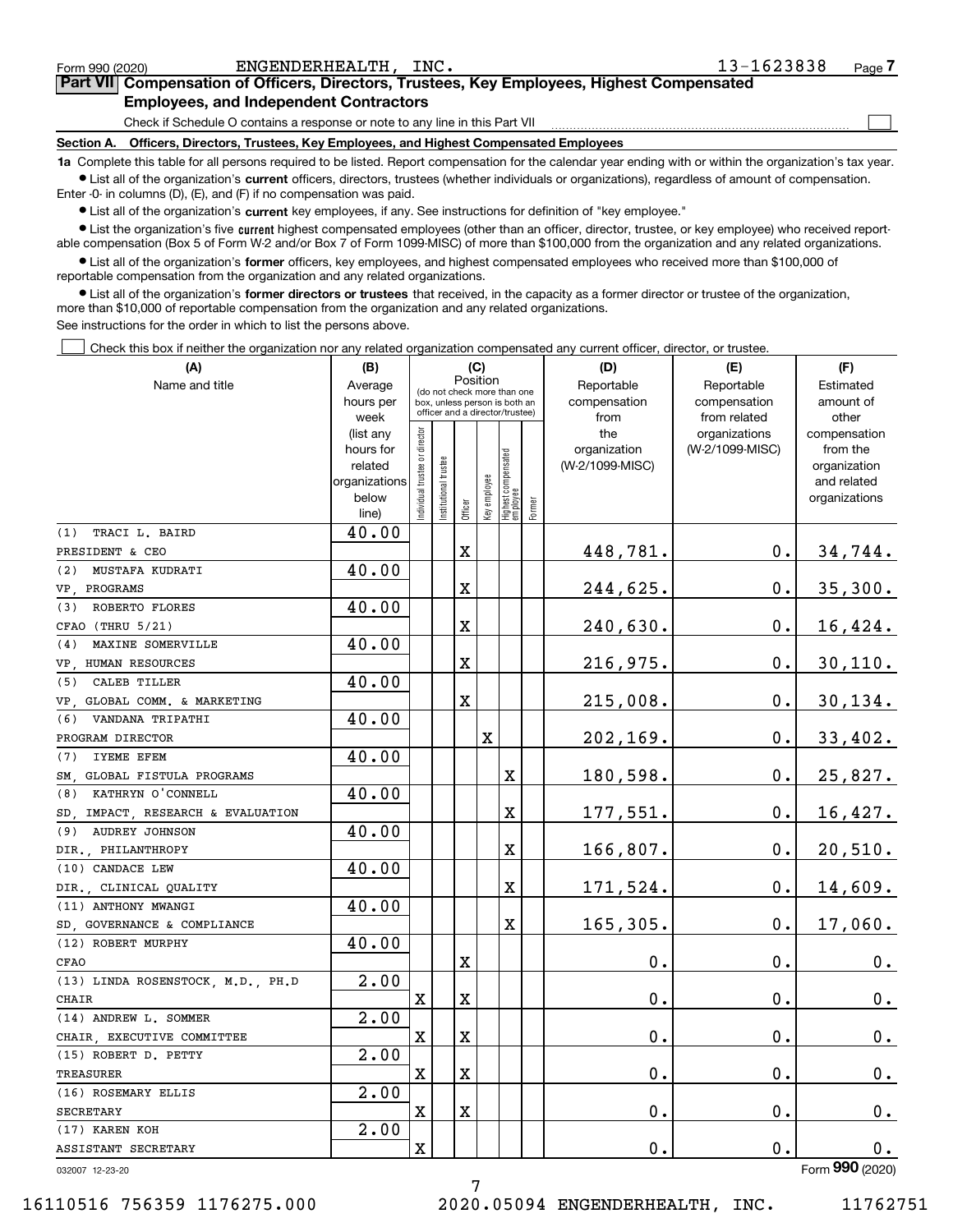| Form 990 (2020)                                                                                                                                                                                                                                                                                                                                                        | ENGENDERHEALTH,                                                              | INC.                           |                       |                                                                             |              |                                  |        |                                                                | 13-1623838                                                       |                                                                   |                     | Page 8                                                                                         |  |
|------------------------------------------------------------------------------------------------------------------------------------------------------------------------------------------------------------------------------------------------------------------------------------------------------------------------------------------------------------------------|------------------------------------------------------------------------------|--------------------------------|-----------------------|-----------------------------------------------------------------------------|--------------|----------------------------------|--------|----------------------------------------------------------------|------------------------------------------------------------------|-------------------------------------------------------------------|---------------------|------------------------------------------------------------------------------------------------|--|
| <b>Part VII</b><br>Section A. Officers, Directors, Trustees, Key Employees, and Highest Compensated Employees (continued)                                                                                                                                                                                                                                              |                                                                              |                                |                       |                                                                             |              |                                  |        |                                                                |                                                                  |                                                                   |                     |                                                                                                |  |
| (A)<br>Name and title                                                                                                                                                                                                                                                                                                                                                  | (B)<br>Average<br>hours per                                                  |                                |                       | (C)<br>Position<br>(do not check more than one                              |              |                                  |        | (D)<br>Reportable                                              | (E)<br>Reportable                                                |                                                                   |                     | (F)<br>Estimated                                                                               |  |
|                                                                                                                                                                                                                                                                                                                                                                        | week<br>(list any<br>hours for<br>related<br>organizations<br>below<br>line) | Individual trustee or director | Institutional trustee | box, unless person is both an<br>officer and a director/trustee)<br>Officer | Key employee | Highest compensated<br> employee | Former | compensation<br>from<br>the<br>organization<br>(W-2/1099-MISC) | compensation<br>from related<br>organizations<br>(W-2/1099-MISC) |                                                                   |                     | amount of<br>other<br>compensation<br>from the<br>organization<br>and related<br>organizations |  |
| (18) RUBY AGGARWAL<br><b>DIRECTOR</b>                                                                                                                                                                                                                                                                                                                                  | 1.00                                                                         | X                              |                       |                                                                             |              |                                  |        | 0.                                                             |                                                                  | 0.                                                                |                     | О.                                                                                             |  |
| (19) AKUDO ANYANWU<br><b>DIRECTOR</b>                                                                                                                                                                                                                                                                                                                                  | 1.00                                                                         | X                              |                       |                                                                             |              |                                  |        | 0.                                                             |                                                                  | 0.                                                                |                     | 0.                                                                                             |  |
| (20) SARAH CAIRNS-SMITH<br><b>DIRECTOR</b>                                                                                                                                                                                                                                                                                                                             | 1.00                                                                         | X                              |                       |                                                                             |              |                                  |        | 0.                                                             |                                                                  | 0.                                                                |                     | 0.                                                                                             |  |
| (21) CONSTANCE A. CARRINO<br><b>DIRECTOR</b>                                                                                                                                                                                                                                                                                                                           | 1.00                                                                         | X                              |                       |                                                                             |              |                                  |        | 0.                                                             |                                                                  | 0.                                                                |                     | 0.                                                                                             |  |
| (22) DENISE DUNNING<br><b>DIRECTOR</b>                                                                                                                                                                                                                                                                                                                                 | 1.00                                                                         | X                              |                       |                                                                             |              |                                  |        | 0.                                                             |                                                                  | 0.                                                                |                     | 0.                                                                                             |  |
| (23) TOM GEORGIS<br><b>DIRECTOR</b>                                                                                                                                                                                                                                                                                                                                    | 1.00                                                                         | X                              |                       |                                                                             |              |                                  |        | 0.                                                             |                                                                  | 0.                                                                |                     | $0$ .                                                                                          |  |
| (24) KIMBERLY GREGORY<br><b>DIRECTOR</b>                                                                                                                                                                                                                                                                                                                               | 1.00                                                                         | X                              |                       |                                                                             |              |                                  |        | 0.                                                             |                                                                  | 0.                                                                |                     | $0\,.$                                                                                         |  |
| (25) RYAN HAWKE<br><b>DIRECTOR</b>                                                                                                                                                                                                                                                                                                                                     | 1.00                                                                         | X                              |                       |                                                                             |              |                                  |        | 0.                                                             |                                                                  | 0.                                                                |                     | 0.                                                                                             |  |
| (26) RUTH KATZ<br><b>DIRECTOR</b>                                                                                                                                                                                                                                                                                                                                      | 1.00                                                                         | $\mathbf x$                    |                       |                                                                             |              |                                  |        | 0.                                                             |                                                                  | 0.                                                                |                     | 0.                                                                                             |  |
| 1b Subtotal<br>c Total from continuation sheets to Part VII, Section A<br>Total number of individuals (including but not limited to those listed above) who received more than \$100,000 of reportable<br>$\mathbf{2}$                                                                                                                                                 |                                                                              |                                |                       |                                                                             |              |                                  |        | 2,429,973.<br>$\mathbf 0$ .<br>2,429,973.                      |                                                                  | $\overline{\mathbf{0}}$ .<br>$\overline{0}$ .<br>$\overline{0}$ . |                     | 274,547.<br>$0$ .<br>274,547.                                                                  |  |
| compensation from the organization $\blacktriangleright$                                                                                                                                                                                                                                                                                                               |                                                                              |                                |                       |                                                                             |              |                                  |        |                                                                |                                                                  |                                                                   |                     | 27<br>Yes<br>No                                                                                |  |
| 3<br>Did the organization list any former officer, director, trustee, key employee, or highest compensated employee on<br>line 1a? If "Yes," complete Schedule J for such individual manufactured contained and the New York Communication<br>For any individual listed on line 1a, is the sum of reportable compensation and other compensation from the organization |                                                                              |                                |                       |                                                                             |              |                                  |        |                                                                |                                                                  |                                                                   | 3                   | X                                                                                              |  |
| Did any person listed on line 1a receive or accrue compensation from any unrelated organization or individual for services<br>5<br>rendered to the organization? If "Yes." complete Schedule J for such person                                                                                                                                                         |                                                                              |                                |                       |                                                                             |              |                                  |        |                                                                |                                                                  |                                                                   | 4<br>5              | X<br>X                                                                                         |  |
| <b>Section B. Independent Contractors</b><br>Complete this table for your five highest compensated independent contractors that received more than \$100,000 of compensation from<br>1                                                                                                                                                                                 |                                                                              |                                |                       |                                                                             |              |                                  |        |                                                                |                                                                  |                                                                   |                     |                                                                                                |  |
| the organization. Report compensation for the calendar year ending with or within the organization's tax year.<br>(A)<br>Name and business address                                                                                                                                                                                                                     |                                                                              |                                |                       |                                                                             |              |                                  |        | (B)<br>Description of services                                 |                                                                  |                                                                   | (C)<br>Compensation |                                                                                                |  |
| IPM COMPUTER SYSTEMS, 151 WEST STREET,<br>FLOOR, NEW YORK, NY 10001                                                                                                                                                                                                                                                                                                    |                                                                              |                                |                       |                                                                             |              | 8TH                              |        | IT SUPPORT                                                     |                                                                  |                                                                   |                     | 125,392.                                                                                       |  |
| PKF O'CONNOR DAVIES, LLP, 500 MAMARONECK<br>AVENUE, SUITE 301, HARRISON, NY 10528                                                                                                                                                                                                                                                                                      |                                                                              |                                |                       |                                                                             |              |                                  |        | ACCOUNTING                                                     |                                                                  |                                                                   |                     | 115,050.                                                                                       |  |
|                                                                                                                                                                                                                                                                                                                                                                        |                                                                              |                                |                       |                                                                             |              |                                  |        |                                                                |                                                                  |                                                                   |                     |                                                                                                |  |
| Total number of independent contractors (including but not limited to those listed above) who received more than<br>2                                                                                                                                                                                                                                                  |                                                                              |                                |                       |                                                                             | 2            |                                  |        |                                                                |                                                                  |                                                                   |                     |                                                                                                |  |
| \$100,000 of compensation from the organization<br>SEE PART VII, SECTION A CONTINUATION SHEETS                                                                                                                                                                                                                                                                         |                                                                              |                                |                       |                                                                             |              |                                  |        |                                                                |                                                                  |                                                                   |                     | Form 990 (2020)                                                                                |  |

032008 12-23-20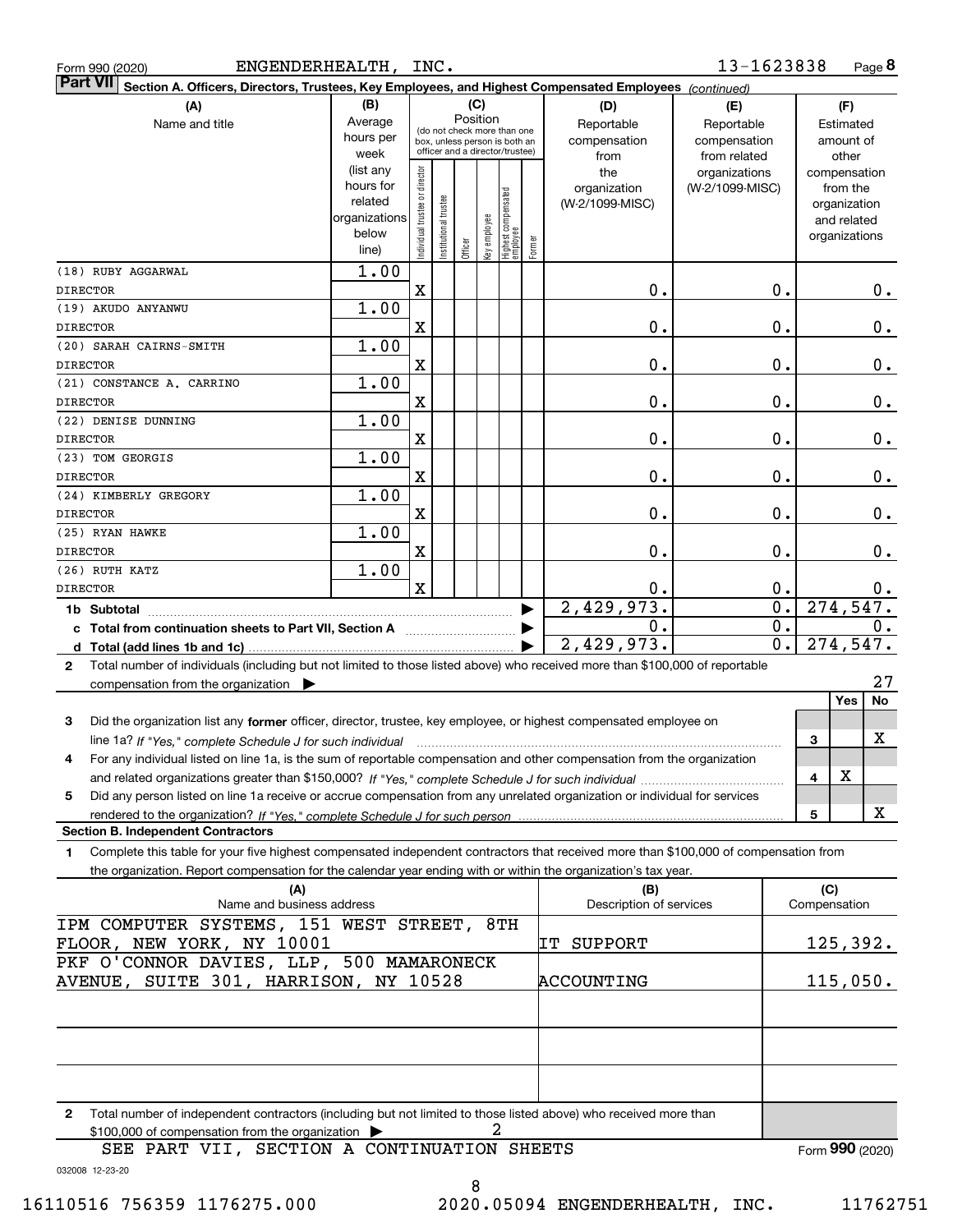| ENGENDERHEALTH,<br>INC.<br>Form 990   |                                                                                                        |                                |                       |         |                        |                              |        |                 | 13-1623838                    |                       |
|---------------------------------------|--------------------------------------------------------------------------------------------------------|--------------------------------|-----------------------|---------|------------------------|------------------------------|--------|-----------------|-------------------------------|-----------------------|
| <b>Part VII</b>                       | Section A. Officers, Directors, Trustees, Key Employees, and Highest Compensated Employees (continued) |                                |                       |         |                        |                              |        |                 |                               |                       |
| (A)                                   | (B)                                                                                                    |                                |                       |         | (C)                    |                              |        | (D)             | (E)                           | (F)                   |
| Name and title                        | Average                                                                                                |                                |                       |         | Position               |                              |        | Reportable      | Reportable                    | Estimated             |
|                                       | hours                                                                                                  |                                |                       |         | (check all that apply) |                              |        | compensation    | compensation                  | amount of             |
|                                       | per<br>week                                                                                            |                                |                       |         |                        |                              |        | from<br>the     | from related<br>organizations | other<br>compensation |
|                                       | (list any                                                                                              |                                |                       |         |                        |                              |        | organization    | (W-2/1099-MISC)               | from the              |
|                                       | hours for                                                                                              |                                |                       |         |                        |                              |        | (W-2/1099-MISC) |                               | organization          |
|                                       | related                                                                                                |                                |                       |         |                        |                              |        |                 |                               | and related           |
|                                       | organizations<br>below                                                                                 |                                |                       |         |                        |                              |        |                 |                               | organizations         |
|                                       | line)                                                                                                  | Individual trustee or director | Institutional trustee | Officer | Key employee           | Highest compensated employee | Former |                 |                               |                       |
| (27) THOMAS KISIMBI                   | 1.00                                                                                                   |                                |                       |         |                        |                              |        |                 |                               |                       |
| <b>DIRECTOR</b>                       |                                                                                                        | $\mathbf X$                    |                       |         |                        |                              |        | $0$ .           | $0$ .                         | 0.                    |
| (28) JUAN CARLOS NEGRETTE             | 1.00                                                                                                   |                                |                       |         |                        |                              |        |                 |                               |                       |
| <b>DIRECTOR</b>                       |                                                                                                        | $\mathbf x$                    |                       |         |                        |                              |        | $0$ .           | $0$ .                         | 0.                    |
| (29) MARK SIMMONDS                    | 1.00                                                                                                   |                                |                       |         |                        |                              |        |                 |                               |                       |
| <b>DIRECTOR</b>                       |                                                                                                        | $\mathbf x$                    |                       |         |                        |                              |        | $\mathbf 0$ .   | $\mathbf 0$ .                 | 0.                    |
|                                       |                                                                                                        |                                |                       |         |                        |                              |        |                 |                               |                       |
|                                       |                                                                                                        |                                |                       |         |                        |                              |        |                 |                               |                       |
|                                       |                                                                                                        |                                |                       |         |                        |                              |        |                 |                               |                       |
|                                       |                                                                                                        |                                |                       |         |                        |                              |        |                 |                               |                       |
|                                       |                                                                                                        |                                |                       |         |                        |                              |        |                 |                               |                       |
|                                       |                                                                                                        |                                |                       |         |                        |                              |        |                 |                               |                       |
|                                       |                                                                                                        |                                |                       |         |                        |                              |        |                 |                               |                       |
|                                       |                                                                                                        |                                |                       |         |                        |                              |        |                 |                               |                       |
|                                       |                                                                                                        |                                |                       |         |                        |                              |        |                 |                               |                       |
|                                       |                                                                                                        |                                |                       |         |                        |                              |        |                 |                               |                       |
|                                       |                                                                                                        |                                |                       |         |                        |                              |        |                 |                               |                       |
|                                       |                                                                                                        |                                |                       |         |                        |                              |        |                 |                               |                       |
|                                       |                                                                                                        |                                |                       |         |                        |                              |        |                 |                               |                       |
|                                       |                                                                                                        |                                |                       |         |                        |                              |        |                 |                               |                       |
|                                       |                                                                                                        |                                |                       |         |                        |                              |        |                 |                               |                       |
|                                       |                                                                                                        |                                |                       |         |                        |                              |        |                 |                               |                       |
|                                       |                                                                                                        |                                |                       |         |                        |                              |        |                 |                               |                       |
|                                       |                                                                                                        |                                |                       |         |                        |                              |        |                 |                               |                       |
|                                       |                                                                                                        |                                |                       |         |                        |                              |        |                 |                               |                       |
|                                       |                                                                                                        |                                |                       |         |                        |                              |        |                 |                               |                       |
|                                       |                                                                                                        |                                |                       |         |                        |                              |        |                 |                               |                       |
|                                       |                                                                                                        |                                |                       |         |                        |                              |        |                 |                               |                       |
|                                       |                                                                                                        |                                |                       |         |                        |                              |        |                 |                               |                       |
|                                       |                                                                                                        |                                |                       |         |                        |                              |        |                 |                               |                       |
|                                       |                                                                                                        |                                |                       |         |                        |                              |        |                 |                               |                       |
|                                       |                                                                                                        |                                |                       |         |                        |                              |        |                 |                               |                       |
|                                       |                                                                                                        |                                |                       |         |                        |                              |        |                 |                               |                       |
|                                       |                                                                                                        |                                |                       |         |                        |                              |        |                 |                               |                       |
|                                       |                                                                                                        |                                |                       |         |                        |                              |        |                 |                               |                       |
|                                       |                                                                                                        |                                |                       |         |                        |                              |        |                 |                               |                       |
|                                       |                                                                                                        |                                |                       |         |                        |                              |        |                 |                               |                       |
|                                       |                                                                                                        |                                |                       |         |                        |                              |        |                 |                               |                       |
| Total to Part VII, Section A, line 1c |                                                                                                        |                                |                       |         |                        |                              |        |                 |                               |                       |

032201 04-01-20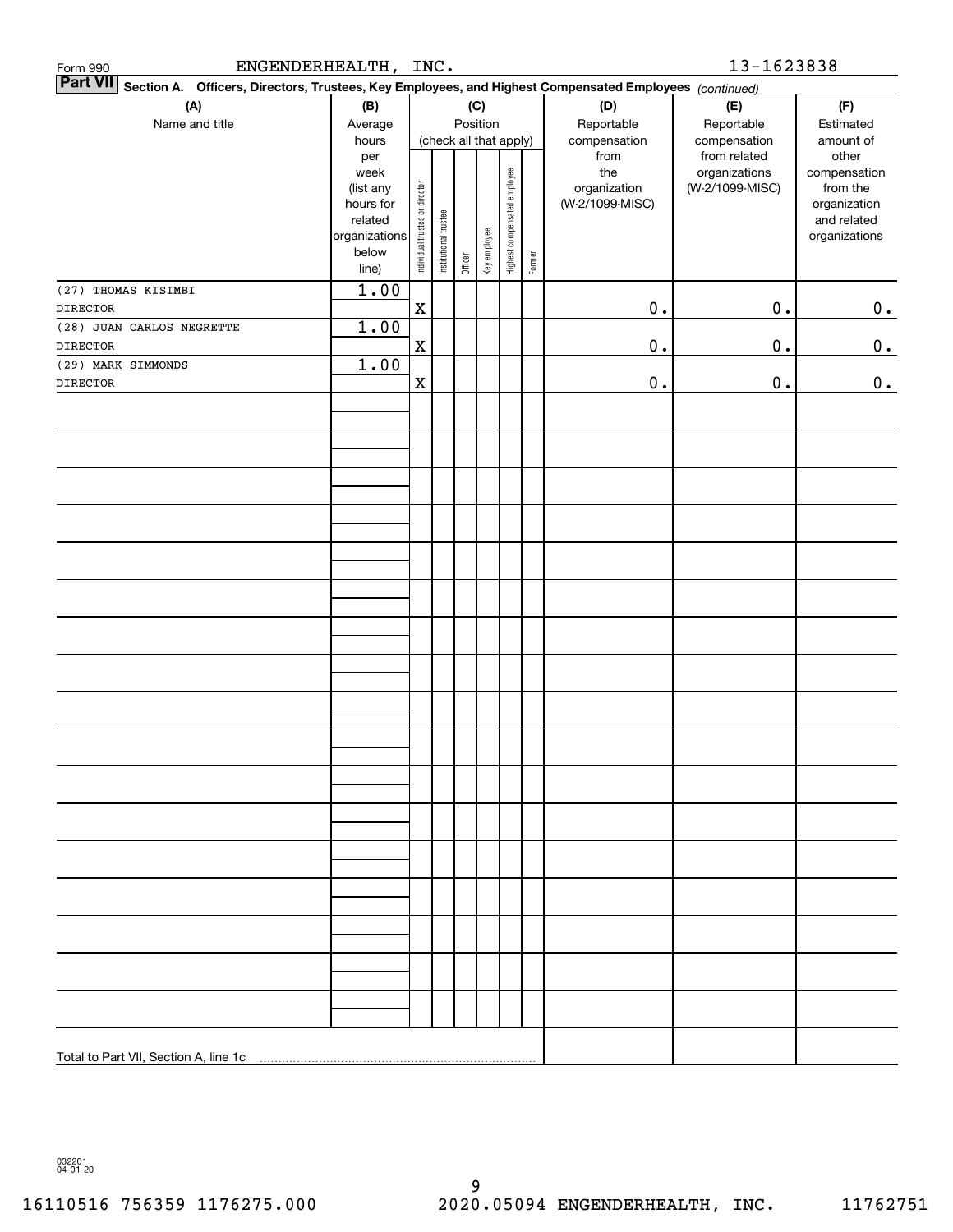|                                                           |                  | ENGENDERHEALTH, INC.<br>Form 990 (2020)                                                                             |                      |                      |                                                                                                                                                                                                                                                                                                                                                                                                                                                                                   | 13-1623838                    | Page 9                                                          |
|-----------------------------------------------------------|------------------|---------------------------------------------------------------------------------------------------------------------|----------------------|----------------------|-----------------------------------------------------------------------------------------------------------------------------------------------------------------------------------------------------------------------------------------------------------------------------------------------------------------------------------------------------------------------------------------------------------------------------------------------------------------------------------|-------------------------------|-----------------------------------------------------------------|
|                                                           | <b>Part VIII</b> | <b>Statement of Revenue</b>                                                                                         |                      |                      |                                                                                                                                                                                                                                                                                                                                                                                                                                                                                   |                               |                                                                 |
|                                                           |                  | Check if Schedule O contains a response or note to any line in this Part VIII                                       |                      |                      | $\begin{array}{c c c c c c} \hline \textbf{(B)} & \textbf{(C)} & \textbf{(D)} & \textbf{(E)} & \textbf{(E)} & \textbf{(E)} & \textbf{(E)} & \textbf{(E)} & \textbf{(E)} & \textbf{(E)} & \textbf{(E)} & \textbf{(E)} & \textbf{(E)} & \textbf{(E)} & \textbf{(E)} & \textbf{(E)} & \textbf{(E)} & \textbf{(E)} & \textbf{(E)} & \textbf{(E)} & \textbf{(E)} & \textbf{(E)} & \textbf{(E)} & \textbf{(E)} & \textbf{(E)} & \textbf{(E)} & \textbf{(E)} & \textbf{(E)} & \textbf{($ |                               |                                                                 |
|                                                           |                  |                                                                                                                     |                      | (A)<br>Total revenue | Related or exempt<br>function revenue                                                                                                                                                                                                                                                                                                                                                                                                                                             | Unrelated<br>business revenue | (D)<br>Revenue excluded<br>from tax under<br>sections 512 - 514 |
|                                                           |                  | 1a<br>1 a Federated campaigns                                                                                       |                      |                      |                                                                                                                                                                                                                                                                                                                                                                                                                                                                                   |                               |                                                                 |
|                                                           |                  | 1 <sub>b</sub><br><b>b</b> Membership dues<br>$\ldots \ldots \ldots \ldots \ldots$                                  |                      |                      |                                                                                                                                                                                                                                                                                                                                                                                                                                                                                   |                               |                                                                 |
|                                                           |                  | 1 <sub>c</sub><br>c Fundraising events                                                                              |                      |                      |                                                                                                                                                                                                                                                                                                                                                                                                                                                                                   |                               |                                                                 |
|                                                           |                  | 1 <sub>d</sub><br>d Related organizations                                                                           |                      |                      |                                                                                                                                                                                                                                                                                                                                                                                                                                                                                   |                               |                                                                 |
|                                                           |                  | 1e<br>e Government grants (contributions)                                                                           | 20,736,576.          |                      |                                                                                                                                                                                                                                                                                                                                                                                                                                                                                   |                               |                                                                 |
|                                                           |                  | f All other contributions, gifts, grants, and                                                                       |                      |                      |                                                                                                                                                                                                                                                                                                                                                                                                                                                                                   |                               |                                                                 |
|                                                           |                  | similar amounts not included above<br>1f                                                                            | 12,991,871.          |                      |                                                                                                                                                                                                                                                                                                                                                                                                                                                                                   |                               |                                                                 |
| Contributions, Gifts, Grants<br>and Other Similar Amounts | g                | 1g <br>Noncash contributions included in lines 1a-1f                                                                | 1,443,892.           |                      |                                                                                                                                                                                                                                                                                                                                                                                                                                                                                   |                               |                                                                 |
|                                                           |                  |                                                                                                                     |                      | 33,728,447.          |                                                                                                                                                                                                                                                                                                                                                                                                                                                                                   |                               |                                                                 |
|                                                           |                  |                                                                                                                     | <b>Business Code</b> |                      |                                                                                                                                                                                                                                                                                                                                                                                                                                                                                   |                               |                                                                 |
|                                                           | 2 a              |                                                                                                                     |                      |                      |                                                                                                                                                                                                                                                                                                                                                                                                                                                                                   |                               |                                                                 |
|                                                           | b                | <u> 2002 - John Stone, Amerikaans en Stone (</u>                                                                    |                      |                      |                                                                                                                                                                                                                                                                                                                                                                                                                                                                                   |                               |                                                                 |
|                                                           | с                | <u> 1989 - Johann Barn, fransk politik amerikansk politik (</u>                                                     |                      |                      |                                                                                                                                                                                                                                                                                                                                                                                                                                                                                   |                               |                                                                 |
| Program Service<br>Revenue<br>evenue                      | d                | <u> 1980 - John Stone, Amerikaansk politiker (* 1918)</u>                                                           |                      |                      |                                                                                                                                                                                                                                                                                                                                                                                                                                                                                   |                               |                                                                 |
|                                                           | е                | <u> 1980 - John Stone, mars et al. (</u> † 1920)                                                                    |                      |                      |                                                                                                                                                                                                                                                                                                                                                                                                                                                                                   |                               |                                                                 |
|                                                           |                  | f All other program service revenue                                                                                 |                      |                      |                                                                                                                                                                                                                                                                                                                                                                                                                                                                                   |                               |                                                                 |
|                                                           |                  |                                                                                                                     |                      |                      |                                                                                                                                                                                                                                                                                                                                                                                                                                                                                   |                               |                                                                 |
|                                                           | 3                | Investment income (including dividends, interest, and                                                               |                      |                      |                                                                                                                                                                                                                                                                                                                                                                                                                                                                                   |                               |                                                                 |
|                                                           |                  |                                                                                                                     |                      | 50,184.              |                                                                                                                                                                                                                                                                                                                                                                                                                                                                                   |                               | 50, 184.                                                        |
|                                                           | 4                | Income from investment of tax-exempt bond proceeds                                                                  |                      |                      |                                                                                                                                                                                                                                                                                                                                                                                                                                                                                   |                               |                                                                 |
|                                                           | 5                |                                                                                                                     |                      |                      |                                                                                                                                                                                                                                                                                                                                                                                                                                                                                   |                               |                                                                 |
|                                                           |                  | (i) Real                                                                                                            | (ii) Personal        |                      |                                                                                                                                                                                                                                                                                                                                                                                                                                                                                   |                               |                                                                 |
|                                                           |                  | 1,081,525.<br>6a<br>6 a Gross rents                                                                                 |                      |                      |                                                                                                                                                                                                                                                                                                                                                                                                                                                                                   |                               |                                                                 |
|                                                           |                  | 1,242,520.<br>6 <sub>b</sub><br><b>b</b> Less: rental expenses                                                      |                      |                      |                                                                                                                                                                                                                                                                                                                                                                                                                                                                                   |                               |                                                                 |
|                                                           | c                | $-160,995.$<br>6с<br>Rental income or (loss)                                                                        |                      |                      |                                                                                                                                                                                                                                                                                                                                                                                                                                                                                   |                               |                                                                 |
|                                                           |                  | d Net rental income or (loss)                                                                                       |                      | $-160,995.$          |                                                                                                                                                                                                                                                                                                                                                                                                                                                                                   |                               | $-160,995.$                                                     |
|                                                           |                  | (i) Securities<br>7 a Gross amount from sales of                                                                    | (ii) Other           |                      |                                                                                                                                                                                                                                                                                                                                                                                                                                                                                   |                               |                                                                 |
|                                                           |                  | 3,149,877.<br>assets other than inventory<br>7a                                                                     |                      |                      |                                                                                                                                                                                                                                                                                                                                                                                                                                                                                   |                               |                                                                 |
|                                                           |                  | <b>b</b> Less: cost or other basis                                                                                  |                      |                      |                                                                                                                                                                                                                                                                                                                                                                                                                                                                                   |                               |                                                                 |
|                                                           |                  | $ 7b $ 3,064,560.<br>and sales expenses                                                                             |                      |                      |                                                                                                                                                                                                                                                                                                                                                                                                                                                                                   |                               |                                                                 |
| evenue                                                    |                  | 7c<br>85, 317.<br>c Gain or (loss)                                                                                  |                      |                      |                                                                                                                                                                                                                                                                                                                                                                                                                                                                                   |                               |                                                                 |
|                                                           |                  |                                                                                                                     |                      | 85, 317.             |                                                                                                                                                                                                                                                                                                                                                                                                                                                                                   |                               | 85, 317.                                                        |
| Other R                                                   |                  | 8 a Gross income from fundraising events (not                                                                       |                      |                      |                                                                                                                                                                                                                                                                                                                                                                                                                                                                                   |                               |                                                                 |
|                                                           |                  |                                                                                                                     |                      |                      |                                                                                                                                                                                                                                                                                                                                                                                                                                                                                   |                               |                                                                 |
|                                                           |                  | contributions reported on line 1c). See                                                                             |                      |                      |                                                                                                                                                                                                                                                                                                                                                                                                                                                                                   |                               |                                                                 |
|                                                           |                  | 8a                                                                                                                  |                      |                      |                                                                                                                                                                                                                                                                                                                                                                                                                                                                                   |                               |                                                                 |
|                                                           |                  | l 8b<br><b>b</b> Less: direct expenses <i></i>                                                                      |                      |                      |                                                                                                                                                                                                                                                                                                                                                                                                                                                                                   |                               |                                                                 |
|                                                           |                  | c Net income or (loss) from fundraising events                                                                      |                      |                      |                                                                                                                                                                                                                                                                                                                                                                                                                                                                                   |                               |                                                                 |
|                                                           |                  | 9 a Gross income from gaming activities. See                                                                        |                      |                      |                                                                                                                                                                                                                                                                                                                                                                                                                                                                                   |                               |                                                                 |
|                                                           |                  | 9a                                                                                                                  |                      |                      |                                                                                                                                                                                                                                                                                                                                                                                                                                                                                   |                               |                                                                 |
|                                                           |                  | 9 <sub>b</sub>                                                                                                      |                      |                      |                                                                                                                                                                                                                                                                                                                                                                                                                                                                                   |                               |                                                                 |
|                                                           |                  | c Net income or (loss) from gaming activities _______________                                                       |                      |                      |                                                                                                                                                                                                                                                                                                                                                                                                                                                                                   |                               |                                                                 |
|                                                           |                  | 10 a Gross sales of inventory, less returns                                                                         |                      |                      |                                                                                                                                                                                                                                                                                                                                                                                                                                                                                   |                               |                                                                 |
|                                                           |                  |                                                                                                                     |                      |                      |                                                                                                                                                                                                                                                                                                                                                                                                                                                                                   |                               |                                                                 |
|                                                           |                  | 10b<br><b>b</b> Less: cost of goods sold                                                                            |                      |                      |                                                                                                                                                                                                                                                                                                                                                                                                                                                                                   |                               |                                                                 |
|                                                           |                  | c Net income or (loss) from sales of inventory                                                                      |                      |                      |                                                                                                                                                                                                                                                                                                                                                                                                                                                                                   |                               |                                                                 |
|                                                           |                  |                                                                                                                     | <b>Business Code</b> |                      |                                                                                                                                                                                                                                                                                                                                                                                                                                                                                   |                               |                                                                 |
|                                                           | 11 a             | <u> 1989 - John Harry Harry Harry Harry Harry Harry Harry Harry Harry Harry Harry Harry Harry Harry Harry Harry</u> |                      |                      |                                                                                                                                                                                                                                                                                                                                                                                                                                                                                   |                               |                                                                 |
| evenue                                                    | b                | <u> 1989 - Johann Barn, mars eta bainar eta baina eta baina eta baina eta baina eta baina eta baina eta baina e</u> |                      |                      |                                                                                                                                                                                                                                                                                                                                                                                                                                                                                   |                               |                                                                 |
| Miscellaneous                                             | c                | the contract of the contract of the contract of the contract of the contract of                                     |                      |                      |                                                                                                                                                                                                                                                                                                                                                                                                                                                                                   |                               |                                                                 |
|                                                           |                  |                                                                                                                     |                      |                      |                                                                                                                                                                                                                                                                                                                                                                                                                                                                                   |                               |                                                                 |
|                                                           |                  |                                                                                                                     |                      |                      |                                                                                                                                                                                                                                                                                                                                                                                                                                                                                   |                               |                                                                 |
|                                                           | 12               |                                                                                                                     | ▶                    | 33,702,953.          | 0.                                                                                                                                                                                                                                                                                                                                                                                                                                                                                | 0.                            | $-25,494.$                                                      |
|                                                           | 032009 12-23-20  |                                                                                                                     |                      |                      |                                                                                                                                                                                                                                                                                                                                                                                                                                                                                   |                               | Form 990 (2020)                                                 |

032009 12-23-20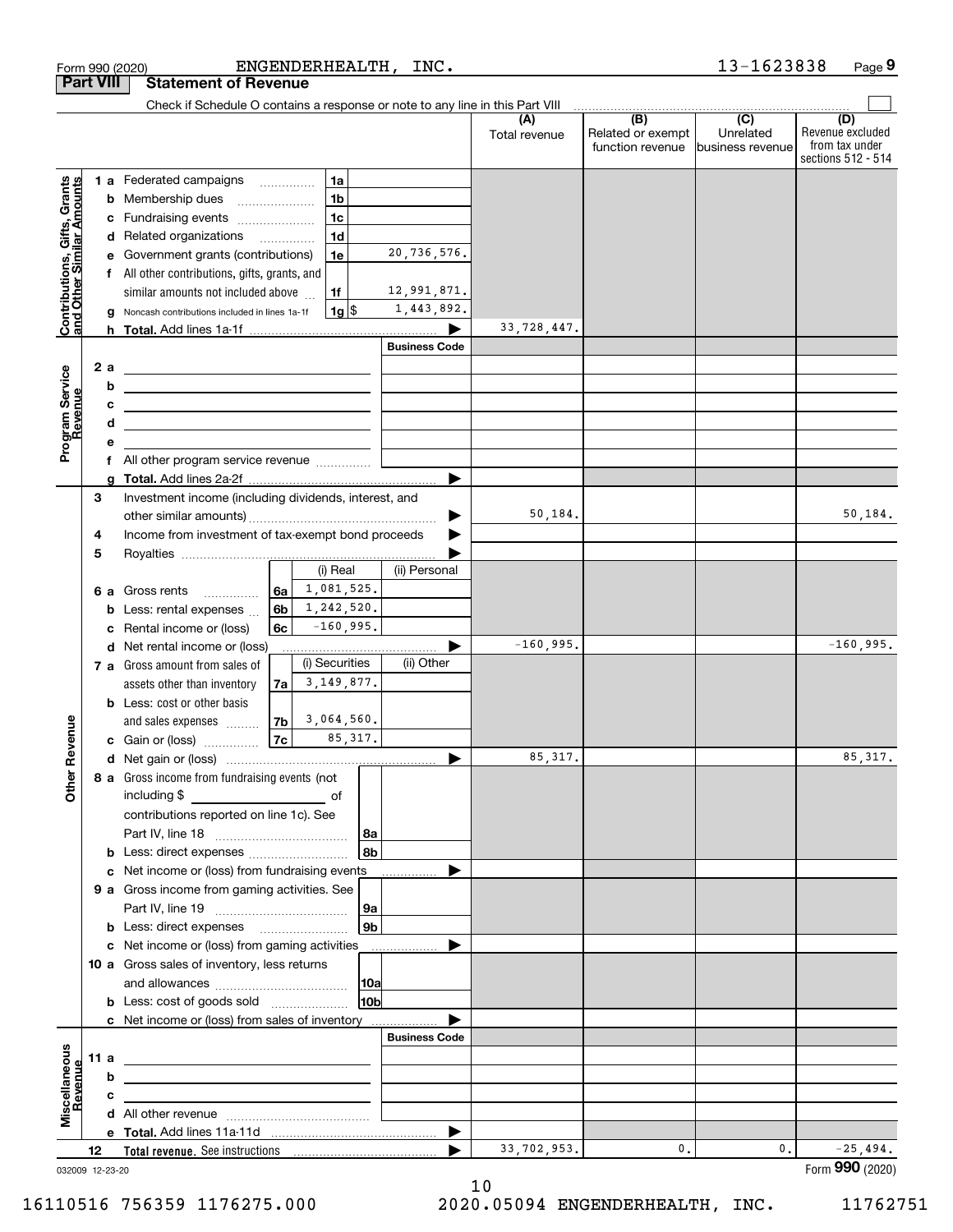Form 990 (2020) ENGENDERHEALTH, INC<sub>•</sub> 1 3-1 6 2 3 8 3 8 <sub>Page</sub> 10 **Part IX Statement of Functional Expenses** ENGENDERHEALTH, INC.

|                      | Section 501(c)(3) and 501(c)(4) organizations must complete all columns. All other organizations must complete column (A).                                                                                 |                       |                                    |                                                      |                                |
|----------------------|------------------------------------------------------------------------------------------------------------------------------------------------------------------------------------------------------------|-----------------------|------------------------------------|------------------------------------------------------|--------------------------------|
|                      | Check if Schedule O contains a response or note to any line in this Part IX                                                                                                                                |                       |                                    |                                                      | $\overline{\mathbf{x}}$        |
|                      | Do not include amounts reported on lines 6b,<br>7b, 8b, 9b, and 10b of Part VIII.                                                                                                                          | (A)<br>Total expenses | (B)<br>Program service<br>expenses | $\overline{C}$<br>Management and<br>general expenses | (D)<br>Fundraising<br>expenses |
| 1.                   | Grants and other assistance to domestic organizations                                                                                                                                                      |                       |                                    |                                                      |                                |
|                      | and domestic governments. See Part IV, line 21                                                                                                                                                             | 735,673.              | 735,673.                           |                                                      |                                |
| $\mathbf{2}^{\circ}$ | Grants and other assistance to domestic                                                                                                                                                                    |                       |                                    |                                                      |                                |
|                      | individuals. See Part IV, line 22                                                                                                                                                                          |                       |                                    |                                                      |                                |
| 3                    | Grants and other assistance to foreign                                                                                                                                                                     |                       |                                    |                                                      |                                |
|                      | organizations, foreign governments, and foreign                                                                                                                                                            |                       |                                    |                                                      |                                |
|                      | individuals. See Part IV, lines 15 and 16                                                                                                                                                                  | 3,559,380.            | 3,559,380.                         |                                                      |                                |
| 4                    | Benefits paid to or for members                                                                                                                                                                            |                       |                                    |                                                      |                                |
| 5                    | Compensation of current officers, directors,                                                                                                                                                               |                       |                                    |                                                      |                                |
|                      | trustees, and key employees                                                                                                                                                                                | 1,852,773.            | 405, 417.                          | 1,447,356.                                           |                                |
| 6                    | Compensation not included above to disqualified                                                                                                                                                            |                       |                                    |                                                      |                                |
|                      | persons (as defined under section 4958(f)(1)) and                                                                                                                                                          |                       |                                    |                                                      |                                |
|                      | persons described in section $4958(c)(3)(B)$<br>$\overline{\phantom{a}}$                                                                                                                                   |                       |                                    |                                                      |                                |
| 7                    |                                                                                                                                                                                                            | 12, 262, 488.         | 9,753,709.                         | 2,220,282.                                           | 288,497.                       |
| 8                    | Pension plan accruals and contributions (include                                                                                                                                                           |                       |                                    |                                                      |                                |
|                      | section 401(k) and 403(b) employer contributions)                                                                                                                                                          | 1,057,650.            | 837,501.                           | 195,562.                                             | 24,587.                        |
| 9                    |                                                                                                                                                                                                            | 1, 295, 626.          | 1,020,202.                         | 247,946.                                             | 27,478.                        |
| 10                   |                                                                                                                                                                                                            | 453,467.              | 330,785.                           | 113,297.                                             | 9,385.                         |
| 11                   | Fees for services (nonemployees):                                                                                                                                                                          |                       |                                    |                                                      |                                |
|                      |                                                                                                                                                                                                            |                       |                                    |                                                      |                                |
| b                    |                                                                                                                                                                                                            | 29,008.<br>149,620.   |                                    | 29,008.<br>149,620.                                  |                                |
|                      |                                                                                                                                                                                                            |                       |                                    |                                                      |                                |
| d                    |                                                                                                                                                                                                            |                       |                                    |                                                      |                                |
|                      | e Professional fundraising services. See Part IV, line 17                                                                                                                                                  | 16,096.               |                                    | 16,096.                                              |                                |
| f                    | Investment management fees                                                                                                                                                                                 |                       |                                    |                                                      |                                |
|                      | g Other. (If line 11g amount exceeds 10% of line 25,                                                                                                                                                       | 3,082,869.            | 2,492,628.                         | 542,964.                                             | 47,277.                        |
|                      | column (A) amount, list line 11g expenses on Sch O.)                                                                                                                                                       | 14,023.               | 8,623.                             | 2,206.                                               | 3,194.                         |
| 12                   |                                                                                                                                                                                                            | 1,234,574.            | 996, 363.                          | 76,619.                                              | 161,592.                       |
| 13<br>14             |                                                                                                                                                                                                            | 430,097.              | 398,184.                           | 28,693.                                              | 3,220.                         |
| 15                   |                                                                                                                                                                                                            |                       |                                    |                                                      |                                |
| 16                   |                                                                                                                                                                                                            | 949,888.              | 683,687.                           | 243,553.                                             | 22,648.                        |
| 17                   |                                                                                                                                                                                                            | 1,036,445.            | 1,034,167.                         | 2,138.                                               | 140.                           |
| 18                   | Payments of travel or entertainment expenses                                                                                                                                                               |                       |                                    |                                                      |                                |
|                      | for any federal, state, or local public officials                                                                                                                                                          |                       |                                    |                                                      |                                |
| 19                   | Conferences, conventions, and meetings                                                                                                                                                                     | 4,217,098.            | 4,207,828.                         | 8,700.                                               | 570.                           |
| 20                   | Interest                                                                                                                                                                                                   |                       |                                    |                                                      |                                |
| 21                   |                                                                                                                                                                                                            |                       |                                    |                                                      |                                |
| 22                   | Depreciation, depletion, and amortization                                                                                                                                                                  | 375,783.              | 263,048.                           | 112,735.                                             |                                |
| 23                   | Insurance                                                                                                                                                                                                  | 211, 151.             | 151,977.                           | 54, 140.                                             | 5,034.                         |
| 24                   | Other expenses. Itemize expenses not covered<br>above (List miscellaneous expenses on line 24e. If<br>line 24e amount exceeds 10% of line 25, column (A)<br>amount, list line 24e expenses on Schedule O.) |                       |                                    |                                                      |                                |
|                      | a PROGRAM SUPPLIES                                                                                                                                                                                         | 1,483,284.            | 1,373,225.                         | 98,953.                                              | 11,106.                        |
|                      | <b>b REPAIRS &amp; MAINTENANCE</b>                                                                                                                                                                         | 532,948.              | 493,403.                           | 35,554.                                              | 3,991.                         |
| c.                   | VALUE ADDED TAXES                                                                                                                                                                                          | 62,728.               | 38,572.                            | 9,868.                                               | 14,288.                        |
| d                    | OTHER DIRECT OPERATING                                                                                                                                                                                     | 23,857.               | 14,668.                            | 3,754.                                               | 5,435.                         |
|                      | e All other expenses                                                                                                                                                                                       | 36,504.               | 22,447.                            | $\overline{5,742.}$                                  | 8,315.                         |
| 25                   | Total functional expenses. Add lines 1 through 24e                                                                                                                                                         | 35, 103, 030.         | 28,821,487.                        | 5,644,786.                                           | 636,757.                       |
| 26                   | Joint costs. Complete this line only if the organization                                                                                                                                                   |                       |                                    |                                                      |                                |
|                      | reported in column (B) joint costs from a combined                                                                                                                                                         |                       |                                    |                                                      |                                |
|                      | educational campaign and fundraising solicitation.                                                                                                                                                         |                       |                                    |                                                      |                                |

032010 12-23-20

 $Check here$ 

#### 16110516 756359 1176275.000 2020.05094 ENGENDERHEALTH, INC. 11762751

Check here  $\bullet$  if following SOP 98-2 (ASC 958-720)

11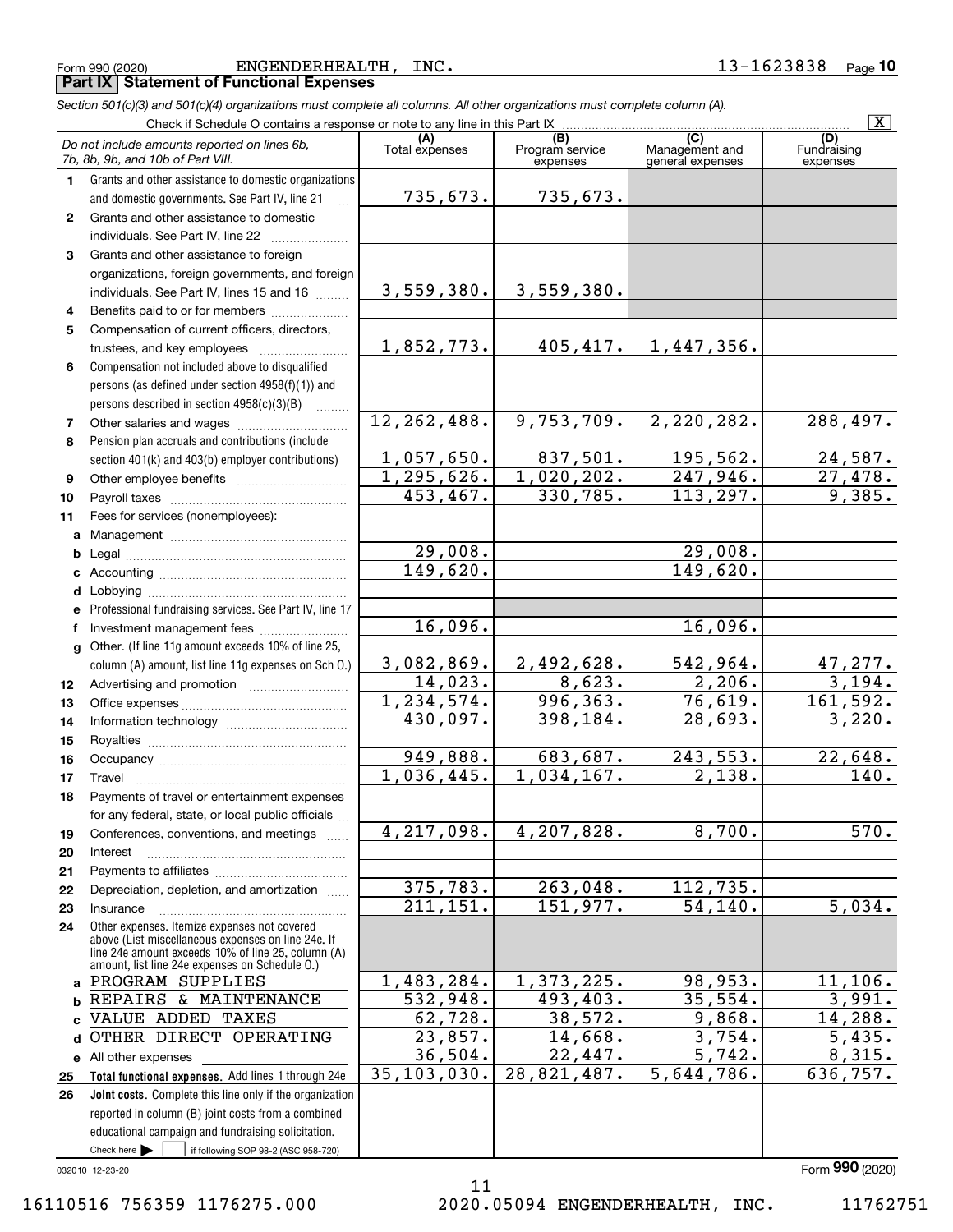**Part X Balance Sheet**

Check if Schedule O contains a response or note to any line in this Part X ..........

|                      |              |                                                                                                                                                                                                                                | (A)<br>Beginning of year |                 | (B)<br>End of year              |
|----------------------|--------------|--------------------------------------------------------------------------------------------------------------------------------------------------------------------------------------------------------------------------------|--------------------------|-----------------|---------------------------------|
|                      | 1            |                                                                                                                                                                                                                                | 8,571,844.               | 1               | 7,646,516.                      |
|                      | $\mathbf{2}$ |                                                                                                                                                                                                                                | 269,283.                 | $\mathbf{2}$    | 269,596.                        |
|                      | з            |                                                                                                                                                                                                                                | 3,478,515.               | 3               | 2,852,592.                      |
|                      | 4            |                                                                                                                                                                                                                                |                          | 4               |                                 |
|                      | 5            | Loans and other receivables from any current or former officer, director,                                                                                                                                                      |                          |                 |                                 |
|                      |              | trustee, key employee, creator or founder, substantial contributor, or 35%                                                                                                                                                     |                          |                 |                                 |
|                      |              | controlled entity or family member of any of these persons                                                                                                                                                                     |                          | 5               |                                 |
|                      | 6            | Loans and other receivables from other disqualified persons (as defined                                                                                                                                                        |                          |                 |                                 |
|                      |              | under section 4958(f)(1)), and persons described in section 4958(c)(3)(B)                                                                                                                                                      |                          | 6               |                                 |
|                      | 7            |                                                                                                                                                                                                                                |                          | $\overline{7}$  |                                 |
| Assets               | 8            |                                                                                                                                                                                                                                | 728,453.                 | 8               | 623,850.                        |
|                      | 9            | Prepaid expenses and deferred charges                                                                                                                                                                                          | 544,949.                 | 9               | 583, 130.                       |
|                      |              | <b>10a</b> Land, buildings, and equipment: cost or other                                                                                                                                                                       |                          |                 |                                 |
|                      |              | $\frac{4,662,738.}{3,615,291.}$<br>basis. Complete Part VI of Schedule D  10a                                                                                                                                                  |                          |                 |                                 |
|                      | b            | $\frac{10b}{2}$<br>Less: accumulated depreciation                                                                                                                                                                              | <u>1,335,902.</u>        | 10 <sub>c</sub> | $\frac{1,047,447.}{2,645,862.}$ |
|                      | 11           |                                                                                                                                                                                                                                | 2, 219, 657.             | 11              |                                 |
|                      | 12           |                                                                                                                                                                                                                                |                          | 12              |                                 |
|                      | 13           |                                                                                                                                                                                                                                |                          | 13              |                                 |
|                      | 14           |                                                                                                                                                                                                                                | 5,922.                   | 14              | 3,096.                          |
|                      | 15           |                                                                                                                                                                                                                                | 2,192,140.               | 15              | 403,945.                        |
|                      | 16           |                                                                                                                                                                                                                                | 19,346,665.              | 16              | 16,076,034.                     |
|                      | 17           |                                                                                                                                                                                                                                | 7,366,080.               | 17              | 6,624,329.                      |
|                      | 18           |                                                                                                                                                                                                                                | 0.                       | 18              | 194,904.                        |
|                      | 19           | Deferred revenue manual contracts and contracts are all the contracts and contracts are contracted and contracts are contracted and contract are contracted and contract are contracted and contract are contracted and contra |                          | 19              |                                 |
|                      | 20           |                                                                                                                                                                                                                                |                          | 20              |                                 |
|                      | 21           | Escrow or custodial account liability. Complete Part IV of Schedule D<br>1.1.1.1.1.1.1.1.1                                                                                                                                     | 304,696.                 | 21              | 304,696.                        |
|                      | 22           | Loans and other payables to any current or former officer, director,                                                                                                                                                           |                          |                 |                                 |
| Liabilities          |              | trustee, key employee, creator or founder, substantial contributor, or 35%                                                                                                                                                     |                          |                 |                                 |
|                      |              | controlled entity or family member of any of these persons                                                                                                                                                                     |                          | 22              |                                 |
|                      | 23           | Secured mortgages and notes payable to unrelated third parties                                                                                                                                                                 |                          | 23              |                                 |
|                      | 24<br>25     |                                                                                                                                                                                                                                |                          | 24              |                                 |
|                      |              | Other liabilities (including federal income tax, payables to related third<br>parties, and other liabilities not included on lines 17-24). Complete Part X                                                                     |                          |                 |                                 |
|                      |              | of Schedule D                                                                                                                                                                                                                  | 1,836,121.               | 25              | 549,972.                        |
|                      | 26           |                                                                                                                                                                                                                                | 9,506,897.               | 26              | 7,673,901.                      |
|                      |              | Organizations that follow FASB ASC 958, check here $\blacktriangleright \boxed{\text{X}}$                                                                                                                                      |                          |                 |                                 |
|                      |              | and complete lines 27, 28, 32, and 33.                                                                                                                                                                                         |                          |                 |                                 |
|                      | 27           | Net assets without donor restrictions                                                                                                                                                                                          | <u>1,611,605.</u>        | 27              |                                 |
|                      | 28           | Net assets with donor restrictions                                                                                                                                                                                             | 8,228,163.               | 28              | $\frac{3,357,743}{5,044,390}$   |
| <b>Fund Balances</b> |              | Organizations that do not follow FASB ASC 958, check here $\blacktriangleright$                                                                                                                                                |                          |                 |                                 |
|                      |              | and complete lines 29 through 33.                                                                                                                                                                                              |                          |                 |                                 |
| Net Assets or        | 29           |                                                                                                                                                                                                                                |                          | 29              |                                 |
|                      | 30           | Paid-in or capital surplus, or land, building, or equipment fund                                                                                                                                                               |                          | 30              |                                 |
|                      | 31           | Retained earnings, endowment, accumulated income, or other funds                                                                                                                                                               |                          | 31              |                                 |
|                      | 32           | Total net assets or fund balances                                                                                                                                                                                              | 9,839,768.               | 32              | <u>8,402,133.</u>               |
|                      | 33           |                                                                                                                                                                                                                                | 19,346,665.              | 33              | 16,076,034.                     |

 $\mathcal{L}^{\text{max}}$ 

Form (2020) **990**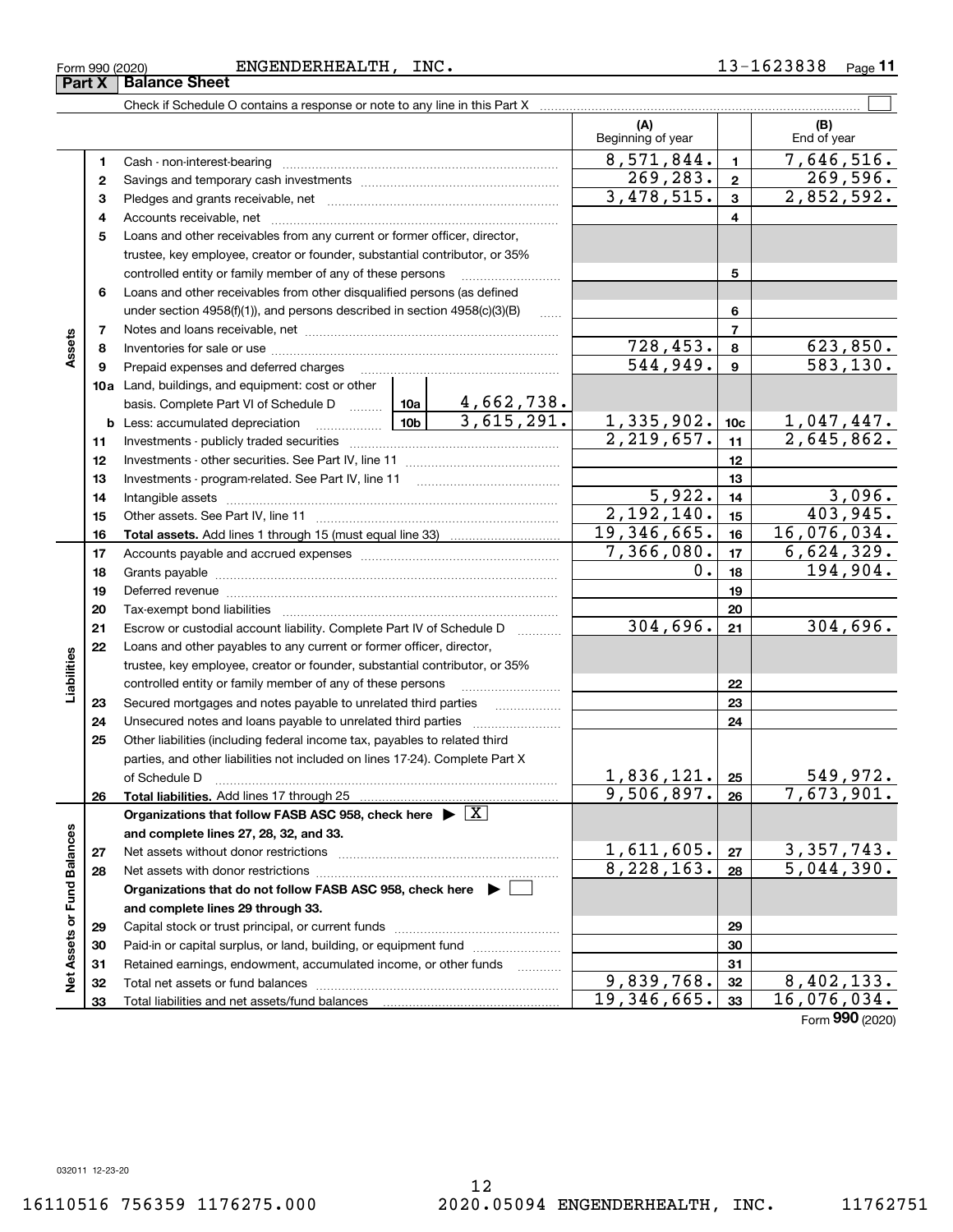| Part XI<br><b>Reconciliation of Net Assets</b><br>33,702,953.<br>1.<br>1<br>35, 103, 030.<br>$\mathbf{2}$<br>Total expenses (must equal Part IX, column (A), line 25)<br>2<br>$-1,400,077.$<br>3<br>Revenue less expenses. Subtract line 2 from line 1<br>3<br>9,839,768.<br>4<br>4<br>339,882.<br>5<br>Net unrealized gains (losses) on investments<br>5<br>6<br>6<br>$\overline{7}$<br>Investment expenses<br>7<br>8<br>Prior period adjustments<br>8<br>$-377,440.$<br>$\mathbf{9}$<br>Other changes in net assets or fund balances (explain on Schedule O)<br>9<br>Net assets or fund balances at end of year. Combine lines 3 through 9 (must equal Part X, line 32,<br>10<br>8,402,133.<br>10 <sup>1</sup><br>Part XII Financial Statements and Reporting<br>Yes<br>$\boxed{\text{X}}$ Accrual<br>Accounting method used to prepare the Form 990: <u>[</u> Cash<br>Other<br>1<br>If the organization changed its method of accounting from a prior year or checked "Other," explain in Schedule O.<br>2a Were the organization's financial statements compiled or reviewed by an independent accountant?<br>2a<br>If "Yes," check a box below to indicate whether the financial statements for the year were compiled or reviewed on a<br>separate basis, consolidated basis, or both:<br>Both consolidated and separate basis<br>Separate basis<br>Consolidated basis<br>х<br><b>b</b> Were the organization's financial statements audited by an independent accountant?<br>2 <sub>b</sub><br>If "Yes," check a box below to indicate whether the financial statements for the year were audited on a separate basis,<br>consolidated basis, or both:<br>$\lfloor x \rfloor$ Separate basis<br><b>Consolidated basis</b><br>Both consolidated and separate basis<br>c If "Yes" to line 2a or 2b, does the organization have a committee that assumes responsibility for oversight of the audit,<br>Х<br>2c<br>If the organization changed either its oversight process or selection process during the tax year, explain on Schedule O.<br>3a As a result of a federal award, was the organization required to undergo an audit or audits as set forth in the Single Audit<br>х<br>За<br><b>b</b> If "Yes," did the organization undergo the required audit or audits? If the organization did not undergo the required audit<br>x<br>3b | ENGENDERHEALTH, INC.<br>Form 990 (2020) | 13-1623838 | Page 12                 |
|--------------------------------------------------------------------------------------------------------------------------------------------------------------------------------------------------------------------------------------------------------------------------------------------------------------------------------------------------------------------------------------------------------------------------------------------------------------------------------------------------------------------------------------------------------------------------------------------------------------------------------------------------------------------------------------------------------------------------------------------------------------------------------------------------------------------------------------------------------------------------------------------------------------------------------------------------------------------------------------------------------------------------------------------------------------------------------------------------------------------------------------------------------------------------------------------------------------------------------------------------------------------------------------------------------------------------------------------------------------------------------------------------------------------------------------------------------------------------------------------------------------------------------------------------------------------------------------------------------------------------------------------------------------------------------------------------------------------------------------------------------------------------------------------------------------------------------------------------------------------------------------------------------------------------------------------------------------------------------------------------------------------------------------------------------------------------------------------------------------------------------------------------------------------------------------------------------------------------------------------------------------------------------------------------------------------------------------------------|-----------------------------------------|------------|-------------------------|
|                                                                                                                                                                                                                                                                                                                                                                                                                                                                                                                                                                                                                                                                                                                                                                                                                                                                                                                                                                                                                                                                                                                                                                                                                                                                                                                                                                                                                                                                                                                                                                                                                                                                                                                                                                                                                                                                                                                                                                                                                                                                                                                                                                                                                                                                                                                                                  |                                         |            |                         |
|                                                                                                                                                                                                                                                                                                                                                                                                                                                                                                                                                                                                                                                                                                                                                                                                                                                                                                                                                                                                                                                                                                                                                                                                                                                                                                                                                                                                                                                                                                                                                                                                                                                                                                                                                                                                                                                                                                                                                                                                                                                                                                                                                                                                                                                                                                                                                  |                                         |            | $\overline{\mathbf{X}}$ |
|                                                                                                                                                                                                                                                                                                                                                                                                                                                                                                                                                                                                                                                                                                                                                                                                                                                                                                                                                                                                                                                                                                                                                                                                                                                                                                                                                                                                                                                                                                                                                                                                                                                                                                                                                                                                                                                                                                                                                                                                                                                                                                                                                                                                                                                                                                                                                  |                                         |            |                         |
|                                                                                                                                                                                                                                                                                                                                                                                                                                                                                                                                                                                                                                                                                                                                                                                                                                                                                                                                                                                                                                                                                                                                                                                                                                                                                                                                                                                                                                                                                                                                                                                                                                                                                                                                                                                                                                                                                                                                                                                                                                                                                                                                                                                                                                                                                                                                                  |                                         |            |                         |
|                                                                                                                                                                                                                                                                                                                                                                                                                                                                                                                                                                                                                                                                                                                                                                                                                                                                                                                                                                                                                                                                                                                                                                                                                                                                                                                                                                                                                                                                                                                                                                                                                                                                                                                                                                                                                                                                                                                                                                                                                                                                                                                                                                                                                                                                                                                                                  |                                         |            |                         |
|                                                                                                                                                                                                                                                                                                                                                                                                                                                                                                                                                                                                                                                                                                                                                                                                                                                                                                                                                                                                                                                                                                                                                                                                                                                                                                                                                                                                                                                                                                                                                                                                                                                                                                                                                                                                                                                                                                                                                                                                                                                                                                                                                                                                                                                                                                                                                  |                                         |            |                         |
|                                                                                                                                                                                                                                                                                                                                                                                                                                                                                                                                                                                                                                                                                                                                                                                                                                                                                                                                                                                                                                                                                                                                                                                                                                                                                                                                                                                                                                                                                                                                                                                                                                                                                                                                                                                                                                                                                                                                                                                                                                                                                                                                                                                                                                                                                                                                                  |                                         |            |                         |
|                                                                                                                                                                                                                                                                                                                                                                                                                                                                                                                                                                                                                                                                                                                                                                                                                                                                                                                                                                                                                                                                                                                                                                                                                                                                                                                                                                                                                                                                                                                                                                                                                                                                                                                                                                                                                                                                                                                                                                                                                                                                                                                                                                                                                                                                                                                                                  |                                         |            |                         |
|                                                                                                                                                                                                                                                                                                                                                                                                                                                                                                                                                                                                                                                                                                                                                                                                                                                                                                                                                                                                                                                                                                                                                                                                                                                                                                                                                                                                                                                                                                                                                                                                                                                                                                                                                                                                                                                                                                                                                                                                                                                                                                                                                                                                                                                                                                                                                  |                                         |            |                         |
|                                                                                                                                                                                                                                                                                                                                                                                                                                                                                                                                                                                                                                                                                                                                                                                                                                                                                                                                                                                                                                                                                                                                                                                                                                                                                                                                                                                                                                                                                                                                                                                                                                                                                                                                                                                                                                                                                                                                                                                                                                                                                                                                                                                                                                                                                                                                                  |                                         |            |                         |
|                                                                                                                                                                                                                                                                                                                                                                                                                                                                                                                                                                                                                                                                                                                                                                                                                                                                                                                                                                                                                                                                                                                                                                                                                                                                                                                                                                                                                                                                                                                                                                                                                                                                                                                                                                                                                                                                                                                                                                                                                                                                                                                                                                                                                                                                                                                                                  |                                         |            |                         |
|                                                                                                                                                                                                                                                                                                                                                                                                                                                                                                                                                                                                                                                                                                                                                                                                                                                                                                                                                                                                                                                                                                                                                                                                                                                                                                                                                                                                                                                                                                                                                                                                                                                                                                                                                                                                                                                                                                                                                                                                                                                                                                                                                                                                                                                                                                                                                  |                                         |            |                         |
|                                                                                                                                                                                                                                                                                                                                                                                                                                                                                                                                                                                                                                                                                                                                                                                                                                                                                                                                                                                                                                                                                                                                                                                                                                                                                                                                                                                                                                                                                                                                                                                                                                                                                                                                                                                                                                                                                                                                                                                                                                                                                                                                                                                                                                                                                                                                                  |                                         |            |                         |
|                                                                                                                                                                                                                                                                                                                                                                                                                                                                                                                                                                                                                                                                                                                                                                                                                                                                                                                                                                                                                                                                                                                                                                                                                                                                                                                                                                                                                                                                                                                                                                                                                                                                                                                                                                                                                                                                                                                                                                                                                                                                                                                                                                                                                                                                                                                                                  |                                         |            |                         |
|                                                                                                                                                                                                                                                                                                                                                                                                                                                                                                                                                                                                                                                                                                                                                                                                                                                                                                                                                                                                                                                                                                                                                                                                                                                                                                                                                                                                                                                                                                                                                                                                                                                                                                                                                                                                                                                                                                                                                                                                                                                                                                                                                                                                                                                                                                                                                  |                                         |            |                         |
|                                                                                                                                                                                                                                                                                                                                                                                                                                                                                                                                                                                                                                                                                                                                                                                                                                                                                                                                                                                                                                                                                                                                                                                                                                                                                                                                                                                                                                                                                                                                                                                                                                                                                                                                                                                                                                                                                                                                                                                                                                                                                                                                                                                                                                                                                                                                                  |                                         |            | $\boxed{\text{X}}$      |
|                                                                                                                                                                                                                                                                                                                                                                                                                                                                                                                                                                                                                                                                                                                                                                                                                                                                                                                                                                                                                                                                                                                                                                                                                                                                                                                                                                                                                                                                                                                                                                                                                                                                                                                                                                                                                                                                                                                                                                                                                                                                                                                                                                                                                                                                                                                                                  |                                         |            | No                      |
|                                                                                                                                                                                                                                                                                                                                                                                                                                                                                                                                                                                                                                                                                                                                                                                                                                                                                                                                                                                                                                                                                                                                                                                                                                                                                                                                                                                                                                                                                                                                                                                                                                                                                                                                                                                                                                                                                                                                                                                                                                                                                                                                                                                                                                                                                                                                                  |                                         |            |                         |
|                                                                                                                                                                                                                                                                                                                                                                                                                                                                                                                                                                                                                                                                                                                                                                                                                                                                                                                                                                                                                                                                                                                                                                                                                                                                                                                                                                                                                                                                                                                                                                                                                                                                                                                                                                                                                                                                                                                                                                                                                                                                                                                                                                                                                                                                                                                                                  |                                         |            |                         |
|                                                                                                                                                                                                                                                                                                                                                                                                                                                                                                                                                                                                                                                                                                                                                                                                                                                                                                                                                                                                                                                                                                                                                                                                                                                                                                                                                                                                                                                                                                                                                                                                                                                                                                                                                                                                                                                                                                                                                                                                                                                                                                                                                                                                                                                                                                                                                  |                                         |            | X                       |
|                                                                                                                                                                                                                                                                                                                                                                                                                                                                                                                                                                                                                                                                                                                                                                                                                                                                                                                                                                                                                                                                                                                                                                                                                                                                                                                                                                                                                                                                                                                                                                                                                                                                                                                                                                                                                                                                                                                                                                                                                                                                                                                                                                                                                                                                                                                                                  |                                         |            |                         |
|                                                                                                                                                                                                                                                                                                                                                                                                                                                                                                                                                                                                                                                                                                                                                                                                                                                                                                                                                                                                                                                                                                                                                                                                                                                                                                                                                                                                                                                                                                                                                                                                                                                                                                                                                                                                                                                                                                                                                                                                                                                                                                                                                                                                                                                                                                                                                  |                                         |            |                         |
|                                                                                                                                                                                                                                                                                                                                                                                                                                                                                                                                                                                                                                                                                                                                                                                                                                                                                                                                                                                                                                                                                                                                                                                                                                                                                                                                                                                                                                                                                                                                                                                                                                                                                                                                                                                                                                                                                                                                                                                                                                                                                                                                                                                                                                                                                                                                                  |                                         |            |                         |
|                                                                                                                                                                                                                                                                                                                                                                                                                                                                                                                                                                                                                                                                                                                                                                                                                                                                                                                                                                                                                                                                                                                                                                                                                                                                                                                                                                                                                                                                                                                                                                                                                                                                                                                                                                                                                                                                                                                                                                                                                                                                                                                                                                                                                                                                                                                                                  |                                         |            |                         |
|                                                                                                                                                                                                                                                                                                                                                                                                                                                                                                                                                                                                                                                                                                                                                                                                                                                                                                                                                                                                                                                                                                                                                                                                                                                                                                                                                                                                                                                                                                                                                                                                                                                                                                                                                                                                                                                                                                                                                                                                                                                                                                                                                                                                                                                                                                                                                  |                                         |            |                         |
|                                                                                                                                                                                                                                                                                                                                                                                                                                                                                                                                                                                                                                                                                                                                                                                                                                                                                                                                                                                                                                                                                                                                                                                                                                                                                                                                                                                                                                                                                                                                                                                                                                                                                                                                                                                                                                                                                                                                                                                                                                                                                                                                                                                                                                                                                                                                                  |                                         |            |                         |
|                                                                                                                                                                                                                                                                                                                                                                                                                                                                                                                                                                                                                                                                                                                                                                                                                                                                                                                                                                                                                                                                                                                                                                                                                                                                                                                                                                                                                                                                                                                                                                                                                                                                                                                                                                                                                                                                                                                                                                                                                                                                                                                                                                                                                                                                                                                                                  |                                         |            |                         |
|                                                                                                                                                                                                                                                                                                                                                                                                                                                                                                                                                                                                                                                                                                                                                                                                                                                                                                                                                                                                                                                                                                                                                                                                                                                                                                                                                                                                                                                                                                                                                                                                                                                                                                                                                                                                                                                                                                                                                                                                                                                                                                                                                                                                                                                                                                                                                  |                                         |            |                         |
|                                                                                                                                                                                                                                                                                                                                                                                                                                                                                                                                                                                                                                                                                                                                                                                                                                                                                                                                                                                                                                                                                                                                                                                                                                                                                                                                                                                                                                                                                                                                                                                                                                                                                                                                                                                                                                                                                                                                                                                                                                                                                                                                                                                                                                                                                                                                                  |                                         |            |                         |
|                                                                                                                                                                                                                                                                                                                                                                                                                                                                                                                                                                                                                                                                                                                                                                                                                                                                                                                                                                                                                                                                                                                                                                                                                                                                                                                                                                                                                                                                                                                                                                                                                                                                                                                                                                                                                                                                                                                                                                                                                                                                                                                                                                                                                                                                                                                                                  |                                         |            |                         |
|                                                                                                                                                                                                                                                                                                                                                                                                                                                                                                                                                                                                                                                                                                                                                                                                                                                                                                                                                                                                                                                                                                                                                                                                                                                                                                                                                                                                                                                                                                                                                                                                                                                                                                                                                                                                                                                                                                                                                                                                                                                                                                                                                                                                                                                                                                                                                  |                                         |            |                         |
|                                                                                                                                                                                                                                                                                                                                                                                                                                                                                                                                                                                                                                                                                                                                                                                                                                                                                                                                                                                                                                                                                                                                                                                                                                                                                                                                                                                                                                                                                                                                                                                                                                                                                                                                                                                                                                                                                                                                                                                                                                                                                                                                                                                                                                                                                                                                                  |                                         |            |                         |
|                                                                                                                                                                                                                                                                                                                                                                                                                                                                                                                                                                                                                                                                                                                                                                                                                                                                                                                                                                                                                                                                                                                                                                                                                                                                                                                                                                                                                                                                                                                                                                                                                                                                                                                                                                                                                                                                                                                                                                                                                                                                                                                                                                                                                                                                                                                                                  |                                         |            |                         |
|                                                                                                                                                                                                                                                                                                                                                                                                                                                                                                                                                                                                                                                                                                                                                                                                                                                                                                                                                                                                                                                                                                                                                                                                                                                                                                                                                                                                                                                                                                                                                                                                                                                                                                                                                                                                                                                                                                                                                                                                                                                                                                                                                                                                                                                                                                                                                  |                                         |            |                         |

Form (2020) **990**

032012 12-23-20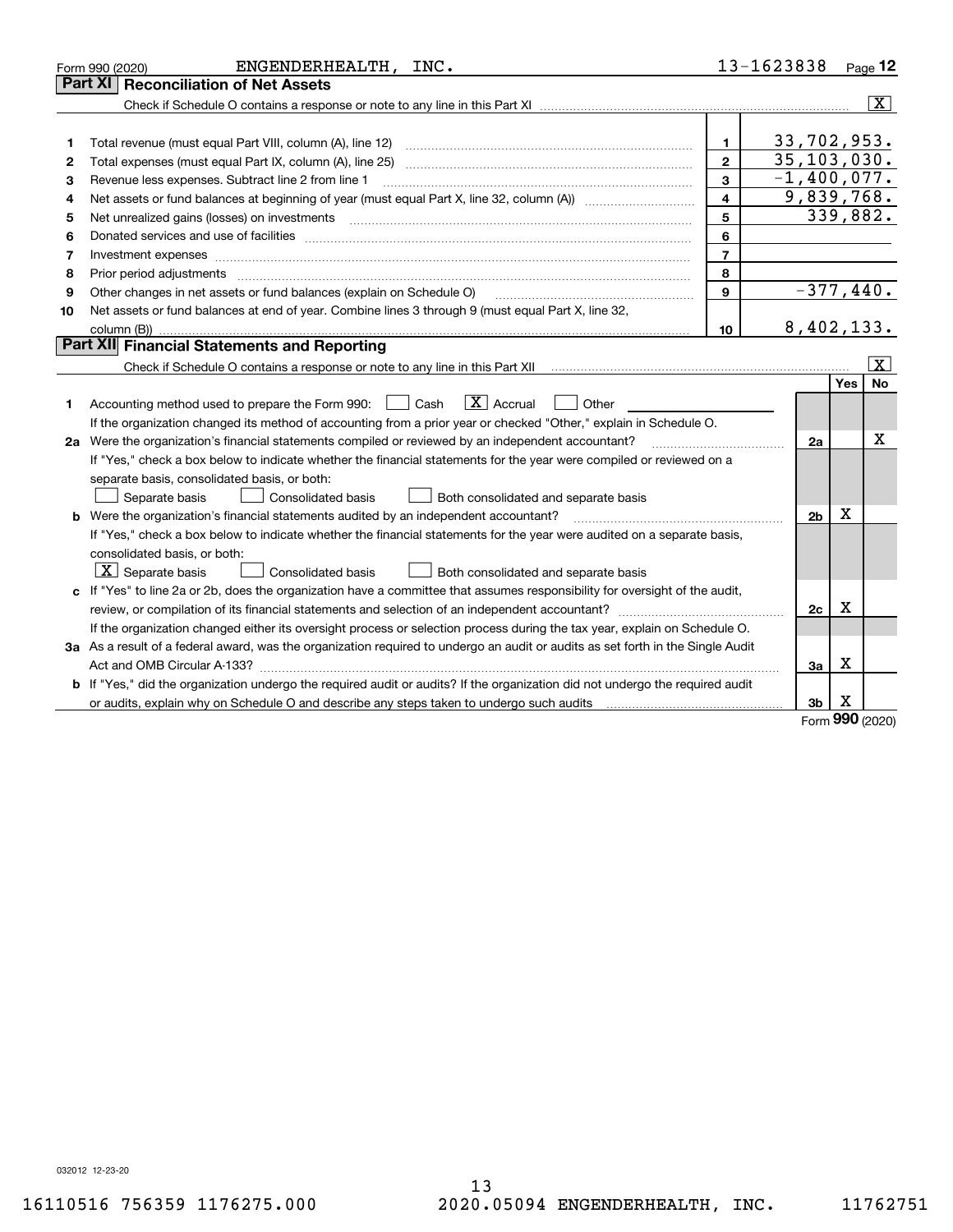| <b>SCHEDULE A</b> |
|-------------------|
|-------------------|

**(Form 990 or 990-EZ)**

# **Public Charity Status and Public Support**

**Complete if the organization is a section 501(c)(3) organization or a section 4947(a)(1) nonexempt charitable trust.**

| Attach to Form 990 or Form 990-EZ. |  |  |
|------------------------------------|--|--|
|                                    |  |  |

| OMB No. 1545-0047     |
|-----------------------|
| 0                     |
| <b>Open to Public</b> |

|               |                     | Department of the Treasury<br>Internal Revenue Service |                                                                        | ▶ Attach to Form 990 or Form 990-EZ.<br>Go to www.irs.gov/Form990 for instructions and the latest information.                                                                                                           |     |                                                                |                            | <b>Open to Public</b><br><b>Inspection</b> |
|---------------|---------------------|--------------------------------------------------------|------------------------------------------------------------------------|--------------------------------------------------------------------------------------------------------------------------------------------------------------------------------------------------------------------------|-----|----------------------------------------------------------------|----------------------------|--------------------------------------------|
|               |                     | Name of the organization                               |                                                                        |                                                                                                                                                                                                                          |     |                                                                |                            | <b>Employer identification number</b>      |
|               |                     |                                                        | ENGENDERHEALTH, INC.                                                   |                                                                                                                                                                                                                          |     |                                                                |                            | 13-1623838                                 |
| <b>Part I</b> |                     |                                                        |                                                                        | Reason for Public Charity Status. (All organizations must complete this part.) See instructions.                                                                                                                         |     |                                                                |                            |                                            |
|               |                     |                                                        |                                                                        | The organization is not a private foundation because it is: (For lines 1 through 12, check only one box.)                                                                                                                |     |                                                                |                            |                                            |
| 1             |                     |                                                        |                                                                        | A church, convention of churches, or association of churches described in section 170(b)(1)(A)(i).                                                                                                                       |     |                                                                |                            |                                            |
| 2             |                     |                                                        |                                                                        | A school described in section 170(b)(1)(A)(ii). (Attach Schedule E (Form 990 or 990-EZ).)                                                                                                                                |     |                                                                |                            |                                            |
| 3             |                     |                                                        |                                                                        | A hospital or a cooperative hospital service organization described in section 170(b)(1)(A)(iii).                                                                                                                        |     |                                                                |                            |                                            |
| 4             |                     |                                                        |                                                                        | A medical research organization operated in conjunction with a hospital described in section 170(b)(1)(A)(iii). Enter the hospital's name,                                                                               |     |                                                                |                            |                                            |
|               |                     | city, and state:                                       |                                                                        |                                                                                                                                                                                                                          |     |                                                                |                            |                                            |
| 5             |                     |                                                        |                                                                        | An organization operated for the benefit of a college or university owned or operated by a governmental unit described in                                                                                                |     |                                                                |                            |                                            |
|               |                     |                                                        | section 170(b)(1)(A)(iv). (Complete Part II.)                          |                                                                                                                                                                                                                          |     |                                                                |                            |                                            |
| 6             |                     |                                                        |                                                                        | A federal, state, or local government or governmental unit described in section 170(b)(1)(A)(v).                                                                                                                         |     |                                                                |                            |                                            |
| 7             | $\lfloor x \rfloor$ |                                                        |                                                                        | An organization that normally receives a substantial part of its support from a governmental unit or from the general public described in                                                                                |     |                                                                |                            |                                            |
|               |                     |                                                        | section 170(b)(1)(A)(vi). (Complete Part II.)                          |                                                                                                                                                                                                                          |     |                                                                |                            |                                            |
| 8             |                     |                                                        |                                                                        | A community trust described in section 170(b)(1)(A)(vi). (Complete Part II.)                                                                                                                                             |     |                                                                |                            |                                            |
| 9             |                     |                                                        |                                                                        | An agricultural research organization described in section 170(b)(1)(A)(ix) operated in conjunction with a land-grant college                                                                                            |     |                                                                |                            |                                            |
|               |                     |                                                        |                                                                        | or university or a non-land-grant college of agriculture (see instructions). Enter the name, city, and state of the college or                                                                                           |     |                                                                |                            |                                            |
|               |                     | university:                                            |                                                                        |                                                                                                                                                                                                                          |     |                                                                |                            |                                            |
| 10            |                     |                                                        |                                                                        | An organization that normally receives (1) more than 33 1/3% of its support from contributions, membership fees, and gross receipts from                                                                                 |     |                                                                |                            |                                            |
|               |                     |                                                        |                                                                        | activities related to its exempt functions, subject to certain exceptions; and (2) no more than 33 1/3% of its support from gross investment                                                                             |     |                                                                |                            |                                            |
|               |                     |                                                        |                                                                        | income and unrelated business taxable income (less section 511 tax) from businesses acquired by the organization after June 30, 1975.                                                                                    |     |                                                                |                            |                                            |
|               |                     |                                                        | See section 509(a)(2). (Complete Part III.)                            |                                                                                                                                                                                                                          |     |                                                                |                            |                                            |
| 11            |                     |                                                        |                                                                        | An organization organized and operated exclusively to test for public safety. See section 509(a)(4).                                                                                                                     |     |                                                                |                            |                                            |
| 12            |                     |                                                        |                                                                        | An organization organized and operated exclusively for the benefit of, to perform the functions of, or to carry out the purposes of one or                                                                               |     |                                                                |                            |                                            |
|               |                     |                                                        |                                                                        | more publicly supported organizations described in section 509(a)(1) or section 509(a)(2). See section 509(a)(3). Check the box in                                                                                       |     |                                                                |                            |                                            |
|               |                     |                                                        |                                                                        | lines 12a through 12d that describes the type of supporting organization and complete lines 12e, 12f, and 12g.                                                                                                           |     |                                                                |                            |                                            |
| а             |                     |                                                        |                                                                        | Type I. A supporting organization operated, supervised, or controlled by its supported organization(s), typically by giving                                                                                              |     |                                                                |                            |                                            |
|               |                     |                                                        |                                                                        | the supported organization(s) the power to regularly appoint or elect a majority of the directors or trustees of the supporting                                                                                          |     |                                                                |                            |                                            |
|               |                     |                                                        | organization. You must complete Part IV, Sections A and B.             |                                                                                                                                                                                                                          |     |                                                                |                            |                                            |
| b             |                     |                                                        |                                                                        | Type II. A supporting organization supervised or controlled in connection with its supported organization(s), by having                                                                                                  |     |                                                                |                            |                                            |
|               |                     |                                                        |                                                                        | control or management of the supporting organization vested in the same persons that control or manage the supported                                                                                                     |     |                                                                |                            |                                            |
|               |                     |                                                        | organization(s). You must complete Part IV, Sections A and C.          |                                                                                                                                                                                                                          |     |                                                                |                            |                                            |
| c             |                     |                                                        |                                                                        | Type III functionally integrated. A supporting organization operated in connection with, and functionally integrated with,                                                                                               |     |                                                                |                            |                                            |
|               |                     |                                                        |                                                                        | its supported organization(s) (see instructions). You must complete Part IV, Sections A, D, and E.                                                                                                                       |     |                                                                |                            |                                            |
| d             |                     |                                                        |                                                                        | Type III non-functionally integrated. A supporting organization operated in connection with its supported organization(s)                                                                                                |     |                                                                |                            |                                            |
|               |                     |                                                        |                                                                        | that is not functionally integrated. The organization generally must satisfy a distribution requirement and an attentiveness<br>requirement (see instructions). You must complete Part IV, Sections A and D, and Part V. |     |                                                                |                            |                                            |
| е             |                     |                                                        |                                                                        | Check this box if the organization received a written determination from the IRS that it is a Type I, Type II, Type III                                                                                                  |     |                                                                |                            |                                            |
|               |                     |                                                        |                                                                        | functionally integrated, or Type III non-functionally integrated supporting organization.                                                                                                                                |     |                                                                |                            |                                            |
| f             |                     | Enter the number of supported organizations            |                                                                        |                                                                                                                                                                                                                          |     |                                                                |                            |                                            |
|               |                     |                                                        | Provide the following information about the supported organization(s). |                                                                                                                                                                                                                          |     |                                                                |                            |                                            |
|               |                     | (i) Name of supported                                  | (ii) EIN                                                               | (iii) Type of organization                                                                                                                                                                                               |     | (iv) Is the organization listed<br>in your governing document? | (v) Amount of monetary     | (vi) Amount of other                       |
|               |                     | organization                                           |                                                                        | (described on lines 1-10<br>above (see instructions))                                                                                                                                                                    | Yes | No                                                             | support (see instructions) | support (see instructions)                 |
|               |                     |                                                        |                                                                        |                                                                                                                                                                                                                          |     |                                                                |                            |                                            |
|               |                     |                                                        |                                                                        |                                                                                                                                                                                                                          |     |                                                                |                            |                                            |
|               |                     |                                                        |                                                                        |                                                                                                                                                                                                                          |     |                                                                |                            |                                            |
|               |                     |                                                        |                                                                        |                                                                                                                                                                                                                          |     |                                                                |                            |                                            |
|               |                     |                                                        |                                                                        |                                                                                                                                                                                                                          |     |                                                                |                            |                                            |
|               |                     |                                                        |                                                                        |                                                                                                                                                                                                                          |     |                                                                |                            |                                            |
|               |                     |                                                        |                                                                        |                                                                                                                                                                                                                          |     |                                                                |                            |                                            |
|               |                     |                                                        |                                                                        |                                                                                                                                                                                                                          |     |                                                                |                            |                                            |
|               |                     |                                                        |                                                                        |                                                                                                                                                                                                                          |     |                                                                |                            |                                            |
|               |                     |                                                        |                                                                        |                                                                                                                                                                                                                          |     |                                                                |                            |                                            |
| Total         |                     |                                                        |                                                                        |                                                                                                                                                                                                                          |     |                                                                |                            |                                            |

LHA For Paperwork Reduction Act Notice, see the Instructions for Form 990 or 990-EZ. <sub>032021</sub> o1-25-21 Schedule A (Form 990 or 990-EZ) 2020 14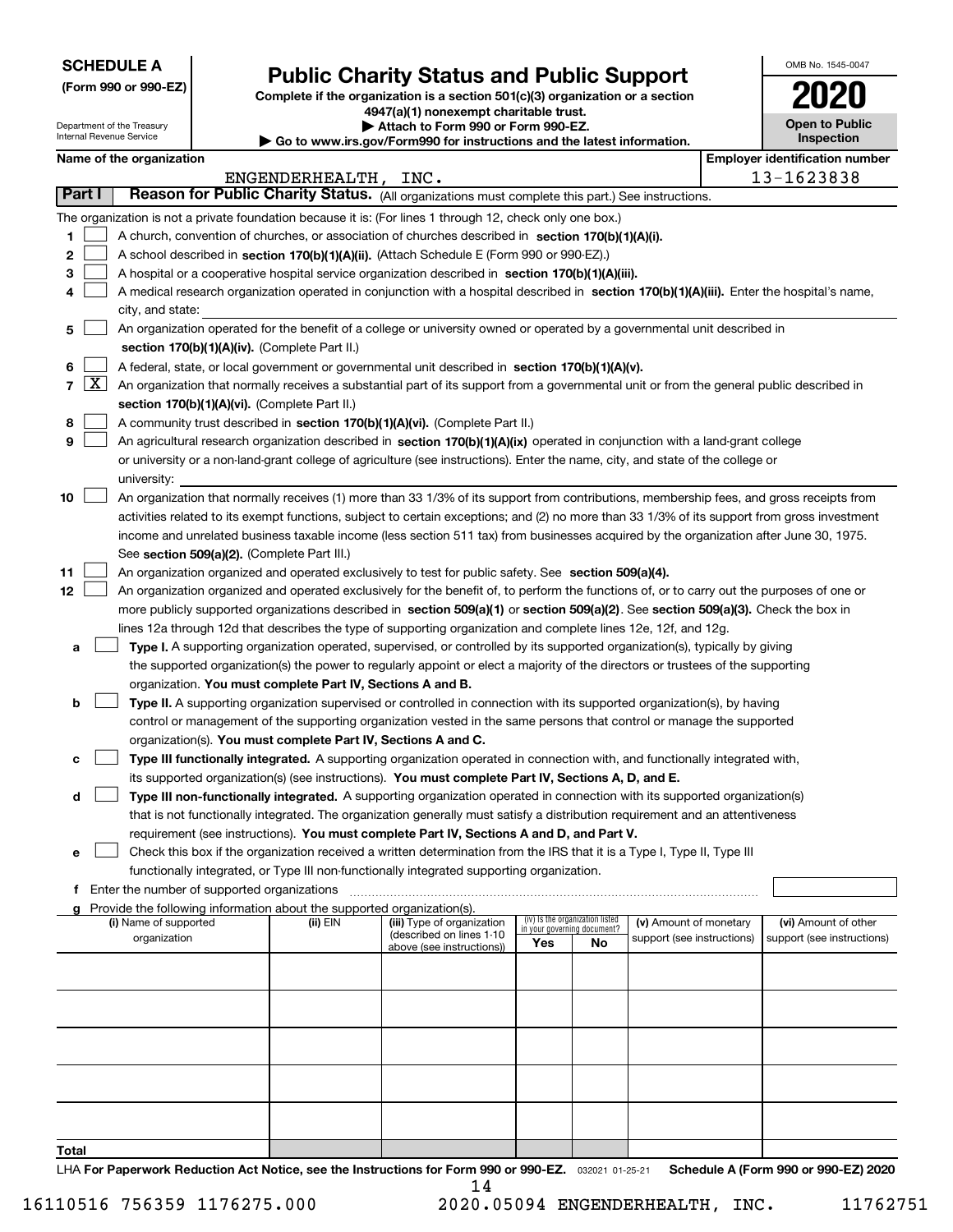#### Schedule A (Form 990 or 990-EZ) 2020 Page ENGENDERHEALTH, INC. 13-1623838

13-1623838 Page 2

(Complete only if you checked the box on line 5, 7, or 8 of Part I or if the organization failed to qualify under Part III. If the organization fails to qualify under the tests listed below, please complete Part III.) **Part II Support Schedule for Organizations Described in Sections 170(b)(1)(A)(iv) and 170(b)(1)(A)(vi)**

|     | <b>Section A. Public Support</b>                                                                                                                                                                                                                       |                                                        |          |                                                        |            |                                      |                                 |  |  |
|-----|--------------------------------------------------------------------------------------------------------------------------------------------------------------------------------------------------------------------------------------------------------|--------------------------------------------------------|----------|--------------------------------------------------------|------------|--------------------------------------|---------------------------------|--|--|
|     | Calendar year (or fiscal year beginning in) $\blacktriangleright$                                                                                                                                                                                      | (a) 2016                                               | (b) 2017 | $(c)$ 2018                                             | $(d)$ 2019 | (e) 2020                             | (f) Total                       |  |  |
|     | 1 Gifts, grants, contributions, and                                                                                                                                                                                                                    |                                                        |          |                                                        |            |                                      |                                 |  |  |
|     | membership fees received. (Do not                                                                                                                                                                                                                      |                                                        |          |                                                        |            |                                      |                                 |  |  |
|     | include any "unusual grants.")                                                                                                                                                                                                                         | 71250115.50119876.28141362.27736398.33728447.210976198 |          |                                                        |            |                                      |                                 |  |  |
|     | 2 Tax revenues levied for the organ-                                                                                                                                                                                                                   |                                                        |          |                                                        |            |                                      |                                 |  |  |
|     | ization's benefit and either paid to                                                                                                                                                                                                                   |                                                        |          |                                                        |            |                                      |                                 |  |  |
|     | or expended on its behalf                                                                                                                                                                                                                              |                                                        |          |                                                        |            |                                      |                                 |  |  |
|     | 3 The value of services or facilities                                                                                                                                                                                                                  |                                                        |          |                                                        |            |                                      |                                 |  |  |
|     | furnished by a governmental unit to                                                                                                                                                                                                                    |                                                        |          |                                                        |            |                                      |                                 |  |  |
|     | the organization without charge                                                                                                                                                                                                                        |                                                        |          |                                                        |            |                                      |                                 |  |  |
|     | <b>Total.</b> Add lines 1 through 3                                                                                                                                                                                                                    |                                                        |          | 71250115.50119876.28141362.27736398.33728447.210976198 |            |                                      |                                 |  |  |
|     | The portion of total contributions                                                                                                                                                                                                                     |                                                        |          |                                                        |            |                                      |                                 |  |  |
|     | by each person (other than a                                                                                                                                                                                                                           |                                                        |          |                                                        |            |                                      |                                 |  |  |
|     | governmental unit or publicly                                                                                                                                                                                                                          |                                                        |          |                                                        |            |                                      |                                 |  |  |
|     | supported organization) included                                                                                                                                                                                                                       |                                                        |          |                                                        |            |                                      |                                 |  |  |
|     | on line 1 that exceeds 2% of the                                                                                                                                                                                                                       |                                                        |          |                                                        |            |                                      |                                 |  |  |
|     | amount shown on line 11,                                                                                                                                                                                                                               |                                                        |          |                                                        |            |                                      |                                 |  |  |
|     | column (f)                                                                                                                                                                                                                                             |                                                        |          |                                                        |            |                                      | 35210953.                       |  |  |
|     | 6 Public support. Subtract line 5 from line 4.                                                                                                                                                                                                         |                                                        |          |                                                        |            |                                      | 175765245                       |  |  |
|     | <b>Section B. Total Support</b>                                                                                                                                                                                                                        |                                                        |          |                                                        |            |                                      |                                 |  |  |
|     | Calendar year (or fiscal year beginning in) $\blacktriangleright$                                                                                                                                                                                      | (a) 2016                                               | (b) 2017 | $(c)$ 2018                                             | $(d)$ 2019 | (e) 2020                             | (f) Total                       |  |  |
|     | <b>7</b> Amounts from line 4                                                                                                                                                                                                                           |                                                        |          | 71250115.50119876.28141362.27736398.33728447.210976198 |            |                                      |                                 |  |  |
|     | Gross income from interest,                                                                                                                                                                                                                            |                                                        |          |                                                        |            |                                      |                                 |  |  |
|     | dividends, payments received on                                                                                                                                                                                                                        |                                                        |          |                                                        |            |                                      |                                 |  |  |
|     | securities loans, rents, royalties,                                                                                                                                                                                                                    |                                                        |          |                                                        |            |                                      |                                 |  |  |
|     | and income from similar sources                                                                                                                                                                                                                        | 126,490.                                               | 223,960. | 127,057.                                               | 166,022.   | 1131709.                             | 1775238.                        |  |  |
| 9   | Net income from unrelated business                                                                                                                                                                                                                     |                                                        |          |                                                        |            |                                      |                                 |  |  |
|     | activities, whether or not the                                                                                                                                                                                                                         |                                                        |          |                                                        |            |                                      |                                 |  |  |
|     | business is regularly carried on                                                                                                                                                                                                                       |                                                        |          |                                                        |            |                                      |                                 |  |  |
|     | 10 Other income. Do not include gain                                                                                                                                                                                                                   |                                                        |          |                                                        |            |                                      |                                 |  |  |
|     | or loss from the sale of capital                                                                                                                                                                                                                       |                                                        |          |                                                        |            |                                      |                                 |  |  |
|     | assets (Explain in Part VI.)                                                                                                                                                                                                                           |                                                        |          |                                                        |            |                                      |                                 |  |  |
|     | 11 Total support. Add lines 7 through 10                                                                                                                                                                                                               |                                                        |          |                                                        |            |                                      | 212751436                       |  |  |
|     | 12 Gross receipts from related activities, etc. (see instructions)                                                                                                                                                                                     |                                                        |          |                                                        |            | 12                                   |                                 |  |  |
|     | 13 First 5 years. If the Form 990 is for the organization's first, second, third, fourth, or fifth tax year as a section 501(c)(3)                                                                                                                     |                                                        |          |                                                        |            |                                      |                                 |  |  |
|     | organization, check this box and stop here manufactured and according to the state of the state of the state of the state of the state of the state of the state of the state of the state of the state of the state of the st                         |                                                        |          |                                                        |            |                                      |                                 |  |  |
|     | <b>Section C. Computation of Public Support Percentage</b>                                                                                                                                                                                             |                                                        |          |                                                        |            |                                      |                                 |  |  |
|     |                                                                                                                                                                                                                                                        |                                                        |          |                                                        |            | 14                                   | 82.62<br>$\frac{9}{6}$          |  |  |
|     |                                                                                                                                                                                                                                                        |                                                        |          |                                                        |            | 15                                   | 81.47<br>$\%$                   |  |  |
|     | 16a 33 1/3% support test - 2020. If the organization did not check the box on line 13, and line 14 is 33 1/3% or more, check this box and                                                                                                              |                                                        |          |                                                        |            |                                      |                                 |  |  |
|     | stop here. The organization qualifies as a publicly supported organization                                                                                                                                                                             |                                                        |          |                                                        |            |                                      | $\blacktriangleright$ $\vert$ X |  |  |
|     | b 33 1/3% support test - 2019. If the organization did not check a box on line 13 or 16a, and line 15 is 33 1/3% or more, check this box                                                                                                               |                                                        |          |                                                        |            |                                      |                                 |  |  |
|     | and stop here. The organization qualifies as a publicly supported organization                                                                                                                                                                         |                                                        |          |                                                        |            |                                      |                                 |  |  |
|     | 17a 10% -facts-and-circumstances test - 2020. If the organization did not check a box on line 13, 16a, or 16b, and line 14 is 10% or more,                                                                                                             |                                                        |          |                                                        |            |                                      |                                 |  |  |
|     | and if the organization meets the facts-and-circumstances test, check this box and stop here. Explain in Part VI how the organization                                                                                                                  |                                                        |          |                                                        |            |                                      |                                 |  |  |
|     | meets the facts-and-circumstances test. The organization qualifies as a publicly supported organization                                                                                                                                                |                                                        |          |                                                        |            |                                      |                                 |  |  |
|     | <b>b 10% -facts-and-circumstances test - 2019.</b> If the organization did not check a box on line 13, 16a, 16b, or 17a, and line 15 is 10% or                                                                                                         |                                                        |          |                                                        |            |                                      |                                 |  |  |
|     |                                                                                                                                                                                                                                                        |                                                        |          |                                                        |            |                                      |                                 |  |  |
|     | more, and if the organization meets the facts-and-circumstances test, check this box and stop here. Explain in Part VI how the<br>organization meets the facts-and-circumstances test. The organization qualifies as a publicly supported organization |                                                        |          |                                                        |            |                                      |                                 |  |  |
| 18. | Private foundation. If the organization did not check a box on line 13, 16a, 16b, 17a, or 17b, check this box and see instructions                                                                                                                     |                                                        |          |                                                        |            |                                      |                                 |  |  |
|     |                                                                                                                                                                                                                                                        |                                                        |          |                                                        |            | Schodule A (Form 000 or 000 F7) 2020 |                                 |  |  |

**Schedule A (Form 990 or 990-EZ) 2020**

032022 01-25-21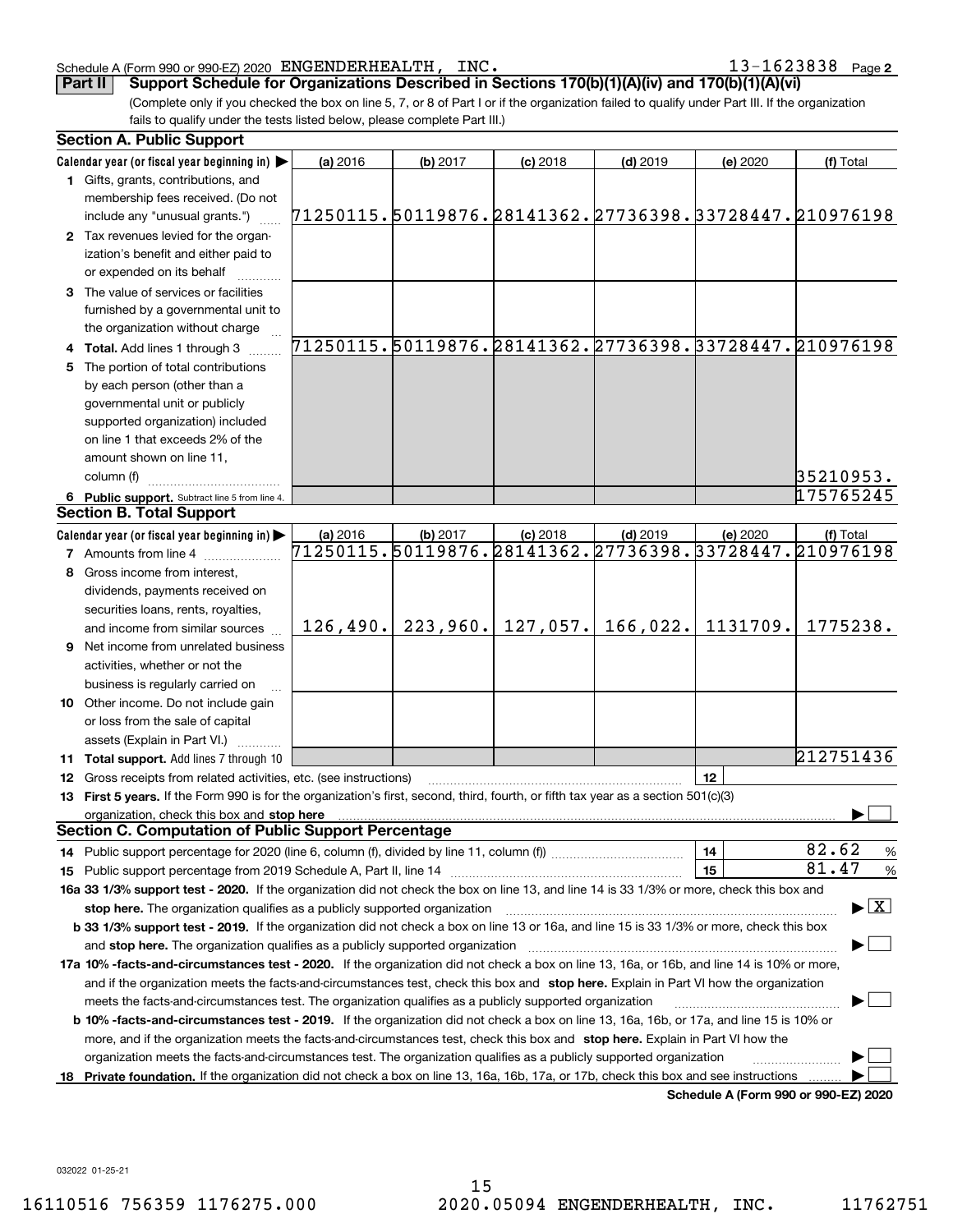#### Schedule A (Form 990 or 990-EZ) 2020 Page ENGENDERHEALTH, INC. 13-1623838

#### **Part III Support Schedule for Organizations Described in Section 509(a)(2)**

**3**

(Complete only if you checked the box on line 10 of Part I or if the organization failed to qualify under Part II. If the organization fails to qualify under the tests listed below, please complete Part II.)

|     | <b>Section A. Public Support</b>                                                                                                                                                                                               |          |          |                 |            |          |                                      |
|-----|--------------------------------------------------------------------------------------------------------------------------------------------------------------------------------------------------------------------------------|----------|----------|-----------------|------------|----------|--------------------------------------|
|     | Calendar year (or fiscal year beginning in) $\blacktriangleright$                                                                                                                                                              | (a) 2016 | (b) 2017 | <b>(c)</b> 2018 | $(d)$ 2019 | (e) 2020 | (f) Total                            |
|     | 1 Gifts, grants, contributions, and                                                                                                                                                                                            |          |          |                 |            |          |                                      |
|     | membership fees received. (Do not                                                                                                                                                                                              |          |          |                 |            |          |                                      |
|     | include any "unusual grants.")                                                                                                                                                                                                 |          |          |                 |            |          |                                      |
|     | <b>2</b> Gross receipts from admissions,<br>merchandise sold or services per-<br>formed, or facilities furnished in<br>any activity that is related to the<br>organization's tax-exempt purpose                                |          |          |                 |            |          |                                      |
|     | 3 Gross receipts from activities that<br>are not an unrelated trade or bus-                                                                                                                                                    |          |          |                 |            |          |                                      |
|     | iness under section 513                                                                                                                                                                                                        |          |          |                 |            |          |                                      |
|     | 4 Tax revenues levied for the organ-<br>ization's benefit and either paid to<br>or expended on its behalf<br>.                                                                                                                 |          |          |                 |            |          |                                      |
|     | 5 The value of services or facilities<br>furnished by a governmental unit to                                                                                                                                                   |          |          |                 |            |          |                                      |
|     | the organization without charge                                                                                                                                                                                                |          |          |                 |            |          |                                      |
|     | <b>6 Total.</b> Add lines 1 through 5 $\dots$                                                                                                                                                                                  |          |          |                 |            |          |                                      |
|     | 7a Amounts included on lines 1, 2, and<br>3 received from disqualified persons                                                                                                                                                 |          |          |                 |            |          |                                      |
|     | <b>b</b> Amounts included on lines 2 and 3 received<br>from other than disqualified persons that<br>exceed the greater of \$5,000 or 1% of the<br>amount on line 13 for the year                                               |          |          |                 |            |          |                                      |
|     | c Add lines 7a and 7b                                                                                                                                                                                                          |          |          |                 |            |          |                                      |
|     | 8 Public support. (Subtract line 7c from line 6.)                                                                                                                                                                              |          |          |                 |            |          |                                      |
|     | <b>Section B. Total Support</b>                                                                                                                                                                                                |          |          |                 |            |          |                                      |
|     | Calendar year (or fiscal year beginning in)                                                                                                                                                                                    | (a) 2016 | (b) 2017 | <b>(c)</b> 2018 | $(d)$ 2019 | (e) 2020 | (f) Total                            |
|     | 9 Amounts from line 6                                                                                                                                                                                                          |          |          |                 |            |          |                                      |
|     | 10a Gross income from interest,<br>dividends, payments received on<br>securities loans, rents, royalties,<br>and income from similar sources                                                                                   |          |          |                 |            |          |                                      |
|     | <b>b</b> Unrelated business taxable income<br>(less section 511 taxes) from businesses<br>acquired after June 30, 1975 [10001]                                                                                                 |          |          |                 |            |          |                                      |
|     | c Add lines 10a and 10b                                                                                                                                                                                                        |          |          |                 |            |          |                                      |
|     | 11 Net income from unrelated business<br>activities not included in line 10b,<br>whether or not the business is<br>regularly carried on                                                                                        |          |          |                 |            |          |                                      |
|     | <b>12</b> Other income. Do not include gain<br>or loss from the sale of capital<br>assets (Explain in Part VI.)                                                                                                                |          |          |                 |            |          |                                      |
|     | 13 Total support. (Add lines 9, 10c, 11, and 12.)                                                                                                                                                                              |          |          |                 |            |          |                                      |
|     | 14 First 5 years. If the Form 990 is for the organization's first, second, third, fourth, or fifth tax year as a section 501(c)(3) organization,                                                                               |          |          |                 |            |          |                                      |
|     | check this box and stop here measurements and contain the state of the state of the state of the state of the state of the state of the state of the state of the state of the state of the state of the state of the state of |          |          |                 |            |          |                                      |
|     | <b>Section C. Computation of Public Support Percentage</b>                                                                                                                                                                     |          |          |                 |            |          |                                      |
|     |                                                                                                                                                                                                                                |          |          |                 |            | 15       | %                                    |
| 16. | Public support percentage from 2019 Schedule A, Part III, line 15                                                                                                                                                              |          |          |                 |            | 16       | %                                    |
|     | <b>Section D. Computation of Investment Income Percentage</b>                                                                                                                                                                  |          |          |                 |            |          |                                      |
|     | 17 Investment income percentage for 2020 (line 10c, column (f), divided by line 13, column (f))                                                                                                                                |          |          |                 |            | 17       | %                                    |
|     | 18 Investment income percentage from 2019 Schedule A, Part III, line 17                                                                                                                                                        |          |          |                 |            | 18       | %                                    |
|     | 19a 33 1/3% support tests - 2020. If the organization did not check the box on line 14, and line 15 is more than 33 1/3%, and line 17 is not                                                                                   |          |          |                 |            |          |                                      |
|     | more than 33 1/3%, check this box and stop here. The organization qualifies as a publicly supported organization                                                                                                               |          |          |                 |            |          | $\sim$ 1                             |
|     | b 33 1/3% support tests - 2019. If the organization did not check a box on line 14 or line 19a, and line 16 is more than 33 1/3%, and                                                                                          |          |          |                 |            |          |                                      |
|     | line 18 is not more than 33 1/3%, check this box and stop here. The organization qualifies as a publicly supported organization                                                                                                |          |          |                 |            |          |                                      |
| 20  | Private foundation. If the organization did not check a box on line 14, 19a, or 19b, check this box and see instructions                                                                                                       |          |          |                 |            |          |                                      |
|     | 032023 01-25-21                                                                                                                                                                                                                |          | 16       |                 |            |          | Schedule A (Form 990 or 990-EZ) 2020 |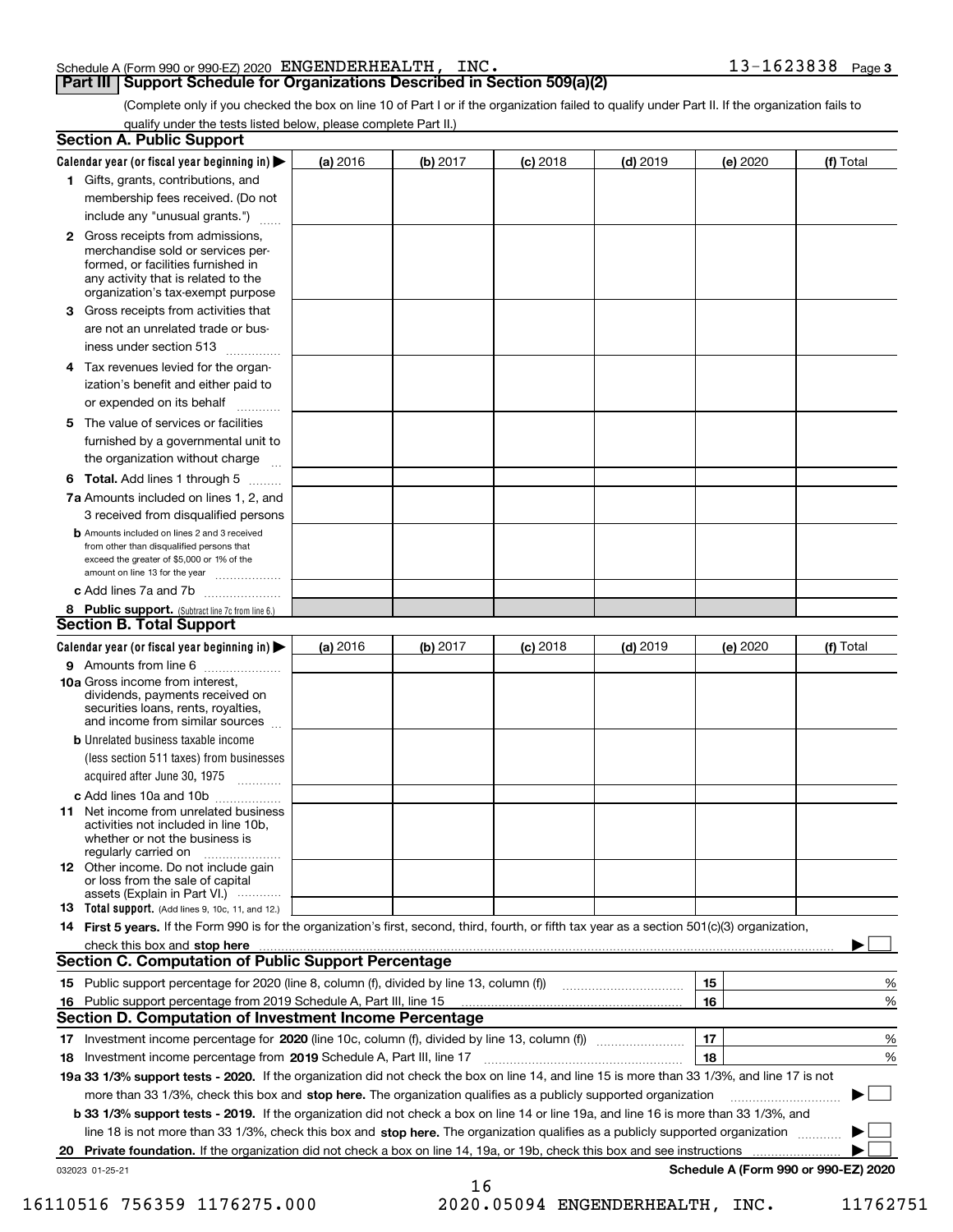**1**

**2**

**3a**

**3b**

**3c**

**4a**

**4b**

**4c**

**5a**

**5b5c**

**6**

**7**

**8**

**9a**

**9b**

**9c**

**10a**

**10b**

**YesNo**

## **Part IV Supporting Organizations**

(Complete only if you checked a box in line 12 on Part I. If you checked box 12a, Part I, complete Sections A and B. If you checked box 12b, Part I, complete Sections A and C. If you checked box 12c, Part I, complete Sections A, D, and E. If you checked box 12d, Part I, complete Sections A and D, and complete Part V.)

#### **Section A. All Supporting Organizations**

- **1** Are all of the organization's supported organizations listed by name in the organization's governing documents? If "No," describe in **Part VI** how the supported organizations are designated. If designated by *class or purpose, describe the designation. If historic and continuing relationship, explain.*
- **2** Did the organization have any supported organization that does not have an IRS determination of status under section 509(a)(1) or (2)? If "Yes," explain in Part VI how the organization determined that the supported *organization was described in section 509(a)(1) or (2).*
- **3a** Did the organization have a supported organization described in section 501(c)(4), (5), or (6)? If "Yes," answer *lines 3b and 3c below.*
- **b** Did the organization confirm that each supported organization qualified under section 501(c)(4), (5), or (6) and satisfied the public support tests under section 509(a)(2)? If "Yes," describe in **Part VI** when and how the *organization made the determination.*
- **c**Did the organization ensure that all support to such organizations was used exclusively for section 170(c)(2)(B) purposes? If "Yes," explain in **Part VI** what controls the organization put in place to ensure such use.
- **4a***If* Was any supported organization not organized in the United States ("foreign supported organization")? *"Yes," and if you checked box 12a or 12b in Part I, answer lines 4b and 4c below.*
- **b** Did the organization have ultimate control and discretion in deciding whether to make grants to the foreign supported organization? If "Yes," describe in **Part VI** how the organization had such control and discretion *despite being controlled or supervised by or in connection with its supported organizations.*
- **c** Did the organization support any foreign supported organization that does not have an IRS determination under sections 501(c)(3) and 509(a)(1) or (2)? If "Yes," explain in **Part VI** what controls the organization used *to ensure that all support to the foreign supported organization was used exclusively for section 170(c)(2)(B) purposes.*
- **5a** Did the organization add, substitute, or remove any supported organizations during the tax year? If "Yes," answer lines 5b and 5c below (if applicable). Also, provide detail in **Part VI,** including (i) the names and EIN *numbers of the supported organizations added, substituted, or removed; (ii) the reasons for each such action; (iii) the authority under the organization's organizing document authorizing such action; and (iv) how the action was accomplished (such as by amendment to the organizing document).*
- **b** Type I or Type II only. Was any added or substituted supported organization part of a class already designated in the organization's organizing document?
- **cSubstitutions only.**  Was the substitution the result of an event beyond the organization's control?
- **6** Did the organization provide support (whether in the form of grants or the provision of services or facilities) to **Part VI.** *If "Yes," provide detail in* support or benefit one or more of the filing organization's supported organizations? anyone other than (i) its supported organizations, (ii) individuals that are part of the charitable class benefited by one or more of its supported organizations, or (iii) other supporting organizations that also
- **7**Did the organization provide a grant, loan, compensation, or other similar payment to a substantial contributor *If "Yes," complete Part I of Schedule L (Form 990 or 990-EZ).* regard to a substantial contributor? (as defined in section 4958(c)(3)(C)), a family member of a substantial contributor, or a 35% controlled entity with
- **8** Did the organization make a loan to a disqualified person (as defined in section 4958) not described in line 7? *If "Yes," complete Part I of Schedule L (Form 990 or 990-EZ).*
- **9a** Was the organization controlled directly or indirectly at any time during the tax year by one or more in section 509(a)(1) or (2))? If "Yes," *provide detail in* <code>Part VI.</code> disqualified persons, as defined in section 4946 (other than foundation managers and organizations described
- **b** Did one or more disqualified persons (as defined in line 9a) hold a controlling interest in any entity in which the supporting organization had an interest? If "Yes," provide detail in P**art VI**.
- **c**Did a disqualified person (as defined in line 9a) have an ownership interest in, or derive any personal benefit from, assets in which the supporting organization also had an interest? If "Yes," provide detail in P**art VI.**
- **10a** Was the organization subject to the excess business holdings rules of section 4943 because of section supporting organizations)? If "Yes," answer line 10b below. 4943(f) (regarding certain Type II supporting organizations, and all Type III non-functionally integrated
- **b** Did the organization have any excess business holdings in the tax year? (Use Schedule C, Form 4720, to *determine whether the organization had excess business holdings.)*

032024 01-25-21

**Schedule A (Form 990 or 990-EZ) 2020**

17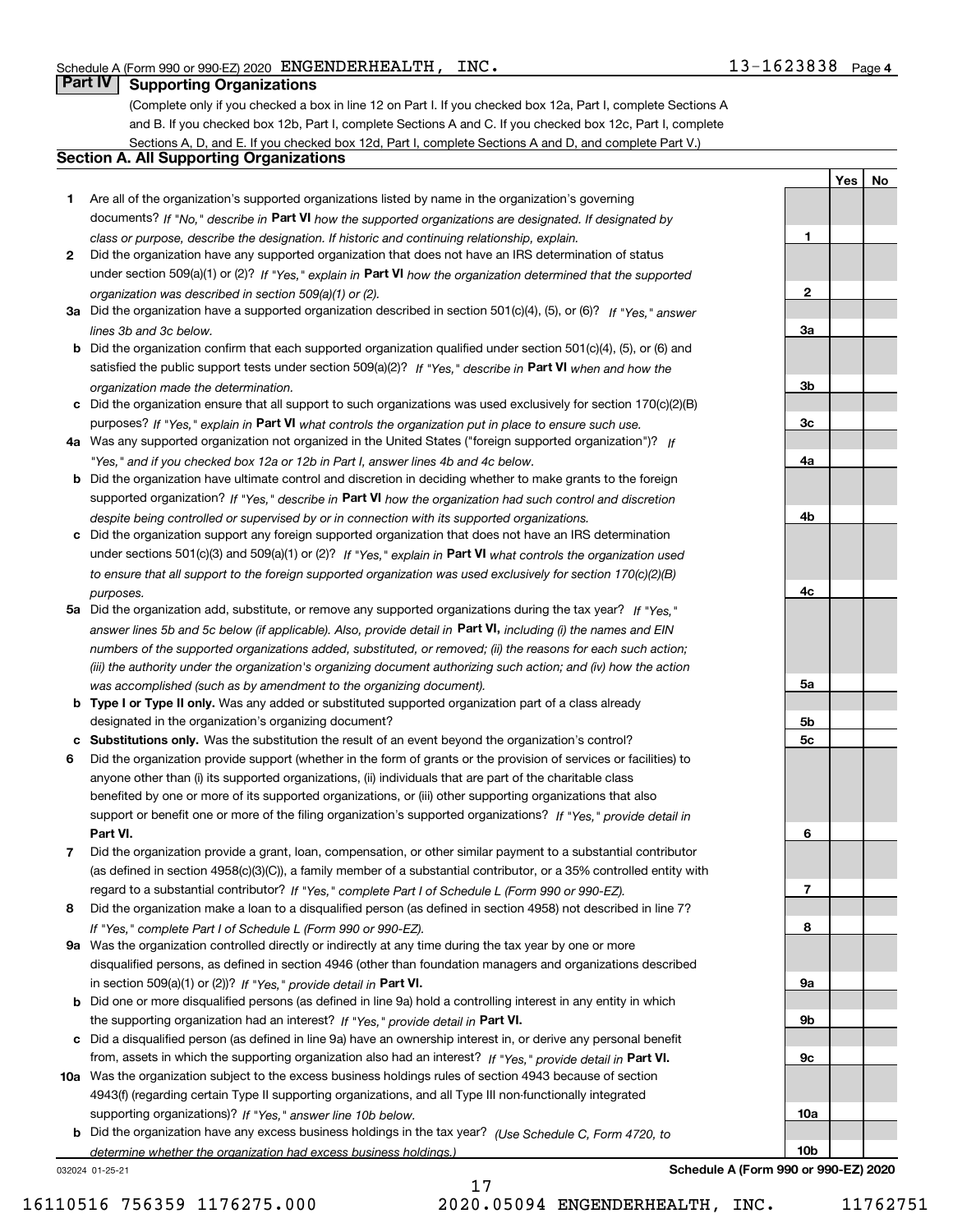|         | Part IV                                                                                               | <b>Supporting Organizations (continued)</b>                                                                                                                                                                                                                                                                                                                                                                                                                                                                                                                                                                                                          |                 |     |    |
|---------|-------------------------------------------------------------------------------------------------------|------------------------------------------------------------------------------------------------------------------------------------------------------------------------------------------------------------------------------------------------------------------------------------------------------------------------------------------------------------------------------------------------------------------------------------------------------------------------------------------------------------------------------------------------------------------------------------------------------------------------------------------------------|-----------------|-----|----|
|         |                                                                                                       |                                                                                                                                                                                                                                                                                                                                                                                                                                                                                                                                                                                                                                                      |                 | Yes | No |
| 11      |                                                                                                       | Has the organization accepted a gift or contribution from any of the following persons?                                                                                                                                                                                                                                                                                                                                                                                                                                                                                                                                                              |                 |     |    |
|         |                                                                                                       | a A person who directly or indirectly controls, either alone or together with persons described in lines 11b and                                                                                                                                                                                                                                                                                                                                                                                                                                                                                                                                     |                 |     |    |
|         |                                                                                                       | 11c below, the governing body of a supported organization?                                                                                                                                                                                                                                                                                                                                                                                                                                                                                                                                                                                           | 11a             |     |    |
|         |                                                                                                       | <b>b</b> A family member of a person described in line 11a above?                                                                                                                                                                                                                                                                                                                                                                                                                                                                                                                                                                                    | 11 <sub>b</sub> |     |    |
|         |                                                                                                       | c A 35% controlled entity of a person described in line 11a or 11b above? If "Yes" to line 11a, 11b, or 11c, provide                                                                                                                                                                                                                                                                                                                                                                                                                                                                                                                                 |                 |     |    |
|         | detail in Part VI.                                                                                    |                                                                                                                                                                                                                                                                                                                                                                                                                                                                                                                                                                                                                                                      | 11c             |     |    |
|         | <b>Section B. Type I Supporting Organizations</b>                                                     |                                                                                                                                                                                                                                                                                                                                                                                                                                                                                                                                                                                                                                                      |                 |     |    |
|         |                                                                                                       |                                                                                                                                                                                                                                                                                                                                                                                                                                                                                                                                                                                                                                                      |                 | Yes | No |
| 1       |                                                                                                       | Did the governing body, members of the governing body, officers acting in their official capacity, or membership of one or<br>more supported organizations have the power to regularly appoint or elect at least a majority of the organization's officers,<br>directors, or trustees at all times during the tax year? If "No," describe in Part VI how the supported organization(s)<br>effectively operated, supervised, or controlled the organization's activities. If the organization had more than one supported<br>organization, describe how the powers to appoint and/or remove officers, directors, or trustees were allocated among the |                 |     |    |
|         |                                                                                                       | supported organizations and what conditions or restrictions, if any, applied to such powers during the tax year.                                                                                                                                                                                                                                                                                                                                                                                                                                                                                                                                     | 1               |     |    |
| 2       |                                                                                                       | Did the organization operate for the benefit of any supported organization other than the supported                                                                                                                                                                                                                                                                                                                                                                                                                                                                                                                                                  |                 |     |    |
|         |                                                                                                       | organization(s) that operated, supervised, or controlled the supporting organization? If "Yes," explain in                                                                                                                                                                                                                                                                                                                                                                                                                                                                                                                                           |                 |     |    |
|         |                                                                                                       | Part VI how providing such benefit carried out the purposes of the supported organization(s) that operated,                                                                                                                                                                                                                                                                                                                                                                                                                                                                                                                                          | $\overline{2}$  |     |    |
|         | supervised, or controlled the supporting organization.<br>Section C. Type II Supporting Organizations |                                                                                                                                                                                                                                                                                                                                                                                                                                                                                                                                                                                                                                                      |                 |     |    |
|         |                                                                                                       |                                                                                                                                                                                                                                                                                                                                                                                                                                                                                                                                                                                                                                                      |                 | Yes | No |
| 1.      |                                                                                                       | Were a majority of the organization's directors or trustees during the tax year also a majority of the directors                                                                                                                                                                                                                                                                                                                                                                                                                                                                                                                                     |                 |     |    |
|         |                                                                                                       | or trustees of each of the organization's supported organization(s)? If "No," describe in Part VI how control                                                                                                                                                                                                                                                                                                                                                                                                                                                                                                                                        |                 |     |    |
|         |                                                                                                       | or management of the supporting organization was vested in the same persons that controlled or managed                                                                                                                                                                                                                                                                                                                                                                                                                                                                                                                                               |                 |     |    |
|         | the supported organization(s).                                                                        |                                                                                                                                                                                                                                                                                                                                                                                                                                                                                                                                                                                                                                                      | 1               |     |    |
|         |                                                                                                       | Section D. All Type III Supporting Organizations                                                                                                                                                                                                                                                                                                                                                                                                                                                                                                                                                                                                     |                 |     |    |
|         |                                                                                                       |                                                                                                                                                                                                                                                                                                                                                                                                                                                                                                                                                                                                                                                      |                 | Yes | No |
| 1       |                                                                                                       | Did the organization provide to each of its supported organizations, by the last day of the fifth month of the                                                                                                                                                                                                                                                                                                                                                                                                                                                                                                                                       |                 |     |    |
|         |                                                                                                       | organization's tax year, (i) a written notice describing the type and amount of support provided during the prior tax                                                                                                                                                                                                                                                                                                                                                                                                                                                                                                                                |                 |     |    |
|         |                                                                                                       | year, (ii) a copy of the Form 990 that was most recently filed as of the date of notification, and (iii) copies of the                                                                                                                                                                                                                                                                                                                                                                                                                                                                                                                               |                 |     |    |
|         |                                                                                                       | organization's governing documents in effect on the date of notification, to the extent not previously provided?                                                                                                                                                                                                                                                                                                                                                                                                                                                                                                                                     | 1               |     |    |
| 2       |                                                                                                       | Were any of the organization's officers, directors, or trustees either (i) appointed or elected by the supported                                                                                                                                                                                                                                                                                                                                                                                                                                                                                                                                     |                 |     |    |
|         |                                                                                                       | organization(s) or (ii) serving on the governing body of a supported organization? If "No," explain in Part VI how                                                                                                                                                                                                                                                                                                                                                                                                                                                                                                                                   |                 |     |    |
|         |                                                                                                       | the organization maintained a close and continuous working relationship with the supported organization(s).                                                                                                                                                                                                                                                                                                                                                                                                                                                                                                                                          | $\mathbf{2}$    |     |    |
| 3       |                                                                                                       | By reason of the relationship described in line 2, above, did the organization's supported organizations have a                                                                                                                                                                                                                                                                                                                                                                                                                                                                                                                                      |                 |     |    |
|         |                                                                                                       | significant voice in the organization's investment policies and in directing the use of the organization's                                                                                                                                                                                                                                                                                                                                                                                                                                                                                                                                           |                 |     |    |
|         |                                                                                                       | income or assets at all times during the tax year? If "Yes," describe in Part VI the role the organization's                                                                                                                                                                                                                                                                                                                                                                                                                                                                                                                                         |                 |     |    |
|         | supported organizations played in this regard.                                                        |                                                                                                                                                                                                                                                                                                                                                                                                                                                                                                                                                                                                                                                      | 3               |     |    |
|         |                                                                                                       | Section E. Type III Functionally Integrated Supporting Organizations                                                                                                                                                                                                                                                                                                                                                                                                                                                                                                                                                                                 |                 |     |    |
| 1.<br>a |                                                                                                       | Check the box next to the method that the organization used to satisfy the Integral Part Test during the year (see instructions).<br>The organization satisfied the Activities Test. Complete line 2 below.                                                                                                                                                                                                                                                                                                                                                                                                                                          |                 |     |    |
| b       |                                                                                                       | The organization is the parent of each of its supported organizations. Complete line 3 below.                                                                                                                                                                                                                                                                                                                                                                                                                                                                                                                                                        |                 |     |    |
| c       |                                                                                                       | The organization supported a governmental entity. Describe in Part VI how you supported a governmental entity (see instructions)                                                                                                                                                                                                                                                                                                                                                                                                                                                                                                                     |                 |     |    |
| 2       | Activities Test. Answer lines 2a and 2b below.                                                        |                                                                                                                                                                                                                                                                                                                                                                                                                                                                                                                                                                                                                                                      |                 | Yes | No |
| a       |                                                                                                       | Did substantially all of the organization's activities during the tax year directly further the exempt purposes of                                                                                                                                                                                                                                                                                                                                                                                                                                                                                                                                   |                 |     |    |
|         |                                                                                                       | the supported organization(s) to which the organization was responsive? If "Yes," then in Part VI identify                                                                                                                                                                                                                                                                                                                                                                                                                                                                                                                                           |                 |     |    |
|         |                                                                                                       | those supported organizations and explain how these activities directly furthered their exempt purposes,                                                                                                                                                                                                                                                                                                                                                                                                                                                                                                                                             |                 |     |    |
|         |                                                                                                       | how the organization was responsive to those supported organizations, and how the organization determined                                                                                                                                                                                                                                                                                                                                                                                                                                                                                                                                            |                 |     |    |
|         |                                                                                                       | that these activities constituted substantially all of its activities.                                                                                                                                                                                                                                                                                                                                                                                                                                                                                                                                                                               | 2a              |     |    |
| b       |                                                                                                       | Did the activities described in line 2a, above, constitute activities that, but for the organization's involvement,                                                                                                                                                                                                                                                                                                                                                                                                                                                                                                                                  |                 |     |    |
|         |                                                                                                       | one or more of the organization's supported organization(s) would have been engaged in? If "Yes," explain in                                                                                                                                                                                                                                                                                                                                                                                                                                                                                                                                         |                 |     |    |
|         |                                                                                                       | Part VI the reasons for the organization's position that its supported organization(s) would have engaged in                                                                                                                                                                                                                                                                                                                                                                                                                                                                                                                                         |                 |     |    |

- *these activities but for the organization's involvement.*
- **3** Parent of Supported Organizations. Answer lines 3a and 3b below.

**a** Did the organization have the power to regularly appoint or elect a majority of the officers, directors, or trustees of each of the supported organizations? If "Yes" or "No" provide details in **Part VI.** 

**b** Did the organization exercise a substantial degree of direction over the policies, programs, and activities of each of its supported organizations? If "Yes," describe in Part VI the role played by the organization in this regard.

18

032025 01-25-21

**Schedule A (Form 990 or 990-EZ) 2020**

**2b**

**3a**

**3b**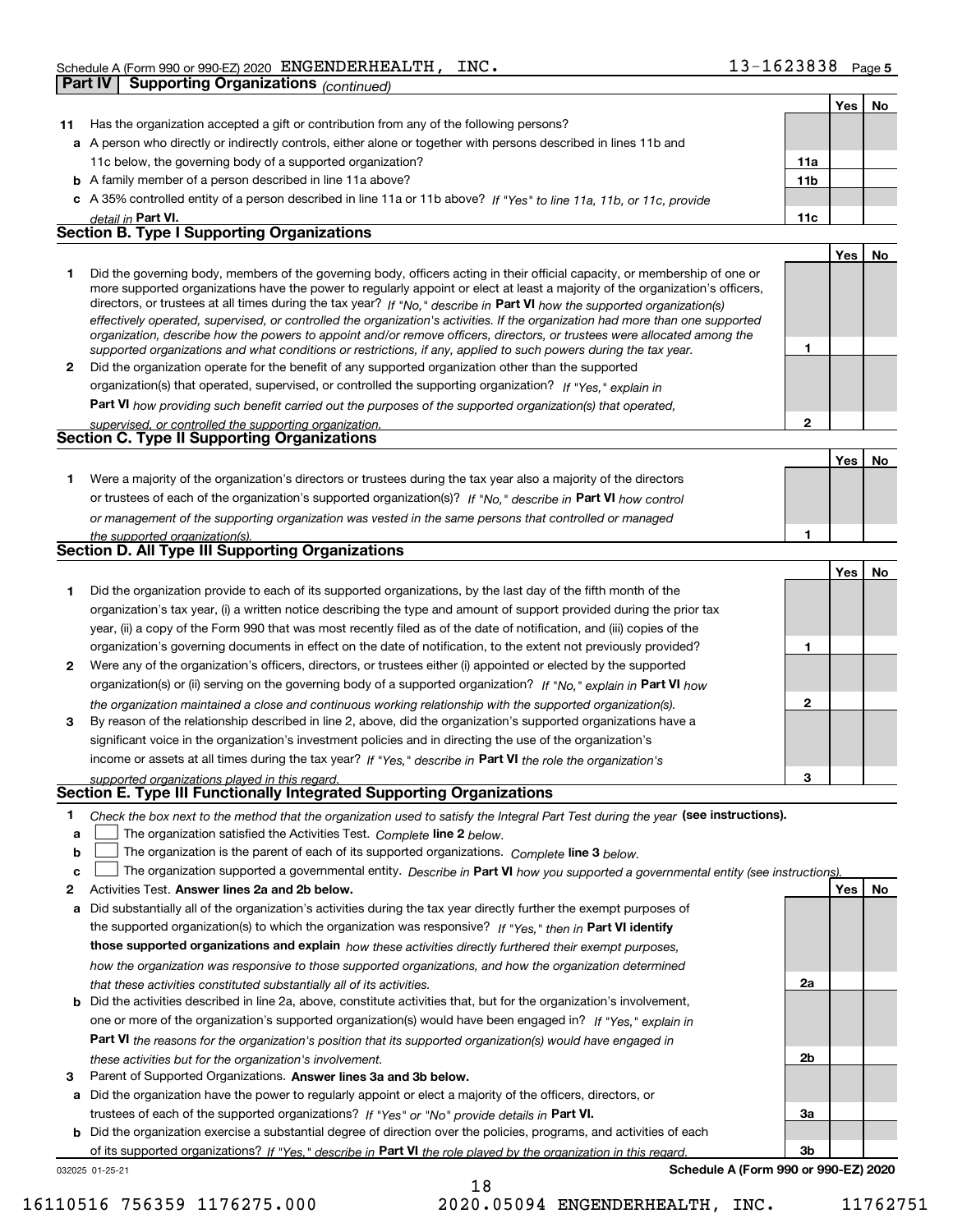#### Schedule A (Form 990 or 990-EZ) 2020 Page ENGENDERHEALTH, INC. 13-1623838 **Part V Type III Non-Functionally Integrated 509(a)(3) Supporting Organizations**

**1**1 Check here if the organization satisfied the Integral Part Test as a qualifying trust on Nov. 20, 1970 (explain in Part VI). See instructions. All other Type III non-functionally integrated supporting organizations must complete Sections A through E.

|    | Section A - Adjusted Net Income                                             |                | (A) Prior Year | (B) Current Year<br>(optional) |
|----|-----------------------------------------------------------------------------|----------------|----------------|--------------------------------|
| 1. | Net short-term capital gain                                                 | 1              |                |                                |
| 2  | Recoveries of prior-year distributions                                      | $\mathbf{2}$   |                |                                |
| З  | Other gross income (see instructions)                                       | 3              |                |                                |
| 4  | Add lines 1 through 3.                                                      | 4              |                |                                |
| 5  | Depreciation and depletion                                                  | 5              |                |                                |
| 6  | Portion of operating expenses paid or incurred for production or            |                |                |                                |
|    | collection of gross income or for management, conservation, or              |                |                |                                |
|    | maintenance of property held for production of income (see instructions)    | 6              |                |                                |
| 7  | Other expenses (see instructions)                                           | $\overline{7}$ |                |                                |
| 8  | Adjusted Net Income (subtract lines 5, 6, and 7 from line 4)                | 8              |                |                                |
|    | <b>Section B - Minimum Asset Amount</b>                                     |                | (A) Prior Year | (B) Current Year<br>(optional) |
| 1  | Aggregate fair market value of all non-exempt-use assets (see               |                |                |                                |
|    | instructions for short tax year or assets held for part of year):           |                |                |                                |
|    | a Average monthly value of securities                                       | 1a             |                |                                |
|    | <b>b</b> Average monthly cash balances                                      | 1 <sub>b</sub> |                |                                |
|    | c Fair market value of other non-exempt-use assets                          | 1c             |                |                                |
|    | <b>d</b> Total (add lines 1a, 1b, and 1c)                                   | 1d             |                |                                |
|    | e Discount claimed for blockage or other factors                            |                |                |                                |
|    | (explain in detail in Part VI):                                             |                |                |                                |
| 2  | Acquisition indebtedness applicable to non-exempt-use assets                | $\mathbf{2}$   |                |                                |
| 3  | Subtract line 2 from line 1d.                                               | 3              |                |                                |
| 4  | Cash deemed held for exempt use. Enter 0.015 of line 3 (for greater amount, |                |                |                                |
|    | see instructions).                                                          | 4              |                |                                |
| 5  | Net value of non-exempt-use assets (subtract line 4 from line 3)            | 5              |                |                                |
| 6  | Multiply line 5 by 0.035.                                                   | 6              |                |                                |
| 7  | Recoveries of prior-year distributions                                      | 7              |                |                                |
| 8  | Minimum Asset Amount (add line 7 to line 6)                                 | 8              |                |                                |
|    | <b>Section C - Distributable Amount</b>                                     |                |                | <b>Current Year</b>            |
| 1  | Adjusted net income for prior year (from Section A, line 8, column A)       | 1              |                |                                |
| 2  | Enter 0.85 of line 1.                                                       | $\overline{2}$ |                |                                |
| 3  | Minimum asset amount for prior year (from Section B, line 8, column A)      | 3              |                |                                |
| 4  | Enter greater of line 2 or line 3.                                          | 4              |                |                                |
| 5  | Income tax imposed in prior year                                            | 5              |                |                                |
| 6  | <b>Distributable Amount.</b> Subtract line 5 from line 4, unless subject to |                |                |                                |
|    | emergency temporary reduction (see instructions).                           | 6              |                |                                |
|    |                                                                             |                |                |                                |

**7**Check here if the current year is the organization's first as a non-functionally integrated Type III supporting organization (see instructions).

**Schedule A (Form 990 or 990-EZ) 2020**

032026 01-25-21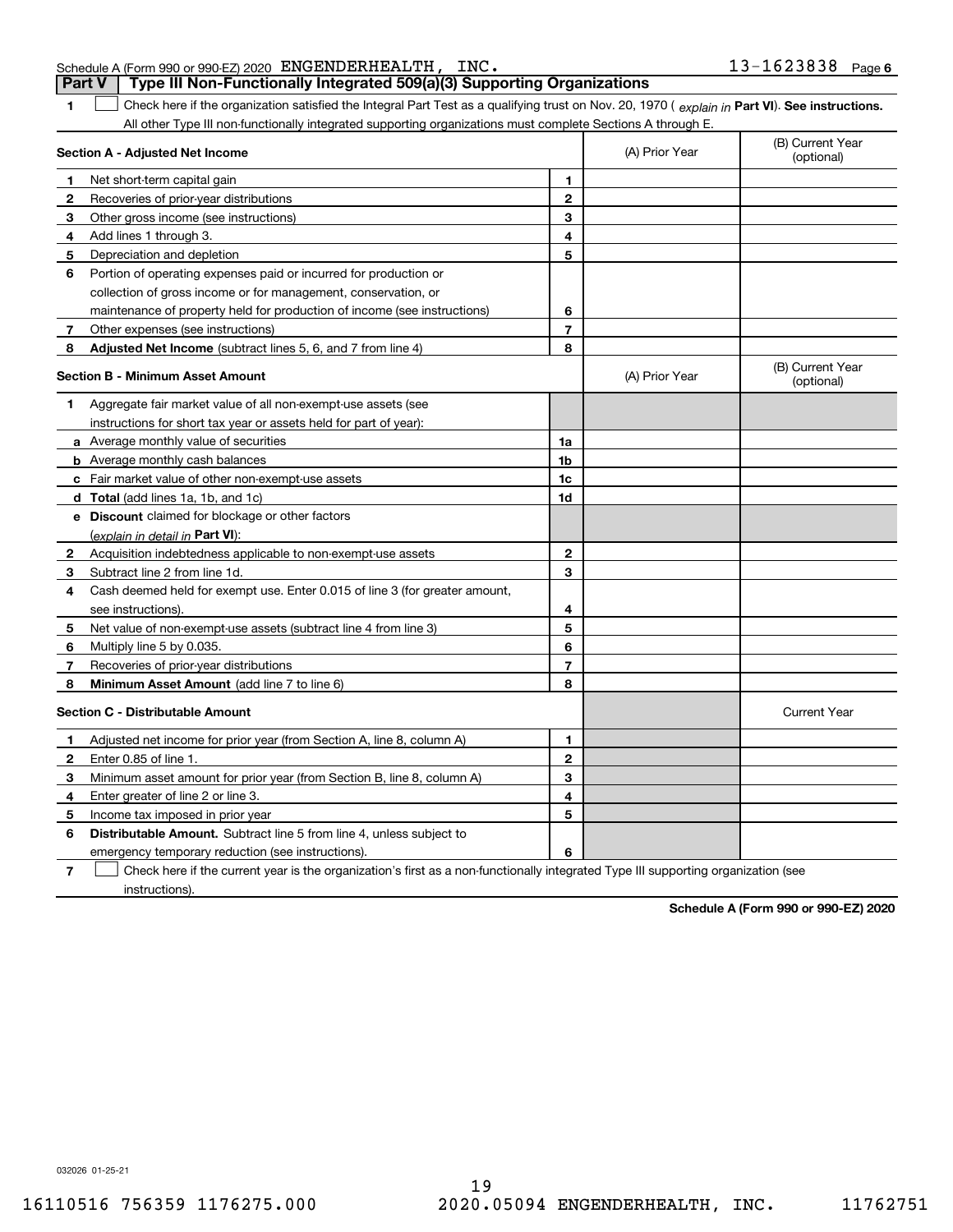Schedule A (Form 990 or 990-EZ) 2020 Page ENGENDERHEALTH, INC. 13-1623838

|    | Type III Non-Functionally Integrated 509(a)(3) Supporting Organizations<br><b>Part V</b><br>(continued) |                             |                                       |    |                                         |  |  |
|----|---------------------------------------------------------------------------------------------------------|-----------------------------|---------------------------------------|----|-----------------------------------------|--|--|
|    | <b>Section D - Distributions</b><br><b>Current Year</b>                                                 |                             |                                       |    |                                         |  |  |
| 1  | Amounts paid to supported organizations to accomplish exempt purposes                                   |                             |                                       | 1  |                                         |  |  |
| 2  | Amounts paid to perform activity that directly furthers exempt purposes of supported                    |                             |                                       |    |                                         |  |  |
|    | organizations, in excess of income from activity                                                        |                             |                                       | 2  |                                         |  |  |
| 3  | Administrative expenses paid to accomplish exempt purposes of supported organizations                   |                             |                                       | 3  |                                         |  |  |
| 4  | Amounts paid to acquire exempt-use assets                                                               |                             |                                       | 4  |                                         |  |  |
| 5  | Qualified set-aside amounts (prior IRS approval required - provide details in Part VI)                  |                             |                                       | 5  |                                         |  |  |
| 6  | Other distributions (describe in Part VI). See instructions.                                            |                             |                                       | 6  |                                         |  |  |
| 7  | Total annual distributions. Add lines 1 through 6.                                                      |                             |                                       | 7  |                                         |  |  |
| 8  | Distributions to attentive supported organizations to which the organization is responsive              |                             |                                       |    |                                         |  |  |
|    | (provide details in Part VI). See instructions.                                                         |                             |                                       | 8  |                                         |  |  |
| 9  | Distributable amount for 2020 from Section C, line 6                                                    |                             |                                       | 9  |                                         |  |  |
| 10 | Line 8 amount divided by line 9 amount                                                                  |                             |                                       | 10 |                                         |  |  |
|    |                                                                                                         | (i)                         | (ii)                                  |    | (iii)                                   |  |  |
|    | <b>Section E - Distribution Allocations</b> (see instructions)                                          | <b>Excess Distributions</b> | <b>Underdistributions</b><br>Pre-2020 |    | <b>Distributable</b><br>Amount for 2020 |  |  |
| 1  | Distributable amount for 2020 from Section C, line 6                                                    |                             |                                       |    |                                         |  |  |
| 2  | Underdistributions, if any, for years prior to 2020 (reason-                                            |                             |                                       |    |                                         |  |  |
|    | able cause required - explain in Part VI). See instructions.                                            |                             |                                       |    |                                         |  |  |
| 3  | Excess distributions carryover, if any, to 2020                                                         |                             |                                       |    |                                         |  |  |
|    | <b>a</b> From 2015                                                                                      |                             |                                       |    |                                         |  |  |
|    | <b>b</b> From 2016                                                                                      |                             |                                       |    |                                         |  |  |
|    | c From 2017                                                                                             |                             |                                       |    |                                         |  |  |
|    | <b>d</b> From 2018                                                                                      |                             |                                       |    |                                         |  |  |
|    | e From 2019                                                                                             |                             |                                       |    |                                         |  |  |
|    | f Total of lines 3a through 3e                                                                          |                             |                                       |    |                                         |  |  |
|    | g Applied to underdistributions of prior years                                                          |                             |                                       |    |                                         |  |  |
|    | <b>h</b> Applied to 2020 distributable amount                                                           |                             |                                       |    |                                         |  |  |
|    | Carryover from 2015 not applied (see instructions)                                                      |                             |                                       |    |                                         |  |  |
|    | Remainder. Subtract lines 3g, 3h, and 3i from line 3f.                                                  |                             |                                       |    |                                         |  |  |
| 4  | Distributions for 2020 from Section D,                                                                  |                             |                                       |    |                                         |  |  |
|    | line $7:$                                                                                               |                             |                                       |    |                                         |  |  |
|    | a Applied to underdistributions of prior years                                                          |                             |                                       |    |                                         |  |  |
|    | <b>b</b> Applied to 2020 distributable amount                                                           |                             |                                       |    |                                         |  |  |
|    | c Remainder. Subtract lines 4a and 4b from line 4.                                                      |                             |                                       |    |                                         |  |  |
| 5  | Remaining underdistributions for years prior to 2020, if                                                |                             |                                       |    |                                         |  |  |
|    | any. Subtract lines 3g and 4a from line 2. For result greater                                           |                             |                                       |    |                                         |  |  |
|    | than zero, explain in Part VI. See instructions.                                                        |                             |                                       |    |                                         |  |  |
| 6  | Remaining underdistributions for 2020. Subtract lines 3h                                                |                             |                                       |    |                                         |  |  |
|    | and 4b from line 1. For result greater than zero, explain in                                            |                             |                                       |    |                                         |  |  |
|    | Part VI. See instructions.                                                                              |                             |                                       |    |                                         |  |  |
| 7  | Excess distributions carryover to 2021. Add lines 3j                                                    |                             |                                       |    |                                         |  |  |
|    | and 4c.                                                                                                 |                             |                                       |    |                                         |  |  |
| 8  | Breakdown of line 7:                                                                                    |                             |                                       |    |                                         |  |  |
|    | a Excess from 2016                                                                                      |                             |                                       |    |                                         |  |  |
|    | <b>b</b> Excess from 2017                                                                               |                             |                                       |    |                                         |  |  |
|    | c Excess from 2018                                                                                      |                             |                                       |    |                                         |  |  |
|    | d Excess from 2019                                                                                      |                             |                                       |    |                                         |  |  |
|    | e Excess from 2020                                                                                      |                             |                                       |    |                                         |  |  |

**Schedule A (Form 990 or 990-EZ) 2020**

032027 01-25-21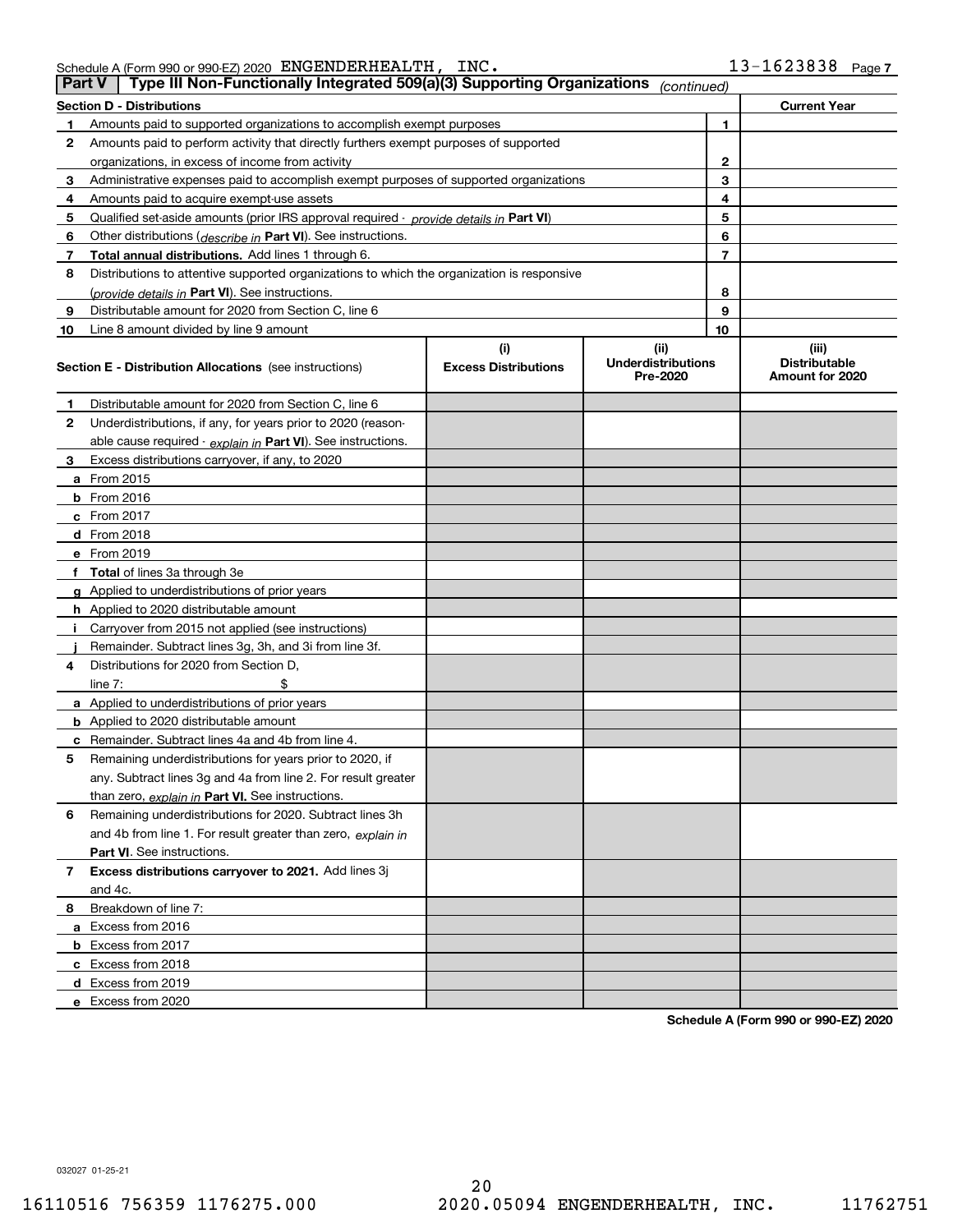|  | INC. | 1623838- | Page 8 |
|--|------|----------|--------|
|  |      |          |        |

| line 1; Part IV, Section D, lines 2 and 3; Part IV, Section E, lines 1c, 2a, 2b, 3a, and 3b; Part V, line 1; Part V, Section B, line 1e; Part V,<br>Section D, lines 5, 6, and 8; and Part V, Section E, lines 2, 5, and 6. Also complete this part for any additional information.<br>(See instructions.) |
|------------------------------------------------------------------------------------------------------------------------------------------------------------------------------------------------------------------------------------------------------------------------------------------------------------|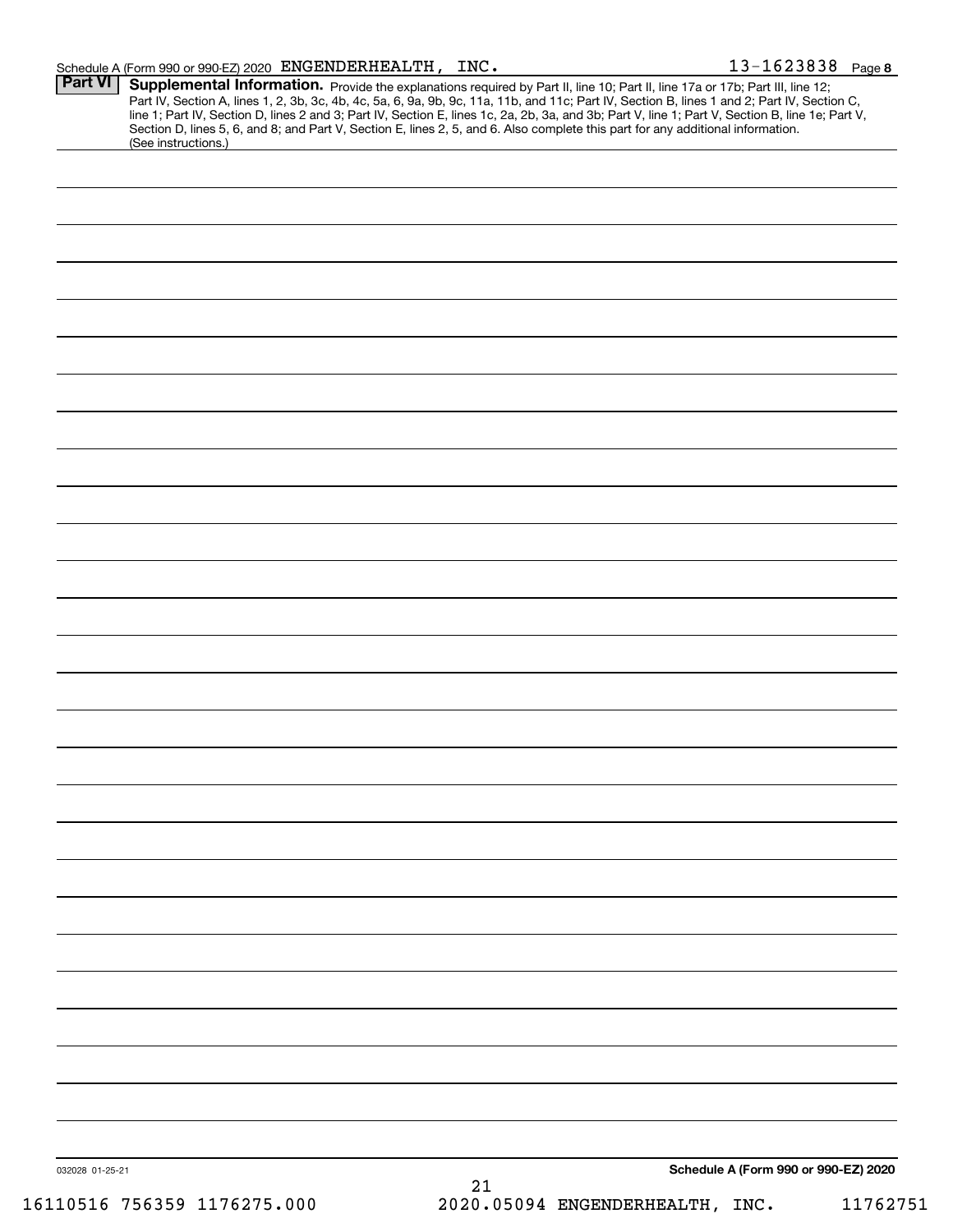Department of the Treasury Internal Revenue Service **(Form 990, 990-EZ, or 990-PF)**

Name of the organization

## **Schedule B Schedule of Contributors**

**| Attach to Form 990, Form 990-EZ, or Form 990-PF. | Go to www.irs.gov/Form990 for the latest information.** OMB No. 1545-0047

**2020**

**Employer identification number**

ENGENDERHEALTH, INC. 13-1623838

| <b>Organization type (check one):</b> |                                                                                    |  |  |
|---------------------------------------|------------------------------------------------------------------------------------|--|--|
| Filers of:                            | Section:                                                                           |  |  |
| Form 990 or 990-EZ                    | $\underline{\mathbf{X}}$ 501(c)( 3) (enter number) organization                    |  |  |
|                                       | $4947(a)(1)$ nonexempt charitable trust <b>not</b> treated as a private foundation |  |  |
|                                       | 527 political organization                                                         |  |  |
| Form 990-PF                           | 501(c)(3) exempt private foundation                                                |  |  |
|                                       | 4947(a)(1) nonexempt charitable trust treated as a private foundation              |  |  |
|                                       | 501(c)(3) taxable private foundation                                               |  |  |
|                                       |                                                                                    |  |  |

Check if your organization is covered by the **General Rule** or a **Special Rule. Note:**  Only a section 501(c)(7), (8), or (10) organization can check boxes for both the General Rule and a Special Rule. See instructions.

#### **General Rule**

 $\mathcal{L}^{\text{max}}$ 

For an organization filing Form 990, 990-EZ, or 990-PF that received, during the year, contributions totaling \$5,000 or more (in money or property) from any one contributor. Complete Parts I and II. See instructions for determining a contributor's total contributions.

#### **Special Rules**

any one contributor, during the year, total contributions of the greater of  $\,$  (1) \$5,000; or **(2)** 2% of the amount on (i) Form 990, Part VIII, line 1h;  $\boxed{\textbf{X}}$  For an organization described in section 501(c)(3) filing Form 990 or 990-EZ that met the 33 1/3% support test of the regulations under sections 509(a)(1) and 170(b)(1)(A)(vi), that checked Schedule A (Form 990 or 990-EZ), Part II, line 13, 16a, or 16b, and that received from or (ii) Form 990-EZ, line 1. Complete Parts I and II.

For an organization described in section 501(c)(7), (8), or (10) filing Form 990 or 990-EZ that received from any one contributor, during the year, total contributions of more than \$1,000 exclusively for religious, charitable, scientific, literary, or educational purposes, or for the prevention of cruelty to children or animals. Complete Parts I (entering "N/A" in column (b) instead of the contributor name and address), II, and III.  $\mathcal{L}^{\text{max}}$ 

purpose. Don't complete any of the parts unless the **General Rule** applies to this organization because it received *nonexclusively* year, contributions <sub>exclusively</sub> for religious, charitable, etc., purposes, but no such contributions totaled more than \$1,000. If this box is checked, enter here the total contributions that were received during the year for an  $\;$ exclusively religious, charitable, etc., For an organization described in section 501(c)(7), (8), or (10) filing Form 990 or 990-EZ that received from any one contributor, during the religious, charitable, etc., contributions totaling \$5,000 or more during the year  $\Box$ — $\Box$   $\Box$   $\Box$  $\mathcal{L}^{\text{max}}$ 

**Caution:**  An organization that isn't covered by the General Rule and/or the Special Rules doesn't file Schedule B (Form 990, 990-EZ, or 990-PF),  **must** but it answer "No" on Part IV, line 2, of its Form 990; or check the box on line H of its Form 990-EZ or on its Form 990-PF, Part I, line 2, to certify that it doesn't meet the filing requirements of Schedule B (Form 990, 990-EZ, or 990-PF).

**For Paperwork Reduction Act Notice, see the instructions for Form 990, 990-EZ, or 990-PF. Schedule B (Form 990, 990-EZ, or 990-PF) (2020)** LHA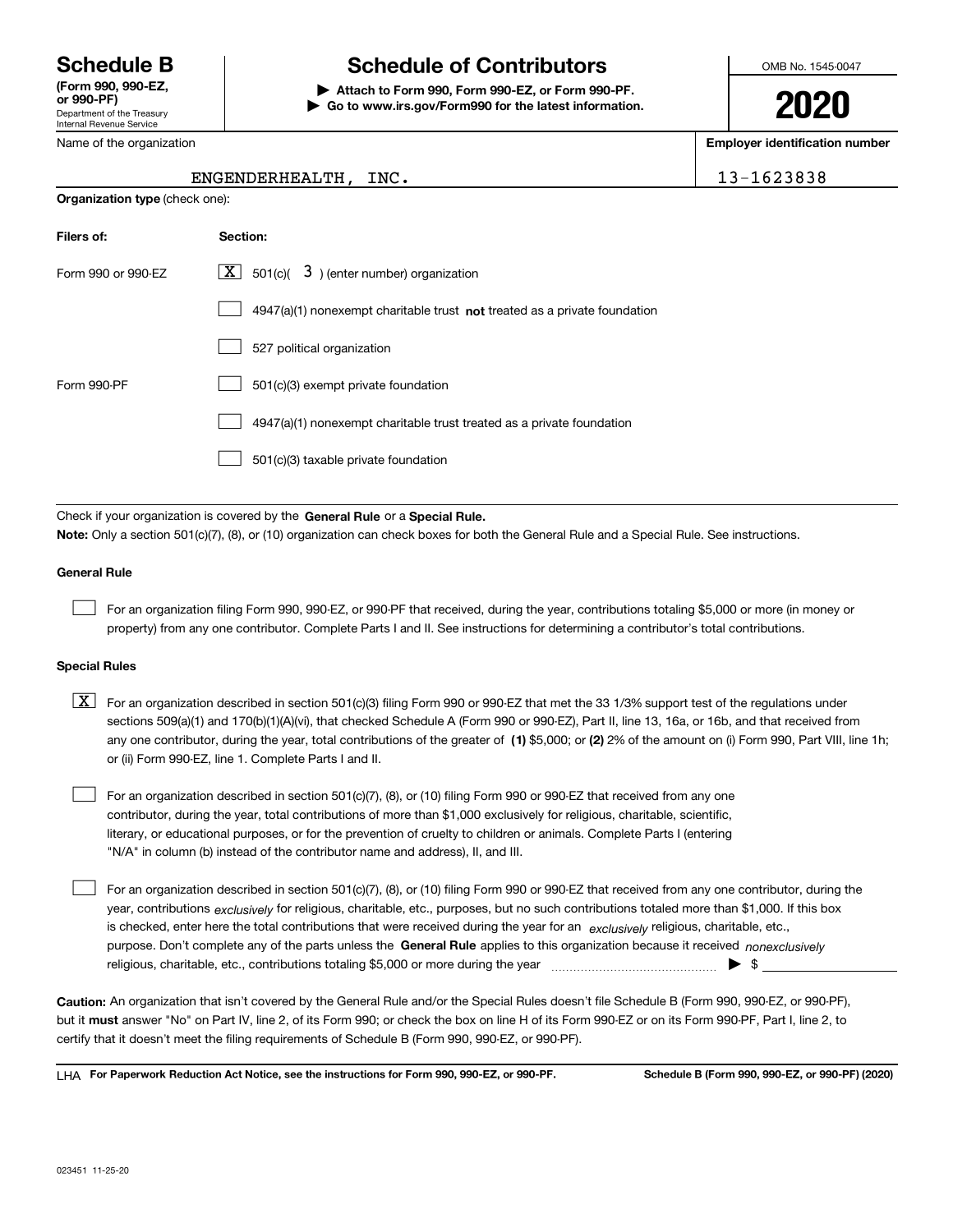| Schedule B (Form 990, 990-EZ, or 990-PF) (2020) |                                                                                                       |                                   | Page 2                                                                                                           |  |
|-------------------------------------------------|-------------------------------------------------------------------------------------------------------|-----------------------------------|------------------------------------------------------------------------------------------------------------------|--|
| Name of organization                            |                                                                                                       |                                   | <b>Employer identification number</b>                                                                            |  |
|                                                 | ENGENDERHEALTH, INC.                                                                                  |                                   | 13-1623838                                                                                                       |  |
| Part I                                          | <b>Contributors</b> (see instructions). Use duplicate copies of Part I if additional space is needed. |                                   |                                                                                                                  |  |
| (a)<br>No.                                      | (b)<br>Name, address, and $ZIP + 4$                                                                   | (c)<br><b>Total contributions</b> | (d)<br><b>Type of contribution</b>                                                                               |  |
|                                                 |                                                                                                       | 11, 287, 216.<br>\$               | $\overline{\text{X}}$<br>Person<br>Payroll<br><b>Noncash</b><br>(Complete Part II for<br>noncash contributions.) |  |

|                  |                                   |                                   | (Complete Part II for<br>noncash contributions.)                                                            |
|------------------|-----------------------------------|-----------------------------------|-------------------------------------------------------------------------------------------------------------|
| (a)<br>No.       | (b)<br>Name, address, and ZIP + 4 | (c)<br><b>Total contributions</b> | (d)<br>Type of contribution                                                                                 |
| $\boldsymbol{2}$ |                                   | 5,548,141.<br>$\frac{1}{2}$       | $\overline{\mathbf{X}}$<br>Person<br>Payroll<br>Noncash<br>(Complete Part II for<br>noncash contributions.) |
| (a)<br>No.       | (b)<br>Name, address, and ZIP + 4 | (c)<br><b>Total contributions</b> | (d)<br>Type of contribution                                                                                 |
| $\mathbf{3}$     |                                   | 4,890,944.<br>$\frac{1}{2}$       | $\overline{\mathbf{X}}$<br>Person<br>Payroll<br>Noncash<br>(Complete Part II for<br>noncash contributions.) |
| (a)<br>No.       | (b)<br>Name, address, and ZIP + 4 | (c)<br><b>Total contributions</b> | (d)<br>Type of contribution                                                                                 |
| 4                |                                   | 2,965,192.<br>$\frac{1}{2}$       | $\overline{\mathbf{X}}$<br>Person<br>Payroll<br>Noncash<br>(Complete Part II for<br>noncash contributions.) |
| (a)<br>No.       | (b)<br>Name, address, and ZIP + 4 | (c)<br><b>Total contributions</b> | (d)<br>Type of contribution                                                                                 |
| 5                |                                   | 1, 243, 272.<br>$$\circ$$         | Person<br>Payroll<br>$\overline{\mathbf{X}}$<br>Noncash<br>(Complete Part II for<br>noncash contributions.) |
| (a)<br>No.       | (b)<br>Name, address, and ZIP + 4 | (c)<br><b>Total contributions</b> | (d)<br>Type of contribution                                                                                 |
| 6                |                                   | 944,582.<br>\$                    | $\overline{\mathbf{X}}$<br>Person<br>Payroll<br>Noncash<br>(Complete Part II for<br>noncash contributions.) |

023452 11-25-20 **Schedule B (Form 990, 990-EZ, or 990-PF) (2020)**

16110516 756359 1176275.000 2020.05094 ENGENDERHEALTH, INC. 11762751

23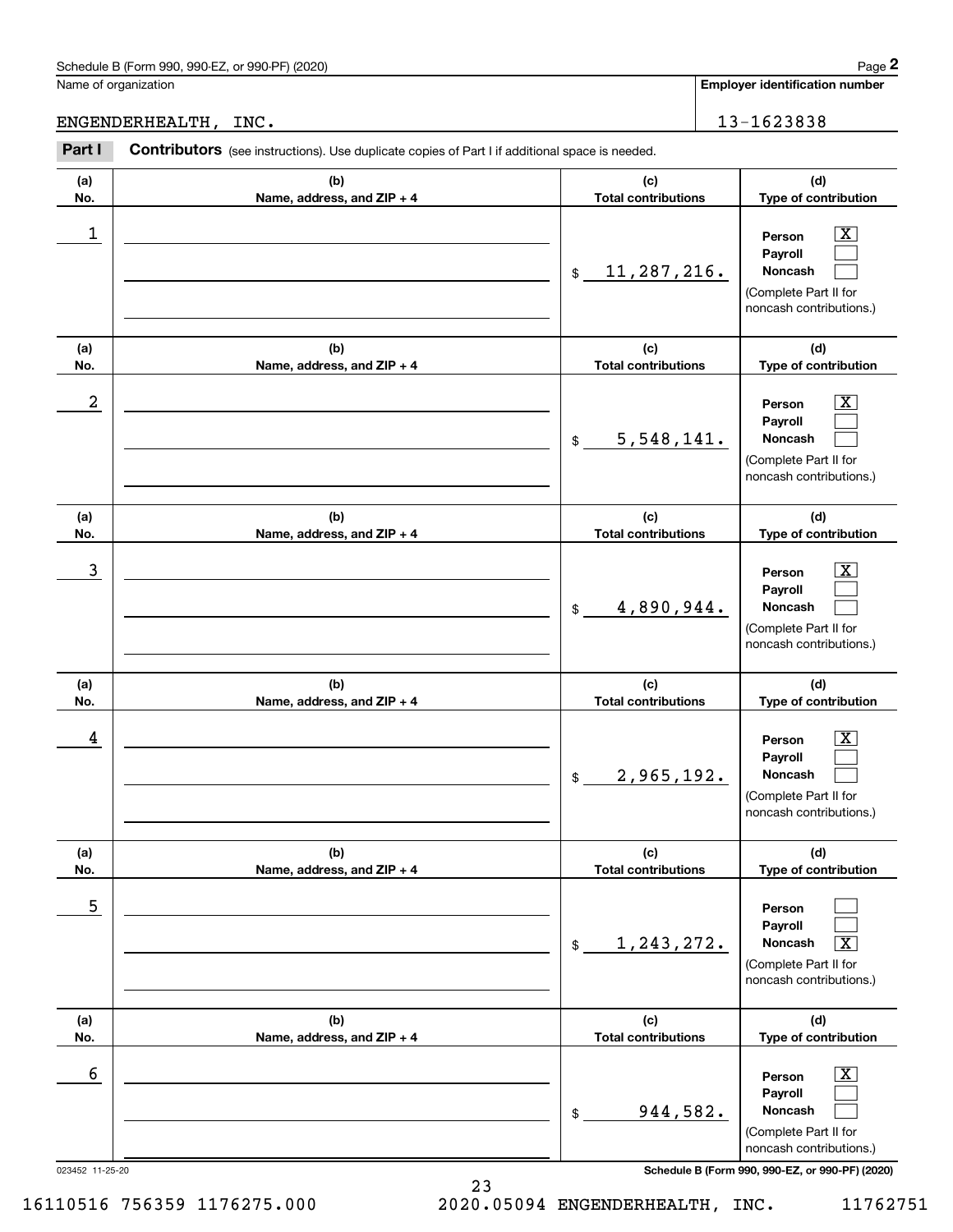|            | Schedule B (Form 990, 990-EZ, or 990-PF) (2020)                                                       |                                   | Page 2                                                                                                    |
|------------|-------------------------------------------------------------------------------------------------------|-----------------------------------|-----------------------------------------------------------------------------------------------------------|
|            | Name of organization                                                                                  |                                   | <b>Employer identification number</b>                                                                     |
|            | ENGENDERHEALTH, INC.                                                                                  |                                   | 13-1623838                                                                                                |
| Part I     | <b>Contributors</b> (see instructions). Use duplicate copies of Part I if additional space is needed. |                                   |                                                                                                           |
| (a)<br>No. | (b)<br>Name, address, and ZIP + 4                                                                     | (c)<br><b>Total contributions</b> | (d)<br>Type of contribution                                                                               |
| 7          |                                                                                                       | 800,000.<br>\$                    | $\overline{\text{X}}$<br>Person<br>Payroll<br>Noncash<br>(Complete Part II for<br>noncash contributions.) |
| (a)<br>No. | (b)<br>Name, address, and ZIP + 4                                                                     | (c)<br><b>Total contributions</b> | (d)<br>Type of contribution                                                                               |
|            |                                                                                                       | \$                                | Person<br>Payroll<br>Noncash<br>(Complete Part II for<br>noncash contributions.)                          |
| (a)<br>No. | (b)<br>Name, address, and ZIP + 4                                                                     | (c)<br><b>Total contributions</b> | (d)<br>Type of contribution                                                                               |
|            |                                                                                                       | \$                                | Person<br>Payroll<br>Noncash<br>(Complete Part II for<br>noncash contributions.)                          |
| (a)<br>No. | (b)<br>Name, address, and ZIP + 4                                                                     | (c)<br><b>Total contributions</b> | (d)<br>Type of contribution                                                                               |
|            |                                                                                                       | \$                                | Person<br>Payroll<br>Noncash<br>(Complete Part II for<br>noncash contributions.)                          |
| (a)<br>No. | (b)<br>Name, address, and ZIP + 4                                                                     | (c)<br><b>Total contributions</b> | (d)<br>Type of contribution                                                                               |
|            |                                                                                                       | \$                                | Person<br>Payroll<br>Noncash<br>(Complete Part II for<br>noncash contributions.)                          |
| (a)<br>No. | (b)<br>Name, address, and ZIP + 4                                                                     | (c)<br><b>Total contributions</b> | (d)<br>Type of contribution                                                                               |
|            |                                                                                                       | \$                                | Person<br>Payroll<br>Noncash<br>(Complete Part II for<br>noncash contributions.)                          |

023452 11-25-20 **Schedule B (Form 990, 990-EZ, or 990-PF) (2020)**

24 16110516 756359 1176275.000 2020.05094 ENGENDERHEALTH, INC. 11762751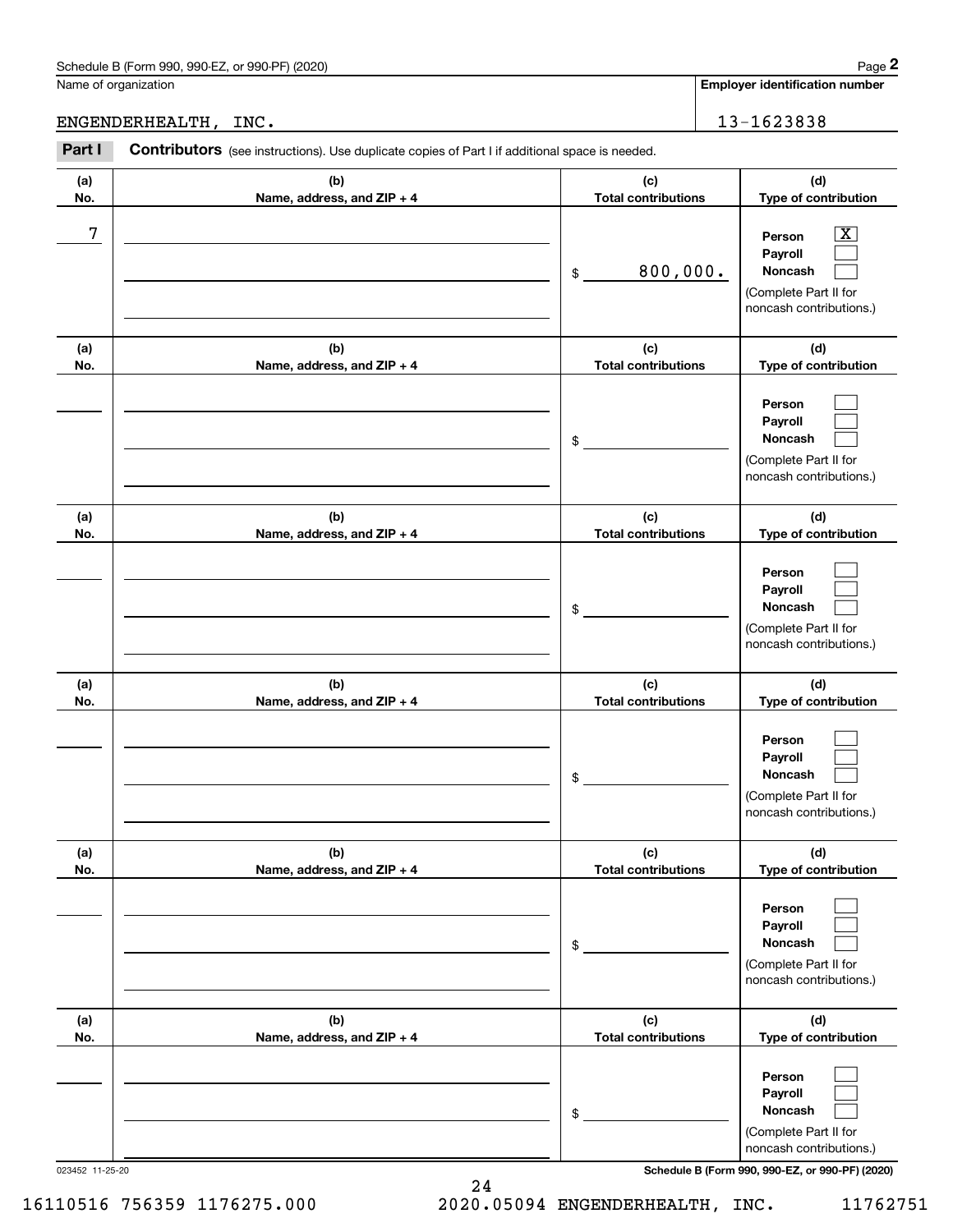| Schedule B (Form 990, 990-EZ, or 990-PF)<br>(2020)<br>Page |
|------------------------------------------------------------|
|------------------------------------------------------------|

Name of organization

**Employer identification number**

ENGENDERHEALTH, INC. 13-1623838

Chedule B (Form 990, 990-EZ, or 990-PF) (2020)<br>
lame of organization<br> **3Part II if additional space is needed.**<br> **Part II Noncash Property** (see instructions). Use duplicate copies of Part II if additional space is needed.

| (a)<br>No.<br>from<br>Part I | (b)<br>Description of noncash property given | (c)<br>FMV (or estimate)<br>(See instructions.) | (d)<br>Date received                            |
|------------------------------|----------------------------------------------|-------------------------------------------------|-------------------------------------------------|
| 5                            | PUBLICLY TRADED SECURITIES                   |                                                 |                                                 |
|                              |                                              | 182, 122.<br>$\mathsf{\$}$                      | 10/27/20                                        |
| (a)<br>No.<br>from<br>Part I | (b)<br>Description of noncash property given | (c)<br>FMV (or estimate)<br>(See instructions.) | (d)<br>Date received                            |
| 5                            | PUBLICLY TRADED SECURITIES                   |                                                 |                                                 |
|                              |                                              | 741,904.<br>$$\tilde{\phantom{a}}$$             | 01/01/21                                        |
| (a)<br>No.<br>from<br>Part I | (b)<br>Description of noncash property given | (c)<br>FMV (or estimate)<br>(See instructions.) | (d)<br>Date received                            |
| 5                            | PUBLICLY TRADED SECURITIES                   |                                                 |                                                 |
|                              |                                              | 319,246.<br>\$                                  | 01/25/21                                        |
| (a)<br>No.<br>from<br>Part I | (b)<br>Description of noncash property given | (c)<br>FMV (or estimate)<br>(See instructions.) | (d)<br>Date received                            |
|                              |                                              |                                                 |                                                 |
|                              |                                              | \$                                              |                                                 |
| (a)<br>No.<br>from<br>Part I | (b)<br>Description of noncash property given | (c)<br>FMV (or estimate)<br>(See instructions.) | (d)<br>Date received                            |
|                              |                                              |                                                 |                                                 |
|                              |                                              | \$                                              |                                                 |
| (a)<br>No.<br>from<br>Part I | (b)<br>Description of noncash property given | (c)<br>FMV (or estimate)<br>(See instructions.) | (d)<br>Date received                            |
|                              |                                              |                                                 |                                                 |
|                              |                                              | \$                                              |                                                 |
| 023453 11-25-20              |                                              |                                                 | Schedule B (Form 990, 990-EZ, or 990-PF) (2020) |

16110516 756359 1176275.000 2020.05094 ENGENDERHEALTH, INC. 11762751

25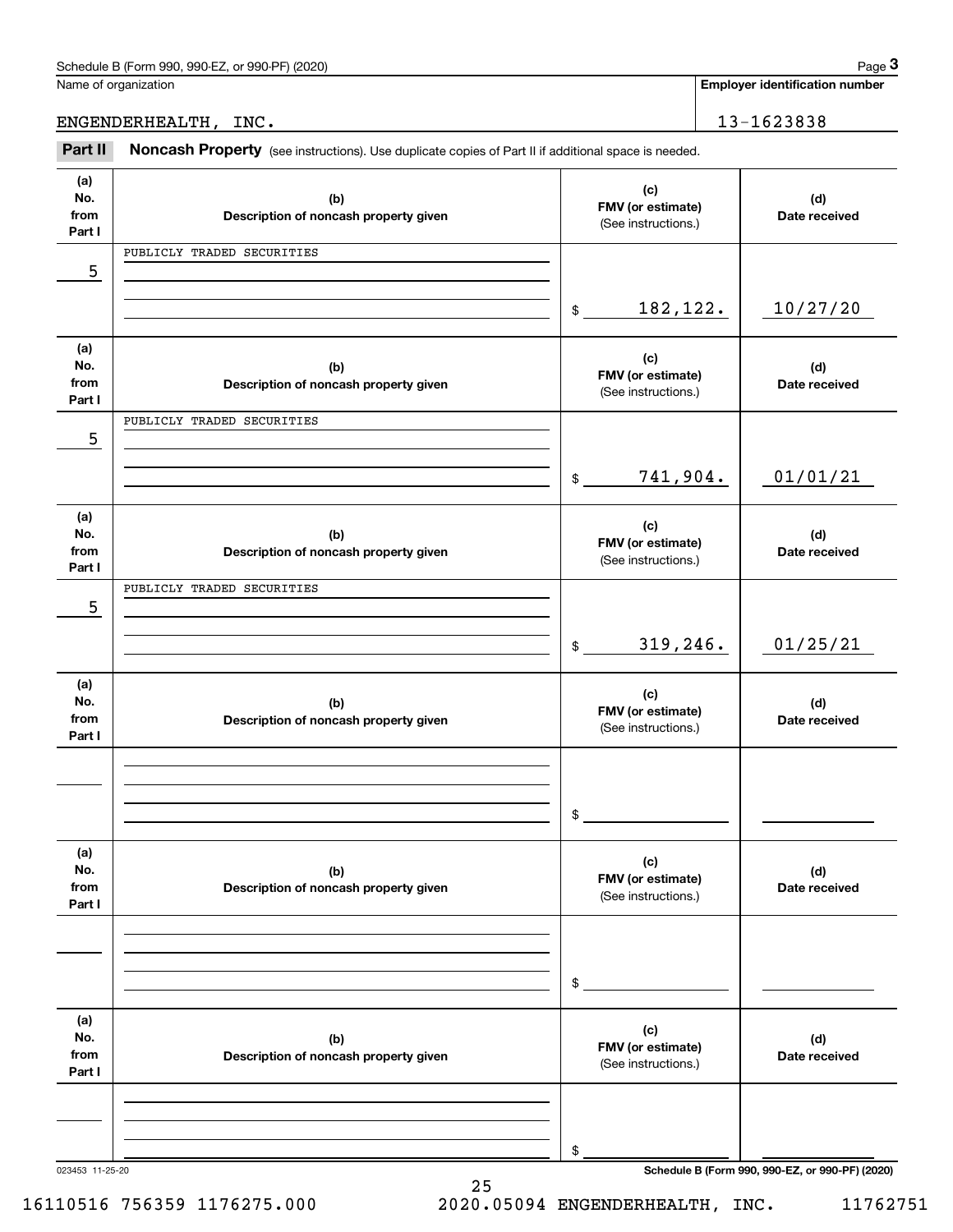|                           | Schedule B (Form 990, 990-EZ, or 990-PF) (2020)                                                                                                                                                                                                                              |                      |  | Page 4                                          |  |  |  |
|---------------------------|------------------------------------------------------------------------------------------------------------------------------------------------------------------------------------------------------------------------------------------------------------------------------|----------------------|--|-------------------------------------------------|--|--|--|
|                           | Name of organization                                                                                                                                                                                                                                                         |                      |  | Employer identification number                  |  |  |  |
|                           | ENGENDERHEALTH, INC.                                                                                                                                                                                                                                                         |                      |  | 13-1623838                                      |  |  |  |
| Part III                  | Exclusively religious, charitable, etc., contributions to organizations described in section 501(c)(7), (8), or (10) that total more than \$1,000 for the year<br>from any one contributor. Complete columns (a) through (e) and the following line entry. For organizations |                      |  |                                                 |  |  |  |
|                           | completing Part III, enter the total of exclusively religious, charitable, etc., contributions of \$1,000 or less for the year. (Enter this info. once.) \\$                                                                                                                 |                      |  |                                                 |  |  |  |
| $(a)$ No.                 | Use duplicate copies of Part III if additional space is needed.                                                                                                                                                                                                              |                      |  |                                                 |  |  |  |
| from<br>Part I            | (b) Purpose of gift                                                                                                                                                                                                                                                          | (c) Use of gift      |  | (d) Description of how gift is held             |  |  |  |
|                           |                                                                                                                                                                                                                                                                              | (e) Transfer of gift |  |                                                 |  |  |  |
|                           | Transferee's name, address, and ZIP + 4                                                                                                                                                                                                                                      |                      |  | Relationship of transferor to transferee        |  |  |  |
| (a) No.<br>from           | (b) Purpose of gift                                                                                                                                                                                                                                                          | (c) Use of gift      |  | (d) Description of how gift is held             |  |  |  |
| Part I                    |                                                                                                                                                                                                                                                                              |                      |  |                                                 |  |  |  |
|                           |                                                                                                                                                                                                                                                                              | (e) Transfer of gift |  |                                                 |  |  |  |
|                           | Transferee's name, address, and ZIP + 4                                                                                                                                                                                                                                      |                      |  | Relationship of transferor to transferee        |  |  |  |
| (a) No.<br>from<br>Part I | (b) Purpose of gift                                                                                                                                                                                                                                                          | (c) Use of gift      |  | (d) Description of how gift is held             |  |  |  |
|                           |                                                                                                                                                                                                                                                                              |                      |  |                                                 |  |  |  |
|                           |                                                                                                                                                                                                                                                                              | (e) Transfer of gift |  |                                                 |  |  |  |
|                           | Transferee's name, address, and ZIP + 4                                                                                                                                                                                                                                      |                      |  | Relationship of transferor to transferee        |  |  |  |
| (a) No.<br>from<br>Part I | (b) Purpose of gift                                                                                                                                                                                                                                                          | (c) Use of gift      |  | (d) Description of how gift is held             |  |  |  |
|                           |                                                                                                                                                                                                                                                                              |                      |  |                                                 |  |  |  |
|                           |                                                                                                                                                                                                                                                                              | (e) Transfer of gift |  |                                                 |  |  |  |
|                           | Transferee's name, address, and $ZIP + 4$                                                                                                                                                                                                                                    |                      |  | Relationship of transferor to transferee        |  |  |  |
|                           |                                                                                                                                                                                                                                                                              |                      |  |                                                 |  |  |  |
| 023454 11-25-20           |                                                                                                                                                                                                                                                                              |                      |  | Schedule B (Form 990, 990-EZ, or 990-PF) (2020) |  |  |  |

26

16110516 756359 1176275.000 2020.05094 ENGENDERHEALTH, INC. 11762751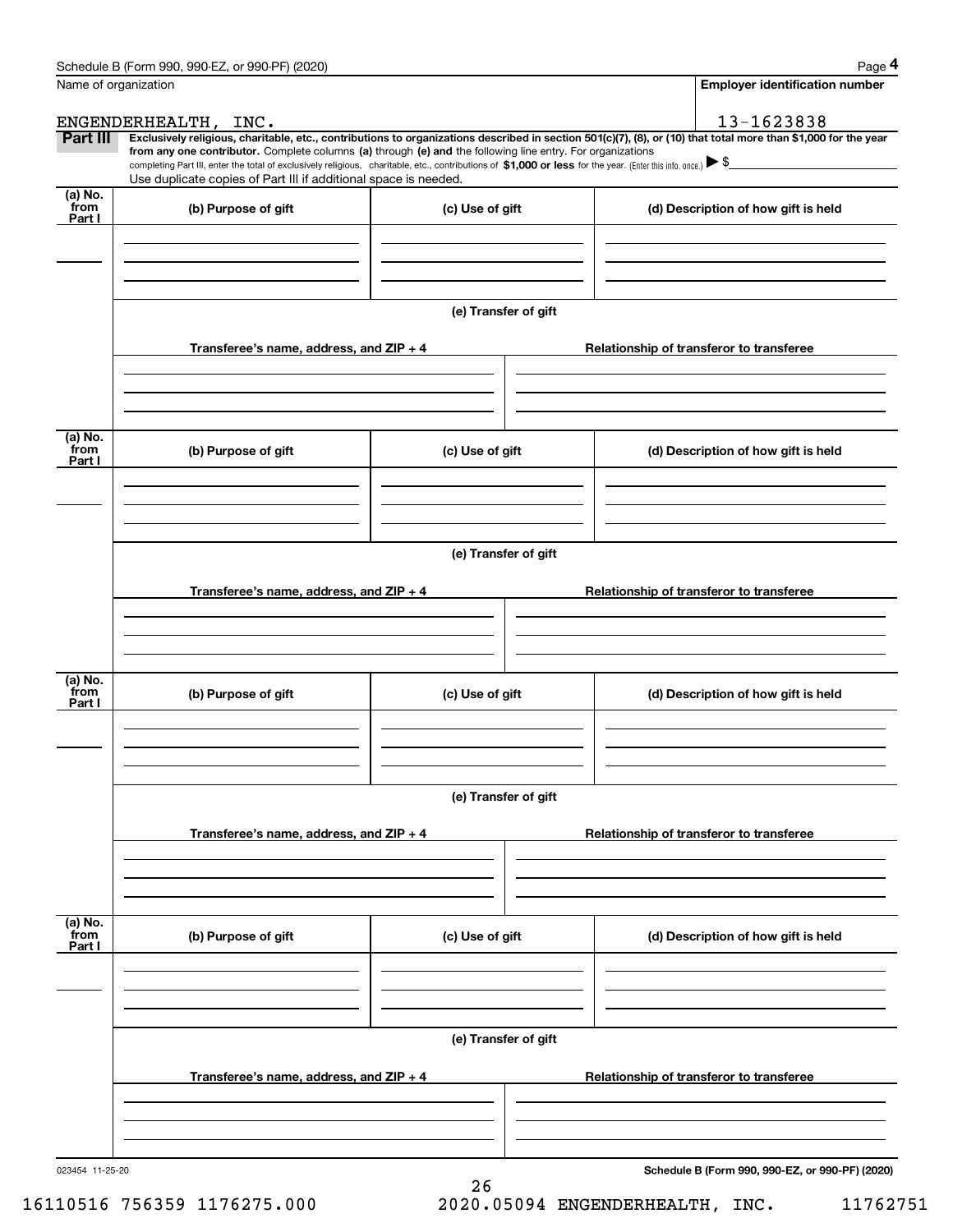|         | <b>SCHEDULE D</b><br>(Form 990)<br>Department of the Treasury |                                                                                                        | OMB No. 1545-0047<br>Open to Public                                                                                                                                                                                                                                  |            |                                 |  |  |
|---------|---------------------------------------------------------------|--------------------------------------------------------------------------------------------------------|----------------------------------------------------------------------------------------------------------------------------------------------------------------------------------------------------------------------------------------------------------------------|------------|---------------------------------|--|--|
|         | Internal Revenue Service                                      |                                                                                                        | <b>Inspection</b>                                                                                                                                                                                                                                                    |            |                                 |  |  |
|         | Name of the organization                                      | <b>Employer identification number</b>                                                                  |                                                                                                                                                                                                                                                                      |            |                                 |  |  |
|         |                                                               | ENGENDERHEALTH, INC.                                                                                   | Organizations Maintaining Donor Advised Funds or Other Similar Funds or Accounts. Complete if the                                                                                                                                                                    | 13-1623838 |                                 |  |  |
| Part I  |                                                               |                                                                                                        |                                                                                                                                                                                                                                                                      |            |                                 |  |  |
|         |                                                               | organization answered "Yes" on Form 990, Part IV, line 6.                                              | (a) Donor advised funds                                                                                                                                                                                                                                              |            | (b) Funds and other accounts    |  |  |
|         |                                                               |                                                                                                        |                                                                                                                                                                                                                                                                      |            |                                 |  |  |
| 1       |                                                               |                                                                                                        |                                                                                                                                                                                                                                                                      |            |                                 |  |  |
| 2       |                                                               | Aggregate value of contributions to (during year)                                                      |                                                                                                                                                                                                                                                                      |            |                                 |  |  |
| з<br>4  |                                                               | Aggregate value of grants from (during year)                                                           |                                                                                                                                                                                                                                                                      |            |                                 |  |  |
| 5       |                                                               |                                                                                                        | Did the organization inform all donors and donor advisors in writing that the assets held in donor advised funds                                                                                                                                                     |            |                                 |  |  |
|         |                                                               |                                                                                                        |                                                                                                                                                                                                                                                                      |            | Yes<br>No                       |  |  |
| 6       |                                                               |                                                                                                        | Did the organization inform all grantees, donors, and donor advisors in writing that grant funds can be used only                                                                                                                                                    |            |                                 |  |  |
|         |                                                               |                                                                                                        | for charitable purposes and not for the benefit of the donor or donor advisor, or for any other purpose conferring                                                                                                                                                   |            |                                 |  |  |
|         |                                                               |                                                                                                        |                                                                                                                                                                                                                                                                      |            | Yes<br>No                       |  |  |
| Part II |                                                               |                                                                                                        | Conservation Easements. Complete if the organization answered "Yes" on Form 990, Part IV, line 7.                                                                                                                                                                    |            |                                 |  |  |
| 1       |                                                               | Purpose(s) of conservation easements held by the organization (check all that apply).                  |                                                                                                                                                                                                                                                                      |            |                                 |  |  |
|         |                                                               | Preservation of land for public use (for example, recreation or education)                             | Preservation of a historically important land area                                                                                                                                                                                                                   |            |                                 |  |  |
|         |                                                               | Protection of natural habitat                                                                          | Preservation of a certified historic structure                                                                                                                                                                                                                       |            |                                 |  |  |
|         |                                                               | Preservation of open space                                                                             |                                                                                                                                                                                                                                                                      |            |                                 |  |  |
| 2       |                                                               |                                                                                                        | Complete lines 2a through 2d if the organization held a qualified conservation contribution in the form of a conservation easement on the last                                                                                                                       |            |                                 |  |  |
|         | day of the tax year.                                          |                                                                                                        |                                                                                                                                                                                                                                                                      |            | Held at the End of the Tax Year |  |  |
| a       |                                                               |                                                                                                        | Total number of conservation easements [11] matter conservation of conservation easements [11] matter conservation of conservation easements [11] matter conservation of conservation of conservation of the conservation of t                                       | 2a         |                                 |  |  |
| b       |                                                               | Total acreage restricted by conservation easements                                                     |                                                                                                                                                                                                                                                                      | 2b         |                                 |  |  |
| с       |                                                               |                                                                                                        |                                                                                                                                                                                                                                                                      | 2c         |                                 |  |  |
| d       |                                                               |                                                                                                        | Number of conservation easements included in (c) acquired after 7/25/06, and not on a historic structure                                                                                                                                                             |            |                                 |  |  |
|         |                                                               |                                                                                                        |                                                                                                                                                                                                                                                                      | 2d         |                                 |  |  |
| 3       |                                                               |                                                                                                        | Number of conservation easements modified, transferred, released, extinguished, or terminated by the organization during the tax                                                                                                                                     |            |                                 |  |  |
|         | $year \blacktriangleright$                                    |                                                                                                        |                                                                                                                                                                                                                                                                      |            |                                 |  |  |
| 4       |                                                               | Number of states where property subject to conservation easement is located >                          |                                                                                                                                                                                                                                                                      |            |                                 |  |  |
| 5       |                                                               | Does the organization have a written policy regarding the periodic monitoring, inspection, handling of |                                                                                                                                                                                                                                                                      |            |                                 |  |  |
|         |                                                               | violations, and enforcement of the conservation easements it holds?                                    |                                                                                                                                                                                                                                                                      |            | No<br>Yes                       |  |  |
| 6       |                                                               |                                                                                                        | Staff and volunteer hours devoted to monitoring, inspecting, handling of violations, and enforcing conservation easements during the year                                                                                                                            |            |                                 |  |  |
|         |                                                               |                                                                                                        |                                                                                                                                                                                                                                                                      |            |                                 |  |  |
| 7       |                                                               |                                                                                                        | Amount of expenses incurred in monitoring, inspecting, handling of violations, and enforcing conservation easements during the year                                                                                                                                  |            |                                 |  |  |
|         | ▶ \$                                                          |                                                                                                        |                                                                                                                                                                                                                                                                      |            |                                 |  |  |
| 8       |                                                               |                                                                                                        | Does each conservation easement reported on line 2(d) above satisfy the requirements of section 170(h)(4)(B)(i)                                                                                                                                                      |            |                                 |  |  |
|         |                                                               |                                                                                                        |                                                                                                                                                                                                                                                                      |            | Yes<br>No                       |  |  |
| 9       |                                                               |                                                                                                        | In Part XIII, describe how the organization reports conservation easements in its revenue and expense statement and                                                                                                                                                  |            |                                 |  |  |
|         |                                                               |                                                                                                        | balance sheet, and include, if applicable, the text of the footnote to the organization's financial statements that describes the                                                                                                                                    |            |                                 |  |  |
|         | Part III                                                      | organization's accounting for conservation easements.                                                  | Organizations Maintaining Collections of Art, Historical Treasures, or Other Similar Assets.                                                                                                                                                                         |            |                                 |  |  |
|         |                                                               | Complete if the organization answered "Yes" on Form 990, Part IV, line 8.                              |                                                                                                                                                                                                                                                                      |            |                                 |  |  |
|         |                                                               |                                                                                                        |                                                                                                                                                                                                                                                                      |            |                                 |  |  |
|         |                                                               |                                                                                                        | 1a If the organization elected, as permitted under FASB ASC 958, not to report in its revenue statement and balance sheet works<br>of art, historical treasures, or other similar assets held for public exhibition, education, or research in furtherance of public |            |                                 |  |  |
|         |                                                               |                                                                                                        | service, provide in Part XIII the text of the footnote to its financial statements that describes these items.                                                                                                                                                       |            |                                 |  |  |
| b       |                                                               |                                                                                                        | If the organization elected, as permitted under FASB ASC 958, to report in its revenue statement and balance sheet works of                                                                                                                                          |            |                                 |  |  |
|         |                                                               |                                                                                                        | art, historical treasures, or other similar assets held for public exhibition, education, or research in furtherance of public service,                                                                                                                              |            |                                 |  |  |
|         |                                                               | provide the following amounts relating to these items:                                                 |                                                                                                                                                                                                                                                                      |            |                                 |  |  |
|         |                                                               |                                                                                                        |                                                                                                                                                                                                                                                                      |            | $\mathbb{S}$                    |  |  |
|         |                                                               | (ii) Assets included in Form 990, Part X                                                               |                                                                                                                                                                                                                                                                      | \$         |                                 |  |  |
| 2       |                                                               |                                                                                                        | If the organization received or held works of art, historical treasures, or other similar assets for financial gain, provide                                                                                                                                         |            |                                 |  |  |
|         |                                                               | the following amounts required to be reported under FASB ASC 958 relating to these items:              |                                                                                                                                                                                                                                                                      |            |                                 |  |  |
| а       |                                                               | Revenue included on Form 990, Part VIII, line 1                                                        |                                                                                                                                                                                                                                                                      | ▶ \$       |                                 |  |  |

**b** Assets included in Form 990, Part X

032051 12-01-20 **For Paperwork Reduction Act Notice, see the Instructions for Form 990. Schedule D (Form 990) 2020** LHA

 $\blacktriangleright$  \$

27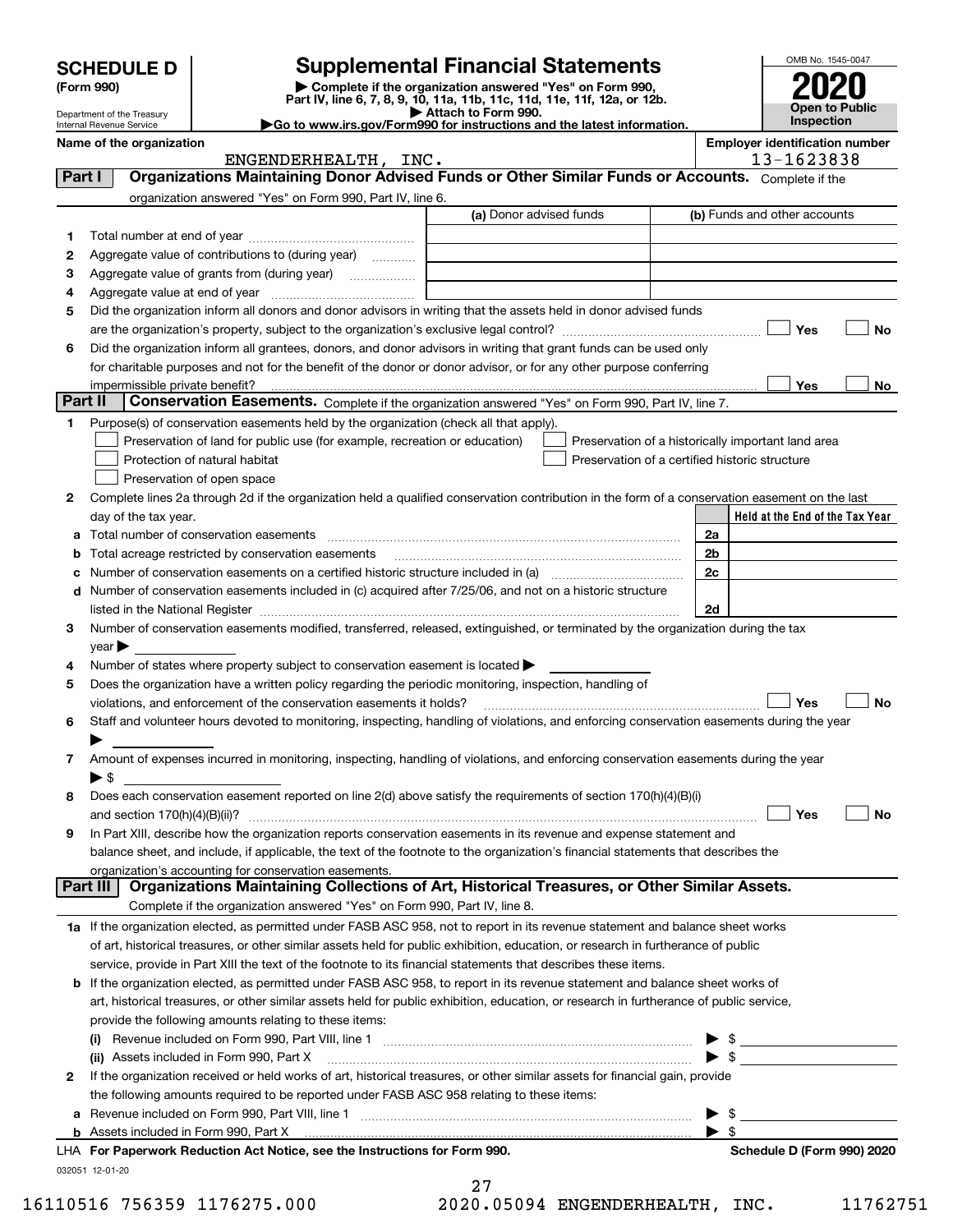|        | Schedule D (Form 990) 2020                                                                                                                                                                                                                  | ENGENDERHEALTH, INC. |                |                                                                                                                                                                                                                                 |                                        | 13-1623838 Page 2          |                        |                         |                       |
|--------|---------------------------------------------------------------------------------------------------------------------------------------------------------------------------------------------------------------------------------------------|----------------------|----------------|---------------------------------------------------------------------------------------------------------------------------------------------------------------------------------------------------------------------------------|----------------------------------------|----------------------------|------------------------|-------------------------|-----------------------|
|        | Organizations Maintaining Collections of Art, Historical Treasures, or Other Similar Assets<br>Part III                                                                                                                                     |                      |                |                                                                                                                                                                                                                                 |                                        |                            | (continued)            |                         |                       |
| з      | Using the organization's acquisition, accession, and other records, check any of the following that make significant use of its                                                                                                             |                      |                |                                                                                                                                                                                                                                 |                                        |                            |                        |                         |                       |
|        | collection items (check all that apply):                                                                                                                                                                                                    |                      |                |                                                                                                                                                                                                                                 |                                        |                            |                        |                         |                       |
| a      | Public exhibition                                                                                                                                                                                                                           |                      |                | Loan or exchange program                                                                                                                                                                                                        |                                        |                            |                        |                         |                       |
| b      | Scholarly research                                                                                                                                                                                                                          |                      |                | Other and the control of the control of the control of the control of the control of the control of the control of the control of the control of the control of the control of the control of the control of the control of the |                                        |                            |                        |                         |                       |
| c      | Preservation for future generations                                                                                                                                                                                                         |                      |                |                                                                                                                                                                                                                                 |                                        |                            |                        |                         |                       |
| 4      | Provide a description of the organization's collections and explain how they further the organization's exempt purpose in Part XIII.                                                                                                        |                      |                |                                                                                                                                                                                                                                 |                                        |                            |                        |                         |                       |
| 5      | During the year, did the organization solicit or receive donations of art, historical treasures, or other similar assets                                                                                                                    |                      |                |                                                                                                                                                                                                                                 |                                        |                            |                        |                         |                       |
|        | to be sold to raise funds rather than to be maintained as part of the organization's collection?                                                                                                                                            |                      |                |                                                                                                                                                                                                                                 |                                        |                            | Yes                    |                         | No                    |
|        | <b>Part IV</b><br>Escrow and Custodial Arrangements. Complete if the organization answered "Yes" on Form 990, Part IV, line 9, or                                                                                                           |                      |                |                                                                                                                                                                                                                                 |                                        |                            |                        |                         |                       |
|        | reported an amount on Form 990, Part X, line 21.                                                                                                                                                                                            |                      |                |                                                                                                                                                                                                                                 |                                        |                            |                        |                         |                       |
|        | 1a Is the organization an agent, trustee, custodian or other intermediary for contributions or other assets not included                                                                                                                    |                      |                |                                                                                                                                                                                                                                 |                                        |                            |                        |                         |                       |
|        |                                                                                                                                                                                                                                             |                      |                |                                                                                                                                                                                                                                 |                                        |                            | Yes                    |                         | $\boxed{\text{X}}$ No |
|        | b If "Yes," explain the arrangement in Part XIII and complete the following table:                                                                                                                                                          |                      |                |                                                                                                                                                                                                                                 |                                        |                            |                        |                         |                       |
|        |                                                                                                                                                                                                                                             |                      |                |                                                                                                                                                                                                                                 |                                        |                            | Amount                 |                         |                       |
| c      | Beginning balance manufactured and contain an account of the state of the state of the state of the state of t                                                                                                                              |                      |                |                                                                                                                                                                                                                                 | 1c                                     |                            |                        |                         |                       |
|        | d Additions during the year measurement contains and a state of the year.                                                                                                                                                                   |                      |                |                                                                                                                                                                                                                                 | 1d                                     |                            |                        |                         |                       |
|        | e Distributions during the year manufactured and continuum and contained and the year manufactured and contained and the year manufactured and contained and contained and contained and contained and contained and contained              |                      |                |                                                                                                                                                                                                                                 | 1e                                     |                            |                        |                         |                       |
| f      | Ending balance manufactured and contact the contract of the contract of the contract of the contract of the contract of the contract of the contract of the contract of the contract of the contract of the contract of the co              |                      |                |                                                                                                                                                                                                                                 | 1f                                     |                            | $\boxed{\text{X}}$ Yes |                         |                       |
|        | 2a Did the organization include an amount on Form 990, Part X, line 21, for escrow or custodial account liability?<br><b>b</b> If "Yes," explain the arrangement in Part XIII. Check here if the explanation has been provided on Part XIII |                      |                |                                                                                                                                                                                                                                 |                                        |                            |                        | $\overline{\texttt{x}}$ | No                    |
| Part V | Endowment Funds. Complete if the organization answered "Yes" on Form 990, Part IV, line 10.                                                                                                                                                 |                      |                |                                                                                                                                                                                                                                 |                                        |                            |                        |                         |                       |
|        |                                                                                                                                                                                                                                             | (a) Current year     | (b) Prior year | (c) Two years back                                                                                                                                                                                                              |                                        | (d) Three years back       | (e) Four years back    |                         |                       |
| 1a     | Beginning of year balance                                                                                                                                                                                                                   | 1,951,700.           | 1,994,091.     | 4,002,716.                                                                                                                                                                                                                      |                                        | 5,892,220.                 |                        | 5,488,942.              |                       |
|        |                                                                                                                                                                                                                                             |                      |                |                                                                                                                                                                                                                                 |                                        |                            |                        |                         |                       |
|        | 417,066.<br>17,181.<br>142,159.<br>552,383.<br>713,155.<br>Net investment earnings, gains, and losses                                                                                                                                       |                      |                |                                                                                                                                                                                                                                 |                                        |                            |                        |                         |                       |
|        | <b>d</b> Grants or scholarships                                                                                                                                                                                                             |                      |                |                                                                                                                                                                                                                                 |                                        |                            |                        |                         |                       |
|        | e Other expenditures for facilities                                                                                                                                                                                                         |                      |                |                                                                                                                                                                                                                                 |                                        |                            |                        |                         |                       |
|        | and programs                                                                                                                                                                                                                                | 135,805.             | 59,572.        | 2,150,784.                                                                                                                                                                                                                      |                                        | 2,441,887.                 |                        | 309,877.                |                       |
|        | f Administrative expenses                                                                                                                                                                                                                   |                      |                |                                                                                                                                                                                                                                 |                                        |                            |                        |                         |                       |
| g      | End of year balance                                                                                                                                                                                                                         | 2,232,961.           | 1,951,700.     | 1,994,091.                                                                                                                                                                                                                      |                                        | 4,002,716.                 |                        | 5,892,220.              |                       |
| 2      | Provide the estimated percentage of the current year end balance (line 1g, column (a)) held as:                                                                                                                                             |                      |                |                                                                                                                                                                                                                                 |                                        |                            |                        |                         |                       |
| a      | Board designated or quasi-endowment                                                                                                                                                                                                         | .0000                | %              |                                                                                                                                                                                                                                 |                                        |                            |                        |                         |                       |
| b      | Permanent endowment > 89.3000                                                                                                                                                                                                               | %                    |                |                                                                                                                                                                                                                                 |                                        |                            |                        |                         |                       |
|        | 10.7000<br>$\mathbf c$ Term endowment $\blacktriangleright$                                                                                                                                                                                 | %                    |                |                                                                                                                                                                                                                                 |                                        |                            |                        |                         |                       |
|        | The percentages on lines 2a, 2b, and 2c should equal 100%.                                                                                                                                                                                  |                      |                |                                                                                                                                                                                                                                 |                                        |                            |                        |                         |                       |
|        | 3a Are there endowment funds not in the possession of the organization that are held and administered for the organization                                                                                                                  |                      |                |                                                                                                                                                                                                                                 |                                        |                            |                        |                         |                       |
|        | by:                                                                                                                                                                                                                                         |                      |                |                                                                                                                                                                                                                                 |                                        |                            |                        | Yes                     | No                    |
|        | (i)                                                                                                                                                                                                                                         |                      |                |                                                                                                                                                                                                                                 |                                        |                            | 3a(i)                  |                         | X                     |
|        |                                                                                                                                                                                                                                             |                      |                |                                                                                                                                                                                                                                 |                                        |                            | 3a(ii)                 |                         | $\mathbf X$           |
|        |                                                                                                                                                                                                                                             |                      |                |                                                                                                                                                                                                                                 |                                        |                            | 3b                     |                         |                       |
| 4      | Describe in Part XIII the intended uses of the organization's endowment funds.                                                                                                                                                              |                      |                |                                                                                                                                                                                                                                 |                                        |                            |                        |                         |                       |
|        | Land, Buildings, and Equipment.<br>Part VI                                                                                                                                                                                                  |                      |                |                                                                                                                                                                                                                                 |                                        |                            |                        |                         |                       |
|        | Complete if the organization answered "Yes" on Form 990, Part IV, line 11a. See Form 990, Part X, line 10.                                                                                                                                  |                      |                |                                                                                                                                                                                                                                 |                                        |                            |                        |                         |                       |
|        | Description of property                                                                                                                                                                                                                     | (a) Cost or other    |                | (b) Cost or other                                                                                                                                                                                                               | (c) Accumulated                        |                            | (d) Book value         |                         |                       |
|        |                                                                                                                                                                                                                                             | basis (investment)   | basis (other)  |                                                                                                                                                                                                                                 | depreciation                           |                            |                        |                         |                       |
|        |                                                                                                                                                                                                                                             |                      |                |                                                                                                                                                                                                                                 |                                        |                            |                        |                         |                       |
| b      |                                                                                                                                                                                                                                             |                      |                |                                                                                                                                                                                                                                 |                                        |                            |                        |                         |                       |
|        |                                                                                                                                                                                                                                             |                      |                | 2, 210, 174.<br>1,428,720.                                                                                                                                                                                                      | 1,745,149.<br>$\overline{1,196,089}$ . |                            |                        | 465,025.<br>232,631.    |                       |
|        |                                                                                                                                                                                                                                             |                      |                | 1,023,844.                                                                                                                                                                                                                      | 674,053.                               |                            |                        | 349,791.                |                       |
|        |                                                                                                                                                                                                                                             |                      |                |                                                                                                                                                                                                                                 |                                        |                            | 1,047,447.             |                         |                       |
|        |                                                                                                                                                                                                                                             |                      |                |                                                                                                                                                                                                                                 |                                        | Schedule D (Form 990) 2020 |                        |                         |                       |
|        |                                                                                                                                                                                                                                             |                      |                |                                                                                                                                                                                                                                 |                                        |                            |                        |                         |                       |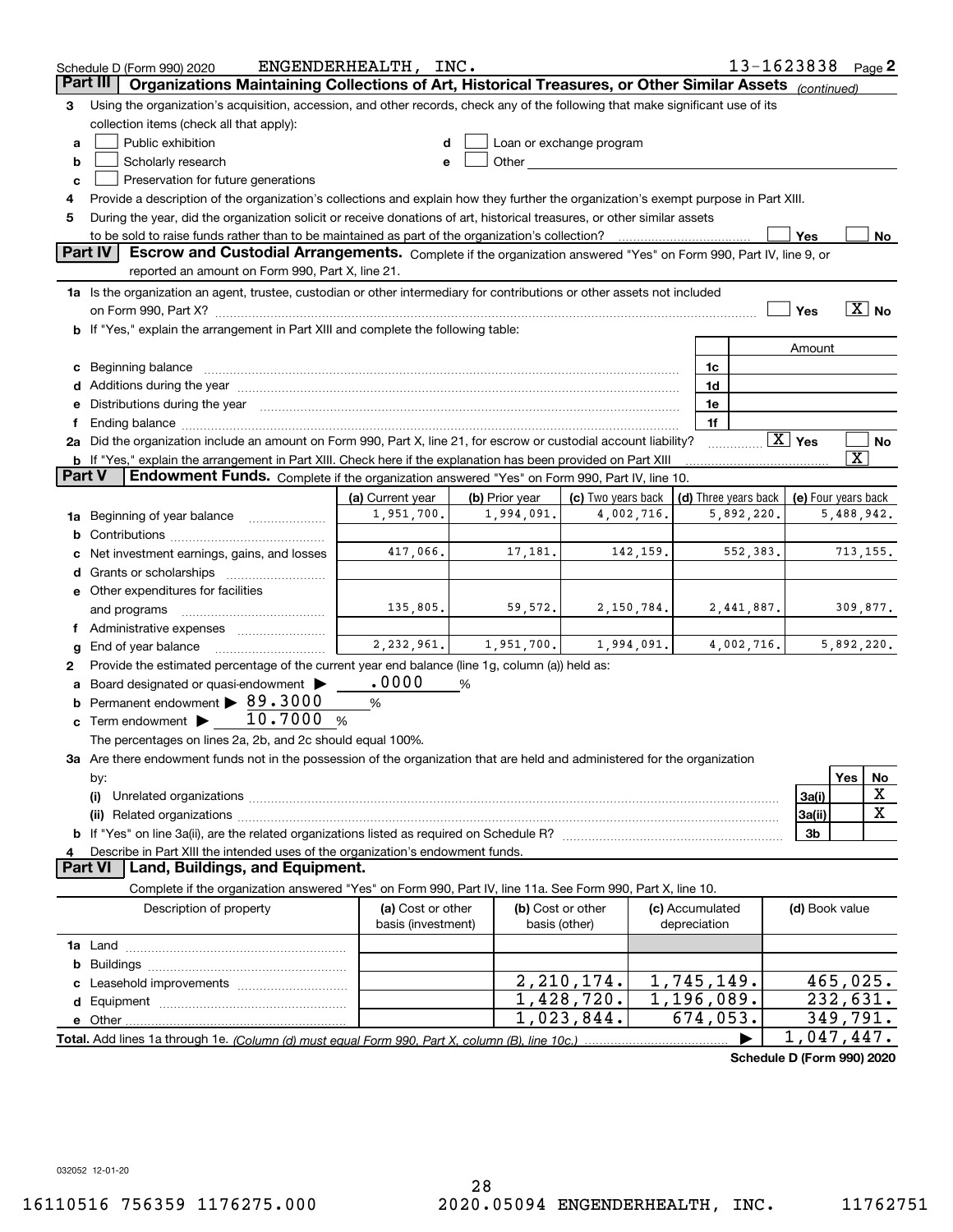| ENGENDERHEALTH,<br>Schedule D (Form 990) 2020                                                                                                     | INC.            |                                                           | 13-1623838<br>$Page$ 3 |
|---------------------------------------------------------------------------------------------------------------------------------------------------|-----------------|-----------------------------------------------------------|------------------------|
| Part VII Investments - Other Securities.                                                                                                          |                 |                                                           |                        |
| Complete if the organization answered "Yes" on Form 990, Part IV, line 11b. See Form 990, Part X, line 12.                                        |                 |                                                           |                        |
| (a) Description of security or category (including name of security)                                                                              | (b) Book value  | (c) Method of valuation: Cost or end-of-year market value |                        |
| (1) Financial derivatives                                                                                                                         |                 |                                                           |                        |
|                                                                                                                                                   |                 |                                                           |                        |
| (3) Other                                                                                                                                         |                 |                                                           |                        |
| (A)                                                                                                                                               |                 |                                                           |                        |
| (B)                                                                                                                                               |                 |                                                           |                        |
| (C)                                                                                                                                               |                 |                                                           |                        |
| (D)                                                                                                                                               |                 |                                                           |                        |
| (E)                                                                                                                                               |                 |                                                           |                        |
| (F)<br>(G)                                                                                                                                        |                 |                                                           |                        |
| (H)                                                                                                                                               |                 |                                                           |                        |
| Total. (Col. (b) must equal Form 990, Part X, col. (B) line 12.)                                                                                  |                 |                                                           |                        |
| Part VIII Investments - Program Related.                                                                                                          |                 |                                                           |                        |
| Complete if the organization answered "Yes" on Form 990, Part IV, line 11c. See Form 990, Part X, line 13.                                        |                 |                                                           |                        |
| (a) Description of investment                                                                                                                     | (b) Book value  | (c) Method of valuation: Cost or end-of-year market value |                        |
| (1)                                                                                                                                               |                 |                                                           |                        |
| (2)                                                                                                                                               |                 |                                                           |                        |
| (3)                                                                                                                                               |                 |                                                           |                        |
| (4)                                                                                                                                               |                 |                                                           |                        |
| (5)                                                                                                                                               |                 |                                                           |                        |
| (6)                                                                                                                                               |                 |                                                           |                        |
| (7)                                                                                                                                               |                 |                                                           |                        |
| (8)                                                                                                                                               |                 |                                                           |                        |
| (9)                                                                                                                                               |                 |                                                           |                        |
| Total. (Col. (b) must equal Form 990, Part X, col. (B) line 13.)                                                                                  |                 |                                                           |                        |
| <b>Other Assets.</b><br>Part IX                                                                                                                   |                 |                                                           |                        |
| Complete if the organization answered "Yes" on Form 990, Part IV, line 11d. See Form 990, Part X, line 15.                                        |                 |                                                           |                        |
|                                                                                                                                                   | (a) Description |                                                           | (b) Book value         |
| (1)                                                                                                                                               |                 |                                                           |                        |
| (2)                                                                                                                                               |                 |                                                           |                        |
| (3)                                                                                                                                               |                 |                                                           |                        |
| (4)                                                                                                                                               |                 |                                                           |                        |
| (5)                                                                                                                                               |                 |                                                           |                        |
| (6)                                                                                                                                               |                 |                                                           |                        |
| (7)                                                                                                                                               |                 |                                                           |                        |
| (8)                                                                                                                                               |                 |                                                           |                        |
| (9)                                                                                                                                               |                 |                                                           |                        |
| Total. (Column (b) must equal Form 990. Part X, col. (B) line 15.)<br><b>Other Liabilities.</b><br>Part X                                         |                 |                                                           |                        |
|                                                                                                                                                   |                 |                                                           |                        |
| Complete if the organization answered "Yes" on Form 990, Part IV, line 11e or 11f. See Form 990, Part X, line 25.<br>(a) Description of liability |                 |                                                           | (b) Book value         |
| 1.                                                                                                                                                |                 |                                                           |                        |
| (1)<br>Federal income taxes<br>ANNUITIES PAYABLE<br>(2)                                                                                           |                 |                                                           | 192,646.               |
| POSTRETIREMENT HEALTH BENEFITS                                                                                                                    |                 |                                                           | 357, 326.              |
| (3)<br>(4)                                                                                                                                        |                 |                                                           |                        |
| (5)                                                                                                                                               |                 |                                                           |                        |
| (6)                                                                                                                                               |                 |                                                           |                        |
| (7)                                                                                                                                               |                 |                                                           |                        |
| (8)                                                                                                                                               |                 |                                                           |                        |
| (9)                                                                                                                                               |                 |                                                           |                        |
| Total. (Column (b) must equal Form 990, Part X, col. (B) line 25.)                                                                                |                 |                                                           | 549,972.               |
|                                                                                                                                                   |                 |                                                           |                        |

**2.** Liability for uncertain tax positions. In Part XIII, provide the text of the footnote to the organization's financial statements that reports the organization's liability for uncertain tax positions under FASB ASC 740. Check here if the text of the footnote has been provided in Part XIII  $\boxed{\text{X}}$ 

**Schedule D (Form 990) 2020**

032053 12-01-20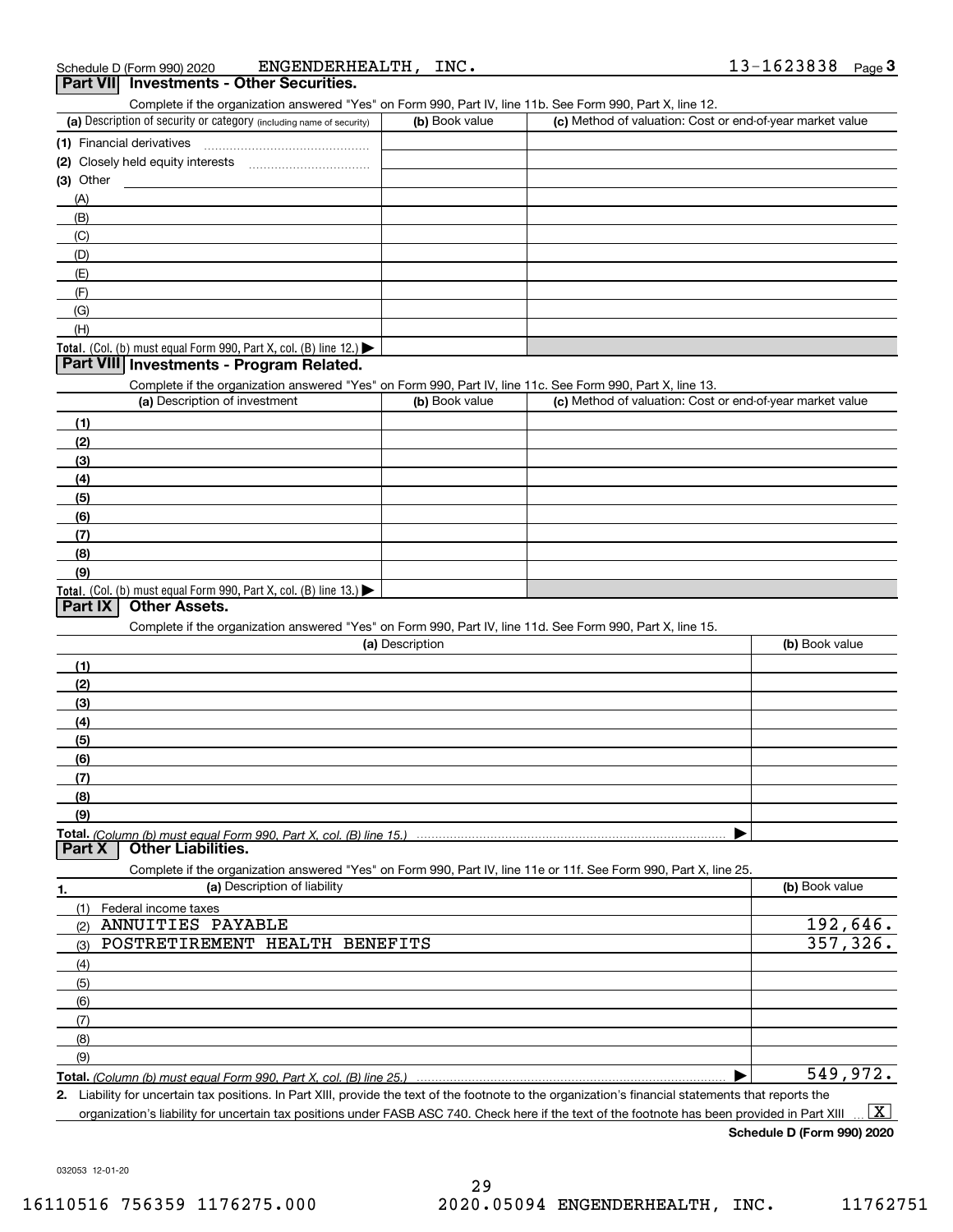|              | ENGENDERHEALTH, INC.<br>Schedule D (Form 990) 2020                                                                                                                                                                             |                 |                 |                | 13-1623838 Page 4 |
|--------------|--------------------------------------------------------------------------------------------------------------------------------------------------------------------------------------------------------------------------------|-----------------|-----------------|----------------|-------------------|
|              | Reconciliation of Revenue per Audited Financial Statements With Revenue per Return.<br><b>Part XI</b>                                                                                                                          |                 |                 |                |                   |
|              | Complete if the organization answered "Yes" on Form 990, Part IV, line 12a.                                                                                                                                                    |                 |                 |                |                   |
| 1            | Total revenue, gains, and other support per audited financial statements                                                                                                                                                       |                 |                 | $\blacksquare$ | 34, 319, 767.     |
| $\mathbf{2}$ | Amounts included on line 1 but not on Form 990, Part VIII, line 12:                                                                                                                                                            |                 |                 |                |                   |
| a            | Net unrealized gains (losses) on investments [11] matter contracts and the unrealized gains (losses) on investments                                                                                                            | 2a              | 339,882.        |                |                   |
| b            |                                                                                                                                                                                                                                | 2 <sub>b</sub>  | 509, 473.       |                |                   |
| c            |                                                                                                                                                                                                                                | 2c              |                 |                |                   |
| d            | Other (Describe in Part XIII.)                                                                                                                                                                                                 | 2d              | 330,555.        |                |                   |
| е            | Add lines 2a through 2d                                                                                                                                                                                                        |                 |                 | 2e             | 1,179,910.        |
| з            |                                                                                                                                                                                                                                |                 |                 | 3              | 33, 139, 857.     |
| 4            | Amounts included on Form 990, Part VIII, line 12, but not on line 1:                                                                                                                                                           |                 |                 |                |                   |
| a            | Investment expenses not included on Form 990, Part VIII, line 7b [11, 111, 111, 111]                                                                                                                                           | 4a              | 16,096.         |                |                   |
| b            | Other (Describe in Part XIII.) [100] [100] [100] [100] [100] [100] [100] [100] [100] [100] [100] [100] [100] [                                                                                                                 | 547,000.        |                 |                |                   |
| c.           | Add lines 4a and 4b                                                                                                                                                                                                            | 4с              | <u>563,096.</u> |                |                   |
|              |                                                                                                                                                                                                                                | $5\overline{5}$ | 33,702,953.     |                |                   |
| 5            |                                                                                                                                                                                                                                |                 |                 |                |                   |
|              | Part XII   Reconciliation of Expenses per Audited Financial Statements With Expenses per Return.                                                                                                                               |                 |                 |                |                   |
|              | Complete if the organization answered "Yes" on Form 990, Part IV, line 12a.                                                                                                                                                    |                 |                 |                |                   |
| 1            | Total expenses and losses per audited financial statements [11] [12] contain an intervention and contain a statements [13] [13] and the statements [13] [13] and the statements [13] and the statements [13] and the statement |                 |                 | $\blacksquare$ | 35,757,402.       |
| 2            | Amounts included on line 1 but not on Form 990, Part IX, line 25:                                                                                                                                                              |                 |                 |                |                   |
| a            |                                                                                                                                                                                                                                | 2a              | 509, 473.       |                |                   |
| b            | Prior year adjustments [111] Prior year adjustments [11] measure material measurements [11] measurements and t                                                                                                                 | 2 <sub>b</sub>  |                 |                |                   |
| c            |                                                                                                                                                                                                                                | 2c              |                 |                |                   |
| d            |                                                                                                                                                                                                                                | 2d              | 160,995.        |                |                   |
|              |                                                                                                                                                                                                                                |                 |                 | 2e             | 670, 468.         |
| 3            |                                                                                                                                                                                                                                |                 |                 | $\mathbf{a}$   | 35,086,934.       |
| 4            | Amounts included on Form 990, Part IX, line 25, but not on line 1:                                                                                                                                                             |                 |                 |                |                   |
| a            |                                                                                                                                                                                                                                | 4a              | 16,096.         |                |                   |
| b            |                                                                                                                                                                                                                                | 4h              |                 |                |                   |
|              | Add lines 4a and 4b                                                                                                                                                                                                            |                 |                 | 4c             | 16,096.           |
|              | Part XIII Supplemental Information.                                                                                                                                                                                            |                 |                 | 5              | 35, 103, 030.     |

Provide the descriptions required for Part II, lines 3, 5, and 9; Part III, lines 1a and 4; Part IV, lines 1b and 2b; Part V, line 4; Part X, line 2; Part XI, lines 2d and 4b; and Part XII, lines 2d and 4b. Also complete this part to provide any additional information.

#### PART IV, LINE 2B:

ESCROW ARRANGEMENT INCLUDES SUBTENANT DEPOSIT OF \$304,696, WHICH IS

PAYABLE TO THE TENANT UPON EXPIRATION OF THE LEASE, AND MAY BE USED TO

SETTLE OUTSTANDING BALANCES ON ACCOUNT IN LINE WITH RESPECTIVE AGREEMENTS.

PART V, LINE 4:

THE INCOME GENERATED FROM THE ENDOWMENT FUND IS INTENDED TO BE USED TO

PROVIDE ENGENDERHEALTH WITH THE RESOURCES TO ENSURE THE CONTINUITY OF ITS

ONGOING PROGRAMS AROUND THE WORLD, THEREBY ALLOWING THE ORGANIZATION TO

BRIDGE FUNDING GAPS AND TO MEET OTHER EMERGENT NEEDS WHEN FUNDING IS NOT

#### AVAILABLE.

032054 12-01-20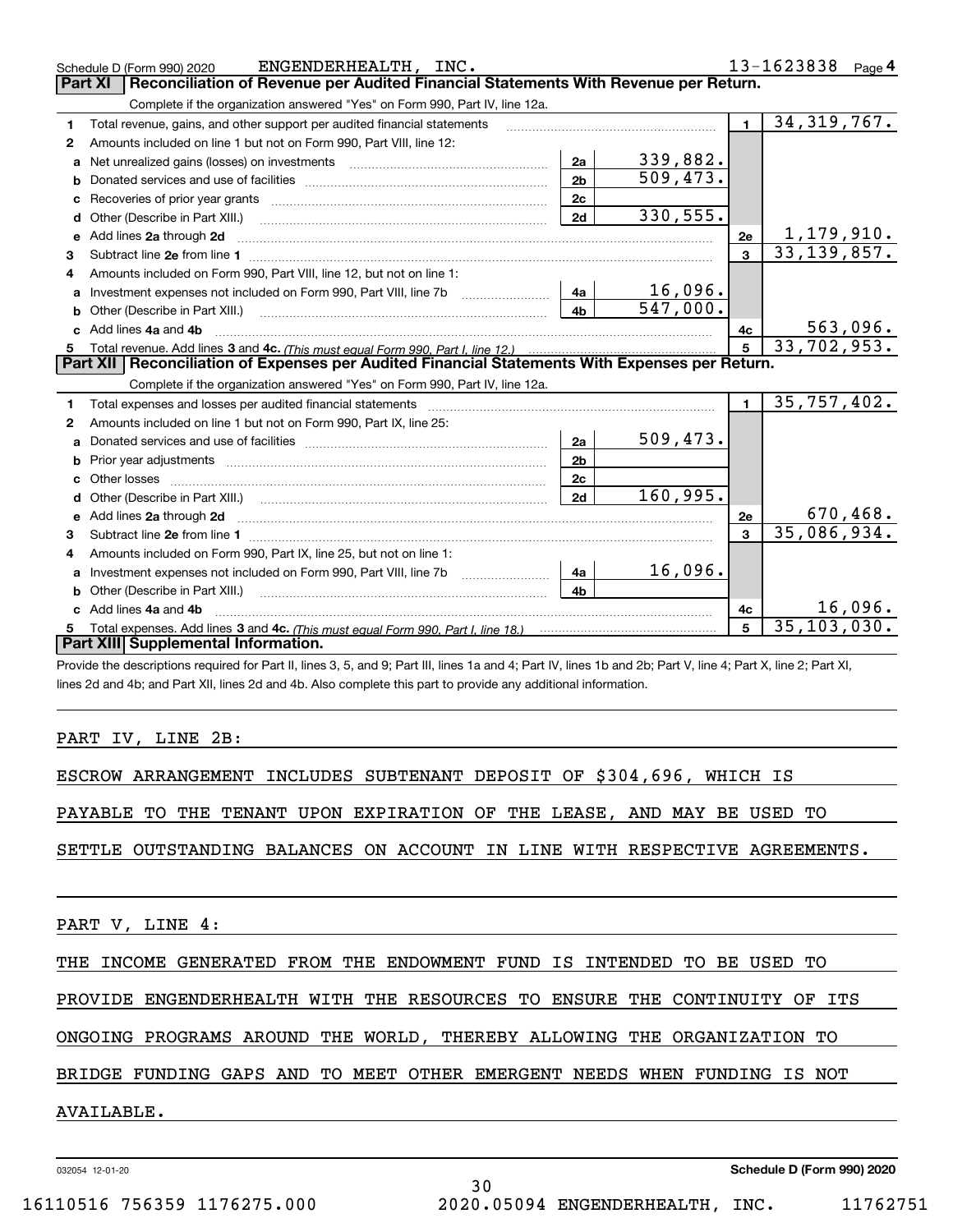*(continued)* **Part XIII Supplemental Information** 

FOLLOWING ADJUSTMENTS ARE MADE TO THE ENDOWMENT FUNDS:

- ADJUSTED OTHER EXPENDITURES FOR 2017 TO REFLECT THE CHANGES TO THE

BEGINNING OF YEAR ENDOWMENT NET ASSETS FOR 2017 IN THE AMOUNT OF \$36,811.

PART X, LINE 2:

ENGENDERHEALTH RECOGNIZES THE EFFECT OF INCOME TAX POSITIONS ONLY IF THOSE POSITIONS ARE MORE LIKELY THAN NOT TO BE SUSTAINED. MANAGEMENT HAS DETERMINED THAT ENGENDERHEALTH HAD NO UNCERTAIN TAX POSITIONS THAT WOULD REQUIRE FINANCIAL STATEMENT RECOGNITION OR DISCLOSURE. THE ORGANIZATION IS NO LONGER SUBJECT TO EXAMINATION BY THE APPLICABLE TAXING JURISDICTIONS FOR YEARS PRIOR TO JUNE 30, 2018.

PART XI, LINE 2D - OTHER ADJUSTMENTS:

NET SUBLEASE RENTAL REPORTED ON PART VIII 160,995.

PENSION-RELATED & POST RETIREMENT HEALTHCARE BENEFITS

CHANGES 169,560. TOTAL TO SCHEDULE D, PART XI, LINE 2D 330,555.

PART XI, LINE 4B - OTHER ADJUSTMENTS:

CHANGE IN VALUE OF SPLIT-INTEREST AGREEMENTS 73,837.

31

FOREIGN CURRENCY TRANSLATION LOSS 358,050.

LOSS ON DISPOSAL OF FIXED ASSETS 165,113.

TOTAL TO SCHEDULE D, PART XI, LINE 4B 547,000.

PART XII, LINE 2D - OTHER ADJUSTMENTS:

NET SUBLEASE RENTAL REPORTED ON PART VIII 160,995.

**Schedule D (Form 990) 2020**

032055 12-01-20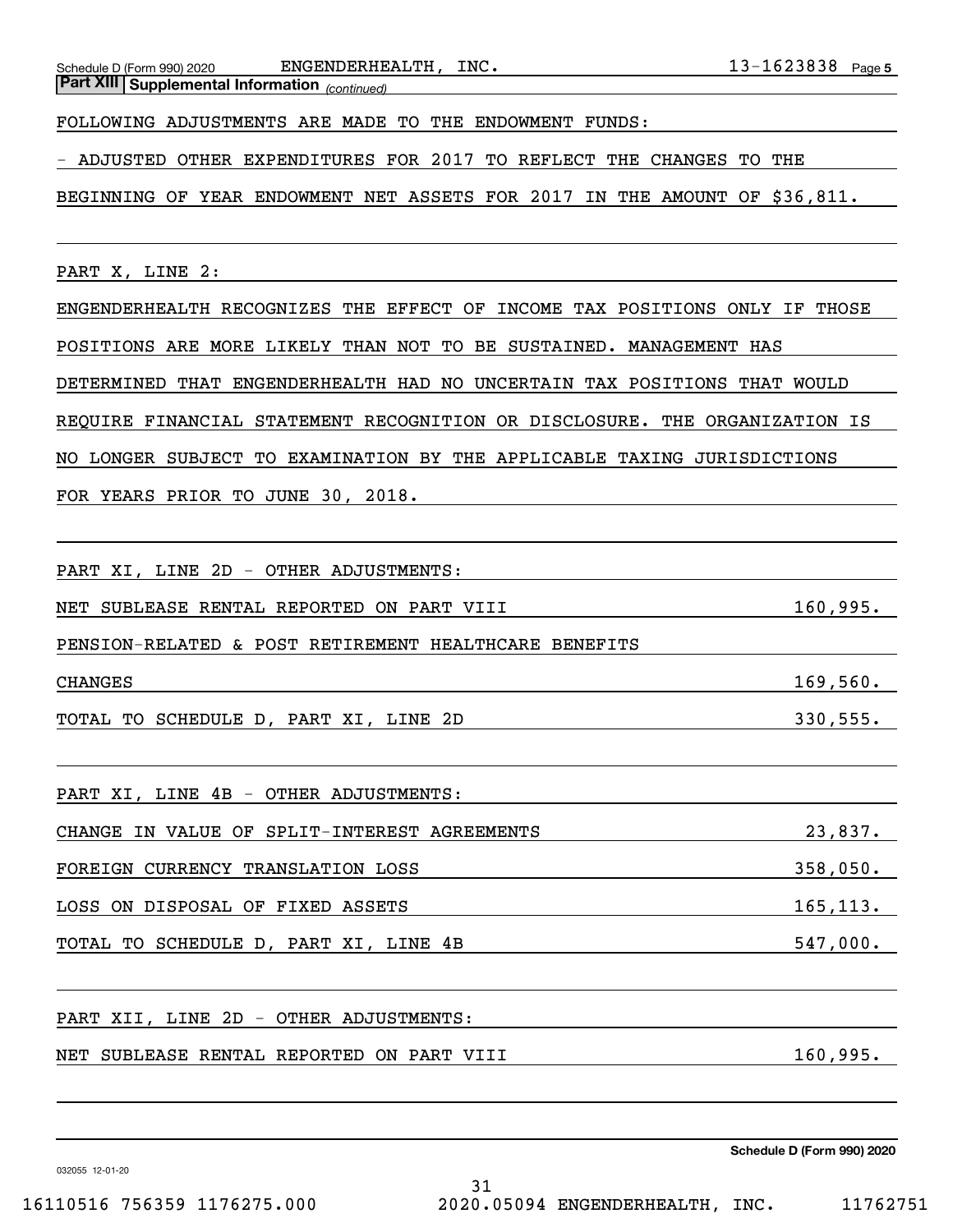| ENGENDERHEALTH, INC.                                 |                                           |                                                                                           |                                                                                                                                                                                                                                                                               |                                               | 13-1623838                                                                                                      |                                                                      |
|------------------------------------------------------|-------------------------------------------|-------------------------------------------------------------------------------------------|-------------------------------------------------------------------------------------------------------------------------------------------------------------------------------------------------------------------------------------------------------------------------------|-----------------------------------------------|-----------------------------------------------------------------------------------------------------------------|----------------------------------------------------------------------|
| Part I                                               |                                           |                                                                                           | General Information on Activities Outside the United States. Complete if the organization answered "Yes" on                                                                                                                                                                   |                                               |                                                                                                                 |                                                                      |
| Form 990, Part IV, line 14b.                         |                                           |                                                                                           |                                                                                                                                                                                                                                                                               |                                               |                                                                                                                 |                                                                      |
| 1                                                    |                                           |                                                                                           | For grantmakers. Does the organization maintain records to substantiate the amount of its grants and other assistance,<br>the grantees' eligibility for the grants or assistance, and the selection criteria used to award the grants or assistance?                          |                                               |                                                                                                                 | $\boxed{\text{X}}$ Yes<br><b>No</b>                                  |
| $\mathbf{2}$<br>United States.                       |                                           |                                                                                           | For grantmakers. Describe in Part V the organization's procedures for monitoring the use of its grants and other assistance outside the                                                                                                                                       |                                               |                                                                                                                 |                                                                      |
| 3<br>(a) Region                                      | (b) Number of<br>offices<br>in the region | (c) Number of<br>employees,<br>agents, and<br>independent<br>contractors<br>in the region | Activities per Region. (The following Part I, line 3 table can be duplicated if additional space is needed.)<br>(d) Activities conducted in the region<br>(by type) (such as, fundraising, pro-<br>gram services, investments, grants to<br>recipients located in the region) |                                               | (e) If activity listed in (d)<br>is a program service,<br>describe specific type<br>of service(s) in the region | (f) Total<br>expenditures<br>for and<br>investments<br>in the region |
| SUB-SAHARAN AFRICA                                   | 21                                        | 142                                                                                       | PROGRAM SERVICES                                                                                                                                                                                                                                                              | FAMILY PLANNING AND<br>MATERNAL HEALTH        |                                                                                                                 | 20, 151, 259.                                                        |
| SOUTH ASIA                                           | 1                                         | 35                                                                                        | PROGRAM SERVICES                                                                                                                                                                                                                                                              | FAMILY PLANNING AND<br><b>MATERNAL HEALTH</b> |                                                                                                                 | 2,107,541.                                                           |
| SUB-SAHARAN AFRICA                                   | 0                                         | 0                                                                                         | GRANTMAKING                                                                                                                                                                                                                                                                   |                                               |                                                                                                                 | 3,386,095.                                                           |
| SOUTH ASIA                                           | 0                                         | 0                                                                                         | GRANTMAKING                                                                                                                                                                                                                                                                   |                                               |                                                                                                                 | 141,143.                                                             |
| <b>EUROPE</b>                                        | 0                                         | 0                                                                                         | GRANTMAKING                                                                                                                                                                                                                                                                   |                                               |                                                                                                                 |                                                                      |
|                                                      |                                           |                                                                                           |                                                                                                                                                                                                                                                                               |                                               |                                                                                                                 | 32,142.                                                              |
|                                                      |                                           |                                                                                           |                                                                                                                                                                                                                                                                               |                                               |                                                                                                                 |                                                                      |
|                                                      |                                           |                                                                                           |                                                                                                                                                                                                                                                                               |                                               |                                                                                                                 |                                                                      |
| 3 a Subtotal                                         | 22                                        | 177                                                                                       |                                                                                                                                                                                                                                                                               |                                               |                                                                                                                 | 25,818,180.                                                          |
| <b>b</b> Total from continuation<br>sheets to Part I | 0                                         | 0                                                                                         |                                                                                                                                                                                                                                                                               |                                               |                                                                                                                 | 0.                                                                   |
| c Totals (add lines 3a<br>and 3b)                    | 22                                        | 177                                                                                       |                                                                                                                                                                                                                                                                               |                                               |                                                                                                                 | 25,818,180.                                                          |

**For Paperwork Reduction Act Notice, see the Instructions for Form 990. Schedule F (Form 990) 2020** LHA

032071 12-03-20

# **SCHEDULE F Statement of Activities Outside the United States**

**| Complete if the organization answered "Yes" on Form 990, Part IV, line 14b, 15, or 16. | Attach to Form 990.**

**| Go to www.irs.gov/Form990 for instructions and the latest information.**

**Open to Public Inspection2020**

**Employer identification number**

| OMB No. 1545-0047 |
|-------------------|
|                   |
| en to Public      |

Department of the Treasury Internal Revenue Service Name of the organization

**(Form 990)**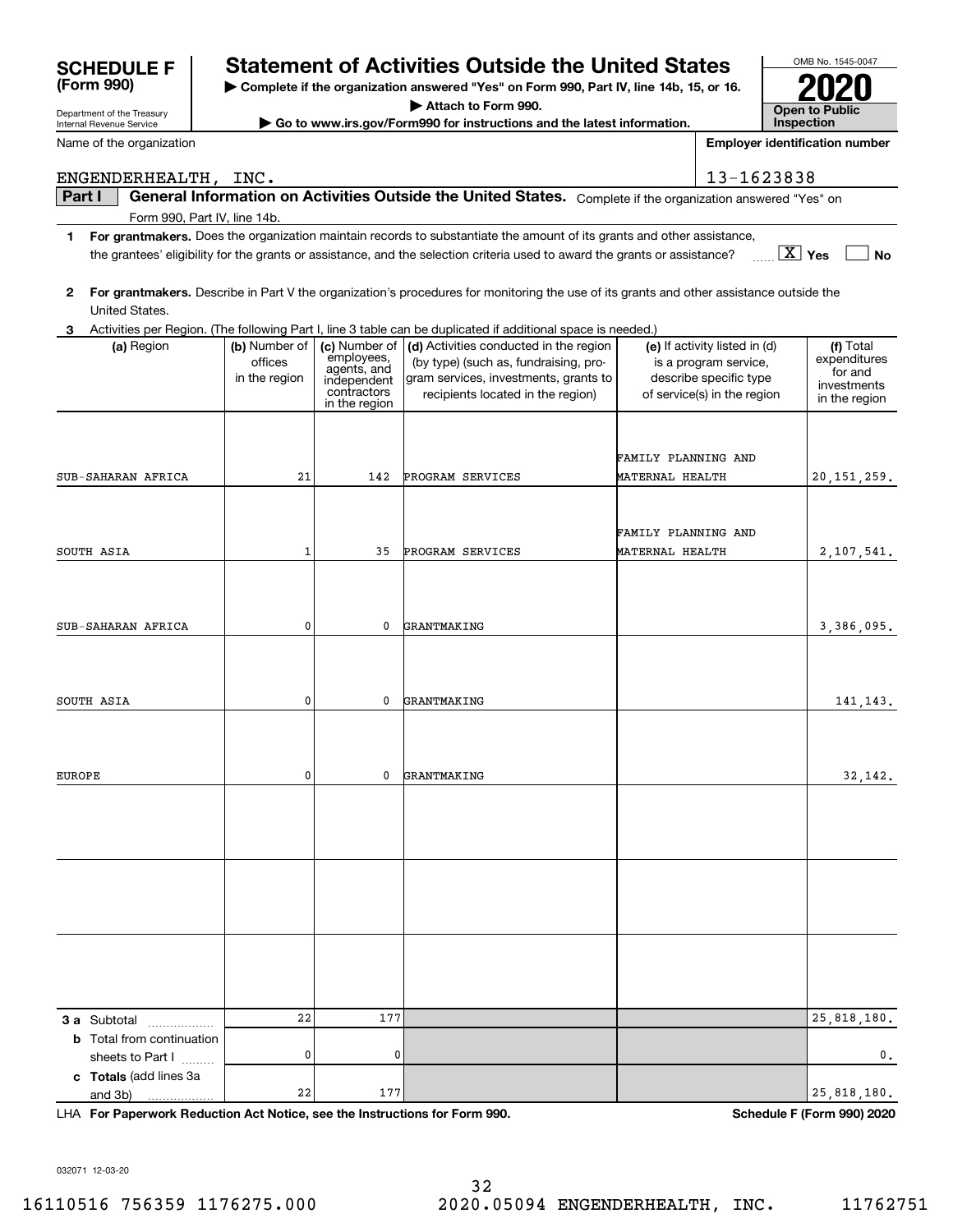Schedule F (Form 990) 2020  ${\bf ENGENDERHEALTH}$ ,  ${\bf INC.}$  1 $3\!-\!1623838$  Page

Part II | Grants and Other Assistance to Organizations or Entities Outside the United States. Complete if the organization answered "Yes" on Form 990, Part IV, line 15, for any recipient who received more than \$5,000. Part II can be duplicated if additional space is needed.

| 1<br>(a) Name of organization                              | (b) IRS code section<br>and EIN (if applicable) | (c) Region         | (d) Purpose of<br>grant                                                                                                                 | (e) Amount<br>of cash grant | (f) Manner of<br>cash disbursement | (g) Amount of<br>noncash<br>assistance | (h) Description<br>of noncash<br>assistance | (i) Method of<br>valuation (book, FMV,<br>appraisal, other) |
|------------------------------------------------------------|-------------------------------------------------|--------------------|-----------------------------------------------------------------------------------------------------------------------------------------|-----------------------------|------------------------------------|----------------------------------------|---------------------------------------------|-------------------------------------------------------------|
|                                                            |                                                 |                    |                                                                                                                                         |                             |                                    |                                        |                                             |                                                             |
|                                                            |                                                 | <b>SUB-SAHARAN</b> | FAMILY PLANNING AND                                                                                                                     |                             |                                    |                                        |                                             |                                                             |
|                                                            |                                                 | AFRICA             | MATERNAL HEALTH                                                                                                                         |                             | 39,575. WIRE TRANSFER              | $\mathbf{0}$ .                         |                                             |                                                             |
|                                                            |                                                 |                    |                                                                                                                                         |                             |                                    |                                        |                                             |                                                             |
|                                                            |                                                 |                    | FAMILY PLANNING AND                                                                                                                     |                             |                                    |                                        |                                             |                                                             |
|                                                            |                                                 | SOUTH ASIA         | <b>MATERNAL HEALTH</b>                                                                                                                  |                             | 56,281. WIRE TRANSFER              | $\mathbf{0}$ .                         |                                             |                                                             |
|                                                            |                                                 |                    |                                                                                                                                         |                             |                                    |                                        |                                             |                                                             |
|                                                            |                                                 |                    |                                                                                                                                         |                             |                                    |                                        |                                             |                                                             |
|                                                            |                                                 | <b>SUB-SAHARAN</b> | FAMILY PLANNING AND                                                                                                                     |                             |                                    |                                        |                                             |                                                             |
|                                                            |                                                 | AFRICA             | MATERNAL HEALTH                                                                                                                         |                             | 1307831. WIRE TRANSFER             | $\mathfrak o$ .                        |                                             |                                                             |
|                                                            |                                                 |                    |                                                                                                                                         |                             |                                    |                                        |                                             |                                                             |
|                                                            |                                                 | <b>SUB-SAHARAN</b> | FAMILY PLANNING AND                                                                                                                     |                             |                                    |                                        |                                             |                                                             |
|                                                            |                                                 | AFRICA             | MATERNAL HEALTH                                                                                                                         |                             | 67,578. WIRE TRANSFER              | 0.                                     |                                             |                                                             |
|                                                            |                                                 |                    |                                                                                                                                         |                             |                                    |                                        |                                             |                                                             |
|                                                            |                                                 | <b>SUB-SAHARAN</b> | FAMILY PLANNING AND                                                                                                                     |                             |                                    |                                        |                                             |                                                             |
|                                                            |                                                 | AFRICA             | MATERNAL HEALTH                                                                                                                         |                             | 158,932. WIRE TRANSFER             | 0.                                     |                                             |                                                             |
|                                                            |                                                 |                    |                                                                                                                                         |                             |                                    |                                        |                                             |                                                             |
|                                                            |                                                 |                    |                                                                                                                                         |                             |                                    |                                        |                                             |                                                             |
|                                                            |                                                 | <b>SUB-SAHARAN</b> | FAMILY PLANNING AND                                                                                                                     |                             |                                    |                                        |                                             |                                                             |
|                                                            |                                                 | AFRICA             | MATERNAL HEALTH                                                                                                                         |                             | 33,819. WIRE TRANSFER              | $\mathbf{0}$ .                         |                                             |                                                             |
|                                                            |                                                 |                    |                                                                                                                                         |                             |                                    |                                        |                                             |                                                             |
|                                                            |                                                 | <b>SUB-SAHARAN</b> | FAMILY PLANNING AND                                                                                                                     |                             |                                    |                                        |                                             |                                                             |
|                                                            |                                                 | AFRICA             | <b>MATERNAL HEALTH</b>                                                                                                                  |                             | 252,078. WIRE TRANSFER             | 0.                                     |                                             |                                                             |
|                                                            |                                                 |                    |                                                                                                                                         |                             |                                    |                                        |                                             |                                                             |
|                                                            |                                                 | <b>SUB-SAHARAN</b> |                                                                                                                                         |                             |                                    |                                        |                                             |                                                             |
|                                                            |                                                 | AFRICA             | FAMILY PLANNING AND<br>MATERNAL HEALTH                                                                                                  |                             | 278,803. WIRE TRANSFER             | 0.                                     |                                             |                                                             |
| 2                                                          |                                                 |                    | Enter total number of recipient organizations listed above that are recognized as charities by the foreign country, recognized as a tax |                             |                                    |                                        |                                             |                                                             |
|                                                            |                                                 |                    | exempt 501(c)(3) organization by the IRS, or for which the grantee or counsel has provided a section 501(c)(3) equivalency letter       |                             |                                    |                                        |                                             | <u>19</u>                                                   |
| Enter total number of other organizations or entities<br>3 |                                                 |                    |                                                                                                                                         |                             |                                    |                                        |                                             | $\overline{0}$                                              |

**Schedule F (Form 990) 2020**

**2**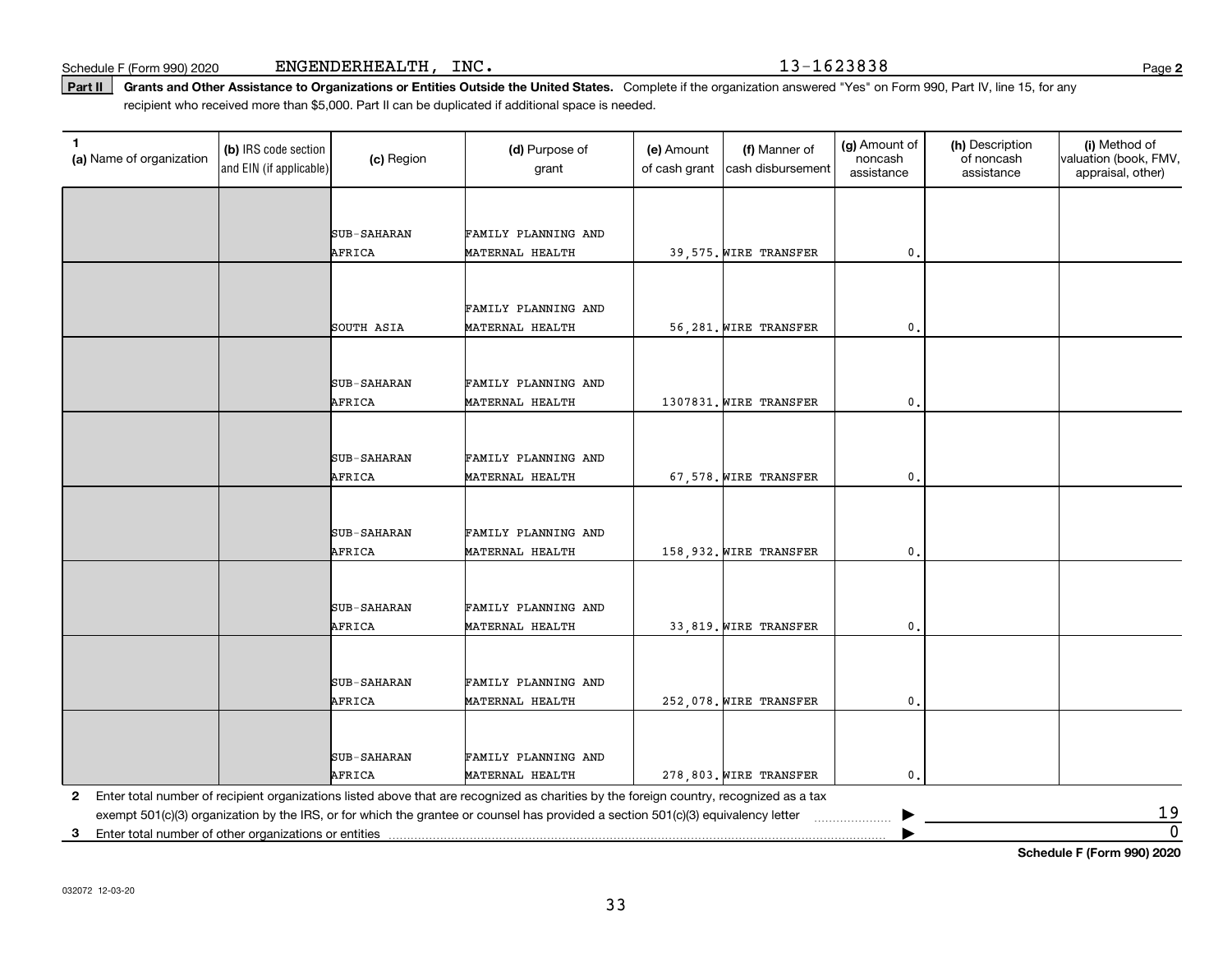| Schedule F (Form 990)                    | ENGENDERHEALTH, INC.                            |                                                         |                                                                                                                                              |                             |                                    | 13-1623838<br>Page 2                    |                                              |                                                             |  |  |  |
|------------------------------------------|-------------------------------------------------|---------------------------------------------------------|----------------------------------------------------------------------------------------------------------------------------------------------|-----------------------------|------------------------------------|-----------------------------------------|----------------------------------------------|-------------------------------------------------------------|--|--|--|
| Part II                                  |                                                 |                                                         | Continuation of Grants and Other Assistance to Organizations or Entities Outside the United States. (Schedule F (Form 990), Part II, line 1) |                             |                                    |                                         |                                              |                                                             |  |  |  |
| $\mathbf{1}$<br>(a) Name of organization | (b) IRS code section<br>and EIN (if applicable) | (c) Region                                              | (d) Purpose of<br>grant                                                                                                                      | (e) Amount<br>of cash grant | (f) Manner of<br>cash disbursement | (g) Amount of<br>non-cash<br>assistance | (h) Description<br>of non-cash<br>assistance | (i) Method of<br>valuation (book, FMV,<br>appraisal, other) |  |  |  |
|                                          |                                                 | <b>SUB-SAHARAN</b><br>AFRICA                            | FAMILY PLANNING AND<br>MATERNAL HEALTH                                                                                                       |                             | 170, 319. WIRE TRANSFER            | $\mathbf{0}$ .                          |                                              |                                                             |  |  |  |
|                                          |                                                 | SOUTH ASIA                                              | FAMILY PLANNING AND<br>MATERNAL HEALTH                                                                                                       |                             | 26,052. WIRE TRANSFER              | $\mathbf{0}$                            |                                              |                                                             |  |  |  |
|                                          |                                                 | EUROPE (INCLUDING<br><b>ICELAND &amp;</b><br>GREENLAND) | FAMILY PLANNING AND<br>MATERNAL HEALTH                                                                                                       |                             | 32,142. WIRE TRANSFER              | 0.                                      |                                              |                                                             |  |  |  |
|                                          |                                                 | <b>SUB-SAHARAN</b><br>AFRICA                            | FAMILY PLANNING AND<br>MATERNAL HEALTH                                                                                                       |                             | 311,499. WIRE TRANSFER             | 0.                                      |                                              |                                                             |  |  |  |
|                                          |                                                 | SOUTH ASIA                                              | FAMILY PLANNING AND<br>MATERNAL HEALTH                                                                                                       |                             | 39,152. WIRE TRANSFER              | $\mathbf{0}$ .                          |                                              |                                                             |  |  |  |
|                                          |                                                 | <b>SUB-SAHARAN</b><br>AFRICA                            | FAMILY PLANNING AND<br>MATERNAL HEALTH                                                                                                       |                             | 231,330. WIRE TRANSFER             | 0.                                      |                                              |                                                             |  |  |  |
|                                          |                                                 | <b>SUB-SAHARAN</b><br>AFRICA                            | FAMILY PLANNING AND<br>MATERNAL HEALTH                                                                                                       |                             | 61,324. WIRE TRANSFER              | 0.                                      |                                              |                                                             |  |  |  |
|                                          |                                                 | <b>SUB-SAHARAN</b><br>AFRICA                            | FAMILY PLANNING AND<br>MATERNAL HEALTH                                                                                                       |                             | 281, 391. WIRE TRANSFER            | $\mathbf{0}$ .                          |                                              |                                                             |  |  |  |
|                                          |                                                 | <b>SUB-SAHARAN</b><br>AFRICA                            | FAMILY PLANNING AND<br>MATERNAL HEALTH                                                                                                       |                             | 20,163. WIRE TRANSFER              | $\mathfrak o$ .                         |                                              |                                                             |  |  |  |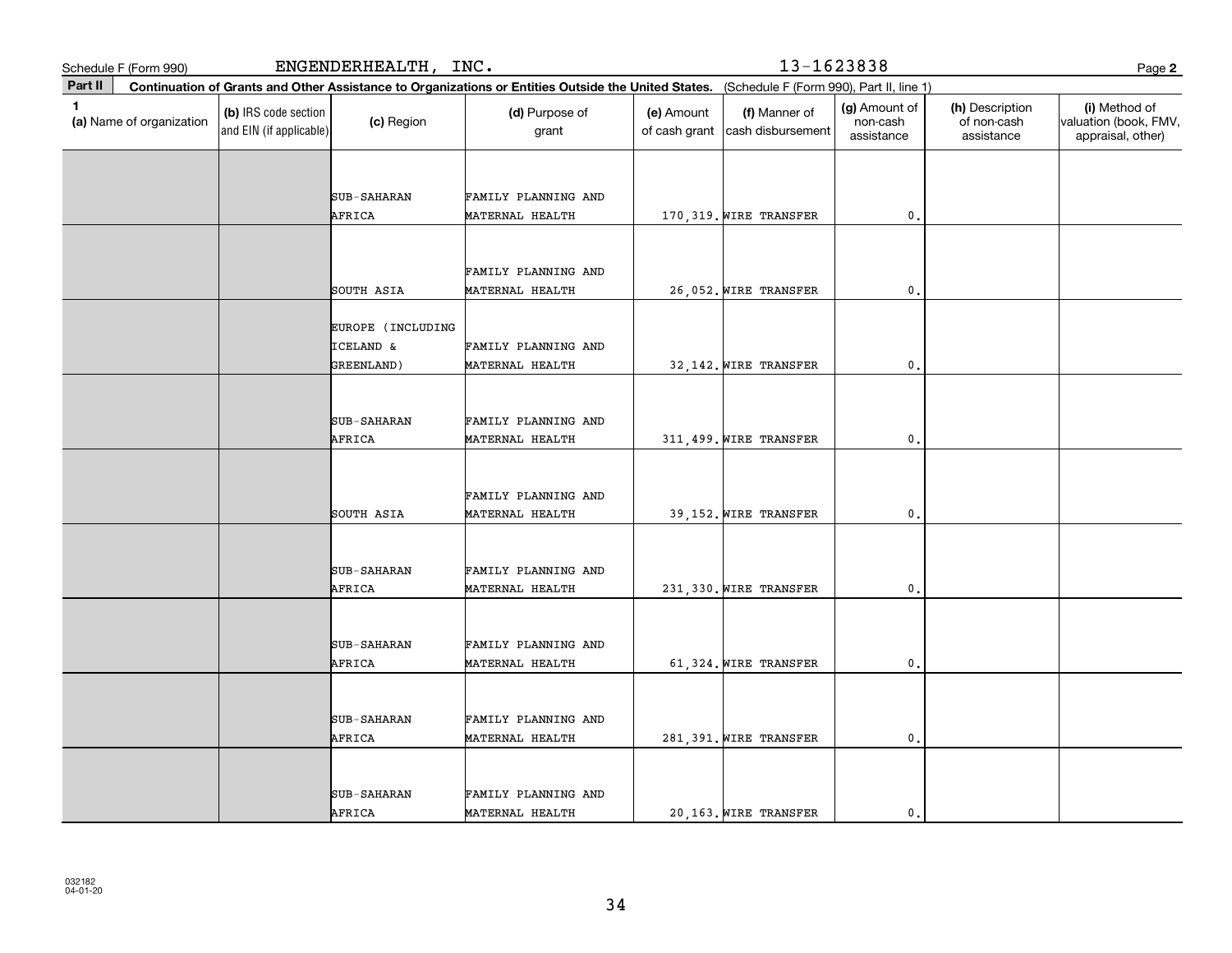|              | ENGENDERHEALTH, INC.<br>Schedule F (Form 990) |                                                 |                       |                                                                                                                                              |                             | 13-1623838<br>Page 2               |                                         |                                              |                                                             |  |  |
|--------------|-----------------------------------------------|-------------------------------------------------|-----------------------|----------------------------------------------------------------------------------------------------------------------------------------------|-----------------------------|------------------------------------|-----------------------------------------|----------------------------------------------|-------------------------------------------------------------|--|--|
| Part II      |                                               |                                                 |                       | Continuation of Grants and Other Assistance to Organizations or Entities Outside the United States. (Schedule F (Form 990), Part II, line 1) |                             |                                    |                                         |                                              |                                                             |  |  |
| $\mathbf{1}$ | (a) Name of organization                      | (b) IRS code section<br>and EIN (if applicable) | (c) Region            | (d) Purpose of<br>grant                                                                                                                      | (e) Amount<br>of cash grant | (f) Manner of<br>cash disbursement | (g) Amount of<br>non-cash<br>assistance | (h) Description<br>of non-cash<br>assistance | (i) Method of<br>valuation (book, FMV,<br>appraisal, other) |  |  |
|              |                                               |                                                 | SOUTH ASIA            | FAMILY PLANNING AND<br>MATERNAL HEALTH                                                                                                       |                             | 19,658. WIRE TRANSFER              | $\mathfrak o$ .                         |                                              |                                                             |  |  |
|              |                                               |                                                 | SUB-SAHARAN<br>AFRICA | FAMILY PLANNING AND<br>MATERNAL HEALTH                                                                                                       |                             | 171, 453. WIRE TRANSFER            | $\mathfrak o$ .                         |                                              |                                                             |  |  |
|              |                                               |                                                 |                       |                                                                                                                                              |                             |                                    |                                         |                                              |                                                             |  |  |
|              |                                               |                                                 |                       |                                                                                                                                              |                             |                                    |                                         |                                              |                                                             |  |  |
|              |                                               |                                                 |                       |                                                                                                                                              |                             |                                    |                                         |                                              |                                                             |  |  |
|              |                                               |                                                 |                       |                                                                                                                                              |                             |                                    |                                         |                                              |                                                             |  |  |
|              |                                               |                                                 |                       |                                                                                                                                              |                             |                                    |                                         |                                              |                                                             |  |  |
|              |                                               |                                                 |                       |                                                                                                                                              |                             |                                    |                                         |                                              |                                                             |  |  |
|              |                                               |                                                 |                       |                                                                                                                                              |                             |                                    |                                         |                                              |                                                             |  |  |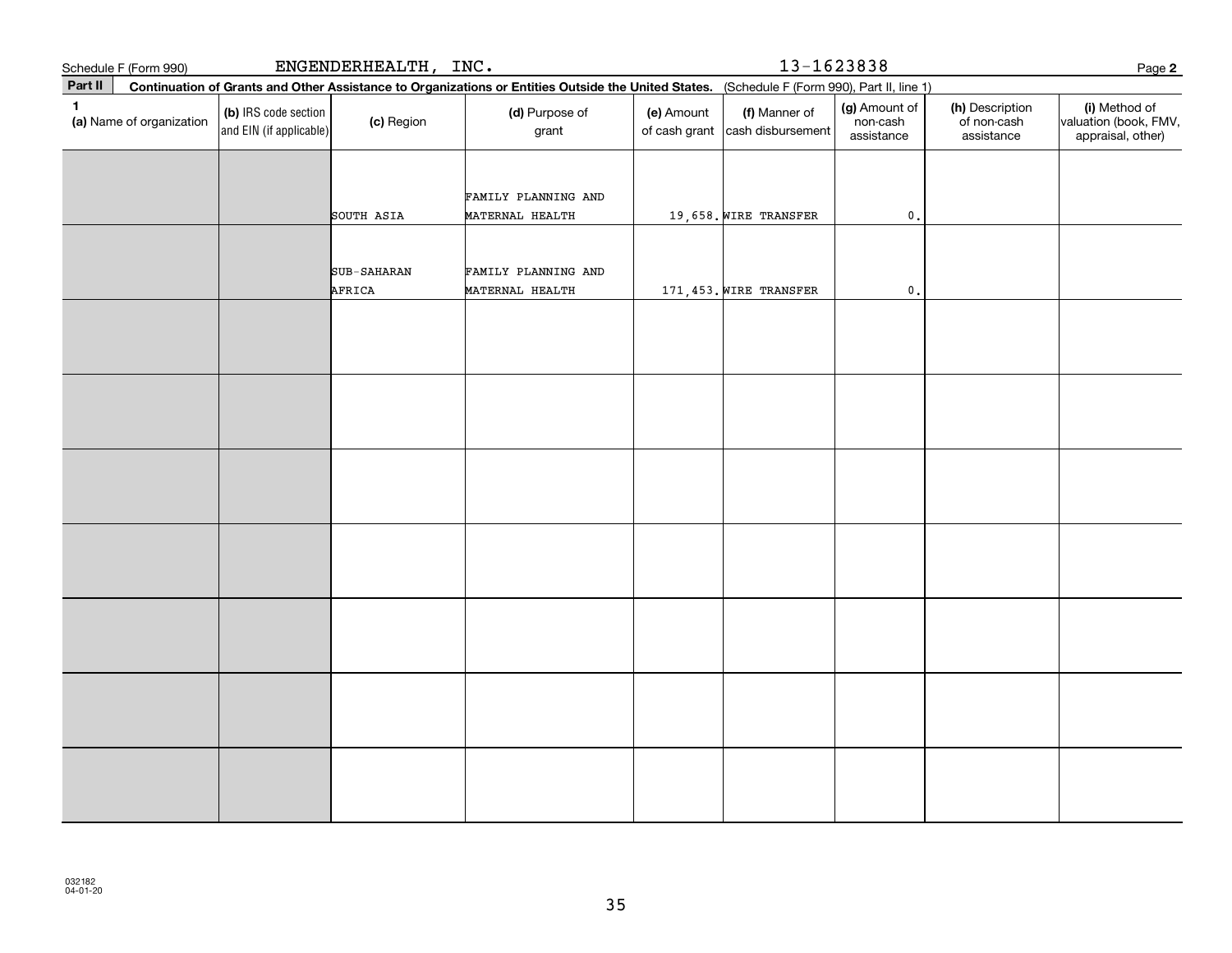Schedule F (Form 990) 2020  ${\bf ENGENDERHEALTH}$ ,  ${\bf INC.}$  1  $3\!-\!1623838$ 

Part III Grants and Other Assistance to Individuals Outside the United States. Complete if the organization answered "Yes" on Form 990, Part IV, line 16. Part III can be duplicated if additional space is needed.

# **(c)** Number of **| (d)** Amount of **| (e)** Manner of **| (f)** Amount of **| (g)** Description of **| (h) (a)** Type of grant or assistance  $\qquad$  **(b)** Region (c) Number of *recipients* (d) Amount of cash grant (e) Manner of cash disbursement (f) Amount of noncash assistancenoncash assistance **(h)** Method of<br>valuation<br>(book, FMV,<br>appraisal, other)

**Schedule F (Form 990) 2020**

#### Page 3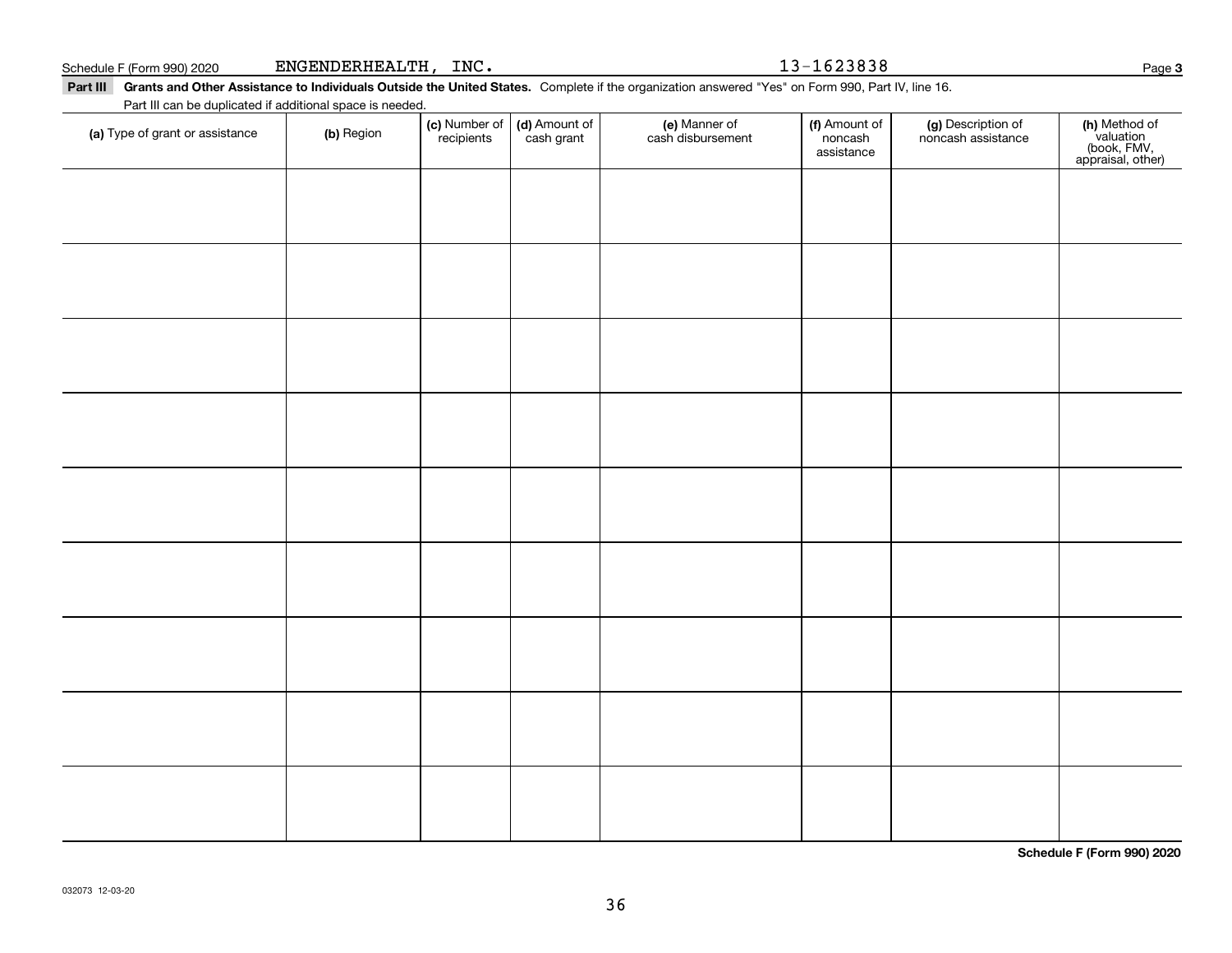| 1              | Was the organization a U.S. transferor of property to a foreign corporation during the tax year? If "Yes."<br>the organization may be required to file Form 926, Return by a U.S. Transferor of Property to a Foreign                                                                                                                                                                                                                                                                                                                                   | Yes | ∣X∣No            |
|----------------|---------------------------------------------------------------------------------------------------------------------------------------------------------------------------------------------------------------------------------------------------------------------------------------------------------------------------------------------------------------------------------------------------------------------------------------------------------------------------------------------------------------------------------------------------------|-----|------------------|
| $\overline{2}$ | Did the organization have an interest in a foreign trust during the tax year? If "Yes," the organization may<br>be required to separately file Form 3520, Annual Return To Report Transactions With Foreign Trusts and<br>Receipt of Certain Foreign Gifts, and/or Form 3520-A, Annual Information Return of Foreign Trust With a                                                                                                                                                                                                                       | Yes | X<br>No          |
| 3              | Did the organization have an ownership interest in a foreign corporation during the tax year? If "Yes."<br>the organization may be required to file Form 5471, Information Return of U.S. Persons With Respect to                                                                                                                                                                                                                                                                                                                                       | Yes | X∣No             |
| 4              | Was the organization a direct or indirect shareholder of a passive foreign investment company or a<br>qualified electing fund during the tax year? If "Yes," the organization may be required to file Form 8621,<br>Information Return by a Shareholder of a Passive Foreign Investment Company or Qualified Electing<br>Fund (see Instructions for Form 8621) manufactured control to the form of the state of the control of the state of the state of the state of the state of the state of the state of the state of the state of the state of the | Yes | X  <br><b>No</b> |
| 5              | Did the organization have an ownership interest in a foreign partnership during the tax year? If "Yes."<br>the organization may be required to file Form 8865, Return of U.S. Persons With Respect to Certain<br>Foreign Partnerships (see Instructions for Form 8865) <i>manual content content content content content content</i> co                                                                                                                                                                                                                 | Yes | $X \mid N_{0}$   |
| 6              | Did the organization have any operations in or related to any boycotting countries during the tax year? If<br>"Yes," the organization may be required to separately file Form 5713, International Boycott Report (see                                                                                                                                                                                                                                                                                                                                   | Yes |                  |

**Schedule F (Form 990) 2020**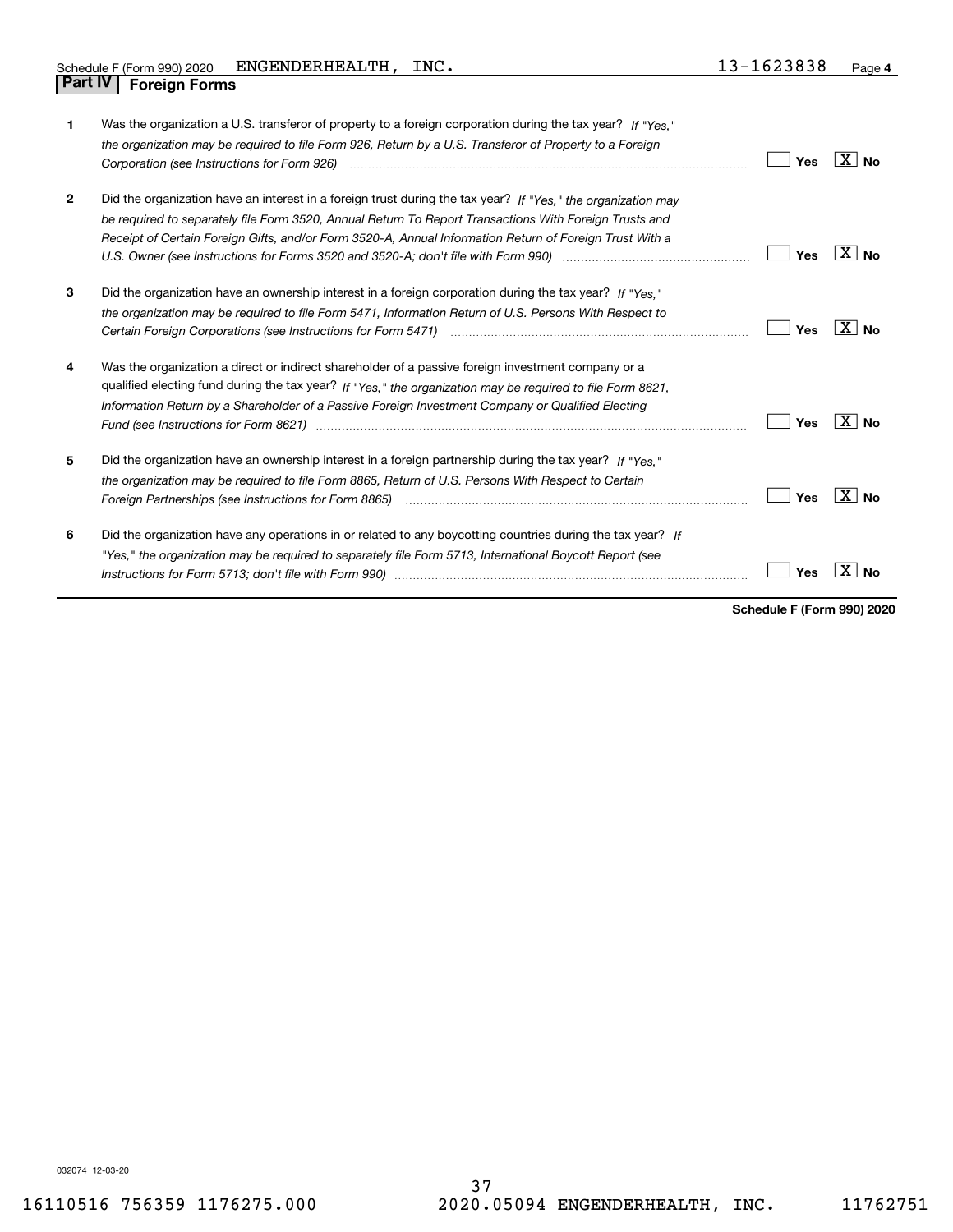Schedule F (Form 990) 2020 ENGENDERHEALTH, INC.  $13-1623838$ ENGENDERHEALTH,

#### **Part V Supplemental Information**

Provide the information required by Part I, line 2 (monitoring of funds); Part I, line 3, column (f) (accounting method; amounts of investments vs. expenditures per region); Part II, line 1 (accounting method); Part III (accounting method); and Part III, column (c) (estimated number of recipients), as applicable. Also complete this part to provide any additional information. See instructions.

PART I, LINE 2:

ENGENDERHEALTH HAS AN ESTABLISHED SUBAWARD MANAGEMENT SYSTEM AND CORRESPONDING STANDARD OPERATING PROCEDURES (SOPS). THESE SOPS ARE DEVELOPED AND IMPLEMENTED TO ENSURE STANDARDIZATION OF THE PREAWARD, POST-AWARD AND CLOSE-OUT MANAGEMENT PROCESS FOR SUBAWARDS THROUGHOUT ENGENDERHEALTH PROGRAMS. TRAINING IS PROVIDED TO ENGENDERHEALTH STAFF BY A TEAM OF COUNTRY-BASED GRANTS & CONTRACTS AND FINANCE COORDINATORS. IN ADDITION, THEY TRAIN SUBRECIPIENTS TO MANAGE THE COMPLIANCE AND PREPARE NARRATIVE AND FINANCIAL REPORTS WHICH ENABLES THE PROJECT TEAM TO MONITOR PERFORMANCE. TECHNICAL ASSISTANCE IS PROVIDED BY THE FINANCE AND GRANTS AND CONTRACTS UNITS IN WASHINGTON D.C. ADDITIONALLY, FINANCIAL RECORD MANAGEMENT, DONOR REPORTING AND AUDITS ARE COORDINATED, THROUGH THE USE OF SOPS, BETWEEN THE COUNTRY OFFICES AND ENGENDERHEALTH'S WASHINGTON DC CORPORATE OFFICE.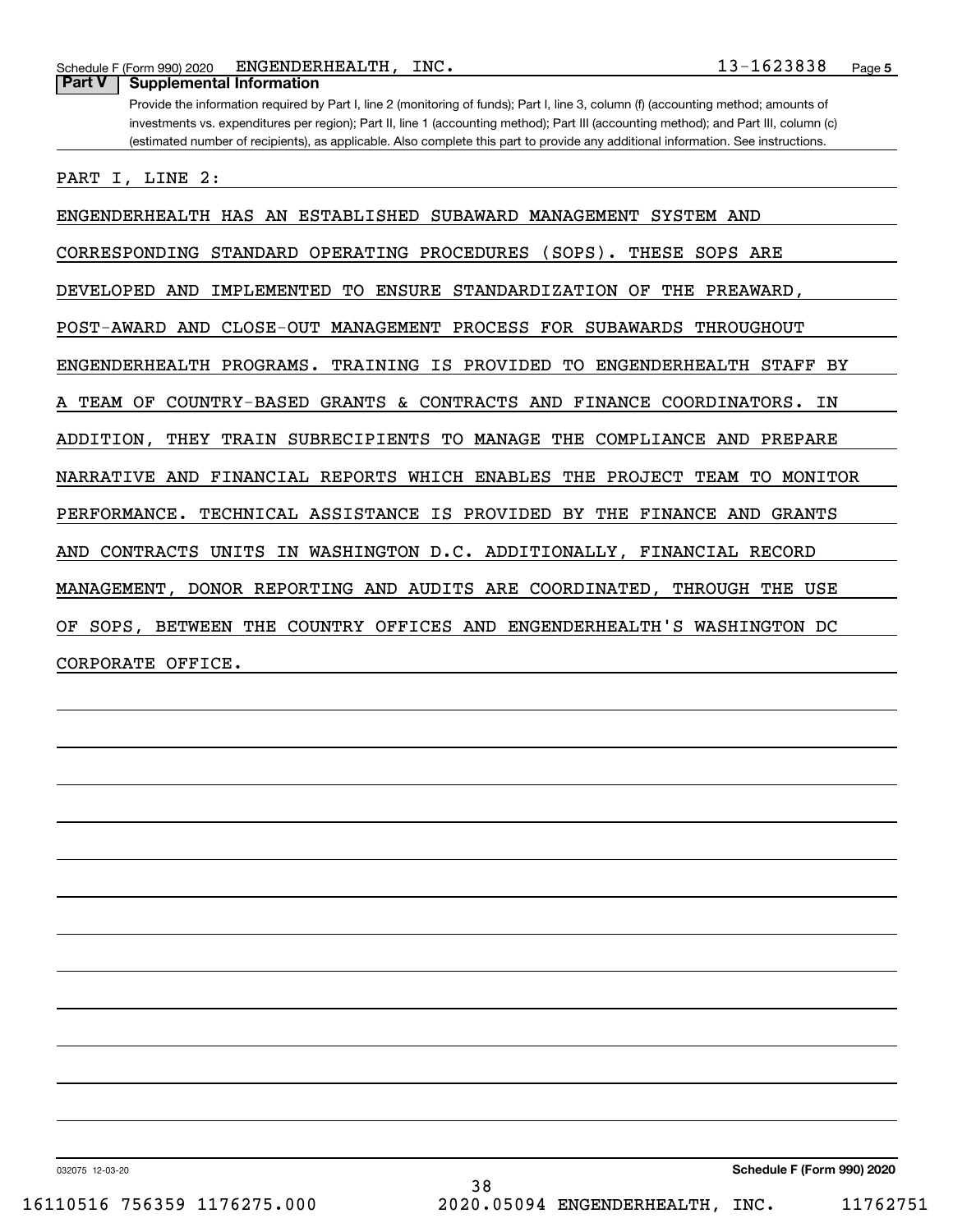| <b>SCHEDULE I</b><br>(Form 990)<br>Department of the Treasury<br>Internal Revenue Service                                                                                  |                            | <b>Grants and Other Assistance to Organizations,</b><br>Governments, and Individuals in the United States<br>Complete if the organization answered "Yes" on Form 990, Part IV, line 21 or 22.                                                                             | Attach to Form 990.<br>Go to www.irs.gov/Form990 for the latest information. |                                         |                                                                |                                          | OMB No. 1545-0047<br><b>Open to Public</b><br>Inspection |
|----------------------------------------------------------------------------------------------------------------------------------------------------------------------------|----------------------------|---------------------------------------------------------------------------------------------------------------------------------------------------------------------------------------------------------------------------------------------------------------------------|------------------------------------------------------------------------------|-----------------------------------------|----------------------------------------------------------------|------------------------------------------|----------------------------------------------------------|
| Name of the organization                                                                                                                                                   |                            |                                                                                                                                                                                                                                                                           |                                                                              |                                         |                                                                |                                          | <b>Employer identification number</b>                    |
|                                                                                                                                                                            | ENGENDERHEALTH, INC.       |                                                                                                                                                                                                                                                                           |                                                                              |                                         |                                                                |                                          | 13-1623838                                               |
| Part I<br><b>General Information on Grants and Assistance</b>                                                                                                              |                            |                                                                                                                                                                                                                                                                           |                                                                              |                                         |                                                                |                                          |                                                          |
| 1 Does the organization maintain records to substantiate the amount of the grants or assistance, the grantees' eligibility for the grants or assistance, and the selection |                            |                                                                                                                                                                                                                                                                           |                                                                              |                                         |                                                                |                                          | $\sqrt{X}$ Yes<br>l No                                   |
| 2 Describe in Part IV the organization's procedures for monitoring the use of grant funds in the United States.<br>Part II                                                 |                            |                                                                                                                                                                                                                                                                           |                                                                              |                                         |                                                                |                                          |                                                          |
|                                                                                                                                                                            |                            | Grants and Other Assistance to Domestic Organizations and Domestic Governments. Complete if the organization answered "Yes" on Form 990, Part IV, line 21, for any<br>recipient that received more than \$5,000. Part II can be duplicated if additional space is needed. |                                                                              |                                         |                                                                |                                          |                                                          |
| 1 (a) Name and address of organization<br>or government                                                                                                                    | $(b)$ EIN                  | (c) IRC section<br>(if applicable)                                                                                                                                                                                                                                        | (d) Amount of<br>cash grant                                                  | (e) Amount of<br>non-cash<br>assistance | (f) Method of<br>valuation (book,<br>FMV, appraisal,<br>other) | (g) Description of<br>noncash assistance | (h) Purpose of grant<br>or assistance                    |
| POPULATION COUNCIL<br>ONE DAG HAMMARSKJOLD PLAZA<br>NEW YORK, NY 10017                                                                                                     | $13 - 1687001$ 501(C)(3)   |                                                                                                                                                                                                                                                                           | 78,594.                                                                      | $\mathbf{0}$                            |                                                                |                                          | SEE PART IV                                              |
| INTRAHEALTH INTERNATIONAL<br>6340 QUADRANGLE DRIVE, SUITE 200<br>CHAPEL HILL, NC 27517                                                                                     | $55 - 0825466$ $501(C)(3)$ |                                                                                                                                                                                                                                                                           | 126,393.                                                                     | $\mathbf{0}$ .                          |                                                                |                                          | SEE PART IV                                              |
| JOHNS HOPKINS UNIVERSITY<br>3400 N CHARLES STREET<br>BALTIMORE, MD 21218                                                                                                   | 52-0595110 $501(C)(3)$     |                                                                                                                                                                                                                                                                           | 44,549.                                                                      | $\mathbf{0}$                            |                                                                |                                          | SEE PART IV                                              |
| PATHFINDER INTERNATIONAL<br>NINE GALEN STREET<br>WATERTOWN, MA 02472                                                                                                       | 53-0235320 $501(C)(3)$     |                                                                                                                                                                                                                                                                           | 486,137.                                                                     | $\mathbf{0}$ .                          |                                                                |                                          | SEE PART IV                                              |
|                                                                                                                                                                            |                            |                                                                                                                                                                                                                                                                           |                                                                              |                                         |                                                                |                                          |                                                          |
| Enter total number of section $501(c)(3)$ and government organizations listed in the line 1 table<br>2<br>3                                                                |                            |                                                                                                                                                                                                                                                                           |                                                                              |                                         |                                                                |                                          | 4.<br>0.                                                 |

**For Paperwork Reduction Act Notice, see the Instructions for Form 990. Schedule I (Form 990) 2020** LHA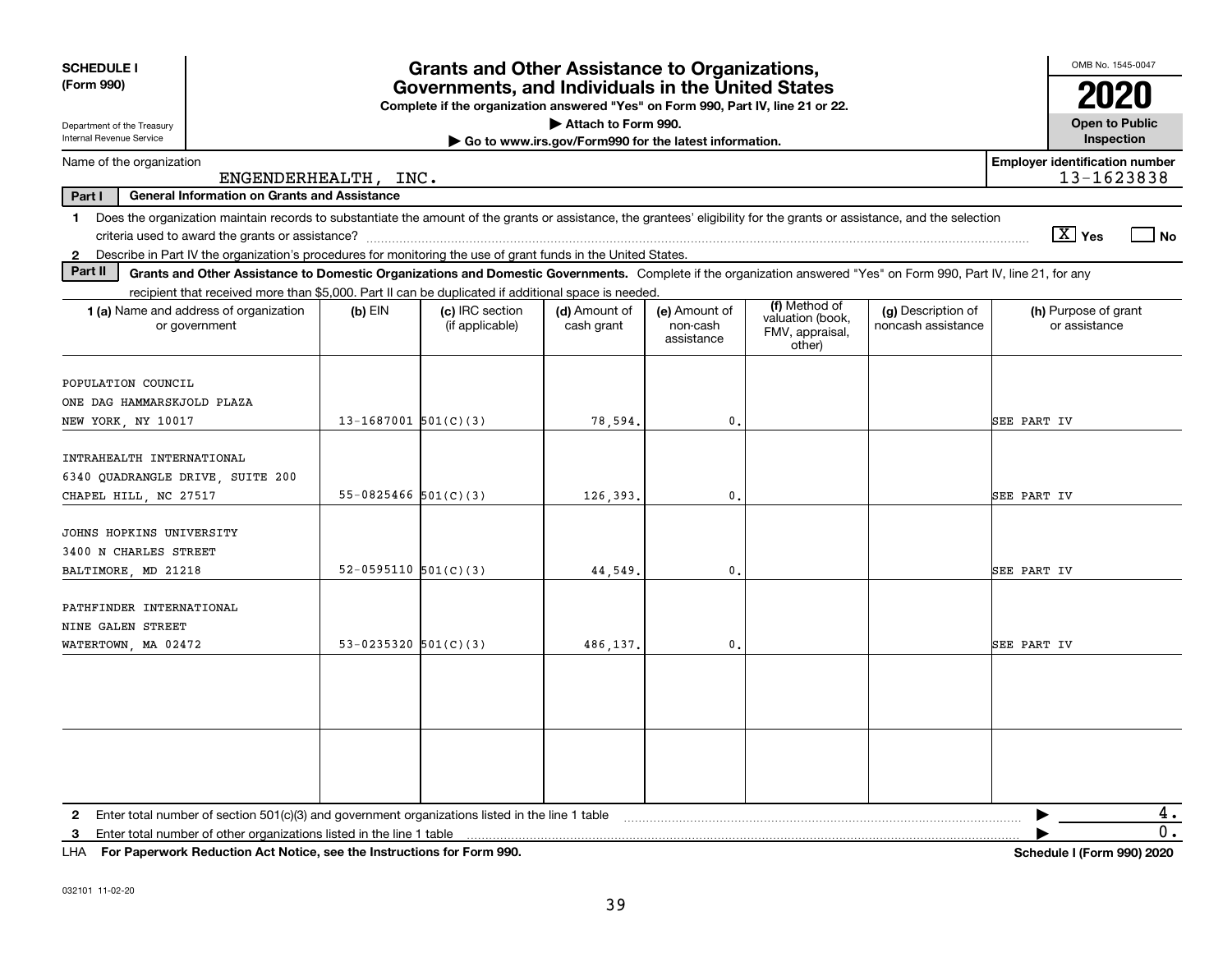Schedule I (Form 990) 2020  ${\rm ENGENDERHEALTH}$ ,  ${\rm INC.}$   ${\rm NTC.}$ 

**2**

**Part III** | Grants and Other Assistance to Domestic Individuals. Complete if the organization answered "Yes" on Form 990, Part IV, line 22. Part III can be duplicated if additional space is needed.

| (b) Number of<br>recipients | (c) Amount of<br>cash grant | (d) Amount of non-<br>cash assistance | (e) Method of valuation<br>(book, FMV, appraisal, other) | (f) Description of noncash assistance |
|-----------------------------|-----------------------------|---------------------------------------|----------------------------------------------------------|---------------------------------------|
|                             |                             |                                       |                                                          |                                       |
|                             |                             |                                       |                                                          |                                       |
|                             |                             |                                       |                                                          |                                       |
|                             |                             |                                       |                                                          |                                       |
|                             |                             |                                       |                                                          |                                       |
|                             |                             |                                       |                                                          |                                       |
|                             |                             |                                       |                                                          |                                       |
|                             |                             |                                       |                                                          |                                       |
|                             |                             |                                       |                                                          |                                       |
|                             |                             |                                       |                                                          |                                       |
|                             |                             |                                       |                                                          |                                       |

Part IV | Supplemental Information. Provide the information required in Part I, line 2; Part III, column (b); and any other additional information.

PART I, LINE 2:

ENGENDERHEALTH HAS AN ESTABLISHED SUB AWARD MANAGEMENT SYSTEM AND

CORRESPONDING SOPS. THESE SOPS ARE DEVELOPED AND IMPLEMENTED TO ENSURE

STANDARDIZATION OF THE PREAWARD, POST-AWARD AND CLOSE-OUT MANAGEMENT

PROCESS FOR SUBAWARDS THROUGHOUT ENGENDERHEALTH PROGRAMS. TRAINING IS

PROVIDED TO ENGENDERHEALTH STAFF. IN ADDITION, THEY TRAIN SUBRECIPIENTS TO

MANAGE THE COMPLIANCE AND PREPARE NARRATIVE AND FINANCIAL REPORTS WHICH

ENABLES THE PROJECT TEAM TO MONITOR PERFORMANCE. TECHNICAL ASSISTANCE IS

#### PROVIDED BY THE FINANCE AND GRANTS AND CONTRACTS. ADDITIONALLY, FINANCIAL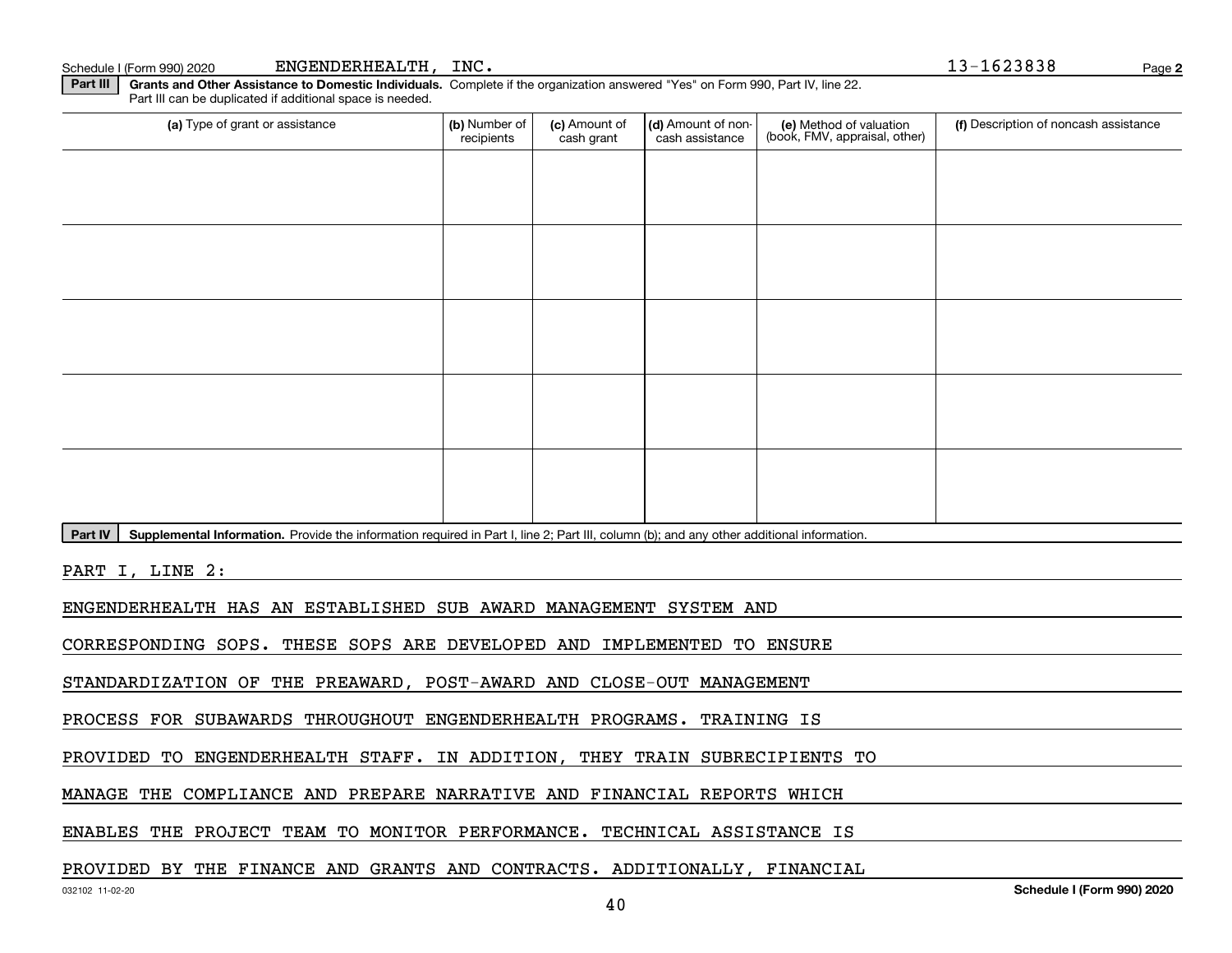RECORD MANAGEMENT, DONOR REPORTING AND AUDITS ARE COORDINATED, THROUGH THE

USE OF SOPS.

PART II, LINE 1, COLUMN (H):

FAMILY PLANNING, MATERNAL HEALTH AND OBSTETRICS, HIV & AIDS AWARENESS

AND PREVENTION, REPRODUCTIVE HEALTH AND GENDER EQUALITY.

**Schedule I (Form 990)**

032291 04-01-20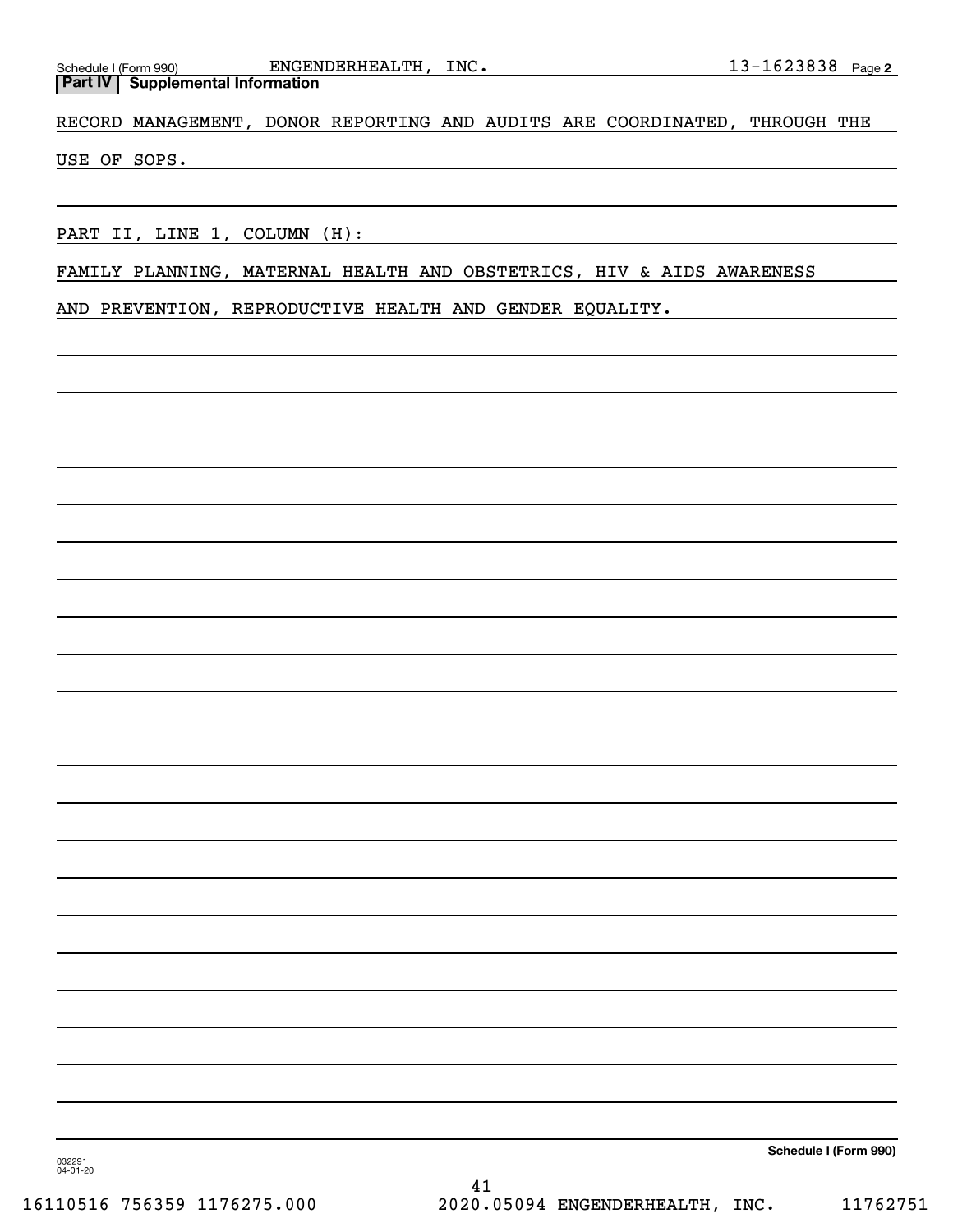| <b>Compensation Information</b><br><b>SCHEDULE J</b> |                                                                                                                                             |                                                                                                                                  |  |  |                                       |            |             |  |  |  |
|------------------------------------------------------|---------------------------------------------------------------------------------------------------------------------------------------------|----------------------------------------------------------------------------------------------------------------------------------|--|--|---------------------------------------|------------|-------------|--|--|--|
|                                                      | (Form 990)                                                                                                                                  | For certain Officers, Directors, Trustees, Key Employees, and Highest                                                            |  |  |                                       |            |             |  |  |  |
|                                                      |                                                                                                                                             | <b>Compensated Employees</b>                                                                                                     |  |  |                                       | 2020       |             |  |  |  |
|                                                      | Department of the Treasury                                                                                                                  | Complete if the organization answered "Yes" on Form 990, Part IV, line 23.<br>Attach to Form 990.                                |  |  | <b>Open to Public</b>                 |            |             |  |  |  |
|                                                      | Internal Revenue Service                                                                                                                    | ► Go to www.irs.gov/Form990 for instructions and the latest information.                                                         |  |  |                                       | Inspection |             |  |  |  |
|                                                      | Name of the organization                                                                                                                    |                                                                                                                                  |  |  | <b>Employer identification number</b> |            |             |  |  |  |
|                                                      |                                                                                                                                             | ENGENDERHEALTH, INC.                                                                                                             |  |  | 13-1623838                            |            |             |  |  |  |
|                                                      | Part I                                                                                                                                      | <b>Questions Regarding Compensation</b>                                                                                          |  |  |                                       |            |             |  |  |  |
|                                                      |                                                                                                                                             |                                                                                                                                  |  |  |                                       | Yes        | No          |  |  |  |
|                                                      |                                                                                                                                             | <b>1a</b> Check the appropriate box(es) if the organization provided any of the following to or for a person listed on Form 990, |  |  |                                       |            |             |  |  |  |
|                                                      |                                                                                                                                             | Part VII, Section A, line 1a. Complete Part III to provide any relevant information regarding these items.                       |  |  |                                       |            |             |  |  |  |
|                                                      | First-class or charter travel                                                                                                               | Housing allowance or residence for personal use                                                                                  |  |  |                                       |            |             |  |  |  |
|                                                      | Travel for companions                                                                                                                       | Payments for business use of personal residence                                                                                  |  |  |                                       |            |             |  |  |  |
|                                                      |                                                                                                                                             | Health or social club dues or initiation fees<br>Tax indemnification and gross-up payments                                       |  |  |                                       |            |             |  |  |  |
|                                                      |                                                                                                                                             | Discretionary spending account<br>Personal services (such as maid, chauffeur, chef)                                              |  |  |                                       |            |             |  |  |  |
|                                                      |                                                                                                                                             |                                                                                                                                  |  |  |                                       |            |             |  |  |  |
|                                                      |                                                                                                                                             | <b>b</b> If any of the boxes on line 1a are checked, did the organization follow a written policy regarding payment or           |  |  |                                       |            |             |  |  |  |
|                                                      |                                                                                                                                             |                                                                                                                                  |  |  | 1b                                    |            |             |  |  |  |
| 2                                                    |                                                                                                                                             | Did the organization require substantiation prior to reimbursing or allowing expenses incurred by all directors,                 |  |  | $\mathbf{2}$                          |            |             |  |  |  |
|                                                      |                                                                                                                                             |                                                                                                                                  |  |  |                                       |            |             |  |  |  |
| З                                                    |                                                                                                                                             | Indicate which, if any, of the following the organization used to establish the compensation of the organization's               |  |  |                                       |            |             |  |  |  |
|                                                      |                                                                                                                                             | CEO/Executive Director. Check all that apply. Do not check any boxes for methods used by a related organization to               |  |  |                                       |            |             |  |  |  |
|                                                      |                                                                                                                                             |                                                                                                                                  |  |  |                                       |            |             |  |  |  |
|                                                      | establish compensation of the CEO/Executive Director, but explain in Part III.<br>$X$ Compensation committee<br>Written employment contract |                                                                                                                                  |  |  |                                       |            |             |  |  |  |
|                                                      |                                                                                                                                             | $\overline{X}$ Compensation survey or study<br>Independent compensation consultant                                               |  |  |                                       |            |             |  |  |  |
|                                                      |                                                                                                                                             | $\boxed{\textbf{X}}$ Approval by the board or compensation committee<br>Form 990 of other organizations                          |  |  |                                       |            |             |  |  |  |
|                                                      |                                                                                                                                             |                                                                                                                                  |  |  |                                       |            |             |  |  |  |
| 4                                                    |                                                                                                                                             | During the year, did any person listed on Form 990, Part VII, Section A, line 1a, with respect to the filing                     |  |  |                                       |            |             |  |  |  |
|                                                      | organization or a related organization:                                                                                                     |                                                                                                                                  |  |  |                                       |            |             |  |  |  |
| а                                                    |                                                                                                                                             | Receive a severance payment or change-of-control payment?                                                                        |  |  | 4a                                    |            | х           |  |  |  |
| b                                                    |                                                                                                                                             | Participate in or receive payment from a supplemental nonqualified retirement plan?                                              |  |  | 4b                                    |            | X           |  |  |  |
| с                                                    |                                                                                                                                             | Participate in or receive payment from an equity-based compensation arrangement?                                                 |  |  | 4с                                    |            | $\mathbf x$ |  |  |  |
|                                                      |                                                                                                                                             | If "Yes" to any of lines 4a-c, list the persons and provide the applicable amounts for each item in Part III.                    |  |  |                                       |            |             |  |  |  |
|                                                      |                                                                                                                                             |                                                                                                                                  |  |  |                                       |            |             |  |  |  |
|                                                      |                                                                                                                                             | Only section 501(c)(3), 501(c)(4), and 501(c)(29) organizations must complete lines 5-9.                                         |  |  |                                       |            |             |  |  |  |
|                                                      |                                                                                                                                             | For persons listed on Form 990, Part VII, Section A, line 1a, did the organization pay or accrue any compensation                |  |  |                                       |            |             |  |  |  |
|                                                      | contingent on the revenues of:                                                                                                              |                                                                                                                                  |  |  |                                       |            |             |  |  |  |
|                                                      |                                                                                                                                             | a The organization? <b>Entitation</b> and the organization?                                                                      |  |  | 5a                                    |            | x           |  |  |  |
|                                                      |                                                                                                                                             |                                                                                                                                  |  |  | 5b                                    |            | $\mathbf x$ |  |  |  |
|                                                      |                                                                                                                                             | If "Yes" on line 5a or 5b, describe in Part III.                                                                                 |  |  |                                       |            |             |  |  |  |
| 6.                                                   |                                                                                                                                             | For persons listed on Form 990, Part VII, Section A, line 1a, did the organization pay or accrue any compensation                |  |  |                                       |            |             |  |  |  |
|                                                      | contingent on the net earnings of:                                                                                                          |                                                                                                                                  |  |  |                                       |            | х           |  |  |  |
|                                                      | a The organization? <b>Entitation</b> and the organization?                                                                                 |                                                                                                                                  |  |  |                                       |            |             |  |  |  |
|                                                      |                                                                                                                                             |                                                                                                                                  |  |  |                                       |            |             |  |  |  |
|                                                      |                                                                                                                                             | If "Yes" on line 6a or 6b, describe in Part III.                                                                                 |  |  |                                       |            |             |  |  |  |
|                                                      |                                                                                                                                             | 7 For persons listed on Form 990, Part VII, Section A, line 1a, did the organization provide any nonfixed payments               |  |  |                                       |            |             |  |  |  |
|                                                      |                                                                                                                                             |                                                                                                                                  |  |  | $\overline{7}$                        | X          |             |  |  |  |
| 8                                                    |                                                                                                                                             | Were any amounts reported on Form 990, Part VII, paid or accrued pursuant to a contract that was subject to the                  |  |  |                                       |            |             |  |  |  |
|                                                      |                                                                                                                                             | initial contract exception described in Regulations section 53.4958-4(a)(3)? If "Yes," describe in Part III                      |  |  | 8                                     |            | х           |  |  |  |
| 9                                                    |                                                                                                                                             | If "Yes" on line 8, did the organization also follow the rebuttable presumption procedure described in                           |  |  |                                       |            |             |  |  |  |
|                                                      |                                                                                                                                             |                                                                                                                                  |  |  | 9                                     |            |             |  |  |  |
|                                                      |                                                                                                                                             | LHA For Paperwork Reduction Act Notice, see the Instructions for Form 990.                                                       |  |  | Schedule J (Form 990) 2020            |            |             |  |  |  |

032111 12-07-20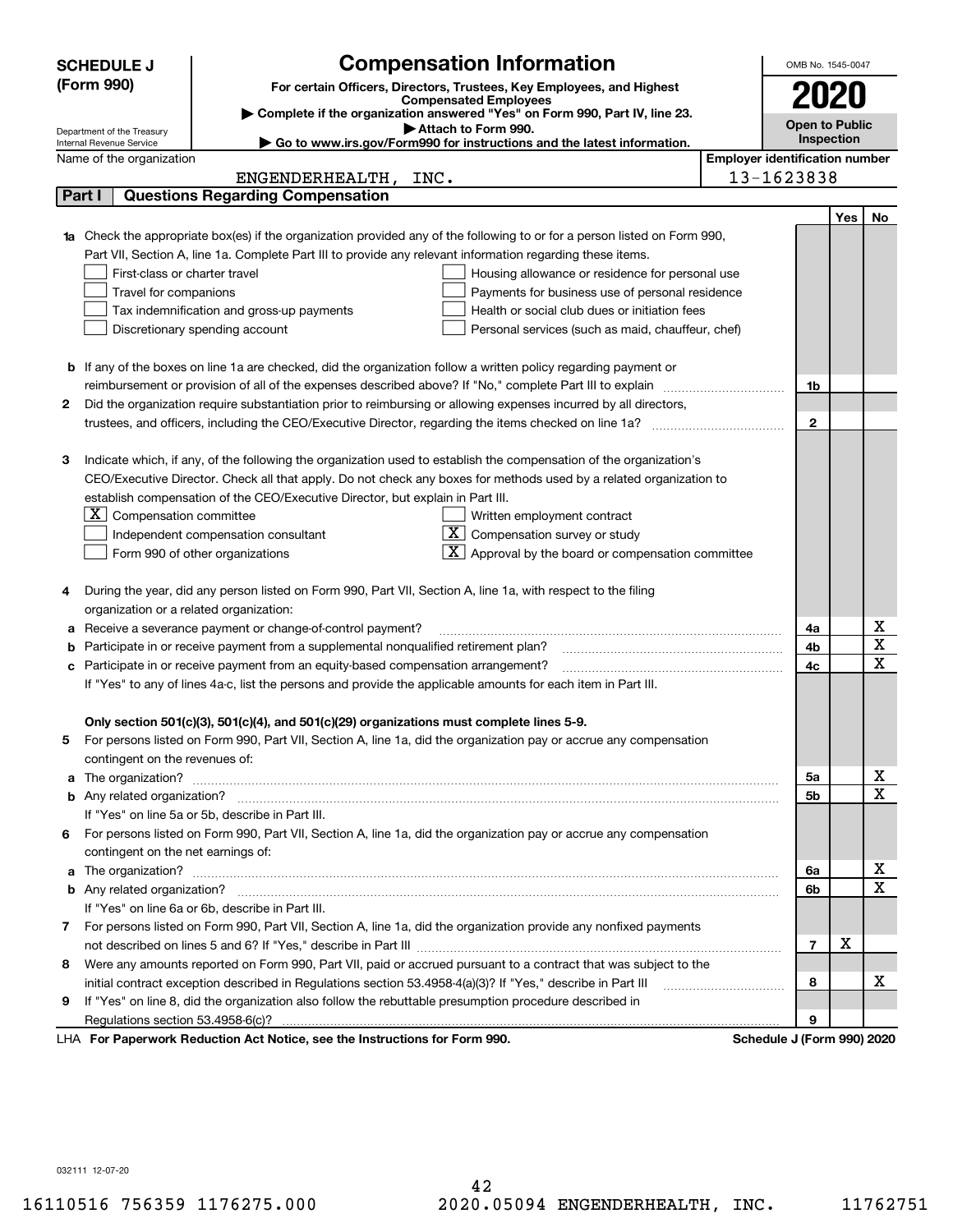13-1623838

# **Part II Officers, Directors, Trustees, Key Employees, and Highest Compensated Employees.**  Schedule J (Form 990) 2020 Page Use duplicate copies if additional space is needed.

For each individual whose compensation must be reported on Schedule J, report compensation from the organization on row (i) and from related organizations, described in the instructions, on row (ii). Do not list any individuals that aren't listed on Form 990, Part VII.

**Note:**  The sum of columns (B)(i)-(iii) for each listed individual must equal the total amount of Form 990, Part VII, Section A, line 1a, applicable column (D) and (E) amounts for that individual.

| (A) Name and Title                |      |                          | (B) Breakdown of W-2 and/or 1099-MISC compensation |                                           | (C) Retirement and             | (D) Nontaxable | (E) Total of columns | (F) Compensation                                           |
|-----------------------------------|------|--------------------------|----------------------------------------------------|-------------------------------------------|--------------------------------|----------------|----------------------|------------------------------------------------------------|
|                                   |      | (i) Base<br>compensation | (ii) Bonus &<br>incentive<br>compensation          | (iii) Other<br>reportable<br>compensation | other deferred<br>compensation | benefits       | $(B)(i)-(D)$         | in column (B)<br>reported as deferred<br>on prior Form 990 |
|                                   |      |                          |                                                    |                                           |                                |                |                      |                                                            |
| TRACI L. BAIRD<br>(1)             | (i)  | 373,594.                 | 75,000.                                            | 187.                                      | 31,875.                        | 2,869.         | 483, 525.            | $0$ .                                                      |
| PRESIDENT & CEO                   | (ii) | $\mathbf 0$ .            | $\mathbf 0$ .                                      | 0.                                        | $\mathbf{0}$ .                 | 0.             | $\mathbf{0}$ .       | 0.                                                         |
| MUSTAFA KUDRATI<br>(2)            | (i)  | 244,338.                 | $\overline{0}$ .                                   | 287.                                      | 21,641.                        | 13,659.        | 279,925.             | 0.                                                         |
| VP PROGRAMS                       | (ii) | 0.                       | $\mathbf 0$ .                                      | 0.                                        | $\mathbf 0$ .                  | 0.             | $\mathbf 0$          | $\overline{0}$ .                                           |
| ROBERTO FLORES<br>(3)             | (i)  | 239,808.                 | $\mathbf 0$ .                                      | 822.                                      | 13,766.                        | 2,658.         | 257,054              | 0.                                                         |
| CFAO (THRU 5/21)                  | (ii) | 0.                       | $\mathbf 0$ .                                      | 0.                                        | $\mathbf 0$ .                  | 0.             | $\mathbf 0$ .        | $\overline{0}$ .                                           |
| MAXINE SOMERVILLE<br>(4)          | (i)  | 216,439.                 | $\overline{0}$ .                                   | 536.                                      | 19,121.                        | 10,989.        | 247,085.             | $\overline{0}$ .                                           |
| VP HUMAN RESOURCES                | (ii) | 0.                       | $\mathbf 0$ .                                      | 0.                                        | 0.                             | 0.             | $\mathbf 0$          | $\overline{0}$ .                                           |
| CALEB TILLER<br>(5)               | (i)  | 214,821.                 | $\mathbf 0$ .                                      | 187.                                      | 18,934.                        | 11,200.        | 245,142              | $\overline{0}$ .                                           |
| VP, GLOBAL COMM. & MARKETING      | (ii) | 0.                       | $\mathbf 0$ .                                      | 0.                                        | 0.                             | 0.             | $\mathbf 0$ .        | $\overline{0}$ .                                           |
| VANDANA TRIPATHI<br>(6)           | (i)  | 201,982.                 | $\mathbf 0$ .                                      | 187.                                      | 18,078.                        | 15,324.        | 235, 571             | 0.                                                         |
| PROGRAM DIRECTOR                  | (ii) | 0.                       | 0.                                                 | 0.                                        | $\mathbf{0}$ .                 | 0.             | $\mathbf 0$          | $\overline{0}$ .                                           |
| IYEME EFEM<br>(7)                 | (i)  | 179,776.                 | $\mathbf 0$ .                                      | 822.                                      | 15,922.                        | 9,905.         | 206,425              | $\overline{0}$ .                                           |
| SM, GLOBAL FISTULA PROGRAMS       | (ii) | 0.                       | $\mathbf 0$ .                                      | 0.                                        | $\mathbf 0$ .                  | 0.             | $\mathbf 0$ .        | $\mathbf 0$ .                                              |
| KATHRYN O'CONNELL<br>(8)          | (i)  | 177,364.                 | $\mathbf 0$ .                                      | 187.                                      | 15,076.                        | 1,351.         | 193,978.             | $\mathbf 0$ .                                              |
| SD, IMPACT, RESEARCH & EVALUATION | (ii) | 0.                       | $\mathbf 0$ .                                      | 0.                                        | $\mathbf 0$ .                  | 0.             | $\mathbf 0$ .        | 0.                                                         |
| (9) AUDREY JOHNSON                | (i)  | 166, 520.                | $\overline{0}$ .                                   | 287.                                      | 14,459.                        | 6,051.         | 187, 317.            | $\overline{0}$ .                                           |
| DIR., PHILANTHROPY                | (ii) | 0.                       | $\mathbf 0$ .                                      | 0.                                        | 0.                             | 0.             | $\mathbf 0$ .        | $\overline{0}$ .                                           |
| (10) CANDACE LEW                  | (i)  | 170,000.                 | $\mathbf 0$ .                                      | 1,524.                                    | 13,246.                        | 1,363.         | 186, 133.            | $\overline{0}$ .                                           |
| DIR., CLINICAL QUALITY            | (ii) | 0.                       | $\mathbf 0$ .                                      | 0.                                        | $\mathbf 0$ .                  | 0.             | $\mathbf 0$ .        | 0.                                                         |
| (11) ANTHONY MWANGI               | (i)  | 165, 180.                | $\mathbf 0$ .                                      | 125.                                      | 14, 145.                       | 2,915.         | 182,365.             | $\mathbf 0$ .                                              |
| SD GOVERNANCE & COMPLIANCE        | (ii) | 0.                       | 0.                                                 | 0.                                        | 0.                             | 0.             | $\mathbf 0$ .        | 0.                                                         |
|                                   | (i)  |                          |                                                    |                                           |                                |                |                      |                                                            |
|                                   | (ii) |                          |                                                    |                                           |                                |                |                      |                                                            |
|                                   | (i)  |                          |                                                    |                                           |                                |                |                      |                                                            |
|                                   | (ii) |                          |                                                    |                                           |                                |                |                      |                                                            |
|                                   | (i)  |                          |                                                    |                                           |                                |                |                      |                                                            |
|                                   | (ii) |                          |                                                    |                                           |                                |                |                      |                                                            |
|                                   | (i)  |                          |                                                    |                                           |                                |                |                      |                                                            |
|                                   | (ii) |                          |                                                    |                                           |                                |                |                      |                                                            |
|                                   | (i)  |                          |                                                    |                                           |                                |                |                      |                                                            |
|                                   | (ii) |                          |                                                    |                                           |                                |                |                      |                                                            |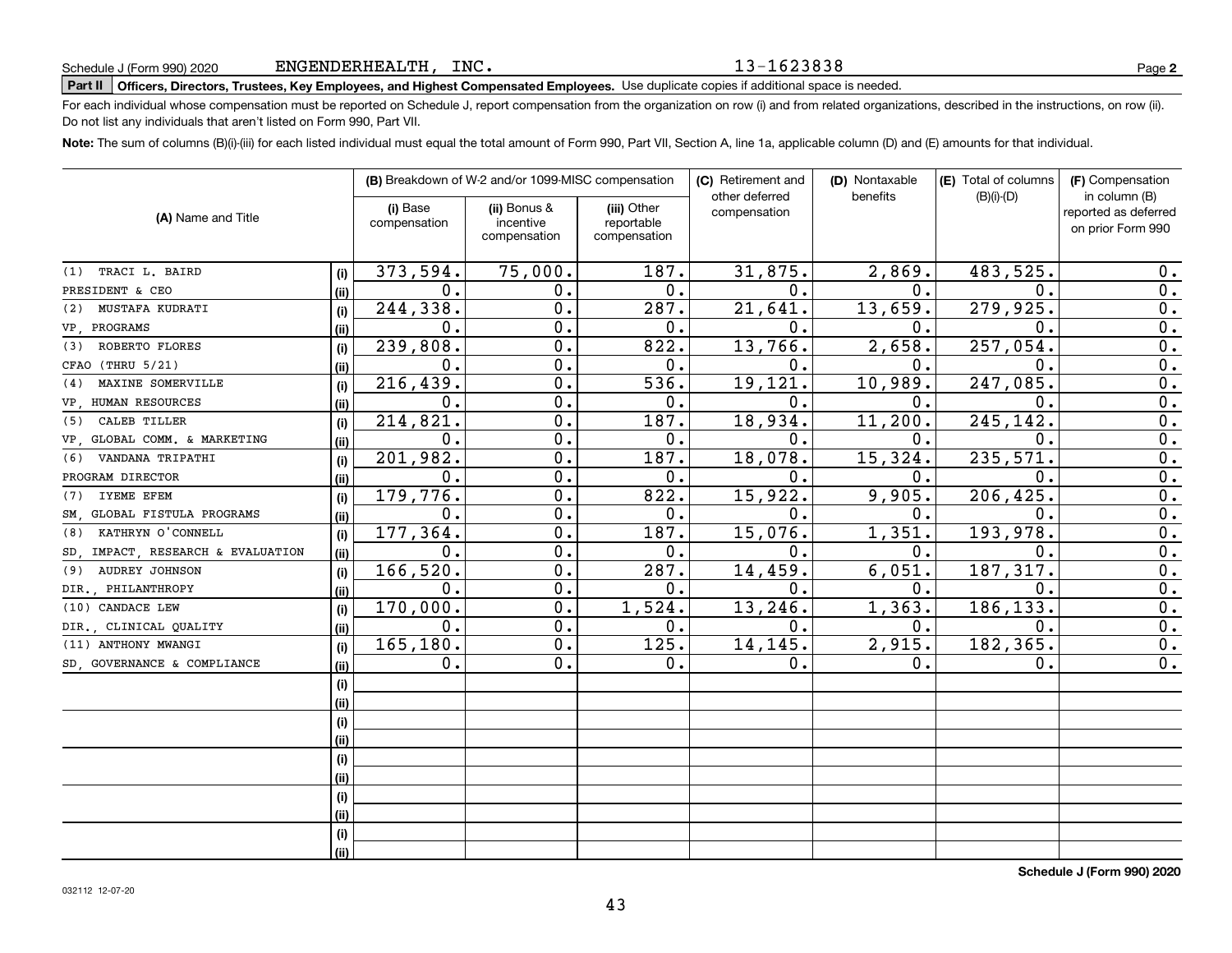#### **Part III Supplemental Information**

Schedule J (Form 990) 2020 ENGENDERHEALTH, INC.<br>Part III Supplemental Information<br>Provide the information, explanation, or descriptions required for Part I, lines 1a, 1b, 3, 4a, 4b, 4c, 5a, 5b, 6a, 6b, 7, and 8, and for Pa

PART I, LINE 7:

BONUSES ARE PAID BASED ON THE PERFORMANCE OF THE INDIVIDUALS AND ARE WITHIN

THE APPROVED BUDGET OF THE ORGANIZATION. THE BOARD DETERMINED AND APPROVED

THE BONUS FOR THE PRESIDENT & CEO. THIS AMOUNT IS REPORTED IN PART II,

COLUMN B(II).

**Schedule J (Form 990) 2020**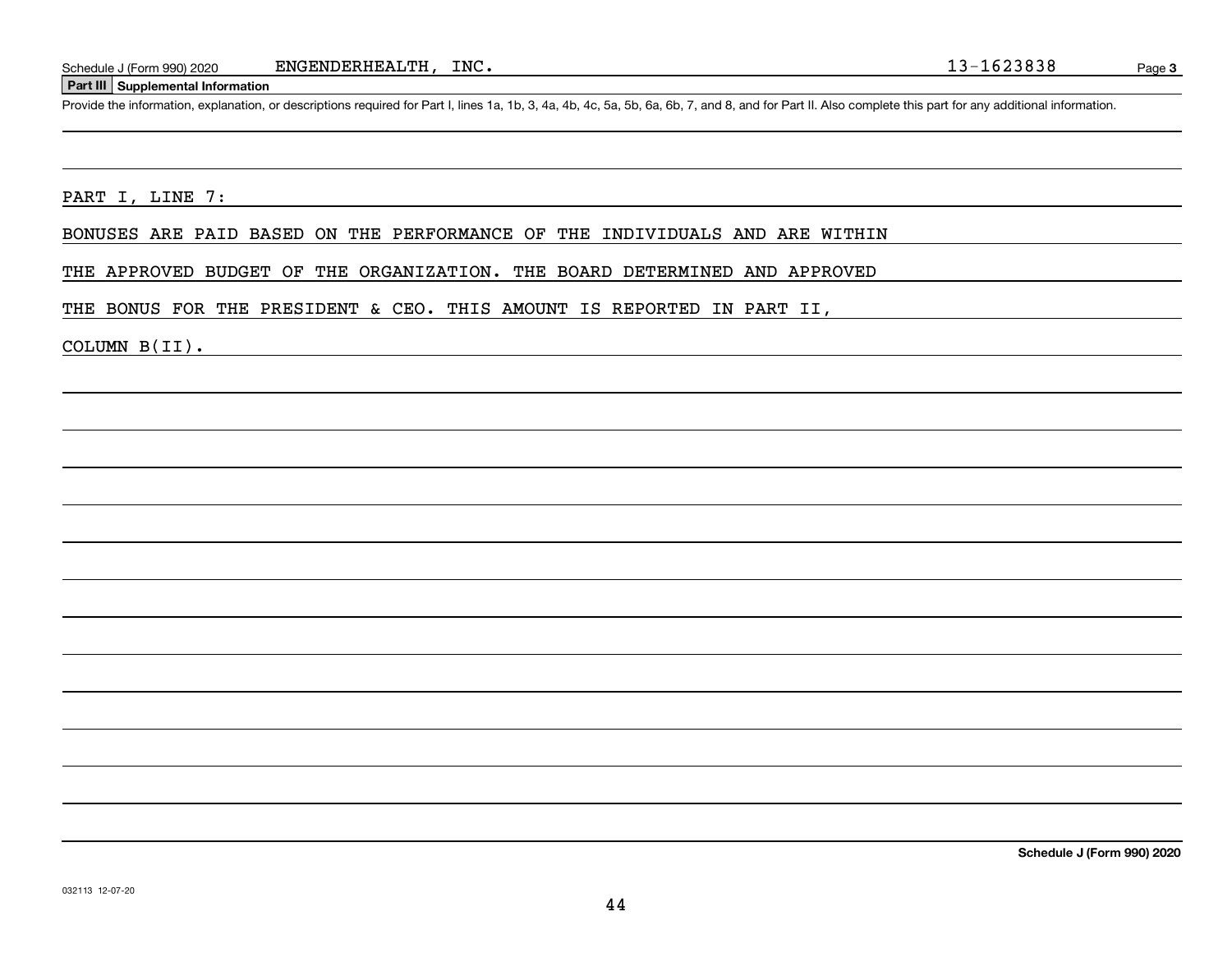#### **SCHEDULE M (Form 990)**

# **Noncash Contributions**

OMB No. 1545-0047

| Department of the Treasury |
|----------------------------|
| Internal Revenue Service   |

**Complete if the organizations answered "Yes" on Form 990, Part IV, lines 29 or 30.** <sup>J</sup>**2020 Attach to Form 990.** J

**Open to Public Inspection**

| Internal Revenue Service | Go to www.irs.gov/Form990 for instructions and the latest information. |
|--------------------------|------------------------------------------------------------------------|
| Name of the organization |                                                                        |

| <b>Employer identification number</b> |
|---------------------------------------|
| 13-1623838                            |

| -------- |                 |      |  |
|----------|-----------------|------|--|
|          | ENGENDERHEALTH, | INC. |  |
|          |                 |      |  |

| Part I | <b>Types of Property</b>                                                                                                       |                 |                   |                              |    |  |                               |            |    |  |
|--------|--------------------------------------------------------------------------------------------------------------------------------|-----------------|-------------------|------------------------------|----|--|-------------------------------|------------|----|--|
|        |                                                                                                                                | (a)<br>Check if | (b)<br>Number of  | (c)<br>Noncash contribution  |    |  | (d)<br>Method of determining  |            |    |  |
|        |                                                                                                                                | applicable      | contributions or  | amounts reported on          |    |  | noncash contribution amounts  |            |    |  |
|        |                                                                                                                                |                 | items contributed | Form 990, Part VIII, line 1g |    |  |                               |            |    |  |
| 1      |                                                                                                                                |                 |                   |                              |    |  |                               |            |    |  |
| 2      |                                                                                                                                |                 |                   |                              |    |  |                               |            |    |  |
| З      |                                                                                                                                |                 |                   |                              |    |  |                               |            |    |  |
| 4      | Books and publications                                                                                                         |                 |                   |                              |    |  |                               |            |    |  |
| 5      | Clothing and household goods                                                                                                   |                 |                   |                              |    |  |                               |            |    |  |
| 6      |                                                                                                                                |                 |                   |                              |    |  |                               |            |    |  |
| 7      |                                                                                                                                |                 |                   |                              |    |  |                               |            |    |  |
| 8      |                                                                                                                                |                 |                   |                              |    |  |                               |            |    |  |
| 9      | Securities - Publicly traded                                                                                                   | X               | 11                |                              |    |  | 1,443,892. AVG. SELLING PRICE |            |    |  |
| 10     | Securities - Closely held stock                                                                                                |                 |                   |                              |    |  |                               |            |    |  |
| 11     | Securities - Partnership, LLC, or                                                                                              |                 |                   |                              |    |  |                               |            |    |  |
|        | trust interests                                                                                                                |                 |                   |                              |    |  |                               |            |    |  |
| 12     | Securities - Miscellaneous                                                                                                     |                 |                   |                              |    |  |                               |            |    |  |
| 13     | Qualified conservation contribution -                                                                                          |                 |                   |                              |    |  |                               |            |    |  |
|        | Historic structures<br>                                                                                                        |                 |                   |                              |    |  |                               |            |    |  |
| 14     | Qualified conservation contribution - Other                                                                                    |                 |                   |                              |    |  |                               |            |    |  |
| 15     | Real estate - Residential                                                                                                      |                 |                   |                              |    |  |                               |            |    |  |
| 16     | Real estate - Commercial                                                                                                       |                 |                   |                              |    |  |                               |            |    |  |
| 17     |                                                                                                                                |                 |                   |                              |    |  |                               |            |    |  |
| 18     |                                                                                                                                |                 |                   |                              |    |  |                               |            |    |  |
| 19     |                                                                                                                                |                 |                   |                              |    |  |                               |            |    |  |
| 20     |                                                                                                                                |                 |                   |                              |    |  |                               |            |    |  |
|        | Drugs and medical supplies                                                                                                     |                 |                   |                              |    |  |                               |            |    |  |
| 21     |                                                                                                                                |                 |                   |                              |    |  |                               |            |    |  |
| 22     |                                                                                                                                |                 |                   |                              |    |  |                               |            |    |  |
| 23     |                                                                                                                                |                 |                   |                              |    |  |                               |            |    |  |
| 24     |                                                                                                                                |                 |                   |                              |    |  |                               |            |    |  |
| 25     | Other                                                                                                                          |                 |                   |                              |    |  |                               |            |    |  |
| 26     | Other                                                                                                                          |                 |                   |                              |    |  |                               |            |    |  |
| 27     | Other<br>▸                                                                                                                     |                 |                   |                              |    |  |                               |            |    |  |
| 28     | Other                                                                                                                          |                 |                   |                              |    |  |                               |            |    |  |
| 29     | Number of Forms 8283 received by the organization during the tax year for contributions                                        |                 |                   |                              |    |  |                               |            |    |  |
|        | for which the organization completed Form 8283, Part V, Donee Acknowledgement                                                  |                 |                   |                              | 29 |  |                               | 0          |    |  |
|        |                                                                                                                                |                 |                   |                              |    |  |                               | Yes        | No |  |
|        | 30a During the year, did the organization receive by contribution any property reported in Part I, lines 1 through 28, that it |                 |                   |                              |    |  |                               |            |    |  |
|        | must hold for at least three years from the date of the initial contribution, and which isn't required to be used for          |                 |                   |                              |    |  |                               |            |    |  |
|        | exempt purposes for the entire holding period?                                                                                 |                 |                   |                              |    |  |                               | 30a        | х  |  |
|        | <b>b</b> If "Yes," describe the arrangement in Part II.                                                                        |                 |                   |                              |    |  |                               |            |    |  |
| 31     | Does the organization have a gift acceptance policy that requires the review of any nonstandard contributions?                 |                 |                   |                              |    |  |                               |            |    |  |
|        | 32a Does the organization hire or use third parties or related organizations to solicit, process, or sell noncash              |                 |                   |                              |    |  |                               |            |    |  |
|        | contributions?                                                                                                                 |                 |                   |                              |    |  |                               | <b>32a</b> | х  |  |
|        | <b>b</b> If "Yes," describe in Part II.                                                                                        |                 |                   |                              |    |  |                               |            |    |  |
| 33     | If the organization didn't report an amount in column (c) for a type of property for which column (a) is checked,              |                 |                   |                              |    |  |                               |            |    |  |
|        | describe in Part II.                                                                                                           |                 |                   |                              |    |  |                               |            |    |  |
| LHA    | For Paperwork Reduction Act Notice, see the Instructions for Form 990.                                                         |                 |                   |                              |    |  | Schedule M (Form 990) 2020    |            |    |  |

032141 11-23-20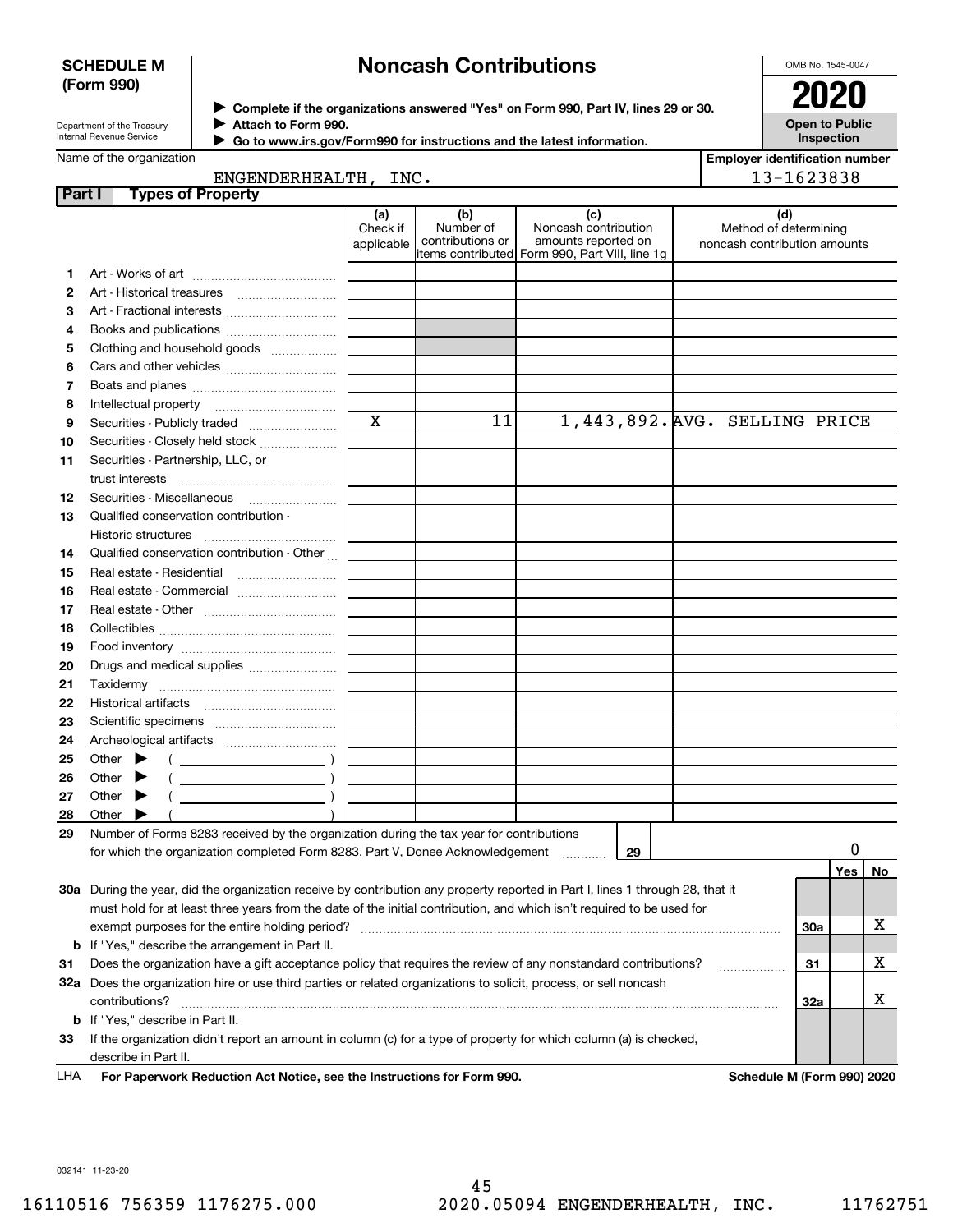| າດາດ<br>INC .<br><b>ENGENDERHEALTH</b><br>Schedule M (Form 990) 2020<br>. . 2 3 5 5 6 | Page |  |
|---------------------------------------------------------------------------------------|------|--|
|---------------------------------------------------------------------------------------|------|--|

Part II | Supplemental Information. Provide the information required by Part I, lines 30b, 32b, and 33, and whether the organization is reporting in Part I, column (b), the number of contributions, the number of items received, or a combination of both. Also complete this part for any additional information.

#### SCHEDULE M, PART I, COLUMN (B):

#### THE ORGANIZATION IS REPORTING THE NUMBER OF CONTRIBUTORS IN PART I,

COLUMN (B).

**Schedule M (Form 990) 2020**

**2**

032142 11-23-20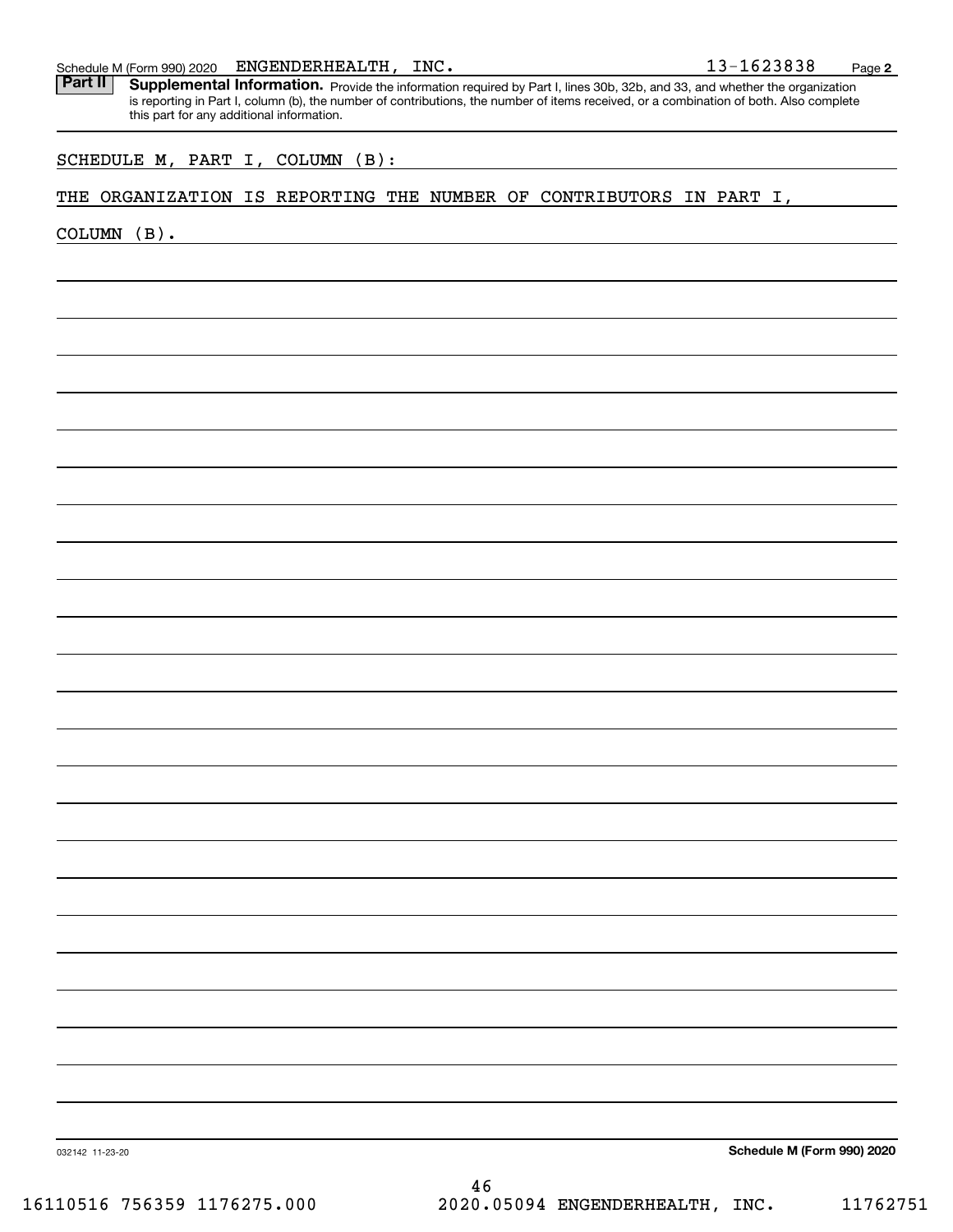**(Form 990 or 990-EZ)**

Department of the Treasury Internal Revenue Service Name of the organization

**Complete to provide information for responses to specific questions on Form 990 or 990-EZ or to provide any additional information. | Attach to Form 990 or 990-EZ. | Go to www.irs.gov/Form990 for the latest information. SCHEDULE O Supplemental Information to Form 990 or 990-EZ**



ENGENDERHEALTH, INC. 13-1623838

FORM 990, PART I, LINE 1, DESCRIPTION OF ORGANIZATION MISSION:

HEALTH AND RIGHTS.

FORM 990, PART III, LINE 1, DESCRIPTION OF ORGANIZATION MISSION: ENGENDERHEALTH ENVISIONS A GENDER-EQUAL WORLD WHERE ALL PEOPLE ACHIEVE THEIR SEXUAL AND REPRODUCTIVE HEALTH AND RIGHTS. WE BELIEVE THIS IS ESSENTIAL FOR ENSURING ALL PEOPLE CAN ACHIEVE THEIR FULL POTENTIALS. TO ACHIEVE THIS VISION, WE IMPLEMENT HIGH-QUALITY, GENDER-EQUITABLE PROGRAMS THAT ADVANCE SEXUAL AND REPRODUCTIVE HEALTH AND RIGHTS.

WE KNOW THAT SEXUAL AND REPRODUCTIVE HEALTH AND RIGHTS ARE COMPLETELY

AND INEXTRICABLY INTERTWINED WITH GENDER EQUALITY. WE ALSO KNOW THAT

MARGINALIZED GROUPS-SUCH AS GIRLS, WOMEN, AND GENDER MINORITIES;

ADOLESCENTS AND YOUTH; PEOPLE WITH DISABILITIES; ECONOMICALLY

DISADVANTAGED GROUPS; AND RURAL AND OTHER HARD-TO-REACH POPULATIONS-ARE

PARTICULARLY VULNERABLE TO DISCRIMINATORY PRACTICES THAT CAN PREVENT

THEM FROM LEADING HEALTHY LIVES. BUT THAT CAN CHANGE. ENGENDERHEALTH'S

STRATEGY INCLUDES THE FOLLOWING THEORY OF CHANGE: IF ALL PEOPLE ARE

EMPOWERED AND ENGAGED; AND IF THEY LIVE IN SUPPORTIVE COMMUNITIES WHERE

SYSTEMS AND INSTITUTIONS PROVIDE HIGH-QUALITY, GENDER-EQUITABLE SEXUAL

AND REPRODUCTIVE HEALTHCARE; AND IF POLICIES, LAWS, AND PROCESSES ARE

SUPPORTIVE, THEN THEY WILL EXERCISE THEIR RIGHTS TO GENDER-EQUITABLE

SEXUAL AND REPRODUCTIVE HEALTH SERVICES AND PARTICIPATE AS EQUAL

MEMBERS OF SOCIETY.

OUR PROGRAMMATIC ACTIVITIES BUILD ON THE LESSONS LEARNED AND BEST

032211 11-20-20 LHA For Paperwork Reduction Act Notice, see the Instructions for Form 990 or 990-EZ. Schedule O (Form 990 or 990-EZ) 2020 47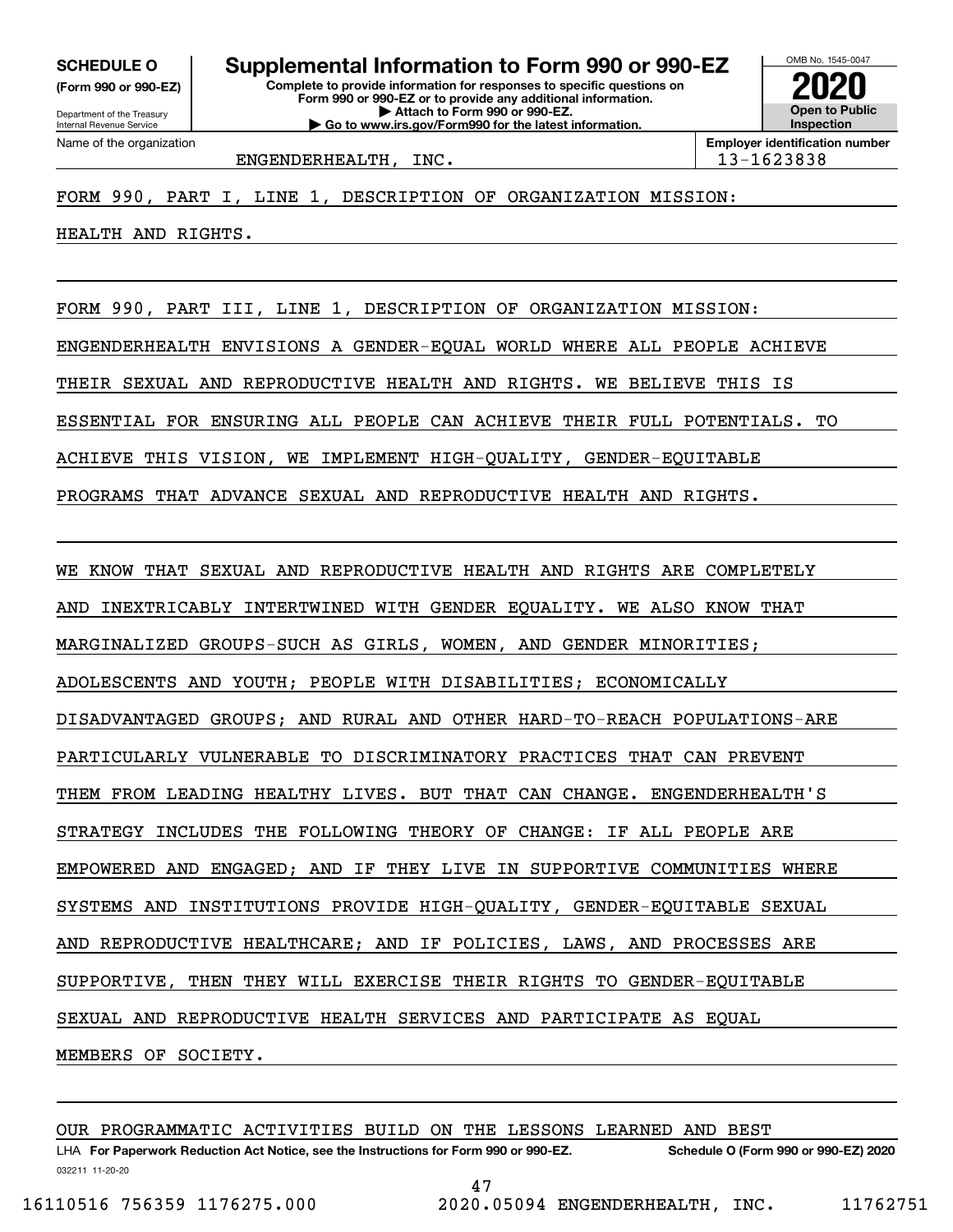| Schedule O (Form 990 or 990-EZ) 2020                                                  | Page 2                                              |
|---------------------------------------------------------------------------------------|-----------------------------------------------------|
| Name of the organization<br>ENGENDERHEALTH,<br>INC.                                   | <b>Employer identification number</b><br>13-1623838 |
| PRACTICES GAINED THROUGH DECADES OF EXPERIENCE WORKING                                | IN MORE THAN 100                                    |
| COUNTRIES AROUND THE<br>WORLD TO SUPPORT INDIVIDUALS, COMMUNITIES, AND                |                                                     |
| HEALTHCARE SYSTEMS IN DELIVERING HIGH-QUALITY, GENDER-EQUITABLE                       |                                                     |
| PROGRAMS AND SERVICES<br>THAT ADVANCE SEXUAL AND REPRODUCTIVE HEALTH AND              |                                                     |
| ENGENDERHEALTH BRINGS EXPERTISE IN THE FOLLOWING TECHNICAL<br>RIGHTS.                 |                                                     |
| IMPLEMENT IN COUNTRIES ACROSS ASIA AND AFRICA:<br>AREAS<br>THE<br>PROGRAMS WE<br>TO . |                                                     |
| COMPREHENSIVE SEXUALITY EDUCATION                                                     |                                                     |
| CONTRACEPTIVE COUNSELING AND SERVICE DELIVERY                                         |                                                     |
| COMPREHENSIVE ABORTION CARE                                                           |                                                     |
| MATERNAL HEALTHCARE, INCLUDING FISTULA PREVENTION, CARE, AND                          |                                                     |
| TREATMENT                                                                             |                                                     |
| BASIC EMERGENCY OBSTETRIC AND NEWBORN CARE                                            |                                                     |
| PREVENTION AND TREATMENT OF HIV/AIDS AND OTHER SEXUALLY TRANSMITTED                   |                                                     |
| <b>INFECTIONS</b>                                                                     |                                                     |
| PREVENTION,<br>DETECTION, AND TREATMENT OF CERVICAL CANCER                            |                                                     |
| PREVENTION, SCREENING, COUNSELING, AND RELATED SERVICES FOR SURVIVORS                 |                                                     |
| OF GENDER-BASED VIOLENCE                                                              |                                                     |
|                                                                                       |                                                     |
|                                                                                       |                                                     |
| FORM 990, PART III, LINE 4A, PROGRAM SERVICE ACCOMPLISHMENTS:                         |                                                     |
| ENGENDERHEALTH PROVIDED CONTRACEPTIVE CARE TO AN ESTIMATED 2,919,000                  |                                                     |
| CLIENTS. OUR WORK RESULTED IN AN ESTIMATED \$326,914,800 OF SAVINGS IN                |                                                     |
| DIRECT HEALTH CARE COSTS THAT WOULD HAVE BEEN INCURRED BY FAMILIES OR                 |                                                     |
| THE HEALTHCARE SYSTEM IF CONTRACEPTIVE SERVICES AND POSTABORTION CARE                 |                                                     |

SERVICES HAD NOT BEEN PROVIDED. IN FY21, ENGENDERHEALTH ALSO COLLECTED

DATA ON MODERN CONTRACEPTIVE METHOD UPTAKE ACCORDING TO DIFFERENT

032212 11-20-20 **Schedule O (Form 990 or 990-EZ) 2020** SERVICE DELIVERY POINTS. MOST CLIENTS RECEIVED CONTRACEPTIVE SERVICES 48 16110516 756359 1176275.000 2020.05094 ENGENDERHEALTH, INC. 11762751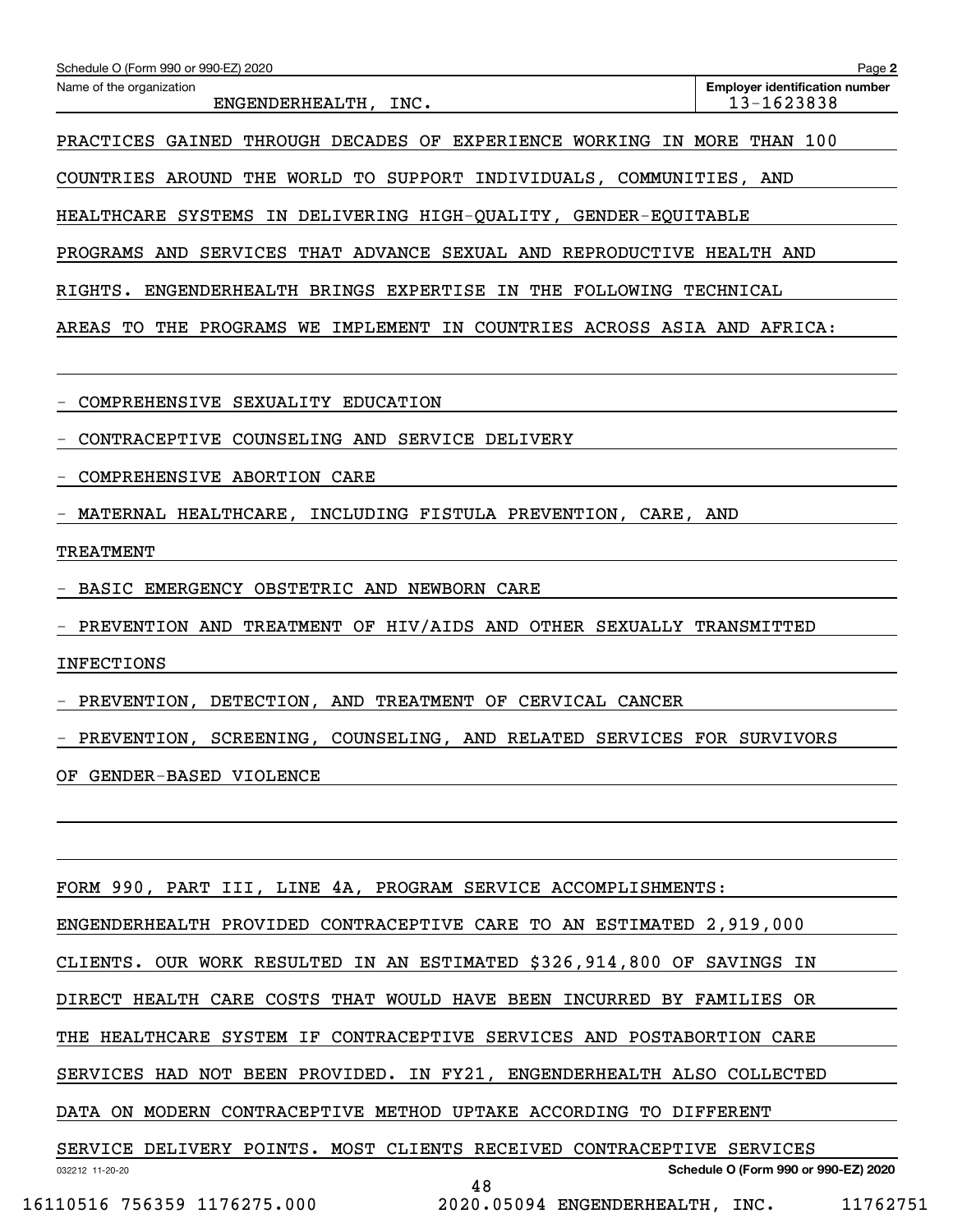| Page 2<br>Schedule O (Form 990 or 990-EZ) 2020                           |                                                     |  |  |  |  |  |  |  |  |  |
|--------------------------------------------------------------------------|-----------------------------------------------------|--|--|--|--|--|--|--|--|--|
| Name of the organization<br>ENGENDERHEALTH, INC.                         | <b>Employer identification number</b><br>13-1623838 |  |  |  |  |  |  |  |  |  |
| AS STANDALONE SERVICES (88%), FOLLOWED BY THOSE RECEIVED AS PART OF      |                                                     |  |  |  |  |  |  |  |  |  |
| POSTPARTUM SERVICES (6%), INTEGRATED SERVICES (FOR EXAMPLE, HIV,         | SEXUAL                                              |  |  |  |  |  |  |  |  |  |
| GENDER-BASED VIOLENCE [SGBV], OR FISTULA CARE SERVICES) (5%), AND<br>AND |                                                     |  |  |  |  |  |  |  |  |  |
| POSTABORTION CARE<br>$(PAC)$ SERVICES $($ < 1 $)$ .                      |                                                     |  |  |  |  |  |  |  |  |  |

IN ADDITION TO CONTRACEPTIVE CARE, ENGENDERHEALTH PROVIDED A TOTAL OF 64,765 COMPREHENSIVE ABORTION CARE SERVICES (CAC) AND 793 FISTULA REPAIR SURGERIES TO WOMEN AND GIRLS. ENGENDERHEALTH ALSO PROVIDED SERVICES TO 72,501 SURVIVORS OF SEXUAL AND GENDER-BASED VIOLENCE (SGBV), OF WHOM 80% WERE FEMALE CLIENTS.

ENGENDERHEALTH REACHED OVER 297,000 PEOPLE DIRECTLY WITH INFORMATION ON SRH AND RIGHTS (SRHR) IN FY21, INCLUDING MESSAGING ON CONTRACEPTION, FISTULA, CAC, SGBV, AND OTHER ELEMENTS OF SRHR, INCLUDING SRHR IN THE CONTEXT OF COVID-19.

IN FY21, ENGENDERHEALTH TRAINED MORE THAN 14,600 CLINICAL STAFF (E.G., SURGEONS, DOCTORS, NURSES, AND MIDWIVES) AND COMMUNITY HEALTH WORKERS (CHWS) ACROSS 15 PROJECTS. AMONG THESE GROUPS, TWO-THIRDS OF TRAINEES WERE WOMEN. TRAINING AREAS FOR CLINICAL STAFF INCLUDED MODERN CONTRACEPTIVE METHOD SERVICE PROVISION, CAC, SGBV, AND/OR PROVISION OF MALE AND YOUTH-FRIENDLY SERVICES. IN ADDITION TO HEALTHCARE PERSONNEL, ENGENDERHEALTH TRAINED 5,000 INFLUENTIAL COMMUNITY MEMBERS INCLUDING PEER EDUCATORS, YOUNG PEOPLE, RELIGIOUS AND COMMUNITY LEADERS, AND POLICEIN SGBV PREVENTION; GENDER, YOUTH, AND SOCIAL INCLUSION (GYSI); CONTRACEPTIVE COUNSELING; AND COMMUNITY ENGAGEMENT.

|                 |  | IN FY21, |  |  | ENGENDERHEALTH HAD ACTIVE PROGRAMS IN BENIN, BURKINA FASO, |  |                                 |                                      |  |          |
|-----------------|--|----------|--|--|------------------------------------------------------------|--|---------------------------------|--------------------------------------|--|----------|
| 032212 11-20-20 |  |          |  |  |                                                            |  |                                 | Schedule O (Form 990 or 990-EZ) 2020 |  |          |
|                 |  |          |  |  |                                                            |  | 49                              |                                      |  |          |
|                 |  |          |  |  | 16110516 756359 1176275.000                                |  | 2020.05094 ENGENDERHEALTH, INC. |                                      |  | 11762751 |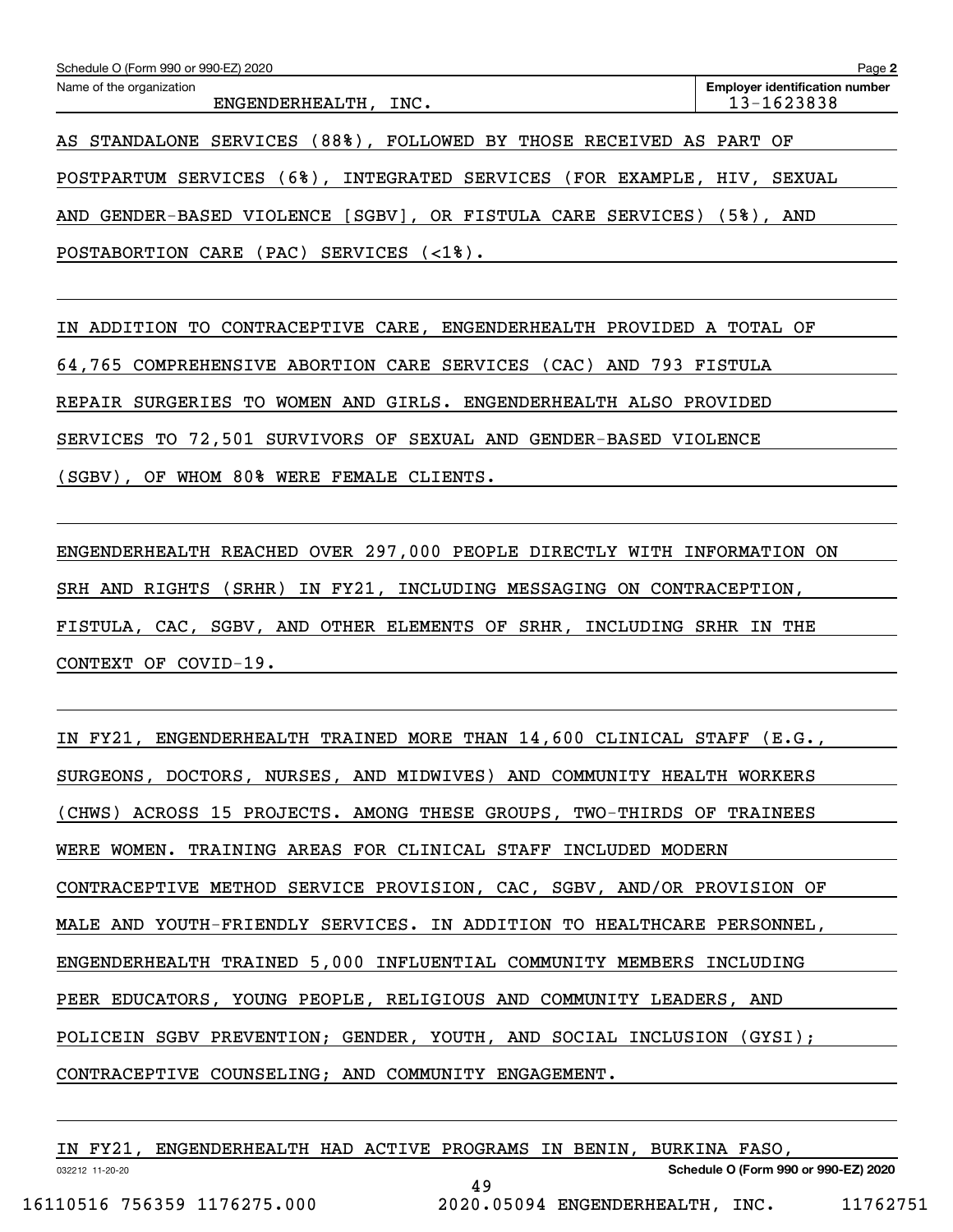| Schedule O (Form 990 or 990-EZ) 2020 | Page 2                                |
|--------------------------------------|---------------------------------------|
| Name of the organization             | <b>Employer identification number</b> |
| INC.<br>ENGENDERHEALTH.              | 13-1623838                            |

BURUNDI, COTE D'IVOIRE, THE DEMOCRATIC REPUBLIC OF CONGO, ETHIOPIA,

INDIA, KENYA, MALI, MOZAMBIQUE, NIGER, NIGERIA, RWANDA, SENEGAL, AND

TANZANIA.

ILLUSTRATIVE PROGRAM UPDATES

BELOW, WE PROVIDE PROJECT EXAMPLES ORGANIZED BY OUR CORE IMPACT AREAS:

SRHR (INCLUDING CONTRACEPTION AND CAC), SGBV, AND MATERNAL HEALTH (MH).

SRHR:

THE FAMILY PLANNING BY CHOICE PROJECT IN ETHIOPIA WAS DESIGNED TO SUPPORT MINISTRY OF HEALTH (MOH) GOALS OF IMPROVING THE QUALITY, EQUITY, CHOICE, AND FINANCING OF FAMILY PLANNING (FP) AND COMPREHENSIVE ABORTION CARE (CAC) SERVICES IN ETHIOPIA. THE PROJECT ESTABLISHED, OPERATIONALIZED, AND INSTITUTIONALIZED A SYSTEM OF CATCHMENT-BASED CLINICAL MENTORING AND SUPPORTIVE SUPERVISION (CBCM-SS). THIS INCLUDED ESTABLISHING SIX CENTERS OF EXCELLENCE (COES) FOR SERVICE PROVISION, MENTORING, CLINICAL QUALITY AUDITS, RESEARCH, AND TRAINING AT TERTIARY-LEVEL HEALTHCARE FACILITIES ACROSS 4 REGIONS. UNDER FPBC, THE CBCM-SS MODEL SUPPORTED 3,010 HEALTHCARE PROVIDERSREACHING 474 MENTEES AT 63 REFERRAL, GENERAL, OR PRIMARY HOSPITALS, WHO IN TURN REACHED A TOTAL OF 2,536 MENTEES ACROSS 876 HEALTH CENTERS.

032212 11-20-20 **Schedule O (Form 990 or 990-EZ) 2020** THE KARMA PROJECT IN INDIA WAS FOCUSED ON THE EXPANSION OF POSTPARTUM AND POSTABORTION FAMILY PLANNING SERVICES IN TWO STATES. IN 2021, THE KARMA PROJECT'S BROADENING ACCOUNTABILITY OF MEN CAMPAIGN COMMUNICATED THE BENEFITS OF CONTRACEPTION AND ENCOURAGED ADOPTION OF POSITIVE ATTITUDES TOWARD CONTRACEPTION. THROUGH THIS PROJECT, THE PROJECT 50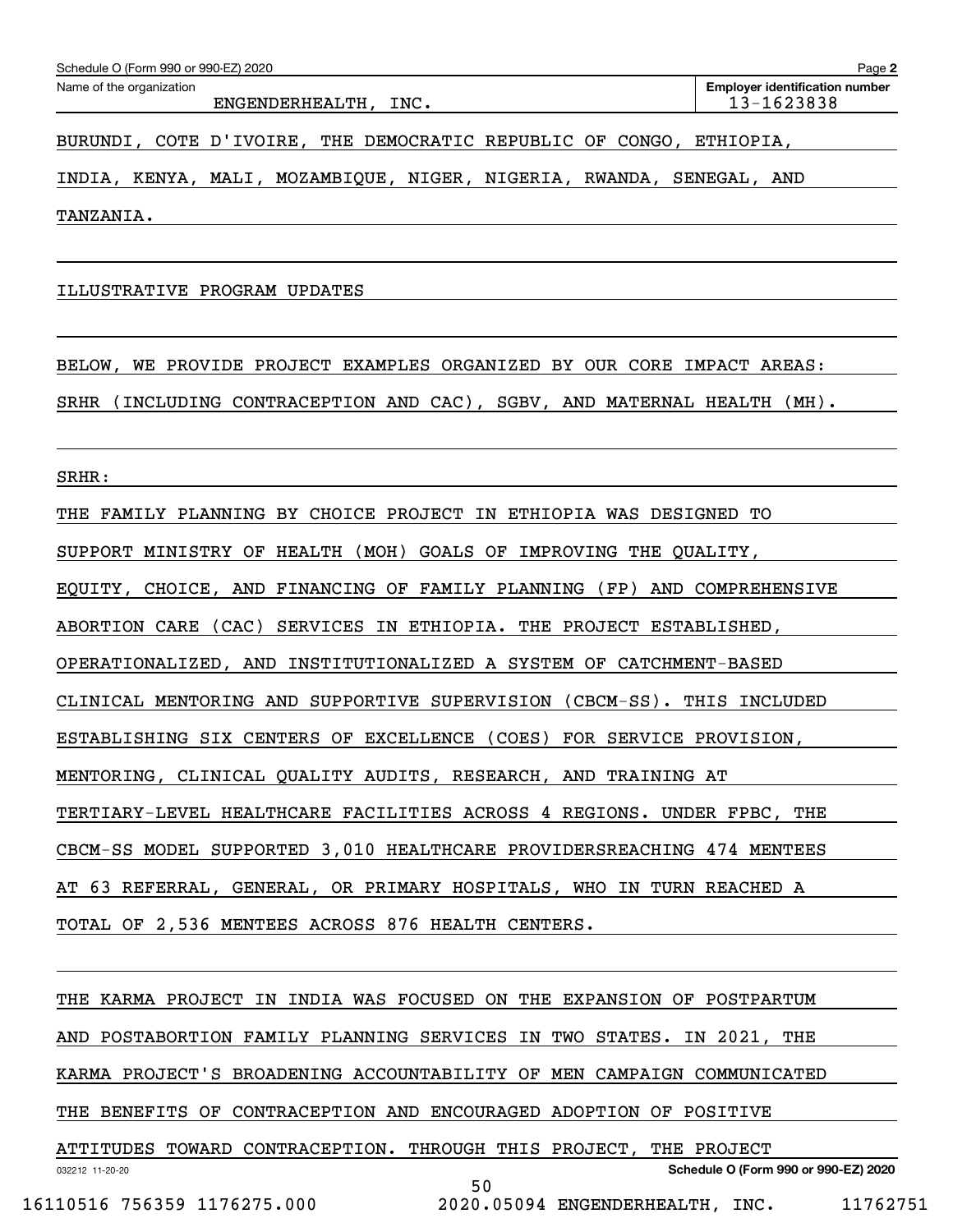| Schedule O (Form 990 or 990-EZ) 2020                                    | Page 2                                              |  |
|-------------------------------------------------------------------------|-----------------------------------------------------|--|
| Name of the organization<br>ENGENDERHEALTH, INC.                        | <b>Employer identification number</b><br>13-1623838 |  |
| REACHED 36,800 MEN IN TWO STATES THROUGH COMMUNITY-BASED INITIATIVES,   |                                                     |  |
| SUCH AS STREET PLAYS, MOBILE ROADSHOWS, INTERACTIVE DISCUSSIONS, AND    |                                                     |  |
|                                                                         |                                                     |  |
| CALL CENTERS. ENGENDERHEALTH ALSO WORKED WITH THE GOVERNMENTS OF        |                                                     |  |
| KARNATAKA AND MAHARASHTRA TO CONSOLIDATE THE INTRODUCTION OF POSTPARTUM |                                                     |  |
| FAMILY SERVICES IN HARD-TO-REACH DISTRICTS OF EACH STATE. KARMA STAFF   |                                                     |  |
| TRAINED MASTER TRAINERS, WHO OVER THE LIFE OF THE PROJECT TRAINED 1,885 |                                                     |  |
| SERVICE PROVIDERS IN 239 PROJECT IMPLEMENTATION PLAN-APPROVED           |                                                     |  |
| GOVERNMENT TRAINING BATCHES, IMPROVING SERVICE DELIVERY QUALITY AND     |                                                     |  |
| ACCESS TO FP SERVICES ACROSS BOTH STATES.                               |                                                     |  |
|                                                                         |                                                     |  |
| SGBV:                                                                   |                                                     |  |
| FOLLOWING THE SUCCESSFUL COMPLETION OF THE BURUNDIANS RESPONDING        |                                                     |  |
| AGAINST VIOLENCE AND INEQUALITY (BRAVI) PROJECT, ENGENDERHEALTH NOW     |                                                     |  |
| PROVIDES TECHNICAL EXPERTISE IN GENDER AND SGBV TO BRAVI'S FOLLOW-ON    |                                                     |  |
| PROJECT, GIR'ITEKA. THE PROJECT INTEGRATES SEXUAL AND GENDER-BASED      |                                                     |  |
| VIOLENCE (SGBV) PREVENTION AND RESPONSE INTO CURRENT HIV TREATMENT AND  |                                                     |  |
| PREVENTION PROGRAMMING IN BURUNDI. THROUGH THIS PROJECT, ENGENDERHEALTH |                                                     |  |
| IS LEADING THE INTEGRATION OF GENDER, YOUTH, AND SOCIAL INCLUSION       |                                                     |  |
| ACROSS THE PROJECT AND SUPPORTING THE SOCIETY FOR WOMEN AGAINST AIDS IN |                                                     |  |
| AFRICA (SWAA)-BURUNDI TO ROLL OUT GENDER AND SGBV TRAINING TO USAID HIV |                                                     |  |
| AND SGBV IMPLEMENTING PARTNERS AND HEALTHCARE PROVIDERS. THE PROJECT    |                                                     |  |
| HAS ALSO UPDATED AND CONTEXTUALIZED THE MEN AS PARTNERS (MAP) TRAINING  |                                                     |  |
| MANUAL FOR USE IN HIV PROGRAMS, AND ADAPTED TWO MAP MANUALS TO ENGAGE   |                                                     |  |
| MALE COMMUNITY LEADERS AND RELIGIOUS LEADERS TO ENCOURAGE HIV AND SGBV  |                                                     |  |
| PREVENTION AND RESPONSE SERVICES.                                       |                                                     |  |
|                                                                         |                                                     |  |

## MH:

032212 11-20-20 **Schedule O (Form 990 or 990-EZ) 2020** THE GLOBAL FISTULA CARE PLUS (FC+) PROJECT ENDED AFTER SEVEN AND A HALF 51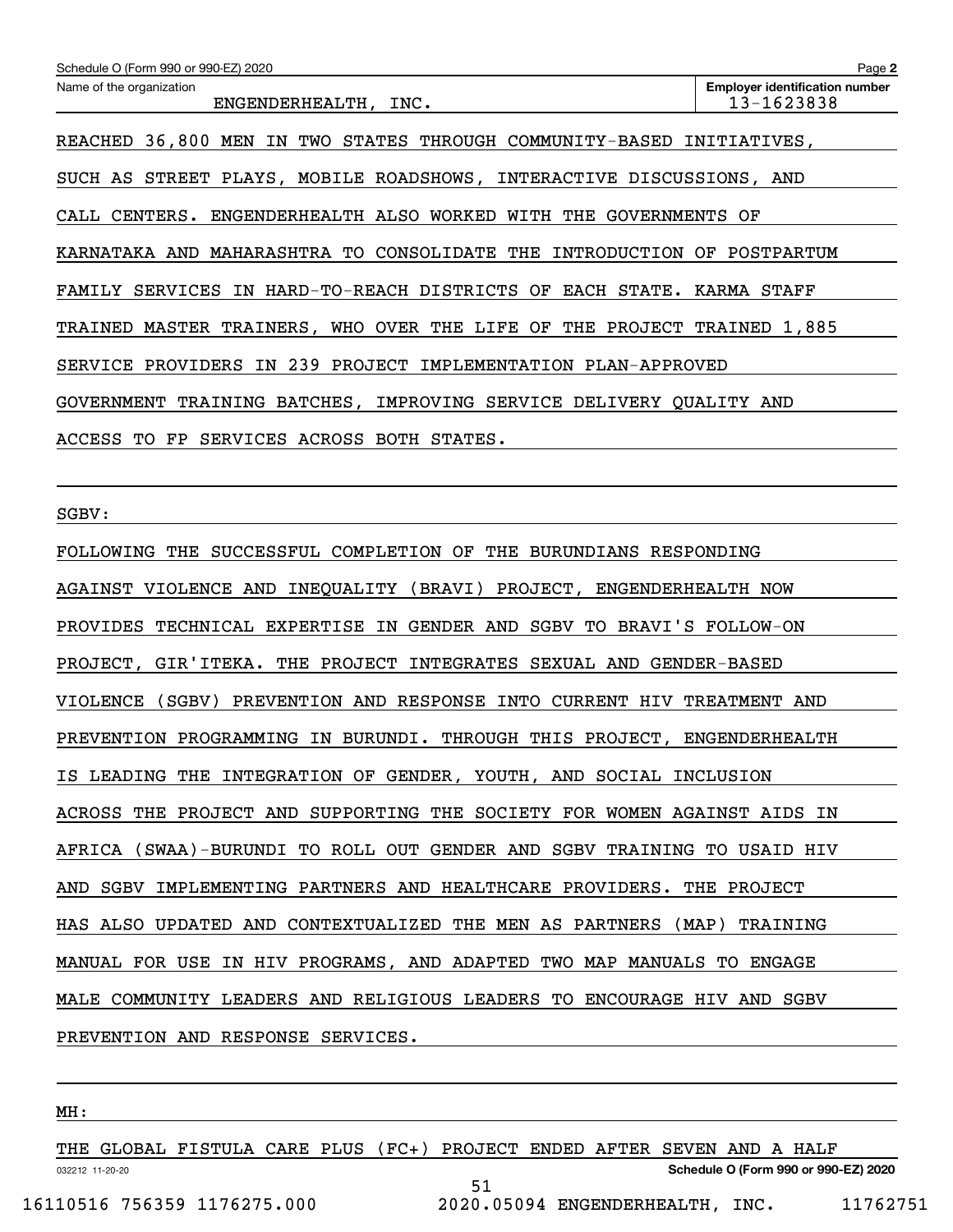| Schedule O (Form 990 or 990-EZ) 2020                                    | Page 2                                |  |
|-------------------------------------------------------------------------|---------------------------------------|--|
| Name of the organization                                                | <b>Employer identification number</b> |  |
| ENGENDERHEALTH, INC.                                                    | 13-1623838                            |  |
| YEARS OF IMPLEMENTATION IN BANGLADESH, THE DRC, MOZAMBIQUE, NIGER,      |                                       |  |
| NIGERIA, AND UGANDA, WHERE THE PROJECT STRENGTHENED THE CAPACITY OF     |                                       |  |
| LOCAL ORGANIZATIONS AND FACILITIES TO PROVIDE FISTULA PREVENTION AND    |                                       |  |
| TREATMENT. WE HELD SEVERAL GLOBAL WEBINARS TO CELEBRATE THE PROJECT'S   |                                       |  |
| STRONG ACHIEVEMENTS. ALL KEY PROJECT DOCUMENTS, BRIEFS, AND REPORTS ARE |                                       |  |
| AVAILABLE ONLINE AT HTTPS://FISTULACARE.ORG.                            |                                       |  |
|                                                                         |                                       |  |

INTEGRATED:

THE SCALING UP FAMILY PLANNING PROJECT IN TANZANIA STRENGTHENS THE

NATIONAL RESPONSE TO FAMILY PLANNING AND REPRODUCTIVE HEALTH, AND

STRENGTHENS INTEGRATED SERVICE DELIVERY OF FAMILY PLANNING,

GENDER-BASED VIOLENCE, AND CERVICAL CANCER SERVICES THROUGH STATIC AND

OUTREACH SERVICES IN EIGHT REGIONS OF THE COUNTRY. AS OF JUNE 2021,

645,258 CLIENTS RECEIVED CONTRACEPTIVE SERVICES SINCE THE START OF THE

PROJECT.

FORM 990, PART V, LINE 4B, LIST OF FOREIGN COUNTRIES:

INDIA, ETHIOPIA, BURUNDI, TANZANIA,

BURKINA FASO, COTE D IVOIRE, CONGO, DEM REP, MOZAMBIQUE,

GUINEA, KENYA, SOUTH AFRICA, NIGERIA

FORM 990, PART VI, SECTION A, LINE 1:

THE ORGANIZATION HAS AN EXECUTIVE COMMITTEE DESIGNATED BY THE BOARD WHICH

HAS ALL POWERS PRESENT IN THE BOARD.

FORM 990, PART VI, SECTION B, LINE 11B:

THE ORGANIZATION'S FORM 990 IS PREPARED BY AN INDEPENDENT ACCOUNTING FIRM

032212 11-20-20 **Schedule O (Form 990 or 990-EZ) 2020** BASED ON INFORMATION PROVIDED BY THE ORGANIZATION'S FINANCE DEPARTMENT. THE

52

16110516 756359 1176275.000 2020.05094 ENGENDERHEALTH, INC. 11762751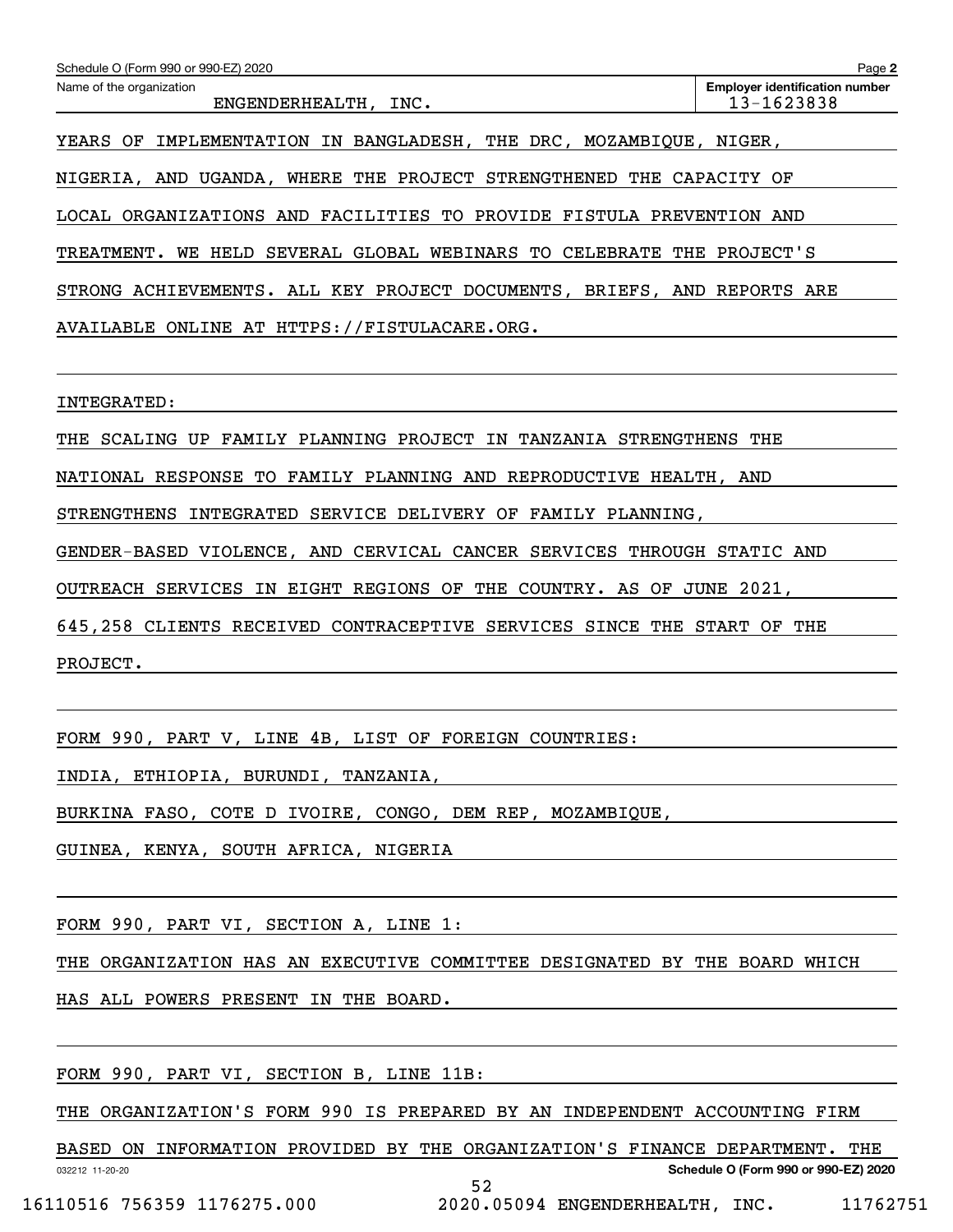| Name of the organization<br>ENGENDERHEALTH, INC.<br>FINANCE DEPARTMENT REVIEWS AND PROVIDES COMMENTS ON<br>THE RETURN | <b>Employer identification number</b><br>13-1623838 |
|-----------------------------------------------------------------------------------------------------------------------|-----------------------------------------------------|
|                                                                                                                       |                                                     |
|                                                                                                                       |                                                     |
|                                                                                                                       | THE<br>TO.                                          |
| THE ORGANIZATION'S VP OF FINANCE AND ADMINISTRATION<br>ACCOUNTING FIRM.                                               | THEN                                                |
| REVIEWS AND APPROVES THE REVISED RETURN. THE FORM 990<br>IS<br>EMAILED                                                | TO ALL                                              |
| MEMBERS BEFORE FILING WITH THE<br>BOARD<br>IRS.                                                                       |                                                     |

FORM 990, PART VI, SECTION B, LINE 12C:

A CONFLICT OF INTEREST QUESTIONNAIRE IS DISTRIBUTED TO BOARD MEMBERS, OFFICERS AND KEY EMPLOYEES NEAR THE END OF THE FISCAL YEAR. IT IS DISTRIBUTED ALONG WITH A LIST OF THE BOARD MEMBERS, OFFICERS AND KEY EMPLOYEES AND A LIST OF VENDORS PAID MORE THAN \$50,000 DURING THE FISCAL YEAR.

THE QUESTIONNAIRE ASKS IF ANY THE FOLLOWING TYPES OF RELATIONSHIPS OR TRANSACTIONS EXISTED DURING THE YEAR: FAMILY, EMPLOYMENT, CONTRACTUAL, BUSINESS OWNERSHIP AND COMPENSATION. IF A "YES" IS INDICATED THEY ARE THEN ASKED TO DISCLOSE A BRIEF DESCRIPTION OF THE RELATIONSHIP OR TRANSACTION TO THE BOARD OF DIRECTORS WHO HAS RESPONSIBILITY FOR DETERMINING IF A CONFLICT OF INTEREST EXISTS, AND REVIEWING CONFLICTS ONCE DETERMINED. THE INTERESTED DIRECTOR REFRAINS FROM VOTING AND FROM PREJUDICING OR BIASING OTHER PERSONS INVOLVED IN THE DELIBERATIONS. DISCUSSIONS OF ANY POTENTIAL CONFLICT OF INTERESTS ARE RECORDED IN THE MINUTES OF THE BOARD OF TRUSTEE'S MEETINGS.

FORM 990, PART VI, SECTION B, LINE 15:

THE COMPENSATION OF THE PRESIDENT & CEO IS DETERMINED BY THE EXECUTIVE

COMMITTEE OF THE BOARD OF DIRECTORS. THE EXECUTIVE COMMITTEE IS COMPRISED

OF INDEPENDENT MEMBERS, WHO REVIEW BENCHMARKING DATA OF SIMILAR ROLES,

USING DATA FROM THIRD PARTY ORGANIZATIONS. THIS PROCESS WAS LAST UNDERTAKEN

53

IN FISCAL YEAR 2021.

032212 11-20-20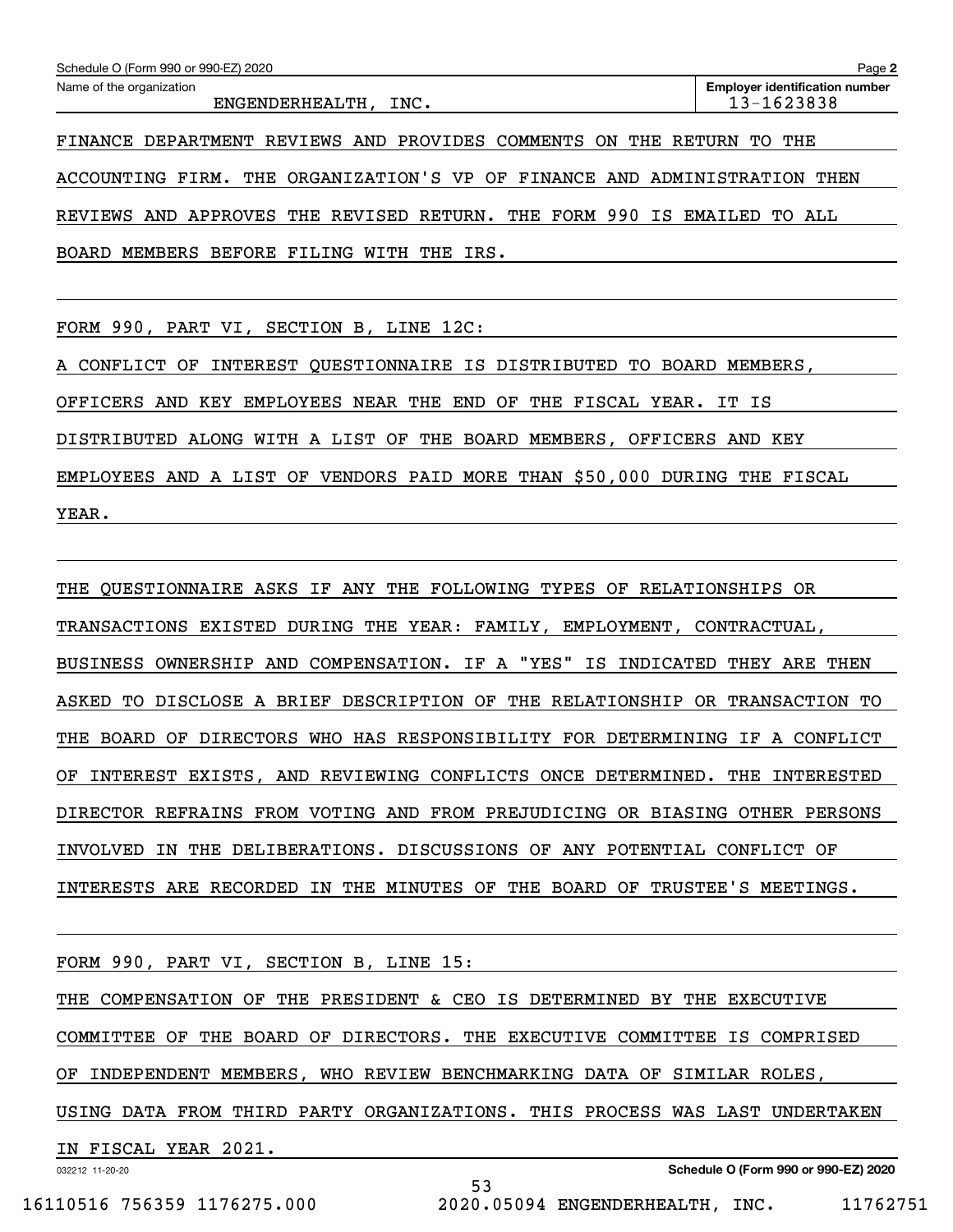FOR OTHER OFFICERS AND KEY EMPLOYEES, COMPENSATION IS SET BY THE PRESIDENT AFTER CONDUCTING A BENCHMARKING EXERCISE OF SIMILAR ROLES AND USING DATA TAKEN FROM 3RD PARTY ORGANIZATIONS. OTHER BENEFITS RECEIVED BY THE OTHER OFFICERS AND KEY EMPLOYEES ARE IN ACCORDANCE WITH ENGENDERHEALTH'S STANDARD TERMS AND CONDITIONS OF EMPLOYMENT FOR ALL US-BASED EMPLOYEES. INCREASING COMPENSATION FOR THE OTHER OFFICERS AND KEY EMPLOYEES IS IN ACCORDANCE WITH TERMS & CONDITIONS FOR ENGENDERHEALTH STAFF IN THE U.S. THE COMPENSATION MAY ALSO BE SUBJECT TO ADDITIONAL TERMS AS MAY BE NEGOTIATED IN THE EMPLOYMENT CONTRACT. THIS PROCESS WAS LAST UNDERTAKEN DURING FY2021.

ADDITIONALLY, THE BOARD OF DIRECTORS REVIEWS AND APPROVES THE SALARY INCREASE POOL FOR ALL ENGENDERHEALTH EMPLOYEES AS PART OF THE FISCAL YEAR BUDGET.

FORM 990, PART VI, LINE 17, LIST OF STATES RECEIVING COPY OF FORM 990: AL,AR,CA,FL,GA,HI,IL,KS,KY,MD,MA,MI,MN,MS,NH,NJ,NM,NY,NC,ND,OR,PA,RI,SC,TN UT,VA,WV,WI

FORM 990, PART VI, SECTION C, LINE 19:

THE ORGANIZATION MAKES ITS FORM 990 AVAILABLE FOR PUBLIC INSPECTION AS REQUIRED UNDER SECTION 6104 OF THE INTERNAL REVENUE CODE. THE RETURN IS AVAILABLE ON GUIDESTAR.ORG AND OTHER SIMILAR TYPES OF WEBSITES. THE AUDITED FINANCIAL STATEMENTS AND FORM 990 ARE POSTED ON THE ORGANIZATION'S WEBSITE. IN ADDITION, THE CONFLICT OF INTEREST POLICY AND BY-LAWS ARE ALSO AVAILABLE UPON WRITTEN REQUEST OR BY CALLING THE ORGANIZATION DIRECTLY.

| FORM            | $\Lambda$ 990, PART V, LINE $\vartheta$ |  |  |
|-----------------|-----------------------------------------|--|--|
| 032212 11-20-20 |                                         |  |  |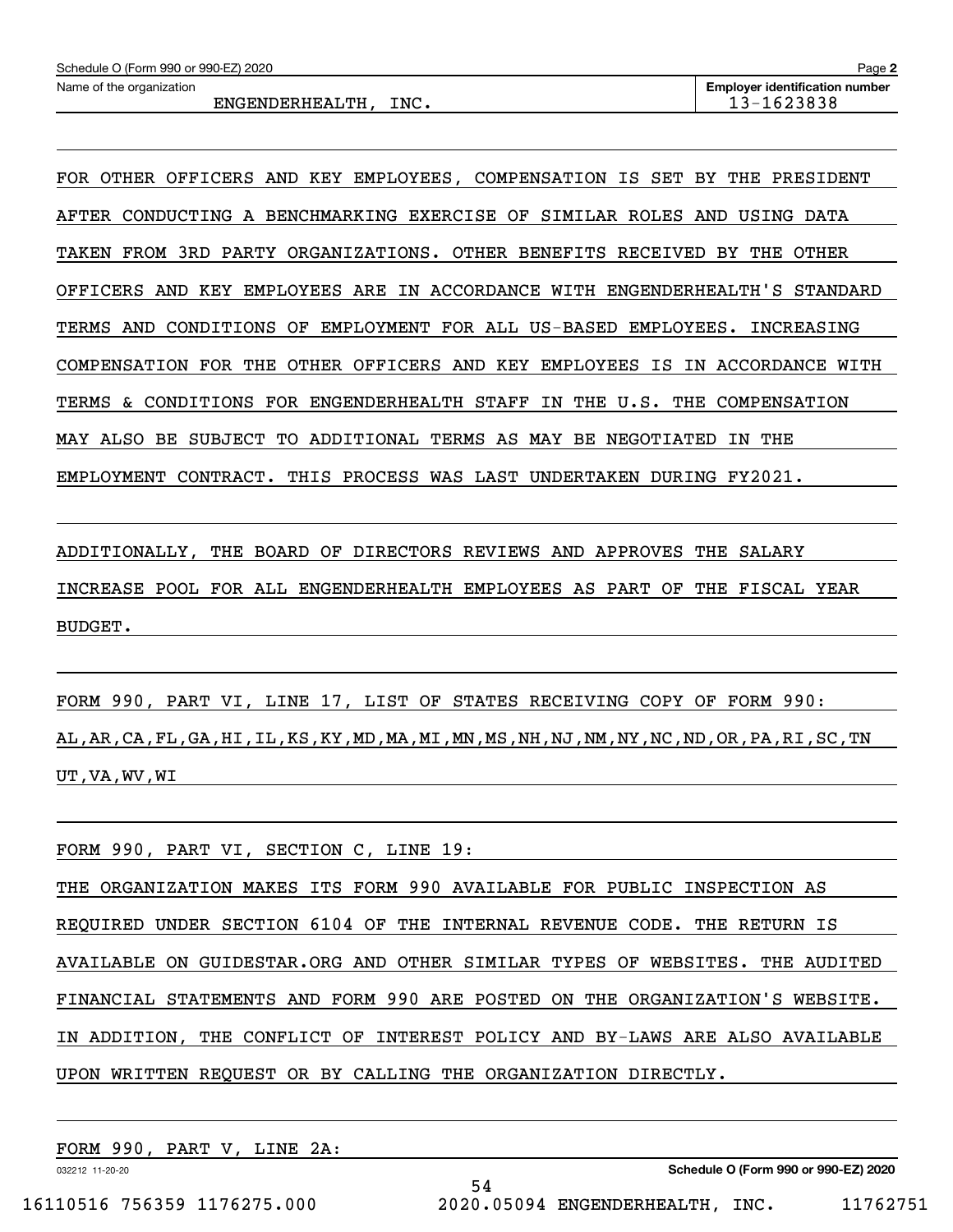| Schedule O (Form 990 or 990-EZ) 2020                                                                                                                                                                                                            | Page 2                                              |
|-------------------------------------------------------------------------------------------------------------------------------------------------------------------------------------------------------------------------------------------------|-----------------------------------------------------|
| Name of the organization<br>ENGENDERHEALTH, INC.                                                                                                                                                                                                | <b>Employer identification number</b><br>13-1623838 |
| ENGENDERHEALTH INC. FOR THE CALENDAR YEAR 2020 HAD 231 EMPLOYEES ACROSS                                                                                                                                                                         |                                                     |
| THE ORGANIZATION WORLDWIDE.                                                                                                                                                                                                                     |                                                     |
|                                                                                                                                                                                                                                                 |                                                     |
| EMPLOYEES REPORTED ON FORM W-3, TRANSMITTAL OF WAGES AND TAX                                                                                                                                                                                    |                                                     |
| STATEMENTS: 54                                                                                                                                                                                                                                  |                                                     |
| EMPLOYEES OUTSIDE OF THE UNITED STATES: 177                                                                                                                                                                                                     |                                                     |
|                                                                                                                                                                                                                                                 |                                                     |
|                                                                                                                                                                                                                                                 |                                                     |
| FORM 990, PART IX, LINE 11G, OTHER FEES:                                                                                                                                                                                                        |                                                     |
| PAYROLL PROCESSING FEES:                                                                                                                                                                                                                        |                                                     |
| PROGRAM SERVICE EXPENSES                                                                                                                                                                                                                        | 19,261.                                             |
| MANAGEMENT AND GENERAL EXPENSES                                                                                                                                                                                                                 | 4,927.                                              |
| FUNDRAISING EXPENSES                                                                                                                                                                                                                            | 7,135.                                              |
| TOTAL EXPENSES                                                                                                                                                                                                                                  | 31,323.                                             |
|                                                                                                                                                                                                                                                 |                                                     |
| PROFESSIONAL FEES:                                                                                                                                                                                                                              |                                                     |
| PROGRAM SERVICE EXPENSES                                                                                                                                                                                                                        | 898,646.                                            |
| MANAGEMENT AND GENERAL EXPENSES                                                                                                                                                                                                                 | 0.                                                  |
| FUNDRAISING EXPENSES                                                                                                                                                                                                                            | $0$ .                                               |
| TOTAL EXPENSES                                                                                                                                                                                                                                  | 898,646.                                            |
|                                                                                                                                                                                                                                                 |                                                     |
| PROFESSIONAL SERVICE AGREEMENT FEES:                                                                                                                                                                                                            |                                                     |
| PROGRAM SERVICE EXPENSES<br><u> 1989 - Johann Stein, marwolaethau a bhann an t-Amhair an t-Amhair an t-Amhair an t-Amhair an t-Amhair an t-A</u>                                                                                                | 344,970.                                            |
| MANAGEMENT AND GENERAL EXPENSES<br><u> 1989 - Johann Stein, marwolaethau a bhann an t-Amhain ann an t-Amhain an t-Amhain an t-Amhain an t-Amhain an </u>                                                                                        | 0.                                                  |
| FUNDRAISING EXPENSES                                                                                                                                                                                                                            | 0.                                                  |
| TOTAL EXPENSES<br>the control of the control of the control of the control of the control of the control of the control of the control of the control of the control of the control of the control of the control of the control of the control | 344,970.                                            |
|                                                                                                                                                                                                                                                 |                                                     |

CONSULTING FEES:

032212 11-20-20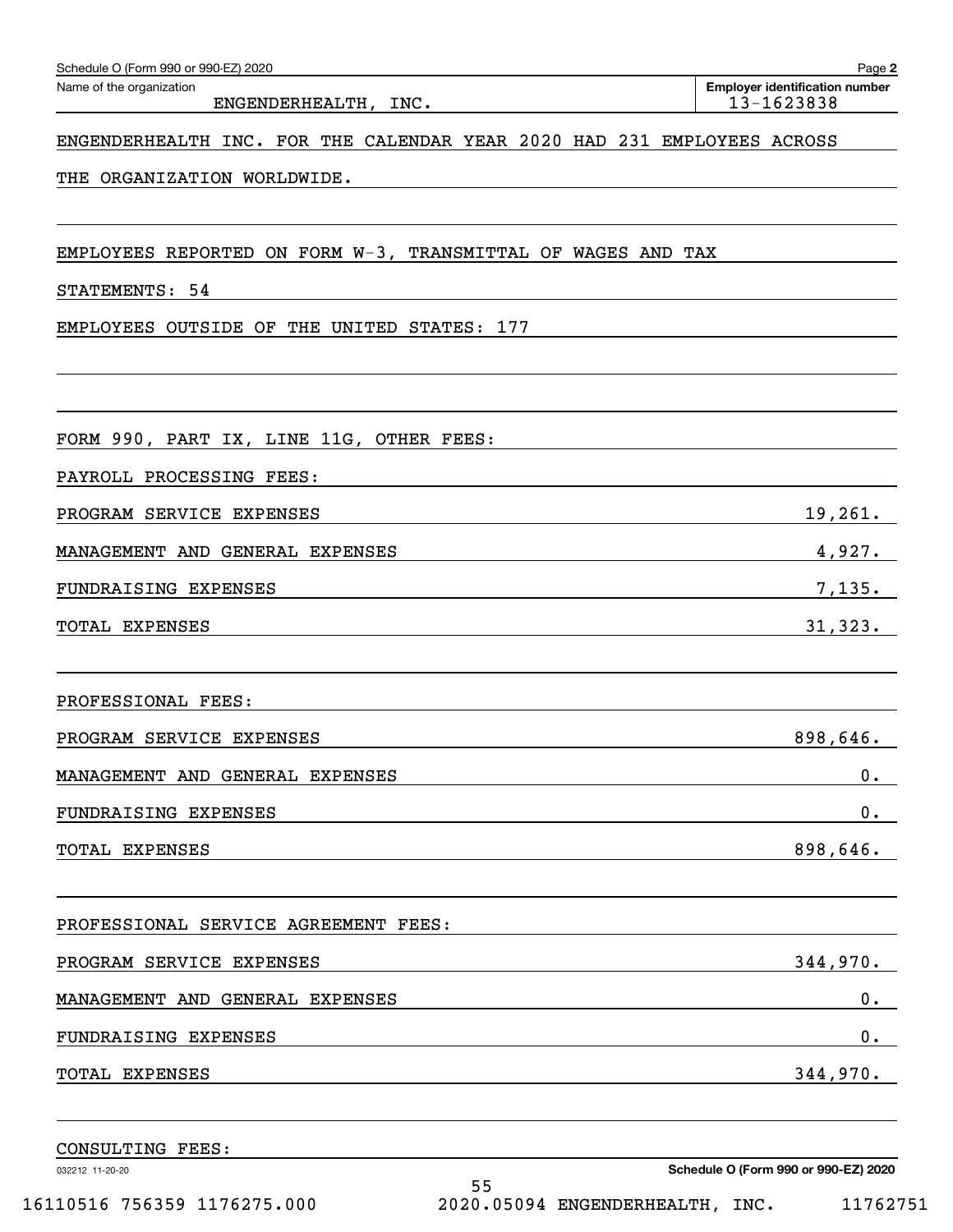| Schedule O (Form 990 or 990-EZ) 2020                    | Page 2                                              |
|---------------------------------------------------------|-----------------------------------------------------|
| Name of the organization<br>ENGENDERHEALTH, INC.        | <b>Employer identification number</b><br>13-1623838 |
| PROGRAM SERVICE<br>EXPENSES                             | 890,898.                                            |
| <b>GENERAL</b><br>MANAGEMENT AND<br><b>EXPENSES</b>     | 538,037.                                            |
| FUNDRAISING EXPENSES                                    | 0.                                                  |
| TOTAL EXPENSES                                          | 1,428,935.                                          |
| TRANSLATION FEES:                                       |                                                     |
| PROGRAM SERVICE<br><b>EXPENSES</b>                      | 18,260.                                             |
| <b>GENERAL</b><br><b>EXPENSES</b><br>MANAGEMENT<br>AND  | $0$ .                                               |
| FUNDRAISING EXPENSES                                    | $0$ .                                               |
| <b>TOTAL EXPENSES</b>                                   | 18, 260.                                            |
| FUNDRAISING FEES:                                       |                                                     |
| PROGRAM SERVICE<br>EXPENSES                             | 24,418.                                             |
| GENERAL<br><b>EXPENSES</b><br>MANAGEMENT AND            | 0.                                                  |
| FUNDRAISING EXPENSES                                    | 40,142.                                             |
| TOTAL EXPENSES                                          | 64,560.                                             |
| TEMPORARY LABOR:                                        |                                                     |
| PROGRAM SERVICE EXPENSES                                | 296, 175.                                           |
| MANAGEMENT AND GENERAL EXPENSES                         | $0$ .                                               |
| FUNDRAISING EXPENSES                                    | $0$ .                                               |
| TOTAL EXPENSES                                          | 296, 175.                                           |
| TOTAL OTHER FEES ON FORM 990, PART IX, LINE 11G, COL A  | 3,082,869.                                          |
| FORM 990, PART XI, LINE 9, CHANGES IN NET ASSETS:       |                                                     |
| CHANGE IN VALUE OF SPLIT-INTEREST AGREEMENTS            | $-23,837.$                                          |
| PENSION-RELATED CHANGES OTHER THAN NET PERIODIC PENSION |                                                     |
| <b>COST</b>                                             | 169,560.                                            |
| 032212 11-20-20<br>56                                   | Schedule O (Form 990 or 990-EZ) 2020                |

 <sup>16110516 756359 1176275.000 2020.05094</sup> ENGENDERHEALTH, INC. 11762751